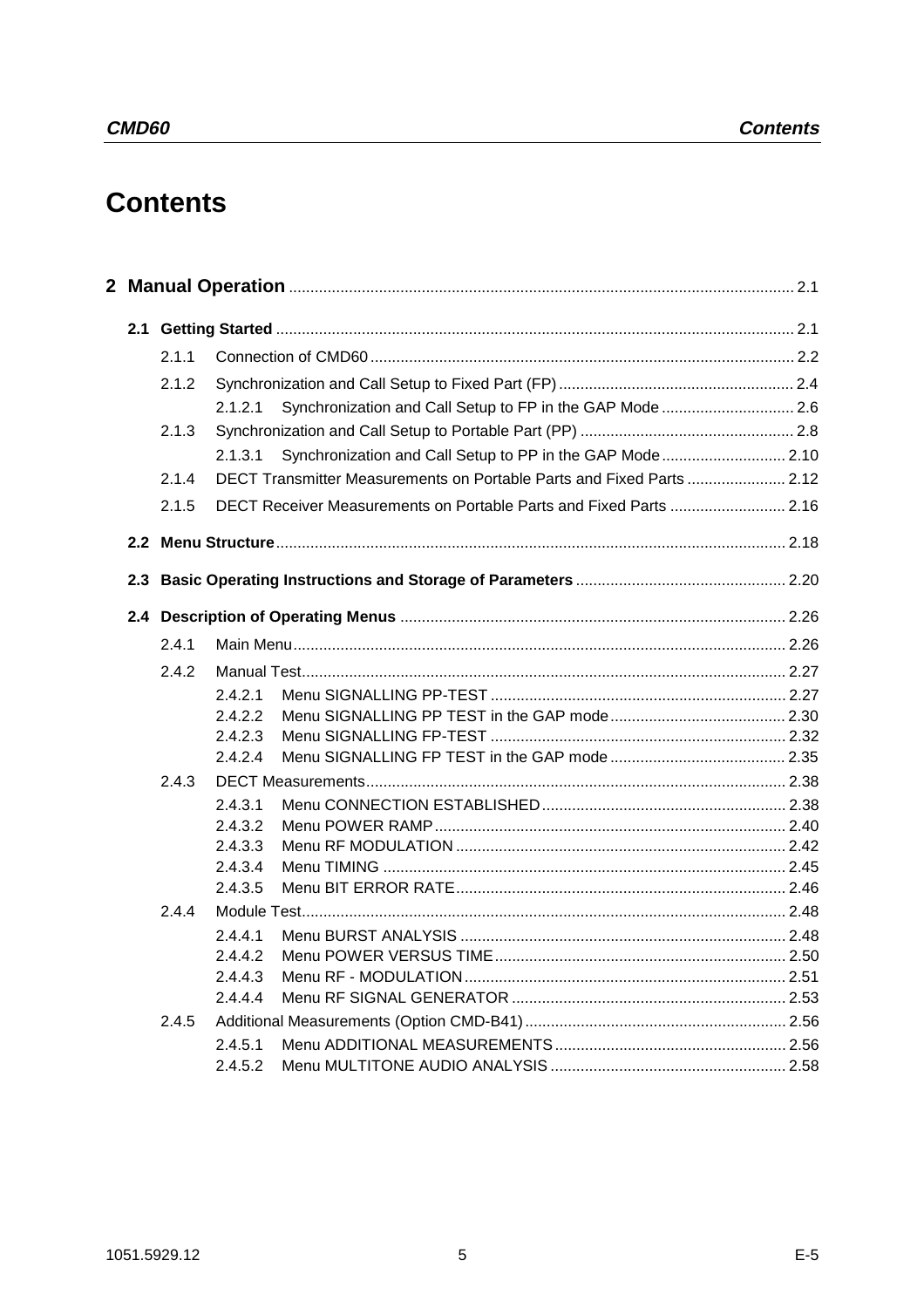| 2.5.1  |                    |                                                  |  |
|--------|--------------------|--------------------------------------------------|--|
| 2.5.2  |                    |                                                  |  |
|        | 2.5.2.1            |                                                  |  |
|        | 2.5.2.2            |                                                  |  |
|        | 2.5.2.3            | Menus SIGNALLING PP-TEST CONFIGURATION HELP 2.67 |  |
| 2.5.3  |                    |                                                  |  |
|        | 2.5.3.1            |                                                  |  |
|        | 2.5.3.2            |                                                  |  |
|        | 2.5.3.3            |                                                  |  |
|        | 2.5.3.4<br>2.5.3.5 |                                                  |  |
| 2.5.4  |                    |                                                  |  |
|        | 2.5.4.1            |                                                  |  |
|        | 2.5.4.2            |                                                  |  |
|        | 2.5.4.3            |                                                  |  |
|        | 2.5.4.4            |                                                  |  |
|        | 2.5.4.5            |                                                  |  |
|        | 2.5.4.6            |                                                  |  |
|        | 2.5.4.7            |                                                  |  |
| 2.5.5  |                    |                                                  |  |
|        | 2.5.5.1            | Menu ADDITIONAL MEASUREMENTS CONFIGURATION 2.86  |  |
|        | 2.5.5.2            |                                                  |  |
|        | 2.5.5.3<br>2.5.5.4 |                                                  |  |
|        | 2.5.5.5            | Menu MULTITONE AUDIO ANALYSIS CONFIGURATION 2.90 |  |
|        |                    |                                                  |  |
|        |                    |                                                  |  |
| 2.6.1  |                    |                                                  |  |
| 2.6.2  |                    |                                                  |  |
| 2.6.3  |                    |                                                  |  |
| 2.6.4  |                    |                                                  |  |
| 2.6.5  |                    |                                                  |  |
| 2.6.6  |                    |                                                  |  |
| 2.6.7  |                    |                                                  |  |
| 2.6.8  |                    |                                                  |  |
| 2.6.9  |                    |                                                  |  |
| 2.6.10 |                    |                                                  |  |
| 2.6.11 |                    |                                                  |  |
|        |                    |                                                  |  |
|        |                    |                                                  |  |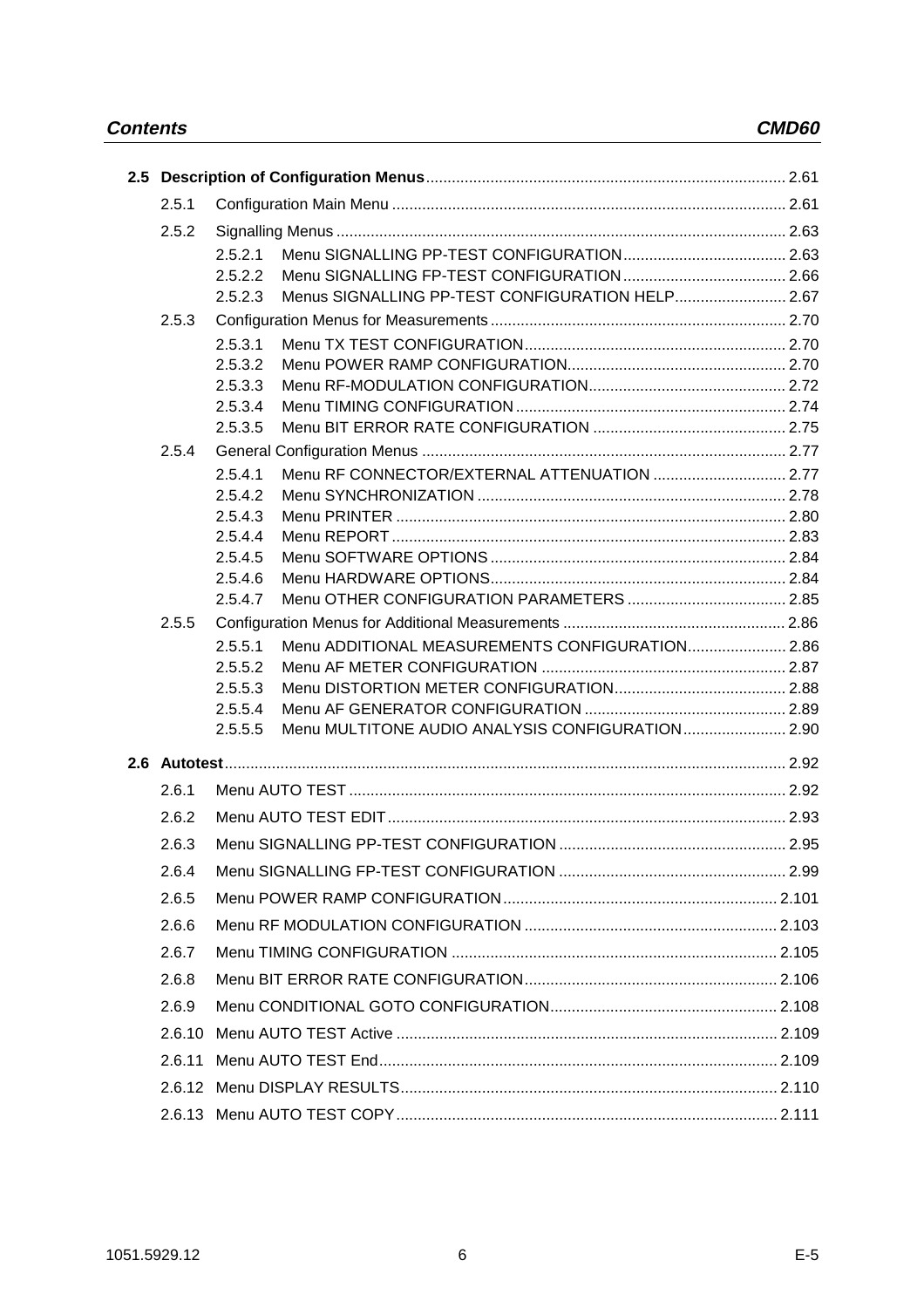# **2 Manual Operation**

The DECT Digital Radiocommunication Tester CMD60 is easy and convenient to operate despite the wide variety of test functions it offers.

If you are working with the CMD60 for the first time and wish to get familiarized quickly with DECT measurements, you should start with section 2.1. In this section, you will be guided through a complete test of a fixed part (DECT base station) and a portable part (DECT handset).

Section 2.4 describes all manual control functions. Starting from the main menu, all menus are described completely in a logical order.

## **2.1 Getting Started**

Section 2.1 is mainly intended for users that work with the CMD60 for the first time. First it is described how to connect a DUT (device under test) and then guides the user step by step through the most important DECT tests (synchronization, call setup, etc).

To get acquainted quickly with the CMD60 and its wide variety of measurement functions, we recommend that you work with the CMD60 together with a DECT fixed part (FP) or a DECT portable part (PP) while going through section 2.1. If an FP is used, you can skip subsection 2.1.3, if a PP is used, you can skip subsection 2.1.2. If both a DECT PP and FP are to be tested, it is expedient to start with the FP.

For each step, additional information is given on the opposite page (eg under  $\mathbb{O}$ ). The contents and layout of this section are practice-oriented. It provides important information not only on the CMD60 but also on the DECT system.

For further information on menus and keys please refer to section 2.2.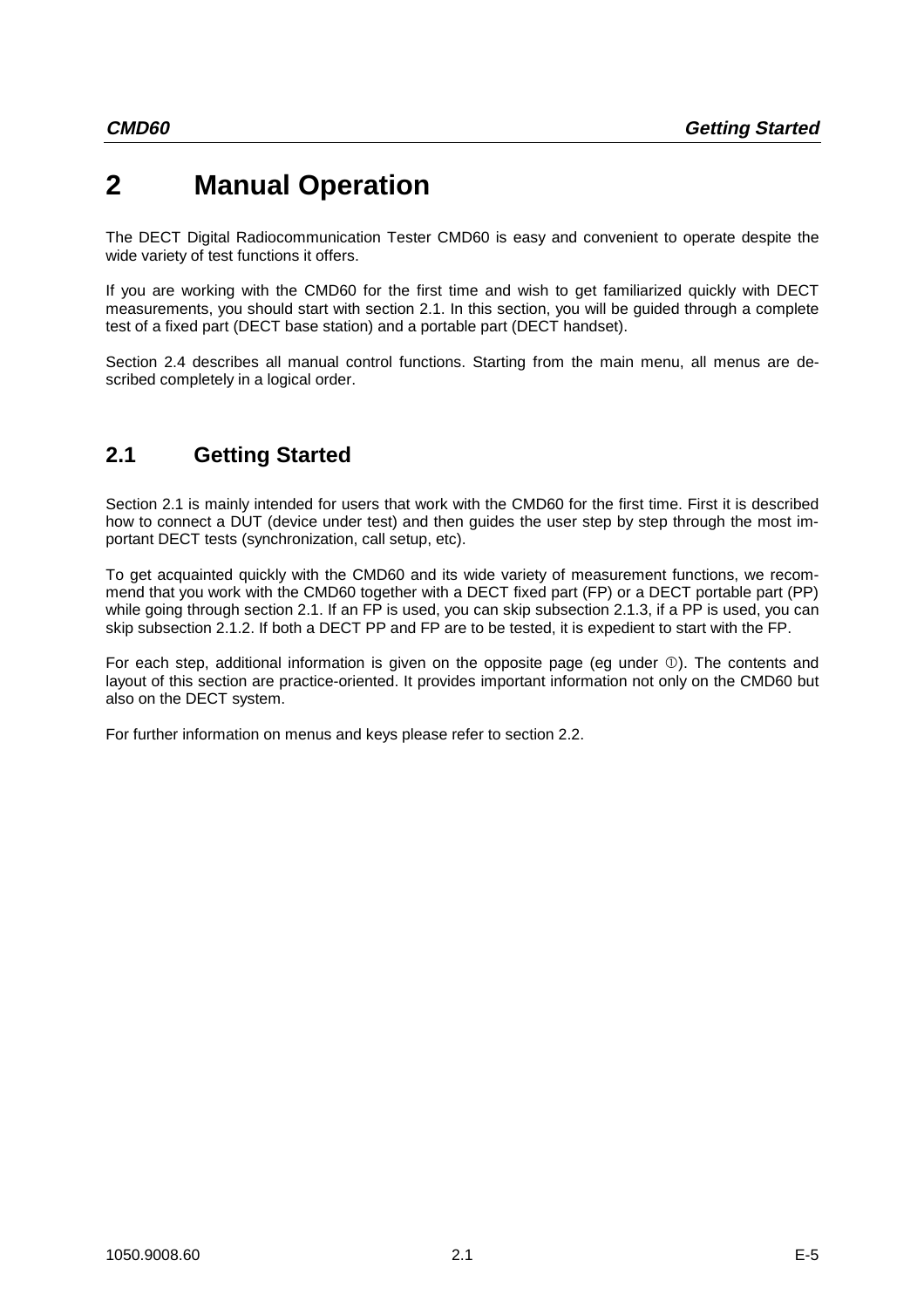## **2.1.1 Connection of CMD60**

DIGITAL RADIOCOMMUNICATION TESTER **CMD 52**

OUTPUT **AF VOLTM MULTIFUNCTION MULTIFUNCTION** 

m.

**50** Ω **50** Ω **50** Ω **! !**

ooooooo

**RF IN/OUT RF IN 2 RF OUT 2 AF GEN**



7 || 2 || 5 ء اا د اله 1 2 ാറ<sub>ി</sub>റ

**VOLUME I D**<sub>DC</sub> **D D**<sup>V</sup><sub>RC</sub>

**VAR**

**Hz C dBµV dB m**

 $\mathbf{b}$ 

4 5 <sup>6</sup> . - 0 RCL S C M

**START CARD RECALL RECALL RECALL ILLUM USER BACK**



Plug power cable into power socket on the rear and connect CMD60 to AC supply  $\mathbb O$ .

Switch on CMD60 with main power switch on the rear  $\oslash$ .

## **Step 2**

Connect N socket RF IN/OUT of CMD60 with antenna connector of PP or FP. Alternatively, an antenna can be connected to the N socket for coupling via the air interface 3.

## **Step 3**

Switch on CMD60 with power switch on the front  $@.$ 

Select the contrast for the display  $\circledcirc$ .

The following mask will appear on CMD60.



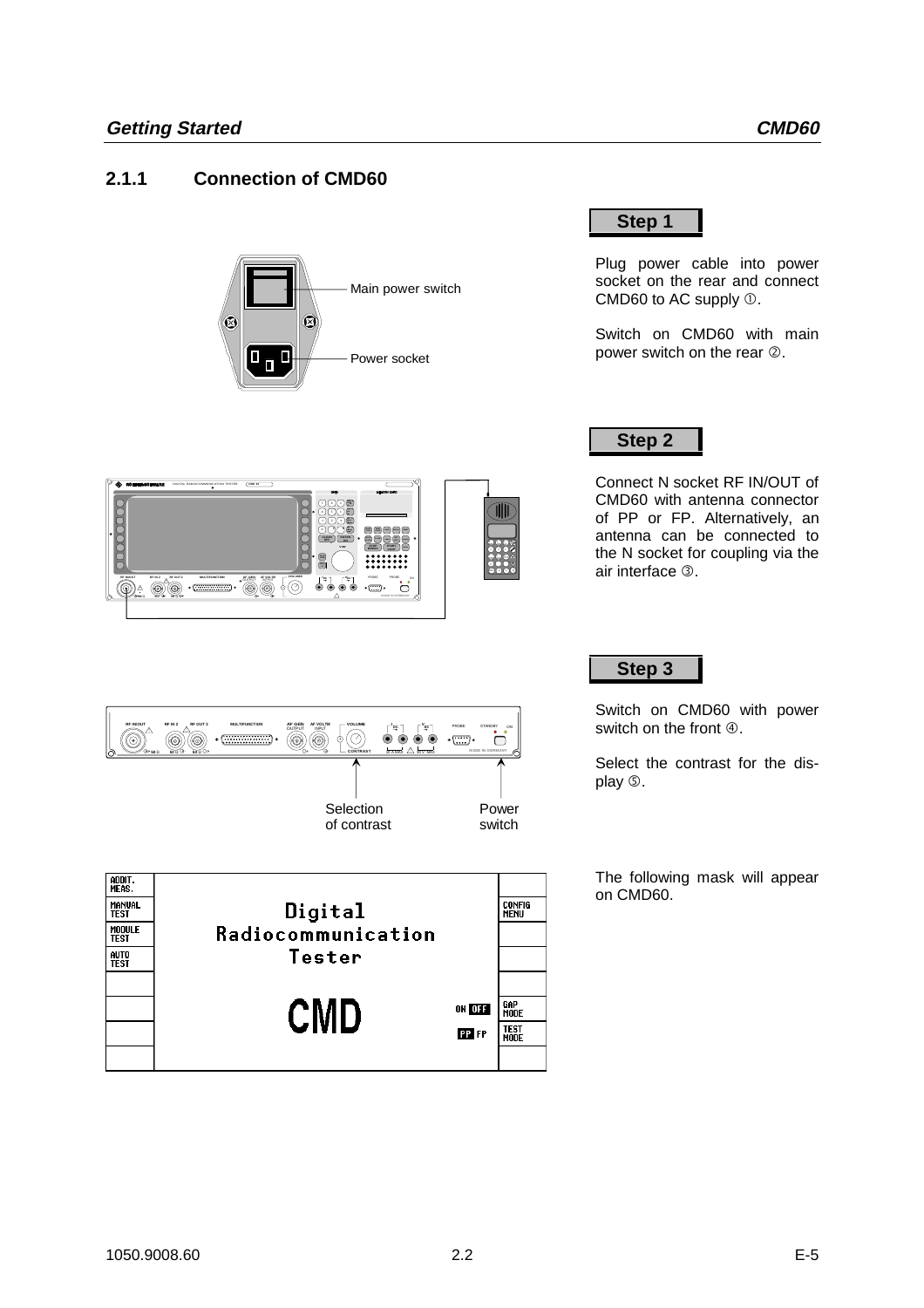## **Additional Information**

#### **Step 1**

#### **Connection to AC supply**

The CMD60 automatically detects and adapts itself to the available AC supply (voltage ranges: 90 to 132 VAC and 180 to 265 VAC, 47 to 440 Hz).

#### **Main power switch on rear of unit**

<sup>2</sup> If the main power switch on the rear of the unit is set to OFF, the complete unit is disconnected from the AC supply. If the main power switch is set to ON, the unit is in the standby mode or in operation, depending on the position of the power switch on the front of the unit. With the power switch in position ON, the optional OCXO reference oscillator is supplied with operating voltage.

#### **Step 2**

#### **3** RF connection

Normally, no direct RF connection is provided for DECT PPs and FPs. For coupling via the air interface, an antenna suitable for the DECT band is to be used (1900 MHz). For an accurate measurement of the NTP (normal transmitted power) and the BER (bit error rate) it is important to know the coupling attenuation.

#### **Step 3**

#### <sup>4</sup> Power switch on front of unit

With the power switch on the front, the unit can be set to standby or to operation.

#### Standby:

Only the optional OCXO reference oscillator is supplied with operating voltage. The yellow LED (STANDBY) lights.

#### Operation:

All modules of the unit are supplied with operating voltage. The green LED (ON) lights.

#### û **Contrast**

The contrast of the display can be set with the rotary knob CONTRAST on the front of the unit. The setting depends on the viewing angle of the user relative to the unit and may have to be readjusted from time to time.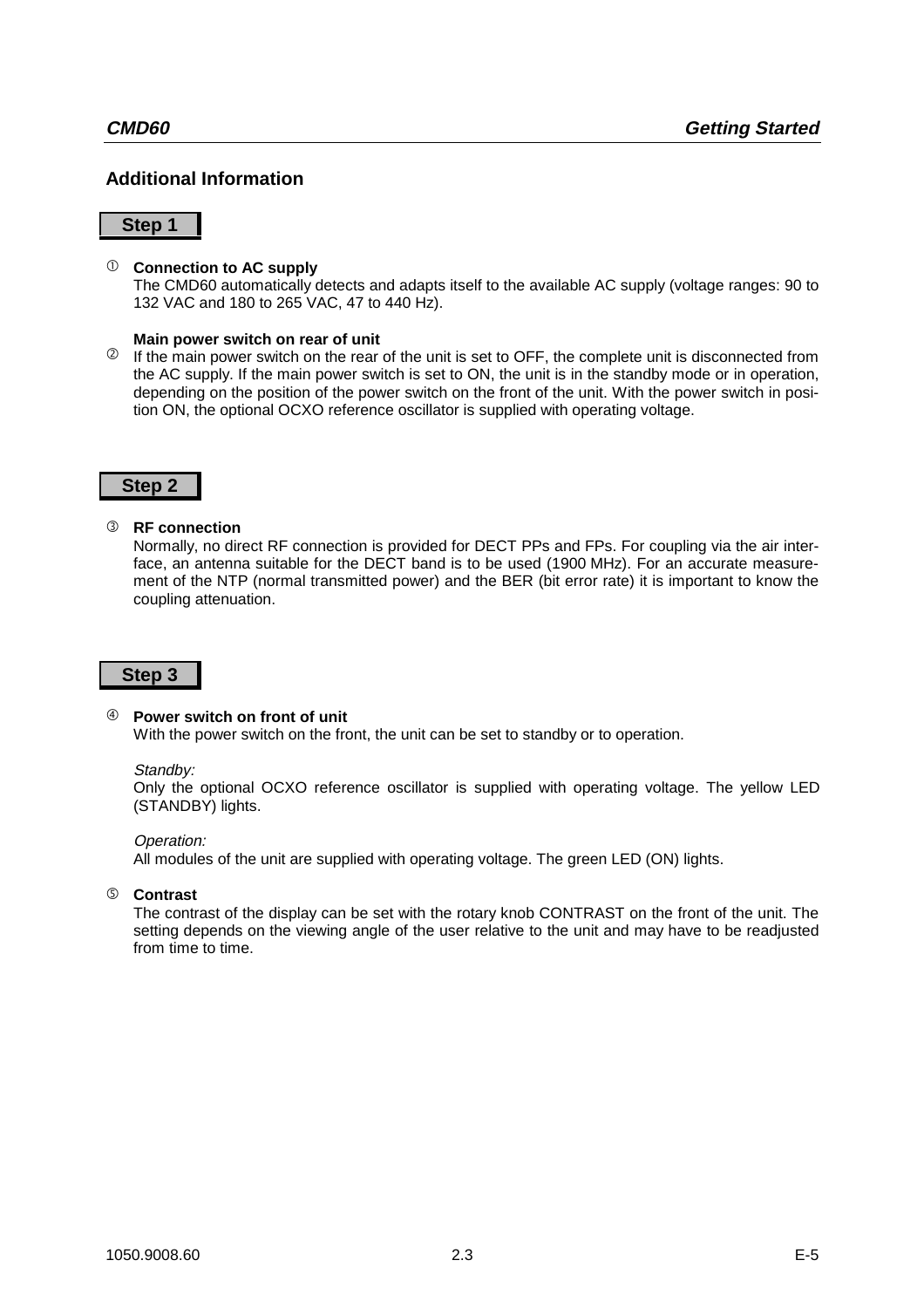## **2.1.2 Synchronization and Call Setup to Fixed Part (FP)**



| ADDIT.<br>MEAS.              | <b>SIGNALLING FP-TEST</b>                                                         |                               |                                 |
|------------------------------|-----------------------------------------------------------------------------------|-------------------------------|---------------------------------|
| <b>CONNECT/</b><br>EXT. ATT. | RF IN/OUT<br><b>USED RF CONNECTOR:</b><br>Ext. Attenuation:<br>0.0 <sub>d</sub> B | 0000418320                    | <b>RFPI</b>                     |
|                              |                                                                                   | 00000                         | <b>PMID</b>                     |
|                              | <b>Signalling Status:</b><br>LOCKED                                               |                               |                                 |
|                              | Dummy Slot:<br>0                                                                  | 8                             | <b>TRAFFIC</b><br>SL OT         |
| ACCEPT<br><b>RFPI</b>        | Dummy Carrier:                                                                    | 0                             | TRAFFIC<br>CARRIER              |
| <b>SET RFPI</b><br>FOR PP    | 0000418320<br><b>Detected RFPI:</b>                                               | -40.0 dBm                     | <b>RF LEVEL</b>                 |
| <b>MODE</b>                  | LOOPBACK NORMAL ECHO                                                              | Press key to setup connection | <b>SETUP</b><br><b>CONNECT.</b> |

**Step 1**

Press softkey TEST MODE until "FP" is displayed in inverse video, which indicates that the mode is active.

Press the GAP MODE softkey until OFF is displayed in inverse video, ie until the GAP mode is deactivated.

Press softkey MANUAL TEST. CMD60 changes to menu SIG-NALLING FP-TEST and searches for a dummy bearer signal  $<sup>0</sup>$ .</sup>

**Step 2**

Switch on the FP and set it to the DECT test mode  $\oslash$ .

When CMD60 has found the dummy bearer signal of the FP under test, this is indicated by LOCKED in the field "Signalling Status". In addition, information on the channel number and time slot  $\circledcirc$  of the dummy bearer and on the RFPI  $\circledast$  of the FP are indicated.

If softkey ACCEPT RFPI is pressed, CMD60 uses the same RFPI as the FP. Some FPs additionally require a specific PMID **6**.

Press softkey RF LEVEL, enter -40 and confirm with ENTER, or turn spinwheel until -40 dBm is indicated.

**Step 3**

Now a call can be set up by pressing softkey SETUP CON-NECT.

After a successful call setup  $\circledcirc$ , CMD60 is in the status CON-NECTION ESTABLISHED (see section 2.1.4).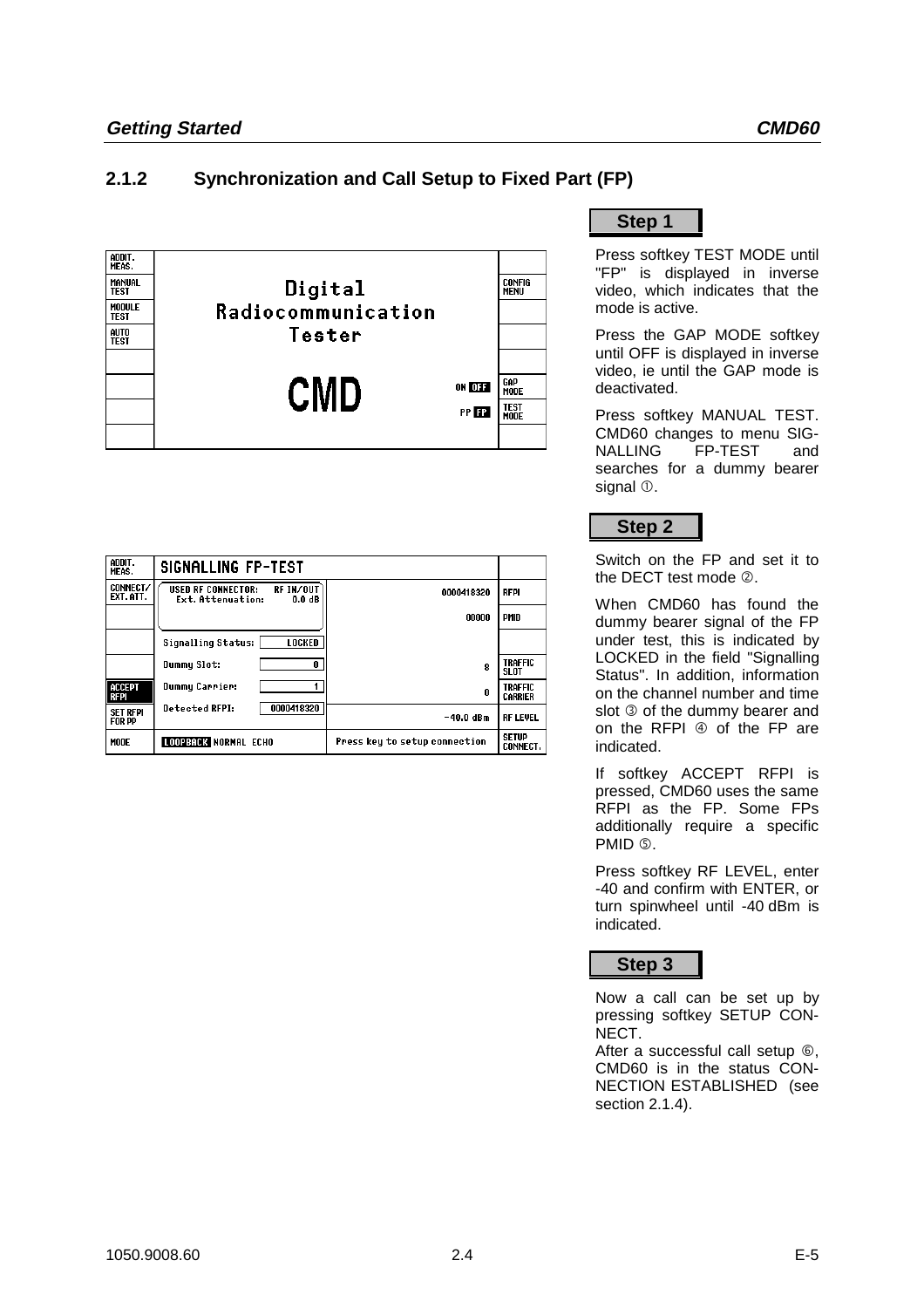## **Additional Information**

#### **Step 1**

#### **Dummy bearer**

The dummy bearer is a signal sent by the FP to which PPs (and also CMD60 if used as a PP) can synchronize. The signal is transmitted at the DECT clock of 10 ms and contains information for synchronization between FP and PP and for authentication, ie for verification if a call setup is permissible between a specific pair of FP and PP (or FP and CMD60 if the latter is used as a PP).

### **Step 2**

#### ô **DECT test mode**

For tests on DECT systems, the FP must be set to a special test mode for a successful call setup. In this mode, the FP accepts test messages it otherwise ignores. The procedure for activating the test mode varies from unit to unit. In the case of some FPs, the paging button must be kept pressed for a specified period of time during switch-on, other FPs require a special test software to be loaded via an interface. Relevant information is to be obtained from the manufacturer in each case.

#### **3** Slot

Please note that the slot numbers of the dummy bearer and of the traffic bearer (permissible values are 0 to 11 for both) are not identical. Moreover, adjacent slots (eg 5 and 6 or 11 and 0) are permissible only if the channel numbers of the dummy bearer and the traffic bearer are identical. Some FPs can set up a call only on even-numbered slots, others only on odd-numbered slots. If required, the value for TRAFFIC SLOT is to be changed.

#### ÷ **RFPI**

The "Radio Fixed Part Identity" is a number that unambiguously identifies a fixed part. A call setup between a PP and an FP is possible only if the RFPI stored in the PP coincides with that of the FP.

#### û **PMID**

The "Portable Part MAC Identity" is an identification number of the portable part. Most FPs accept any PMID in the DECT test mode. The PMID of a PP can be determined during call setup by means of the PP test (see section 2.1.4 - Step 1).

#### **Step 3**

#### ø **Call setup**

The requirements for a successful call setup are described in section 2.4.2.3.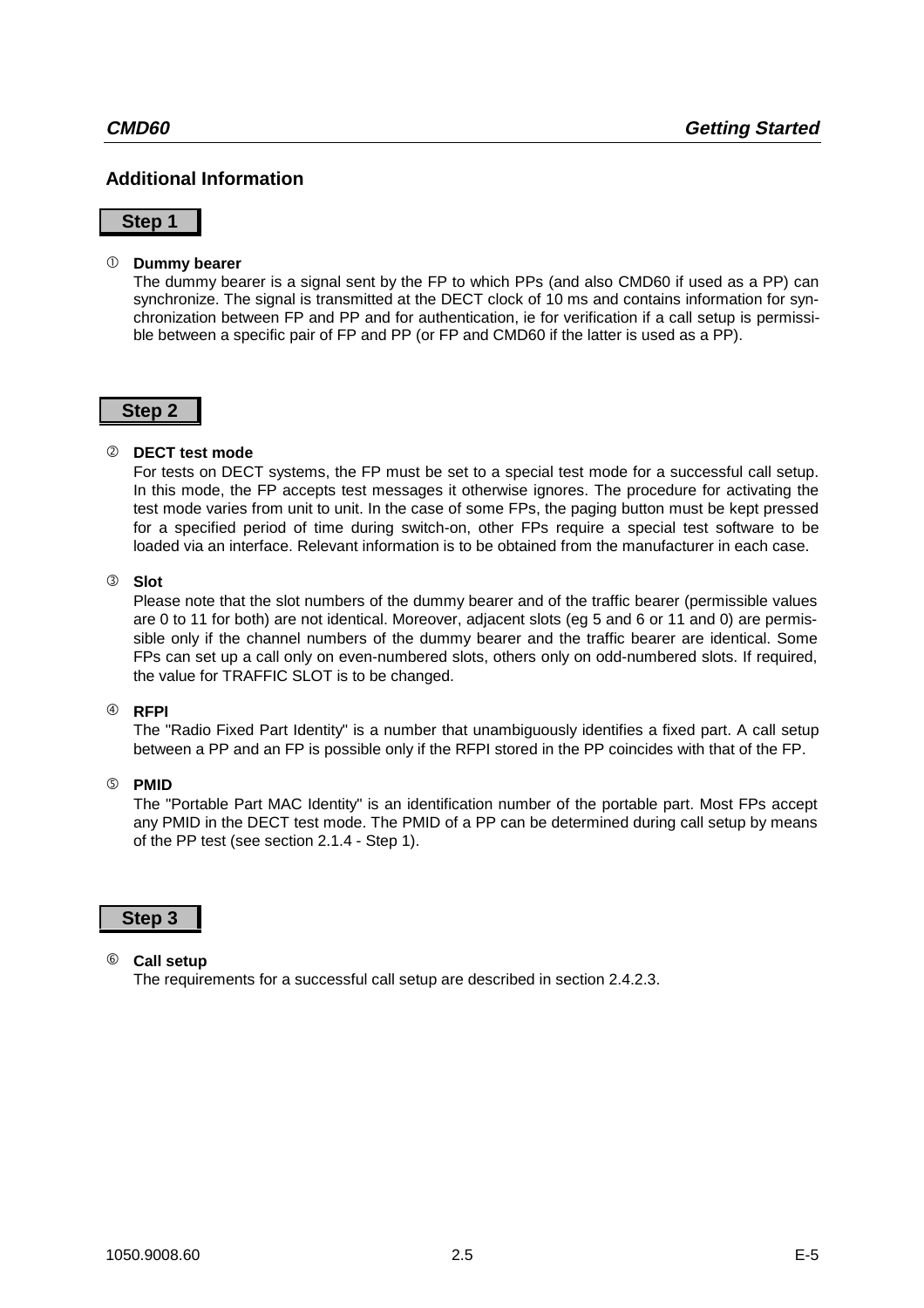## **2.1.2.1 Synchronization and Call Setup to FP in the GAP Mode**



| ADDIT.<br>MEAS.                  | <b>SIGNALLING FP-TEST</b>                                                         | lb002953D9A<br>0002953D9A     | l IPUI                           |
|----------------------------------|-----------------------------------------------------------------------------------|-------------------------------|----------------------------------|
| CONNECT/<br>EXT. ATT.            | RF IN/OUT<br><b>USED RF CONNECTOR:</b><br>Ext. Attenuation:<br>0.0 <sub>d</sub> B | 000A04CF68                    | <b>PARK</b>                      |
|                                  |                                                                                   | <b>E0000</b>                  | PMID                             |
|                                  | <b>Signalling Status:</b><br>LOCKED                                               |                               |                                  |
|                                  | 2<br>Dummy Slot:                                                                  | 6                             | <b>TRAFFIC</b><br>SLOT           |
| ACCEPT<br>PARK                   | <b>Dummy Carrier:</b>                                                             | 0                             | <b>TRAFFIC</b><br><b>CARRIER</b> |
| <b>SET PARK</b><br><b>FOR PP</b> | <b>Detected PARK:</b><br>000A04CF68                                               | $-73.0$ dBm                   | <b>RF LEVEL</b>                  |
| MODE                             | NORMAL ECHO                                                                       | Press key to setup connection | <b>SETUP</b><br><b>CONNECT.</b>  |

**Step 1**

Press the TEST MODE softkey until FP is displayed in inverse video which indicates that the mode is active.

Press the GAP MODE softkey until ON is displayed in inverse video and the GAP mode is active.

Press the MANUAL TEST softkey. This opens the SIGNALLING FP-TEST menu where CMD60 searches for a dummy bearer signal  $<sup>1</sup>$ .</sup>



Switch on the FP without activating the DECT test mode.  $\circled{2}$ 

When CMD60 has found the dummy bearer signal of the FP to be tested, LOCKED is displayed in the Signalling Status field. Information on the channel number and timeslot of the dummy bearer and the PARK **3** of the FP are displayed in addition.

When the ACCEPT PARK softkey is pressed, CMD60 uses the same PARK as the FP. Some FPs additionally require a correct PMID.

The correct  $IPUI \oplus is also$ needed in the GAP mode.

Press the RF LEVEL softkey, enter -40 and confirm with ENTER or turn the spinwheel until -40 dBm is displayed.



A call can now be set up by pressing the SETUP CONNECT softkey.

After a successful call setup û, CMD60 is in the CONNECTION ESTABLISHED status (see section 2.1.4).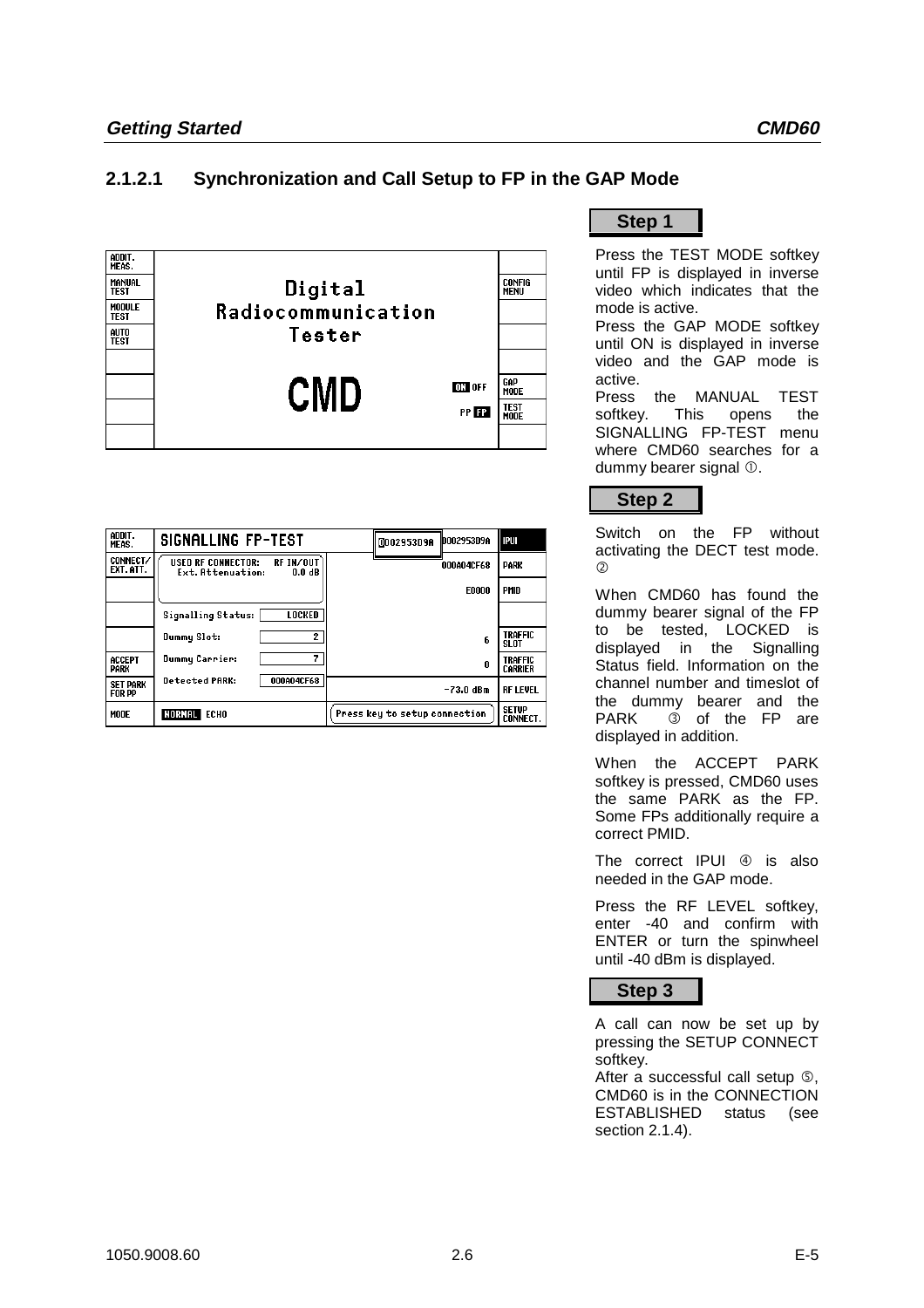## **Additional information**

#### **Step 1**

#### **Dummy bearer**

The dummy bearer in the GAP mode does not differ significantly from that in the test mode (see section 2.1.2).

#### **Step 2**

#### ô **GAP mode**

After power-up, a DECT GAP unit is automatically in the GAP mode unless the DECT test mode has been activated. In the GAP mode the unit uses the normal signalling procedure of the GAP standard and ignores all test messages defined for the DECT test mode.

#### í **PARK**

The "portable access rights key" is a code permitting the portable part to establish a connection only to specific fixed parts. The FP identifies itself by the ARI (access rights identity) contained in the PARK. CMD60 only uses PARKs of this class which are identical with the RFPI (see section 2.1.2).

#### ÷ **IPUI**

The IPUI (international portable user identity) is a number which unambiguously identifies the portable part. A fixed part can establish a connection to a portable part only if it knows the PP's IPUI. For a successful call setup one of the IPUIs stored in the fixed part must be entered.

## **Step 3**

#### û **Call setup**

The requirements for a successful call setup are described in section 2.4.2.4.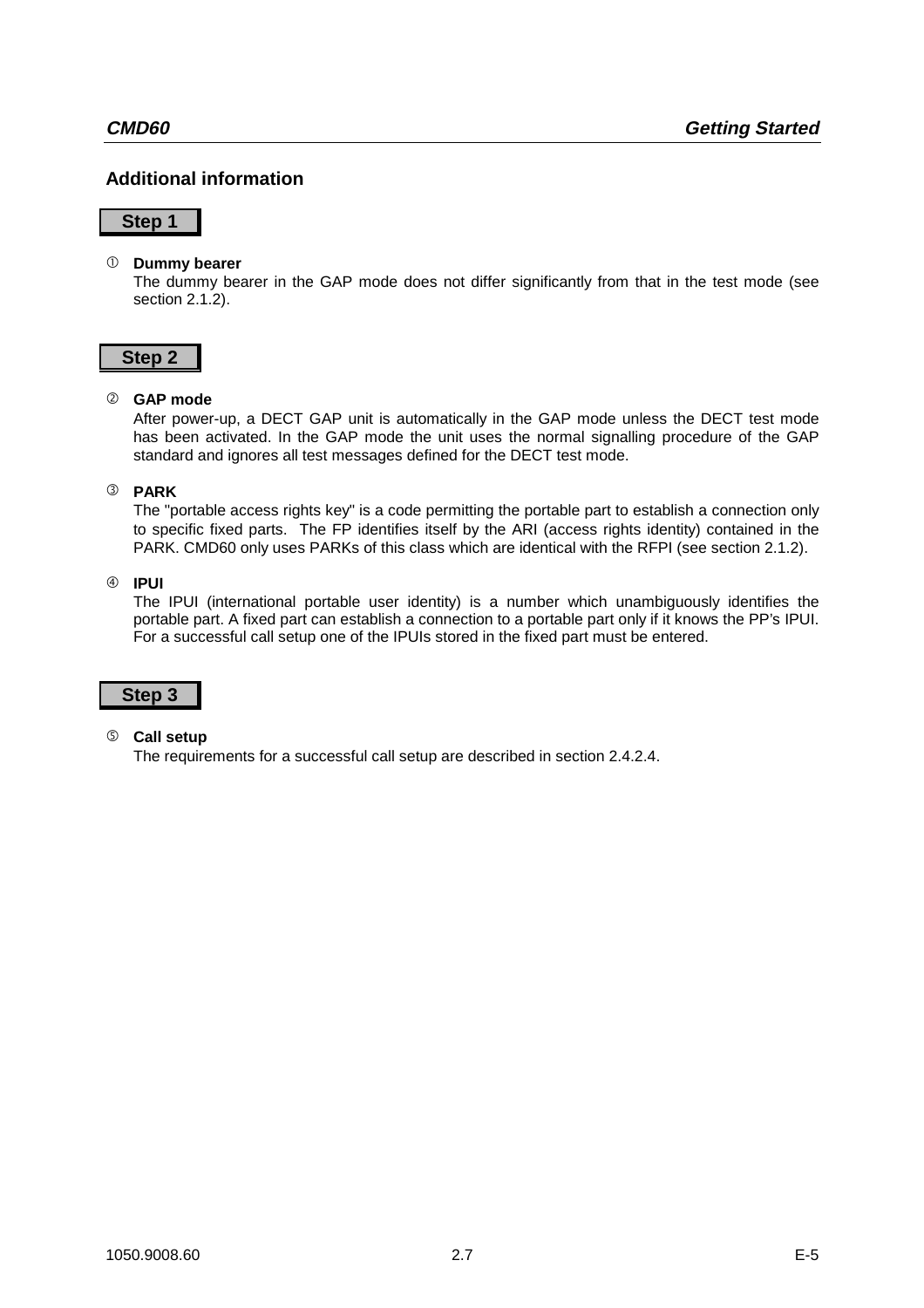## **2.1.3 Synchronization and Call Setup to Portable Part (PP)**



| ADDIT.<br>MEAS.       | SIGNALLING PP-TEST                                                                |                               |                                 |
|-----------------------|-----------------------------------------------------------------------------------|-------------------------------|---------------------------------|
| CONNECT/<br>EXT. ATT. | RF IN/OUT<br><b>USED RF CONNECTOR:</b><br>0.0 <sub>d</sub> B<br>Ext. Attenuation: | 0001446C30   0001446C30       | <b>RFPI</b>                     |
|                       |                                                                                   | n                             | DUMMY<br><b>SLOT</b>            |
|                       |                                                                                   | n                             | DUMMY<br>CARRIER                |
|                       | <b>Wait for mobile</b><br>synchronization before                                  | 2                             | <b>TRAFFIC</b><br>SLOT          |
|                       | setup the connection                                                              | Ū                             | <b>TRAFFIC</b><br>CARRIER       |
|                       |                                                                                   | $-40.0$ dBm                   | <b>RF LEVEL</b>                 |
| <b>MODE</b>           | <b>LOOPBACK NORMAL ECHO</b>                                                       | Press key to setup connection | <b>SETUP</b><br><b>CONNECT.</b> |

**Step 1**

Press softkey TEST MODE, until "PP" is displayed in inverse video, which indicates that the mode is active.

Press the GAP MODE softkey until OFF is displayed in inverse video, ie until the GAP mode is deactivated.

Press softkey MANUAL TEST. CMD60 changes to menu SIG-NALLING PP-TEST and generates a dummy bearer signal  $$\infty$ .$ 

## **Step 2**

Press softkey RFPI and enter RFPI number of portable part 2. Confirm the number by pressing hardkey ENTER.

Press softkey RF LEVEL, enter -40 and confirm with ENTER, or turn spinwheel until -40 dBm is indicated.

Switch on PP and set it to DECT test mode 3.

Wait until the PP indicates that it has synchronized to the FP  $\Phi$ .

**Step 3**

After synchronization 4, a call setup can be made. For this, press softkey SETUP CON-NECT.

After successful call setup  $\circledS$ , CMD60 is in the status CON-NECTION ESTABLISHED (see section 2.1.4).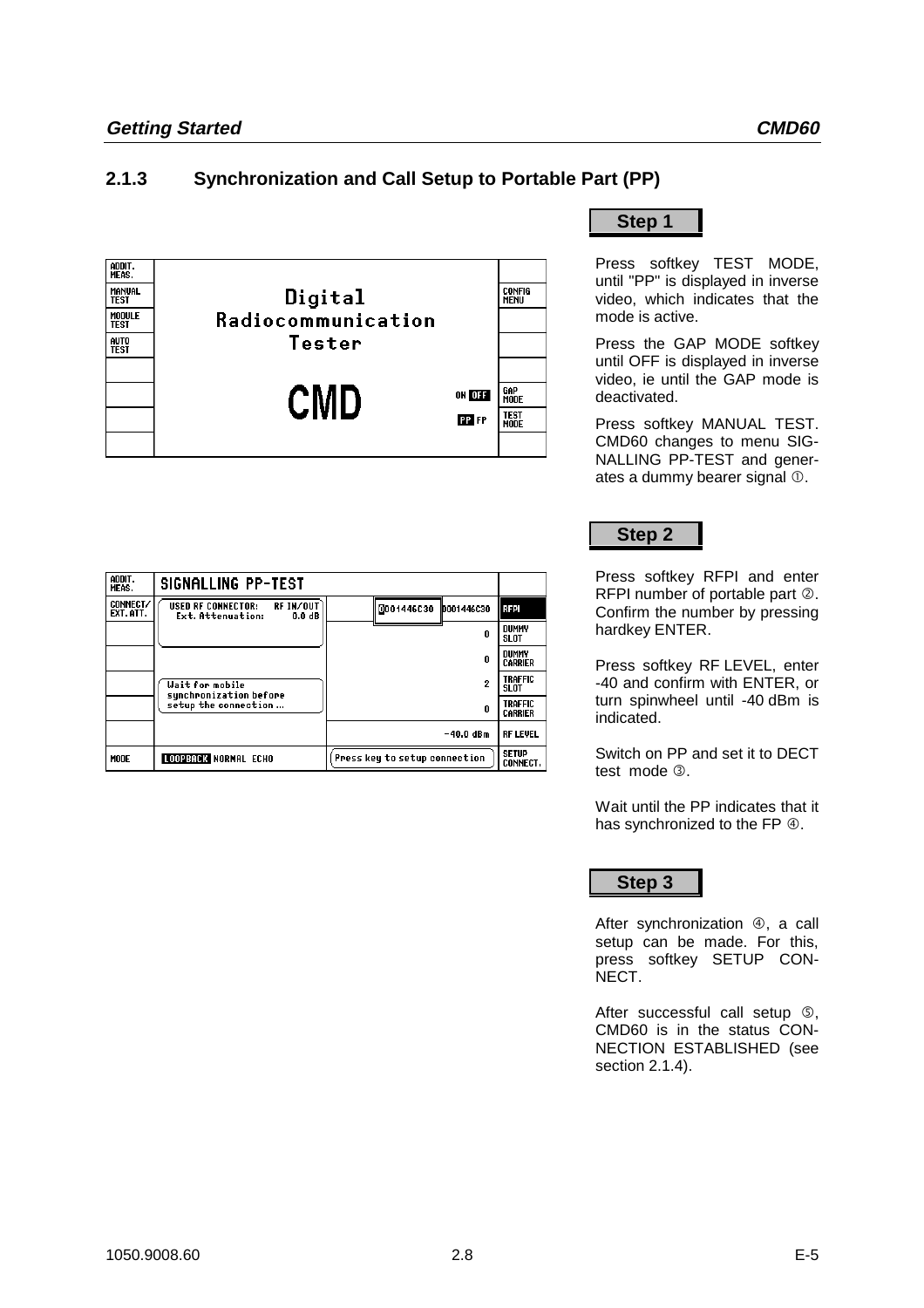## **Additional Information**

#### **Step 1**

#### **Dummy bearer**

The dummy bearer is a signal sent by the FP (in this case CMD60) to which the PP can synchronize. The signal is transmitted at the DECT clock of 10 ms and contains information for synchronization between FP and PP and for authentication, ie for verification if a call setup is permissible between a specific pair of FP and PP. In the default state, the dummy bearer is transmitted on channel 0 (softkey DUMMY CARRIER) in time slot 0 (softkey DUMMY SLOT).

#### **Step 2**

#### ô **RFPI**

The "Radio Fixed Part Identity" is a number that unambiguously identifies a fixed part, which is CMD60 is in this case. A call setup between the PP and the FP is possible only if the RFPI stored in the PP coincides with that of the FP. If the RFPI of the PP is not known, it can be determined from the associated FP as shown in section 2.1.2, Step 2.

#### **3** DECT test mode

For tests on DECT systems, the PP must be set to a special test mode for a successful call setup. In this mode, the PP accepts test messages it otherwise ignores. The procedure for activating the test mode varies from unit to unit. In the case of some PPs, a specific key combination must be pressed during switch-on, others require a sequence of keys to be pressed after switch-on or a special test software to be loaded via an interface. Relevant information is to be obtained from the manufacturer in each case.

#### ÷ **Synchronization**

Synchronization is understood to mean that the PP has received the dummy bearer (see  $\mathbb O$ ) of the FP correctly, that it has the same RFPI (see  $\circledcirc$ ) as the FP and has taken over the timing information from the FP. Indication of synchronization varies from PP to PP. In most cases synchronization is indicated by a symbol on the display of the PP. **Only then is it possible to set up a call.** Since the DECT system does not provide for any further sync status information, it is basically not possible for a tester to recognize if a PP is synchronized or not.

### **Step 3**

#### û **Call setup**

In the default status of CMD60, call setup is performed on channel 0 (softkey TRAFFIC CARRIER) in slot 2 (softkey TRAFFIC SLOT).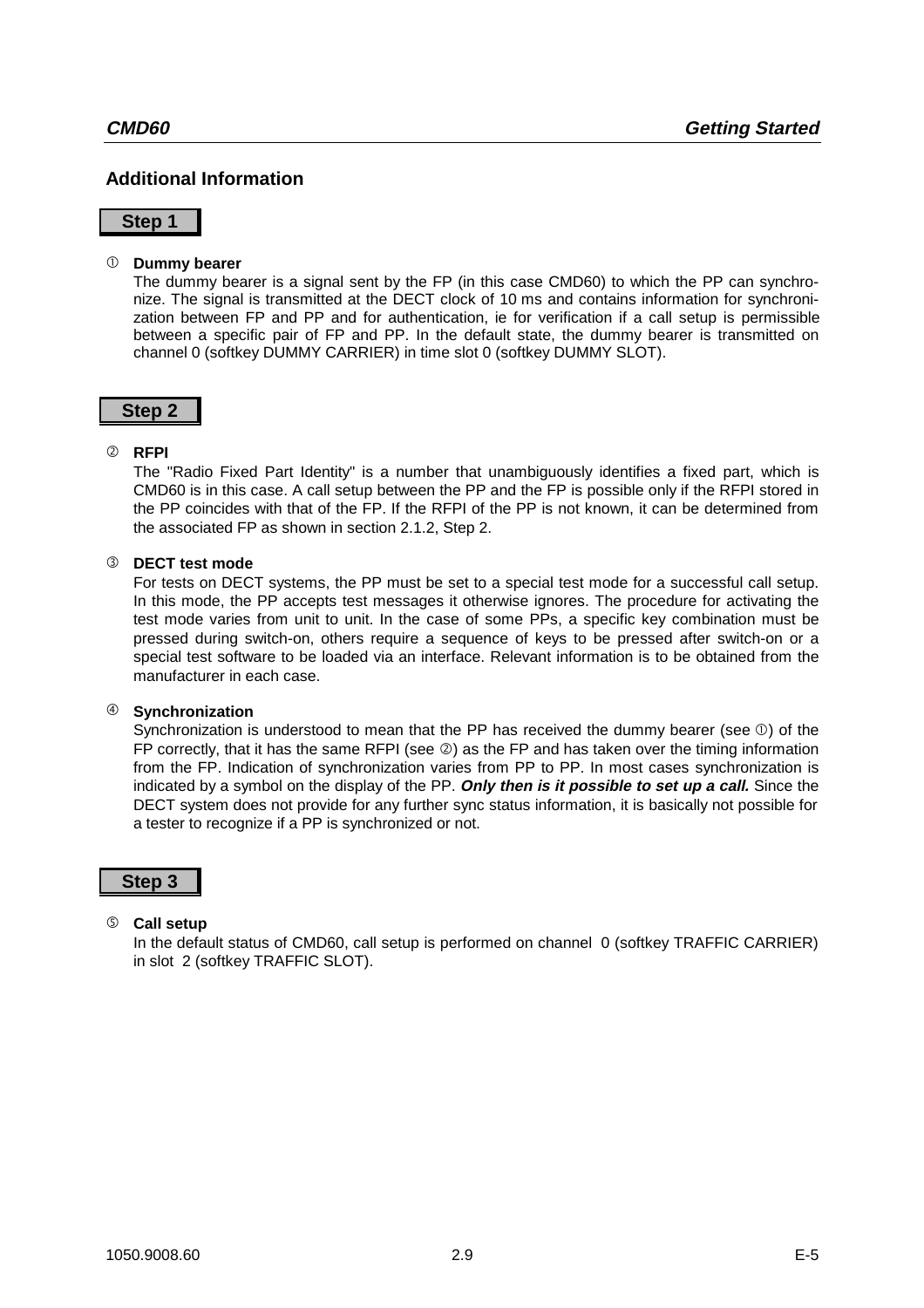## **2.1.3.1 Synchronization and Call Setup to PP in the GAP Mode**



| ADDIT.<br>MEAS.       | SIGNALLING PP-TEST                                                    | 0002953D9A                    | IPUI                            |
|-----------------------|-----------------------------------------------------------------------|-------------------------------|---------------------------------|
| CONNECT/<br>EXT. ATT. | RF IN/OUT<br><b>USED RF CONNECTOR:</b><br>Ext. Attenuation:<br>0.0 dB | 000A04CF68<br>D00A04CF68      | <b>PARK</b>                     |
|                       |                                                                       | 0                             | DUMMY<br><b>SLOT</b>            |
|                       |                                                                       | n                             | DUMMY<br><b>CARRIER</b>         |
|                       | <b>Wait for mobile</b><br>sunchronization before                      |                               |                                 |
|                       | setup the connection                                                  |                               |                                 |
|                       |                                                                       | $-73.0$ dBm                   | <b>RF LEVEL</b>                 |
| MODE                  | NORMAL ECHO                                                           | Press key to setup connection | <b>SETUP</b><br><b>CONNECT.</b> |

**Step 1**

Press the TEST MODE softkey until PP is displayed in inverse video which indicates that the mode is active.

Press the GAP MODE softkey until ON is displayed in inverse video and the GAP mode is active.

Press the MANUAL TEST softkey. CMD60 changes to the SIGNALLING PP-TEST menu, where it generates a dummy bearer signal  $<sup>0</sup>$ .</sup>



Press the PARK softkey and enter the PARK number of the portable part 2. Confirm the entry with the ENTER key. Enter also the IPUI  $\odot$  of the portable part.

Press the RF LEVEL softkey, enter -40 and confirm with ENTER or turn the spinwheel until -40 dBm is displayed.

Switch the PP on without setting it to the DECT test mode  $\Phi$ .

Wait until the PP indicates that it has synchronized to the FP  $\circledS$ .

**Step 3**

After synchronization, a call can be set up  $\circledcirc$  from the portable part by picking up the handset or by pressing the SETUP CONNECT softkey.

After a successful call setup, CMD60 is in the CONNECTION ESTABLISHED status (see section 2.1.4).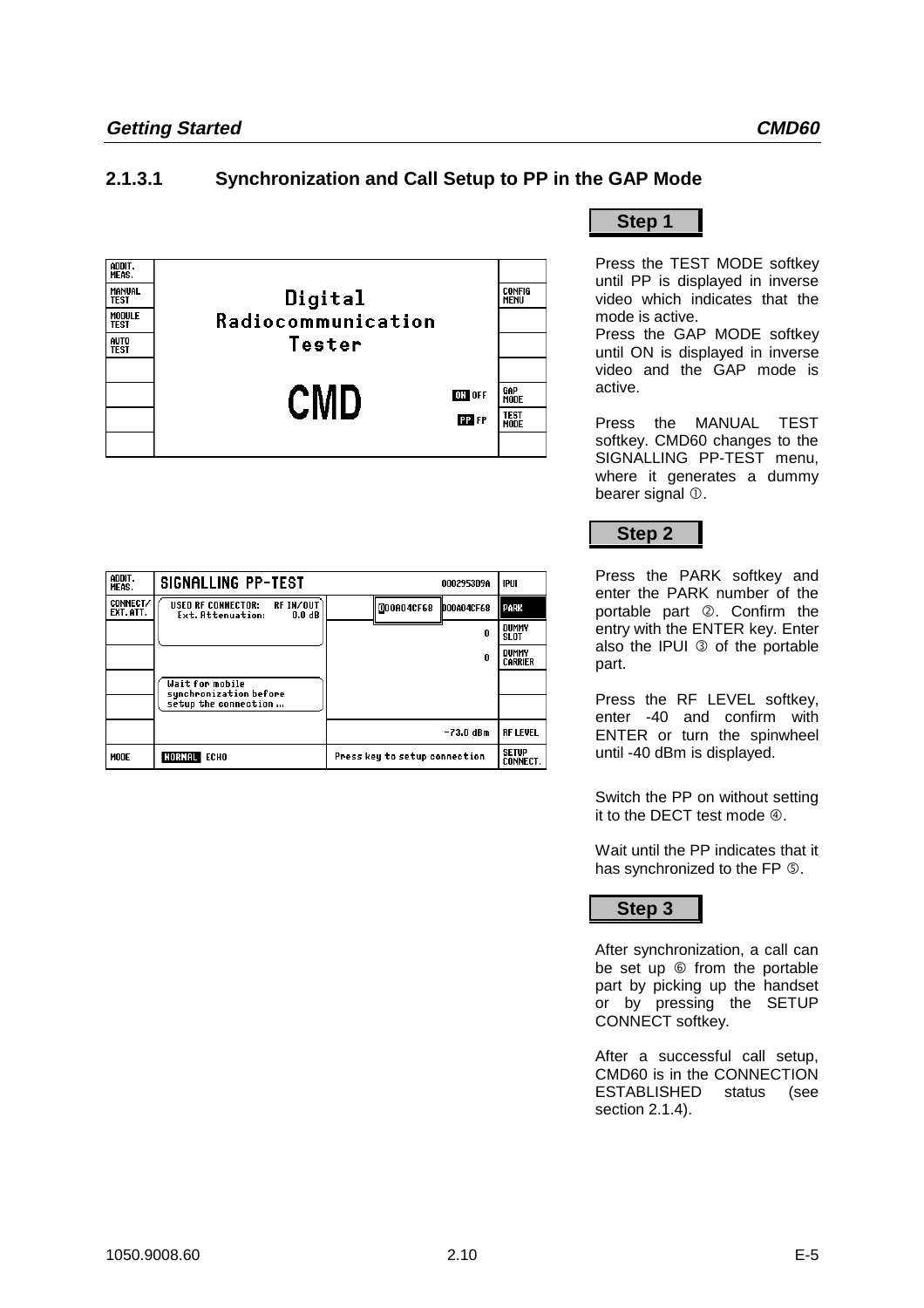## **Additional information**

#### **Step 1**

#### **Dummy bearer**

The dummy bearer in the GAP mode does not differ significantly from that in the test mode (see section 2.1.3).

#### **Step 2**

#### ô **PARK**

The "portable access rights key" is a code permitting the portable part to establish a connection only to specific fixed parts. The FP (here CMD60) identifies itself by the ARI (access rights identity) contained in the PARK. CMD60 only uses PARKs of the class which are identical with the RFPI (see section 2.1.3).

#### í **IPUI**

The IPUI (international portable user identity) is a code which unambiguously identifies the portable part. A fixed part can establish a connection to a portable part only if it knows the PP's IPUI. For a successful call setup the IPUI of the portable part must be known.

#### ÷ **GAP mode**

After power-up, a DECT GAP unit is automatically in the GAP mode unless the DECT test mode has been activated. In the GAP mode the unit uses the normal signalling procedure of the GAP standard and ignores all test messages defined for the DECT test mode.

#### û **Synchronization**

Synchronization means that the PP has received the dummy bearer (see  $\mathbb{O}$ ) of the FP correctly, that one of its PARKs (see  $\circledcirc$ ) contains the received ARI and that it has taken over the timing information from the FP. Indication of the sync status varies from PP to PP. In most cases synchronization is indicated by a symbol on the PP display. **Only then is it possible to set up a call.** Since the DECT signalling does not provide for any further sync status information, it is basically not possible for a tester to recognize if a PP is synchronized or not.

#### **Step 3**

#### ø **Call setup**

In the GAP mode the call is always set up from the portable part. A connection is established when the PP is picked up. An incoming call can however be simulated by pressing the SETUP CONNECT softkey. In this case the PP rings. The channel/slot combination for this call is determined by the PP and cannot be defined by CMD60.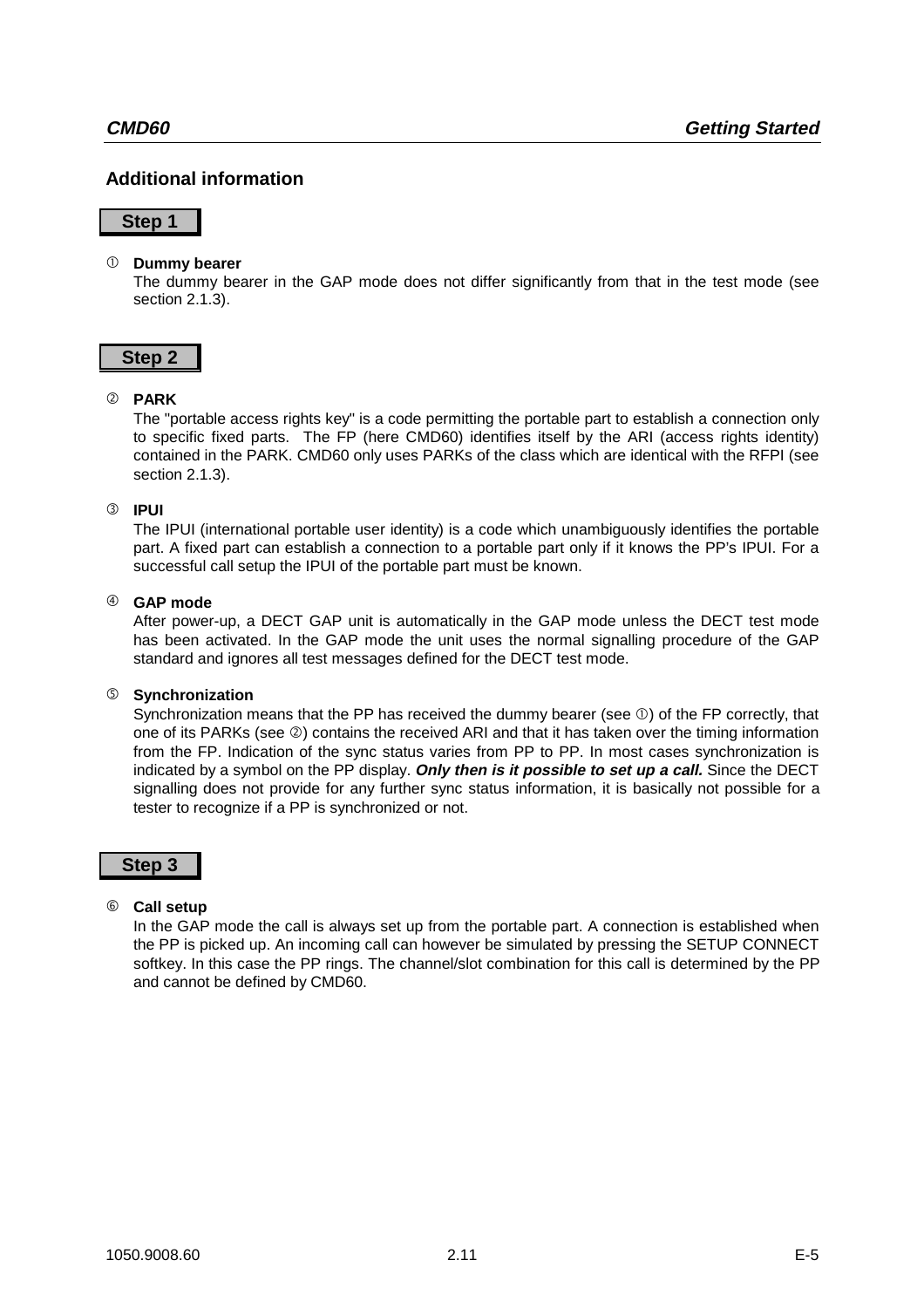## **2.1.4 DECT Transmitter Measurements on Portable Parts and Fixed Parts**

| ADDIT.<br>MEAS.      | PP-TEST<br>DECT GAP<br><b>CONNECTION ESTABLISHED</b> |                |             |                                  |
|----------------------|------------------------------------------------------|----------------|-------------|----------------------------------|
| <b>POWER</b><br>RAMP | Traffic Slot:<br>٩                                   |                | 7000000000  | <b>ESCAPE</b><br><b>SEQUENCE</b> |
| MODU-<br>LATION      | Traffic Carrier:                                     | Detected PMID: | E3D9A       |                                  |
| <b>TIMING</b>        | 24.0 dBm<br>NTP:                                     |                |             |                                  |
|                      | Freq. Offset:<br>-3 kHz                              |                |             |                                  |
|                      | +363 kHz<br>Max.+/-B-Field<br>Modulation:            |                |             |                                  |
|                      | $-363$ kHz                                           |                | $-73.0$ dBm | <b>RF LEVEL</b>                  |
|                      |                                                      |                |             |                                  |
|                      |                                                      |                |             | <b>BEARER</b><br><b>RELEASE</b>  |

|                 | BB-JEST<br><b>POWER RAMP</b>                                                                                     |                |
|-----------------|------------------------------------------------------------------------------------------------------------------|----------------|
| Power<br>Ramp   | $10.0 +$ <sup>dB</sup>                                                                                           |                |
| MODU-<br>LATION | $0.0 +$<br>,,,,,,,,,,<br>$-40.0 +$                                                                               |                |
| <b>TIMING</b>   | $-20.0 + \cdots +$<br>$-30.0 + $                                                                                 |                |
|                 | Power Ramp<br>FULL<br>Scale<br>$-40.0 +$<br><br>IS MATCHING                                                      |                |
|                 | RISING<br>--------------------------------------<br>TRAFFIC CARRIER:<br>0<br><b>EDGE</b><br><b>TRAFFIC SLOT:</b> |                |
| GRID<br>ON/OFF  | 24.0 dBm<br>NTP:<br>-70.0-kul-----<br>PART<br>MARKER: $-0.3$ dB $\prime$<br>0.00 BIT<br>BIT                      | <b>USEFUL</b>  |
| <b>MARKER</b>   | $-80.0$<br>50<br>250<br>300<br>350<br>150<br>200<br>400<br>450<br>400<br><b>EDGE</b><br>R                        | <b>FALLING</b> |

|                 | <b>TX TEST CONFIGURATION</b> | FP-TEST<br>DECT |  |
|-----------------|------------------------------|-----------------|--|
| <b>POWER</b>    |                              |                 |  |
| MODU-<br>LATION |                              |                 |  |
| <b>TIMING</b>   |                              |                 |  |
|                 |                              |                 |  |
|                 |                              |                 |  |
|                 |                              |                 |  |
|                 |                              |                 |  |

| <b>DEFAULT</b><br><b>VALUES</b> | POWER RAMP CONFIGURATION           | EP-TEST   |                 |
|---------------------------------|------------------------------------|-----------|-----------------|
|                                 | c<br>D<br><b>NTP</b>               | 20 (nW)   | A (ABS.)        |
| LOWER<br><b>NTP</b>             | F<br>20.0 dBm                      | 25 (uW)   | <b>B (ABS.)</b> |
| <b>UPPER</b><br><b>NTP</b>      | 25.0 dBm<br>в<br>B                 | 4.0dB     | C (REL.)        |
|                                 | A<br>- A                           | 1.0dB     | $D$ (REL.)      |
| <b>AVERAGE</b><br>(BURSTS)      | M<br>A 10                          | $-1.0$ dB | $E$ (REL.)      |
| <b>DYNAMIC</b>                  | LOW HIGH                           | $-6.0dB$  | $F$ (REL.)      |
| <b>STOP</b><br>COND.            | <b>NONE OUT OF TOL SINGLE SHOT</b> |           |                 |

## **Step 1**

The most important transmitter parameters are measured already in the menu CONNEC-TION ESTABLISHED: power (NTP)  $\mathbb{O}$ , frequency offset  $\mathbb{O}$ and maximum modulation deviation 3. If a tolerance is exceeded, the associated measured value is displayed in inverse video. In the PP test, the PMID  $\circledA$  of the PP is indicated. Note that the softkey for the BER measurement (see 2.1.5) is not available in the GAP mode.

## **Step 2**

On pressing softkey POWER RAMP, the power versus time can be measured. Parts of the power ramp can be magnified with softkeys RISING EDGE, USEFUL PART and FALLING EDGE. When softkey MARKER is pressed, a marker can be moved along the test trace by turning the spinwheel, the position being indicated in bits and the relative power referred to the measured NTP being indicated in dB û. Tolerances and test parameters can be set for each measurement. For this, press hardkey CONFIG on the right of the front panel. CMD60 then goes to an intermediate menu from where the configuration menu can be called with softkey POWER. Press softkey DY-NAMIC to activate HIGH. Start a new measurement with MENU UP: a test trace with a wider dynamic range will be displayed ø. With AVERAGE (BURSTS), the number of bursts is displayed over which the power  $(NTP)$  is averaged  $\oslash$ . With STOP CONDITION, the condition for the end of the measurement is defined  $$\circ$$ .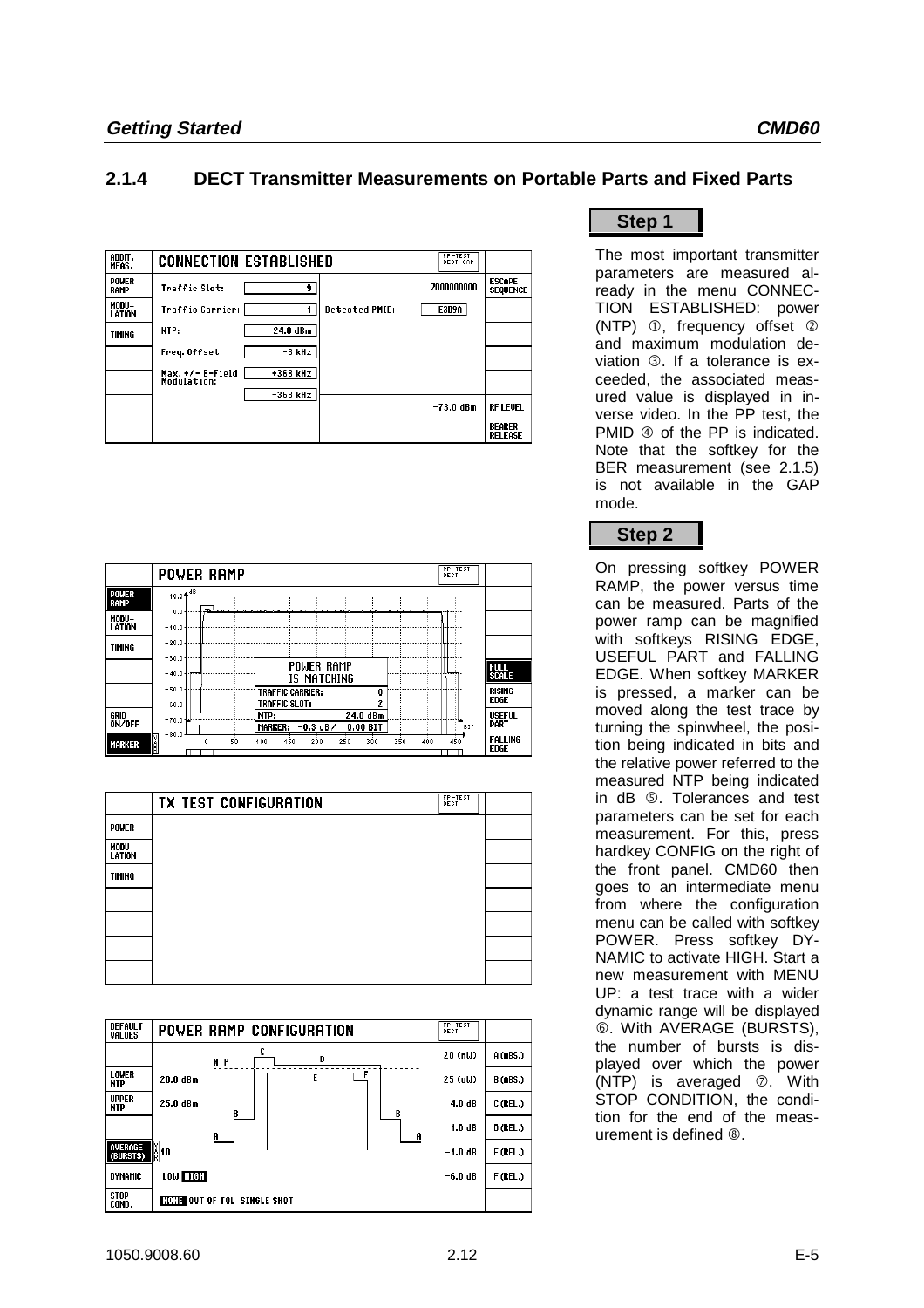## **Additional Information**

### **Step 1**

#### **NTP**

The NTP (normal transmit power) is the power in dBm averaged over the DECT burst.

#### ô **Frequency offset**

The frequency offset is obtained as the average value of the demodulated signal over the B field (see step 3) for a selectable number of received bursts.

#### í **Modulation deviation**

The modulation deviation is the positive and negative maximum deviation from the average value of the demodulated signal over the B field for a selectable number of received bursts.

#### ÷ **PMID**

The "Portable Part MAC Identity" is an identification number for the portable part.

#### **Step 2**

#### û **Bit P0**

The first bit of the burst is derived from the demodulated signal by detecting the sync word (sync field, see step 3). Bit P0 determines the timing of the power ramp within the tolerance limits.

#### ø **HIGH DYNAMIC**

If HIGH is selected, two bursts of different input sensitivity are measured and displayed simultaneously. With this function it can be checked if the level outside the burst meets the relevant requirements.

#### ù **AVERAGE BURSTS**

The setting made here is also valid for the measurements made in menu CONNECTION ESTAB-LISHED and for modulation measurements.

#### î **STOP CONDITION**

You can select if a measurement is to be performed continuously (NONE), if only one measurement is to be performed (SINGLE SHOT) or if the measurement is to be stopped on exceeding a tolerance limit (OUT OF TOL).

When a measurement has been stopped, it can be restarted by pressing the associated softkey (POWER RAMP in this case).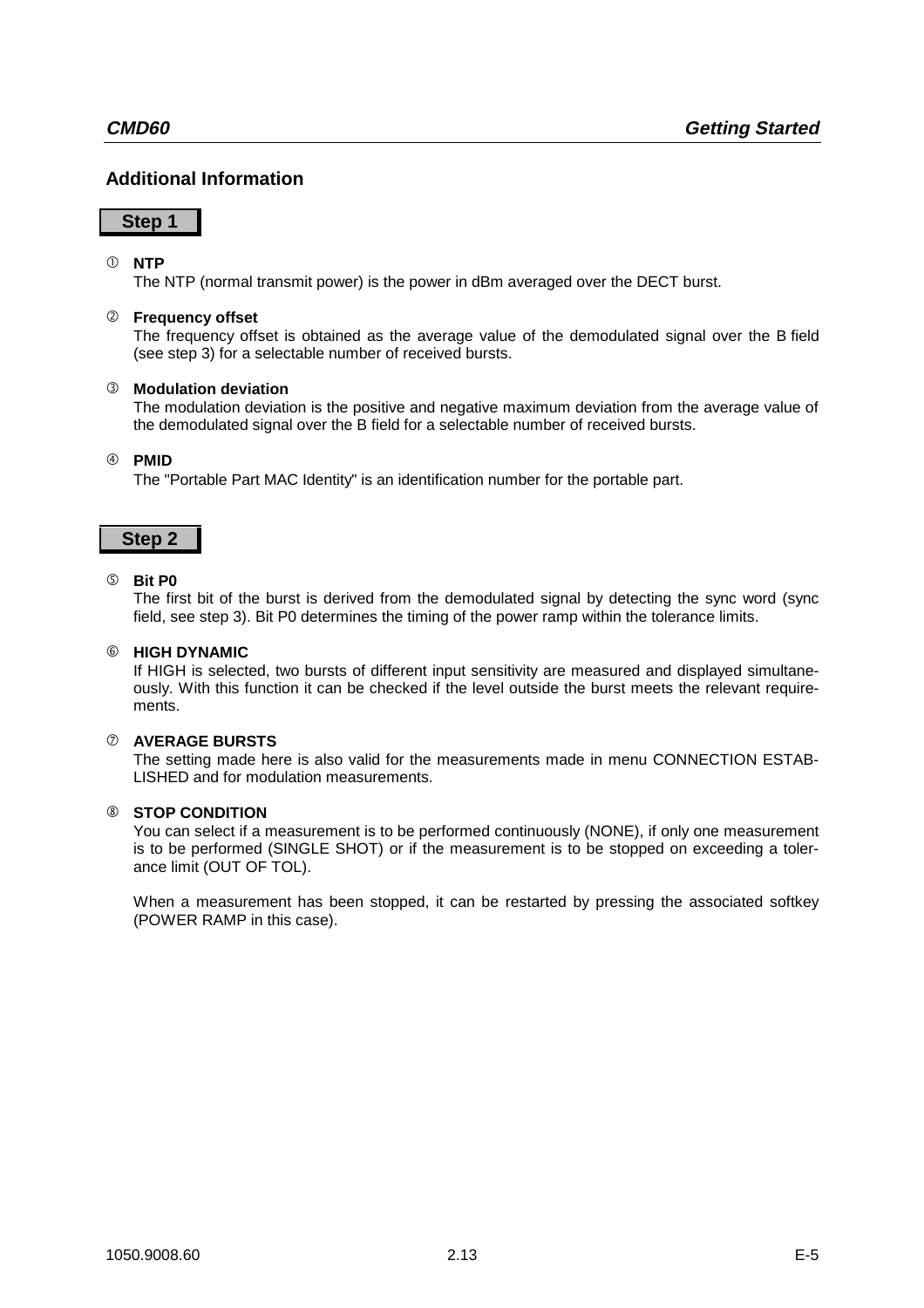| DATA<br><b>TYPE</b>                     | PP-TEST<br>DECT<br><b>FIG31</b><br>RF-MODULATION PACKET:<br><b>P32Z</b>                                                                                         | PACKET<br><b>TYPE</b>       |
|-----------------------------------------|-----------------------------------------------------------------------------------------------------------------------------------------------------------------|-----------------------------|
| <b>POWER</b><br>RAMP<br>MODU-<br>LATION | <b>FM-DEMOD VERSUS TIME:</b><br>+500<br>WHz<br>רויון דיוויון בין הודין<br>טיינדיונים יוניי<br>0<br>فليتأسراننا وتلطيبا وبالمثارعة بالطابعات<br>بالعالجة بأمالعا |                             |
| <b>TIMING</b>                           | nmu.<br>$\frac{-500}{kHz}$<br>462<br>$-38$<br>BIT                                                                                                               |                             |
|                                         | $+400kHz$<br>$-400$ k $Hz$<br>$-21$ kHz<br><b>Frequency Offset:</b>                                                                                             | <b>FULL</b><br><b>SCALE</b> |
|                                         | $+500kHz$<br>$-500kHz$<br>$-7 + 100$ kHz<br>-333 kHz +332 kHz<br>Max. + B-Field:                                                                                | PREAMBLE<br>/SYNC.          |
|                                         | $-7+400kHz$<br>$+500kHz$<br>$-500kHz$<br>-262 kHz  +266 kHz<br>Max. ± Sync.-Field:                                                                              | A-FIELD                     |
|                                         | -50kHz/ms<br>$+50kHz/mr$<br>$-12$ kHz/ms<br><b>Frequency Drift:</b>                                                                                             | <b>B-FIELD</b>              |





|                 | TIMING                                |                | PP-TEST<br>DECT |
|-----------------|---------------------------------------|----------------|-----------------|
| POWER<br>RAMP   |                                       | $-40$ ppm<br>0 | $+40$ ppm       |
| MODU-<br>LATION | $0.00$ ppm<br>Time Accuracy:          |                |                 |
| <b>TIMING</b>   | $0.10 \,\mu s$<br>Max. Pos. Jitter:   |                |                 |
|                 | $-0.12 \,\mu s$<br>Max. Neg. Jitter:  |                |                 |
|                 | $-2.10 \,\mu s$<br>Max. Packet Delay: |                |                 |
|                 | $-2.25 \,\mu s$<br>Min. Packet Delay: |                |                 |
|                 |                                       |                |                 |

**Step 3**

The modulation measurement menu can be called from one of menus CONNECTION ESTAB-LISHED or POWER RAMP by pressing MODULATION.

Same as in CONNECTION ESTABLISHED, the measured frequency offset and modulation deviation ("Max. ±B-Field") are displayed. Moreover, the modulation deviation over the preamble  $\mathbb O$  and the frequency drift  $@$  are measured.

Upon pressing softkey DATA TYPE, the data pattern can be changed by means of the spinwheel  $\circled{3}$ .

Various DECT packet types 4 can be set with the aid of the PACKET TYPE softkey.

Parts of the test trace can be magnified with softkeys PRE-AMBLE/SYNC., A-FIELD and B-FIELD **©**.

In the GAP mode the DATA TYPE softkey is disabled and the tested instrument sends a random data pattern. This can be seen from the graphics display. Because of the random pattern the frequency drift cannot be evaluated and is not displayed.

## **Step 4**

The timing measurement menu can be called by pressing TIM-NG. In this menu, the timing accuracy  $\circledcirc$ , jitter  $\circledcirc$  and, in the PP test, the packet delay  $\circledast$  can be measured.

After completion of the measurement, press MENU UP to return to the menu CONNEC-TION ESTABLISHED.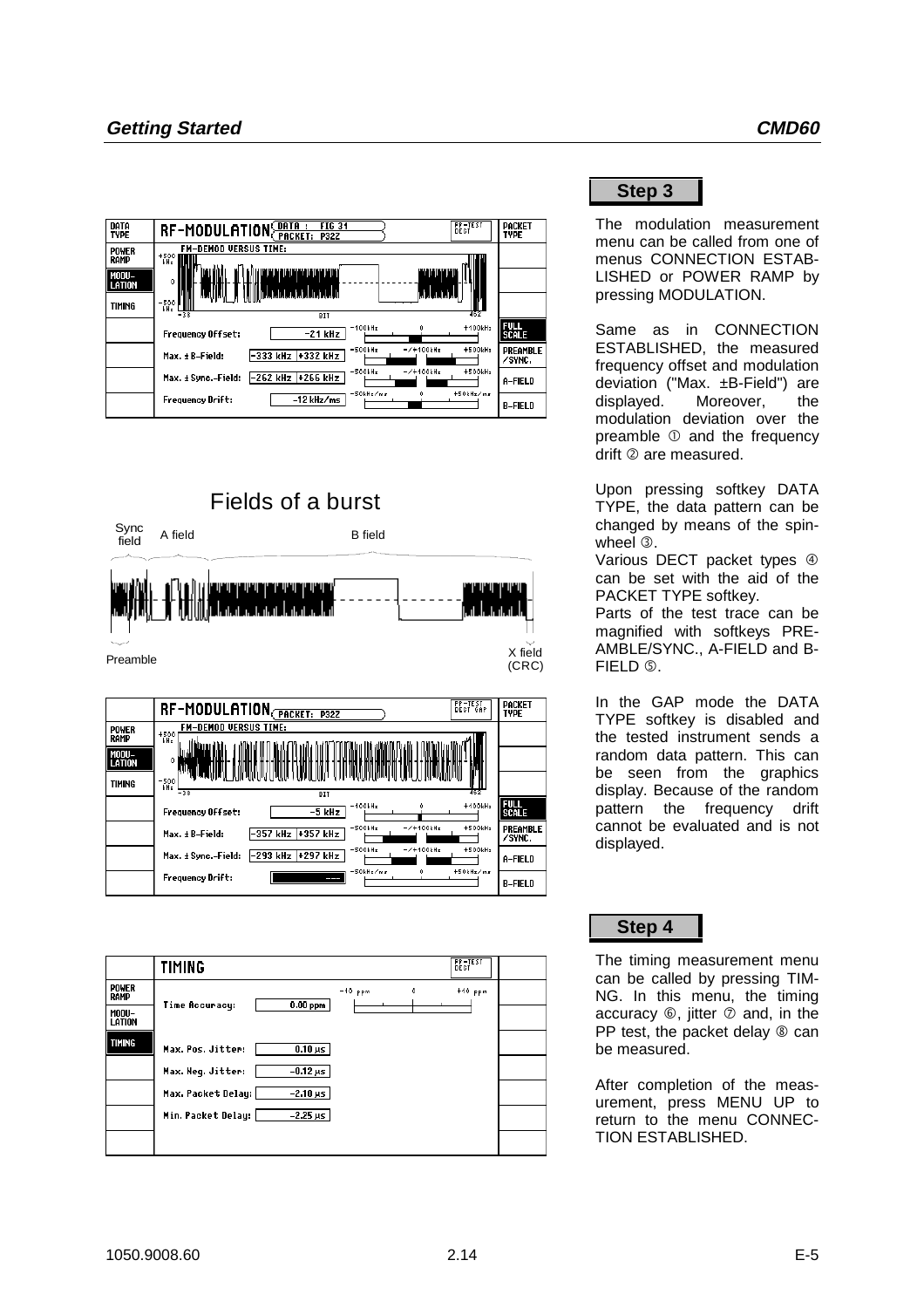## **Additional Information**

#### **Step 3**

#### **Preamble**

The preamble consists of the first 16 bits of a burst with the modulation 010101...

#### ô **Frequency drift**

The frequency drift is understood to be the frequency variation within a burst. The average modulation deviation is formed from the middle 14 bits of the 16 bits of the preamble and also from the first 14 bits of the last 16 bits of the B field. The difference between the two average values is weighted with a constant, yielding the frequency drift in kHz/ms. Frequency drift measurements are possible only for data patterns ending with the sequence "zero-one". This applies to "FIG31" and "01010101".

#### í **Data pattern (data type)**

After call setup, the CMD60 sets the DUT to the loopback mode. In this mode, the DUT returns the received data to the CMD60.

The following patterns can be selected: "FIG31", "01010101", "00110011...", "00001111...", "PSRBS" and "SPRBS". "FIG31" is a sequence of 128 alternating bits (0101..), 64 ones, 64 zeroes and 64 alternating bits. "PSRBS" is a sequence of pseudo random numbers with a repetition period of  $2^{11}$ -1 bits. "SPRBS" is a sequence of pseudo random numbers repeated in every burst. Measurement of the frequency drift is possible only with the two first-named patterns.

#### ÷ **Packet type**

The DECT standard defines various packet types. They differ by the information data rate as well as by extensions at the beginning (prolonged preamble) and end (Z field) of the normal packet. CMD60 is able to handle the standard type P32 with prolonged preamble (PP32), Z field (P32Z) or both (PP32Z). With prolonged preamble selected, the first 16 bits (preamble) of the packet are doubled. The Z field is a repetition of the last four bits (X field) at the packet end.

#### û **Display ranges**

The selection of a specific display range has no effect on the measurement.

### **Step 4**

#### ø **Timing accuracy**

This is understood to be the accuracy of the time interval between two successive bursts relative to the nominal value of 10 ms (see example below). This parameter is measured and averaged over a selectable number of bursts.

#### ù **Jitter**

Maximum and minimum interval between two successive bursts minus the average interval (see example below).

#### î **Packet delay (PP test only)**

Maximum and minimum interval between bursts of CMD60 as FP and bursts of PP under test minus 5 ms.

Example:

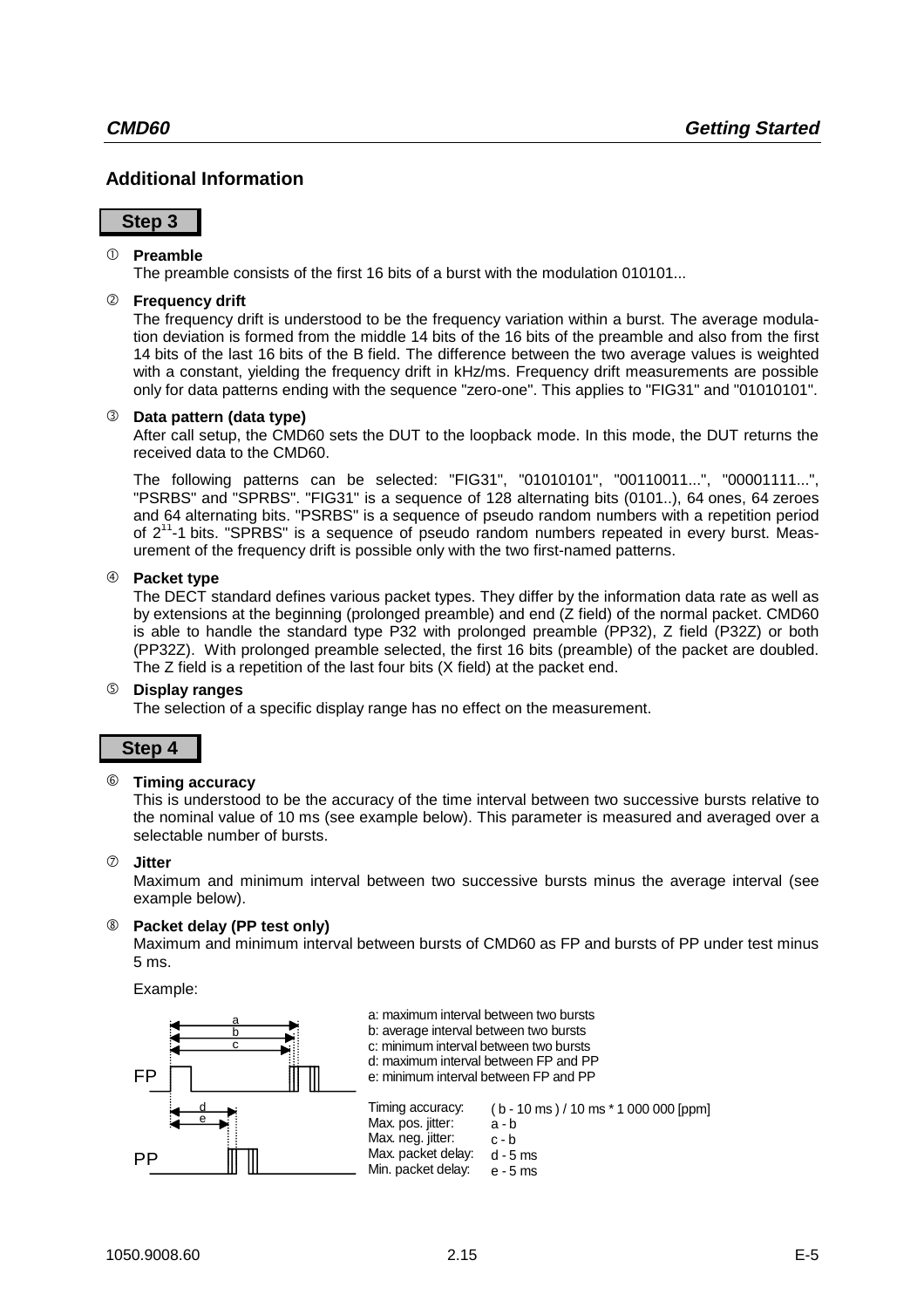## **2.1.5 DECT Receiver Measurements on Portable Parts and Fixed Parts**



## **Step 1**

The BER measurement menu can be called from menu CON-NECTION ESTABLISHED by pressing softkey BER.

#### **NOTE: A BER measurement cannot be performed in the GAP mode.**

In this measurement, the bits received are compared with the bits transmitted. The ratio of the number of erroneous bits and the total number of bits received vields the bit error rate BER  $$\mathbb{D}$ .$ The frame erasure rate FER is the ratio of erroneous frames to total frames 2.

"Current BER/FER" indicates the current values 3, "Longterm BER/FER" the values averaged over a time window ("Evaluation Window") selectable in the configuration menu.

Upon pressing RF LEVEL, the transmit power of CMD60 can be varied with the spinwheel to examine the effect of the power level received by the DUT on the bit error rate and the frame erasure rate.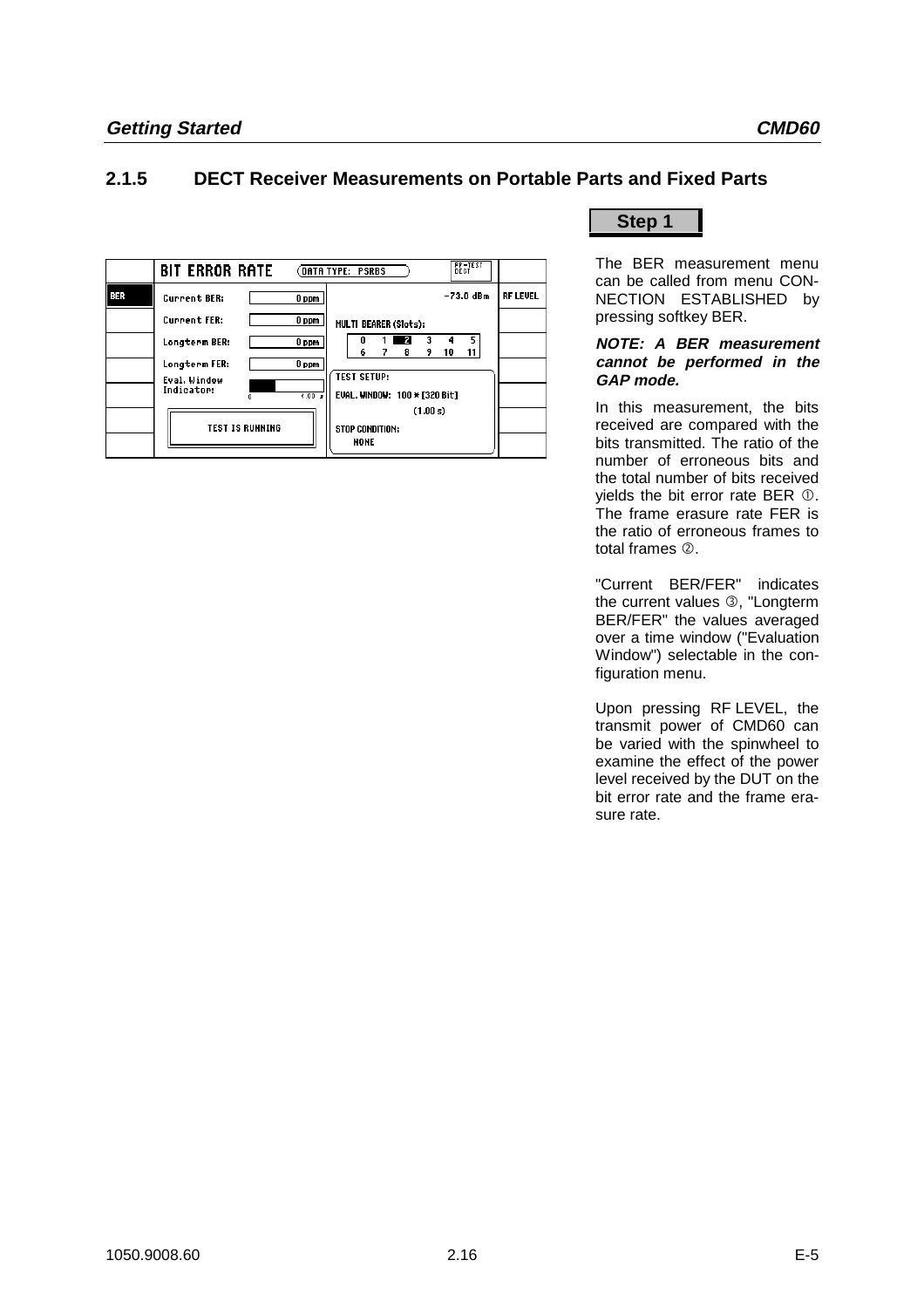## **Additional Information**

## **Step 1**

#### **BER (bit error rate)**

The bits of invalid frames are not taken into account in the BER measurement (see 2).

#### ô **FER (frame erasure rate)**

If 25% or more of all bits of a frame is erroneous, the frame is declared invalid and taken into account in the FER and not in the BER.

#### í **Current BER / FER**

Average value formed over the last approximately 33 bursts.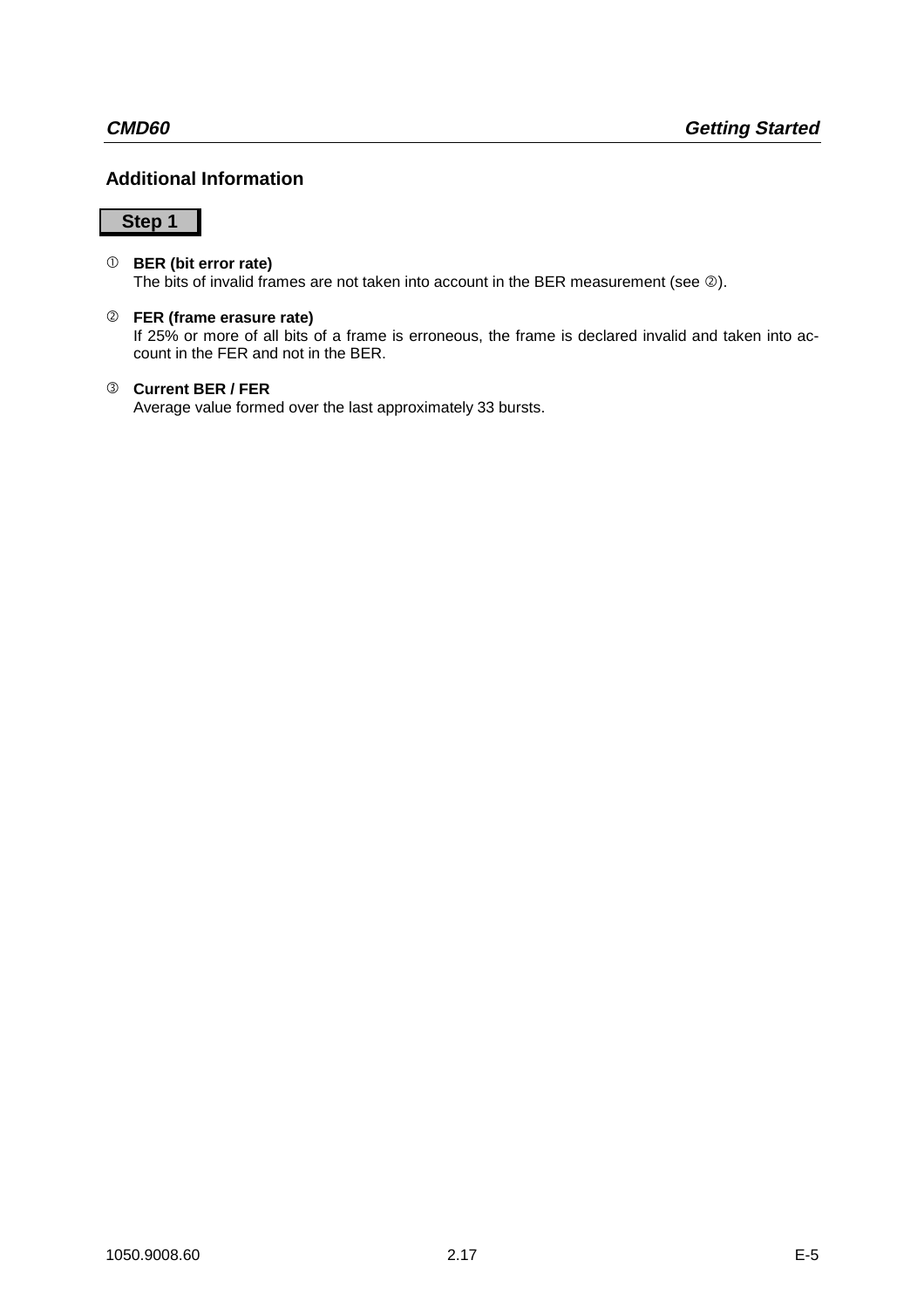## **2.2 Menu Structure**

The following diagrams show the structures of the operating, configuration and autotest menus of the CMD60. The connections between operating and configuration menus are not presented here for reasons of clarity.



Fig. 2.2-1 Structure of operating menus of CMD60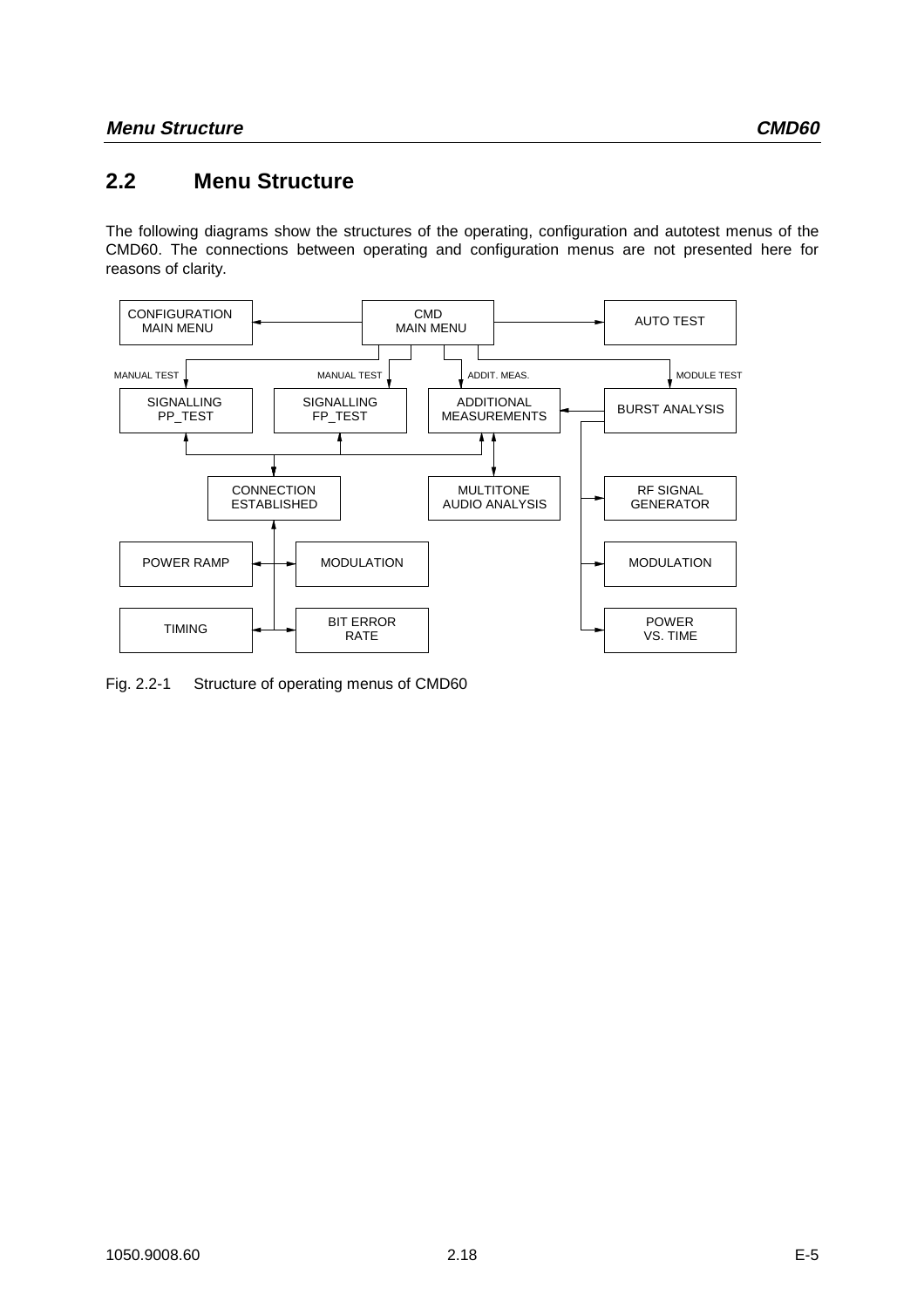

Fig. 2.2-2 Structure of configuration menus of CMD60



Fig. 2.2-3 Structure of autotest menus of CMD60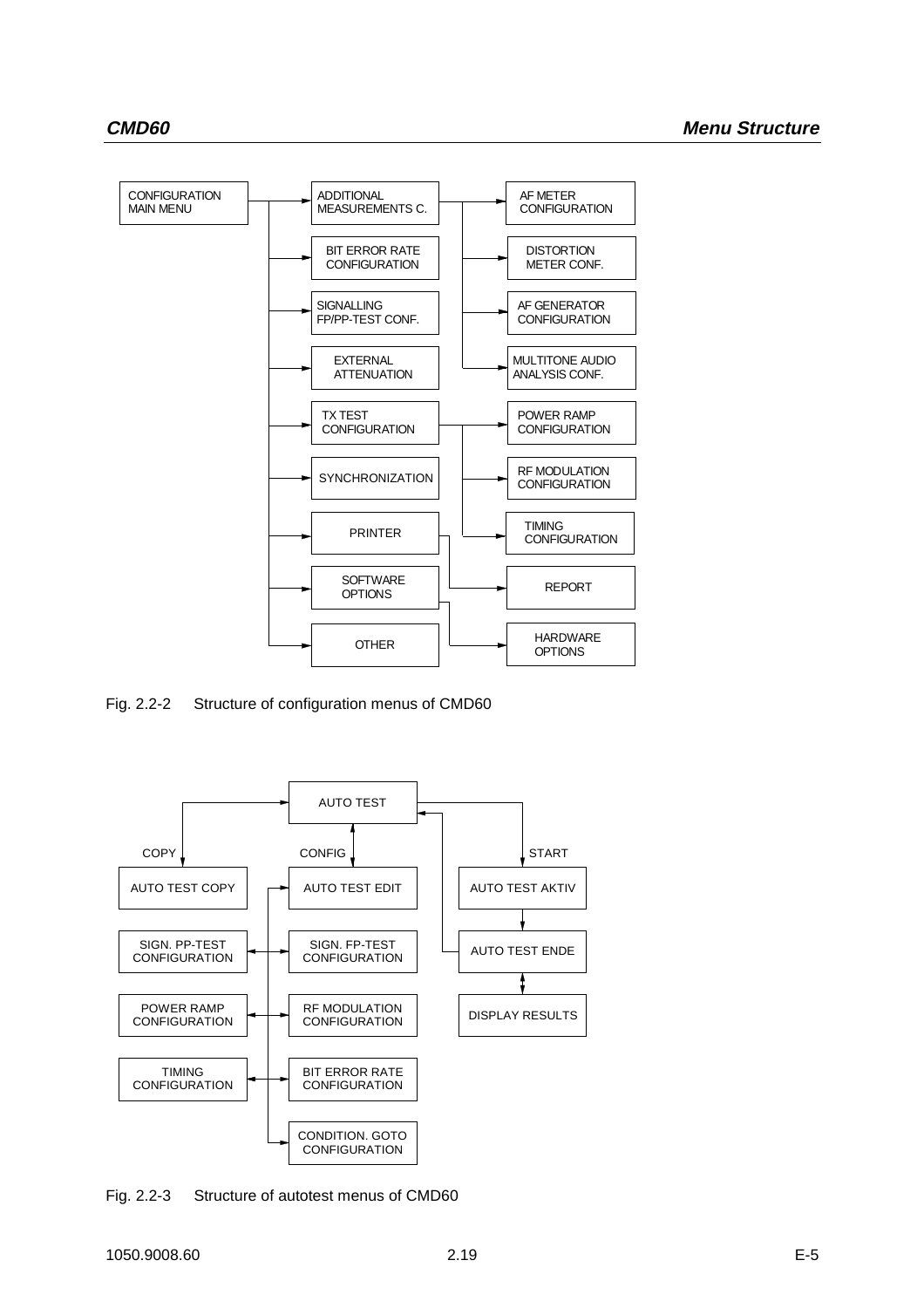## **2.3 Basic Operating Instructions and Storage of Parameters**

The controls used for data entry into the CMD60 are explained below:

#### **Numerical input**

Data entry is only possible if the respective softkey is shown in inverse video (white text on black background). The softkey appears in inverse video when it is activated. If a VAR symbol appears on the softkey, data can be entered alternatively using the spinwheel VAR.

- Turning the spinwheel VAR directly increases or reduces the setting value.
- On actuation of a number key, an input window is opened up, allowing the entry of further digits (or the hexadecimal letters A to F). The hardkey BACKSPACE deletes the last digit, CLEAR deletes the entire entry, STOP BREAK closes the input window without having transferred the value. ENTER is used to terminate the entry and transfer the value.
- In some cases, the entry can also be terminated by means of the unit keys, the entered value being transferred together with the desired unit, eg

 $\begin{array}{|c|c|c|c|c|}\n\hline\n1 & 5 & dBm \\
\hline\n\end{array}$  dBm  $\Rightarrow$  15 dBm

When using the ENTER key, the currently set unit is used.

 $\begin{array}{|c|c|c|c|c|}\n\hline\n1 & 8 & \text{ENTER} & \Rightarrow & 18 \text{ dBm}\n\end{array}$ 

The conversion of units is possible by pressing the respective unit key.

Channel 0  $\Rightarrow$  MHz  $\Rightarrow$  1897.344 MHz

#### **1 out of n selection with softkeys**

On actuation of a softkey, it appears in inverse video and the corresponding selection is made.

#### **Loop toggle**

Two or more operating states are displayed next to a softkey. The active status is shown inversely. The operating status can be changed by pressing the associated softkey (repeatedly if necessary).

#### **Selection with confirmation**

After activation of a softkey, any possible setting can be made with the spinwheel. The setting becomes effective by pressing the ENTER key.

#### **Text input**

Alphanumeric text entries (eg USER CONFIG) are made via a PC-AT keyboard connected to the rear of the instrument. Alternatively, characters can also be entered directly. The selection of characters is made using the spinwheel, the cursor position is changed using START (to the left) and LOCAL (to the right). The character left to the cursor is deleted using BACKSPACE.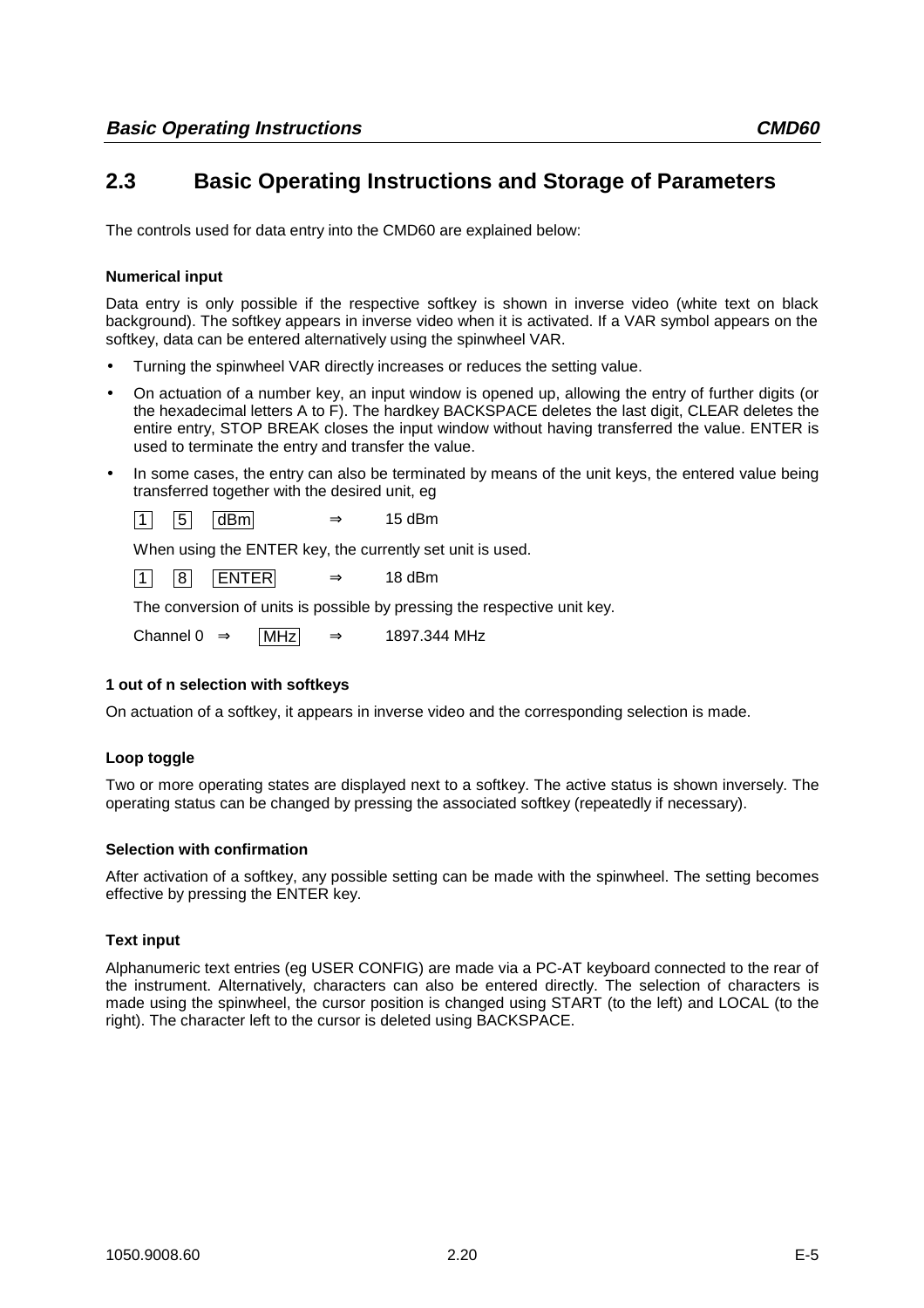#### **Hardkeys**



In addition to the measurement menus, there are many configuration menus, which permit the definition and variation of parameters for measurements and default settings. These configuration menus are selected either directly via the configuration tree or in the respective context by pressing the CONFIG hardkey.



This key permits changing to the next higher menu. For example, it can be used to leave configuration menus, measurement menus or help menus.



This key permits direct return to the main menu.



After actuation of this key, the current screen contents is output to a connected printer. The appropriate printer driver is to be selected before in the printer configuration menu ("PRINTER").

**RESET** 

On actuation of the RESET key, the following picture appears:

|             | <b>RESET DATA</b>                                                                                                 |                                 |
|-------------|-------------------------------------------------------------------------------------------------------------------|---------------------------------|
|             |                                                                                                                   |                                 |
|             |                                                                                                                   |                                 |
|             |                                                                                                                   |                                 |
|             | "ALL DATA" resets all parameters.<br>"WITHOUT REMOTE" resets all parameters                                       |                                 |
|             | without the IEEE ADDRESS and the RS232 configuration.<br>"MENU UP" will leave the menu without changing any data. |                                 |
|             |                                                                                                                   |                                 |
| ALL<br>DATA |                                                                                                                   | <b>WITHOUT</b><br><b>REMOTE</b> |

#### Fig. 2.3-1 RESET DATA menu

With the functions offered in this menu, the user can set the CMD60 to a defined initial status.



All internal parameters including the remote registers are reset.

| WITHOUT |  |
|---------|--|
| REMOTE  |  |

All internal parameters except the remote registers are reset. This function is useful in the remote-control mode, for example, to prevent an interruption of the remote-control connection.

If no reset is to be performed, the menu can be left using the keys MENU HOME or MENU UP. After triggering the two reset functions, a change is made to the main menu.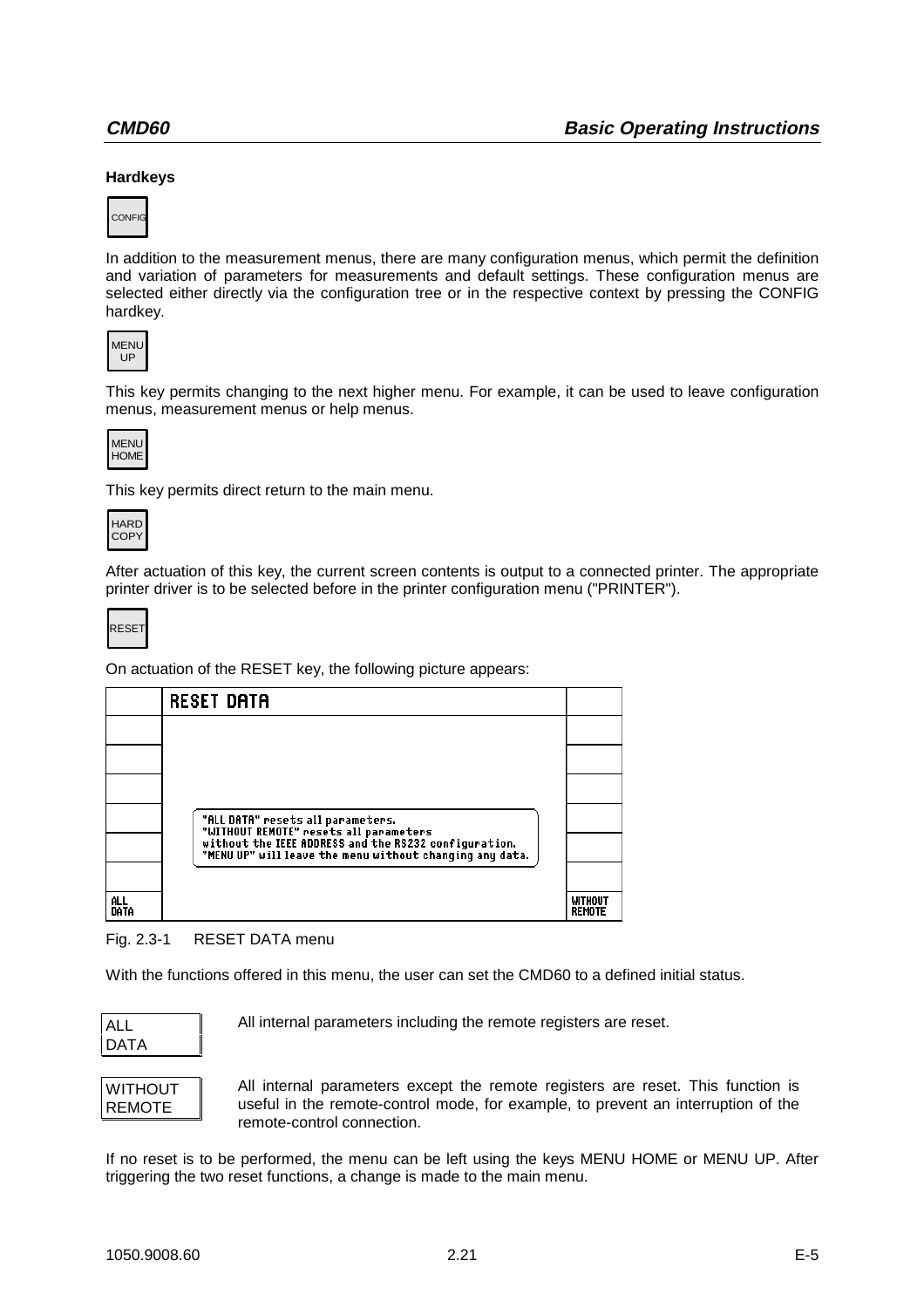USER

By actuating the USER key, the user list is called up:

|                   | <b>USER</b>                            |                   |
|-------------------|----------------------------------------|-------------------|
| <b>USER1</b>      | <b>MUSTERFRAU</b><br><b>MUSTERMANN</b> | USER <sub>8</sub> |
| USER <sub>2</sub> | <b>MUELLER</b><br><b>MY DATA</b>       | USER 9            |
| USER <sub>3</sub> | <b>MAYER</b>                           | <b>USER 10</b>    |
| USER <sub>4</sub> | <b>SCHMIDT</b>                         | <b>USER 11</b>    |
| USER <sub>5</sub> | <b>UNKNOWN</b>                         | <b>USER 12</b>    |
| USER 6            | <b>NOT KNOWN</b>                       | <b>USER 13</b>    |
| USER <sub>7</sub> | <b>NOBODY</b>                          | <b>USER 14</b>    |

Fig. 2.3-2 USER menu

The SAVE/RECALL functions in the CMD60 can be used by different users (max. 14) independently of each other. Thus, every user can store his own settings under names selected by himself. The menu can be left using the keys MENU HOME or MENU UP.

The user names are entered in an extra configuration menu. This menu can be selected from the USER menu (Fig. 2.3-2) by pressing the CONFIG key:

|                   |                   | <b>CONFIGURATION</b> |                   |                   |
|-------------------|-------------------|----------------------|-------------------|-------------------|
| USER <sub>1</sub> | <b>MUSTERMANN</b> |                      | <b>MUSTERFRAU</b> | USER <sub>8</sub> |
| USER <sub>2</sub> | <b>MUELLER</b>    |                      | <b>MY DATA</b>    | USER <sub>9</sub> |
| USER <sub>3</sub> | <b>MAYER</b>      |                      |                   | <b>USER 10</b>    |
| <b>USER 4</b>     | <b>SCHMIDT</b>    | <b>DR.NO.</b>        |                   | <b>USER 11</b>    |
| USER <sub>5</sub> | <b>UNKNOWN</b>    |                      |                   | <b>USER 12</b>    |
| USER 6            | <b>NOT KNOWN</b>  |                      |                   | <b>USER 13</b>    |
| USER <sub>7</sub> | <b>NOBODY</b>     |                      |                   | <b>USER 14</b>    |

Fig. 2.3-3 CONFIGURATION (USER) menu

After activating the associated softkey, the user name can be entered numerically via the keypad and confirmed using the ENTER key. If an external AT keyboard is connected (rear of instrument), the entry can also be made alphanumerically. Alternatively, the selection of characters can be made using the spinwheel (see text input). For returning to the USER menu (Fig. 2.3-2), the MENU UP key is used.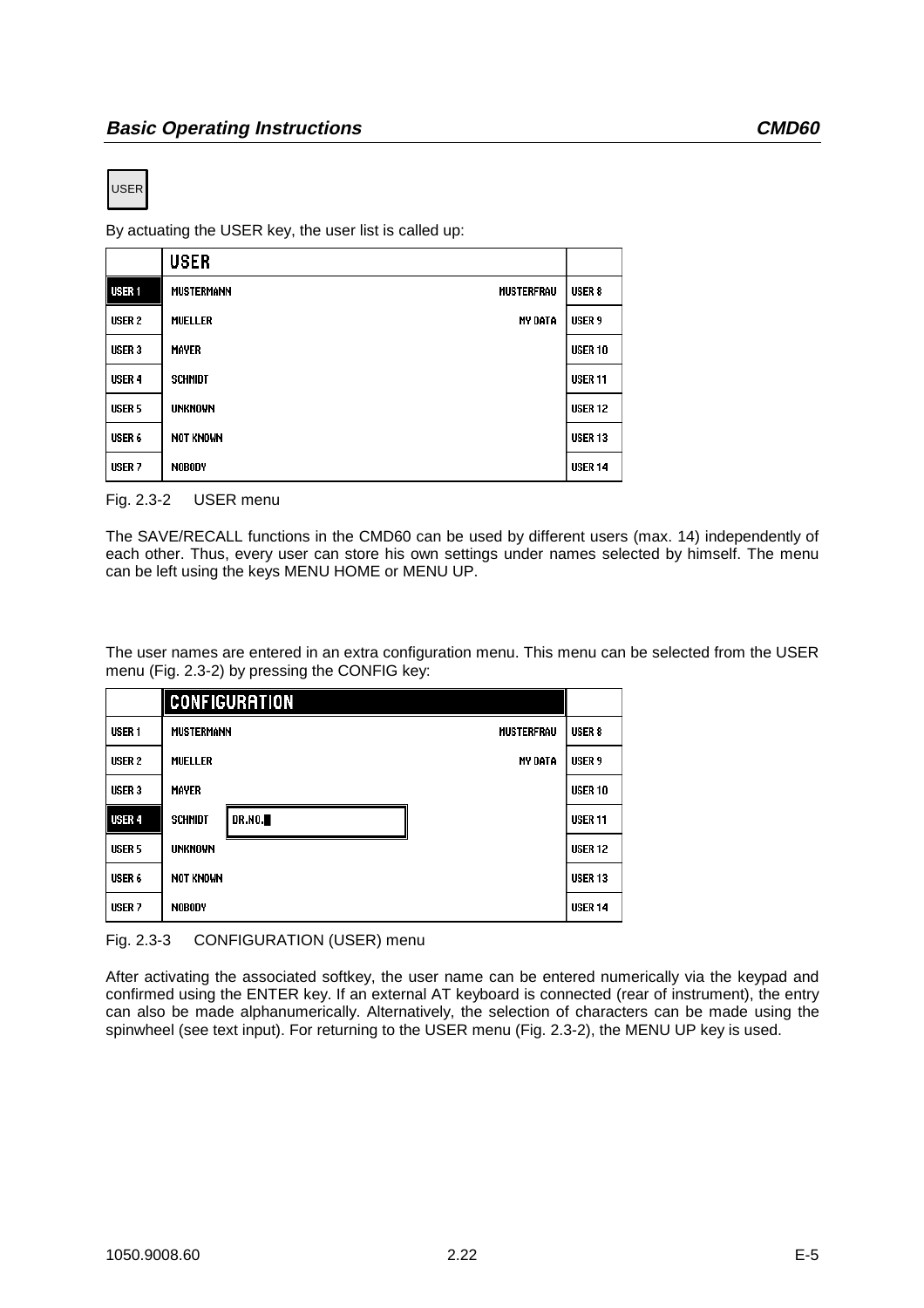#### **SAVE/RECALL functions**

Instrument settings, eg RF signal generator settings or tolerance values can be stored using this function. These settings can be recalled at a later date.

SAVE

By pressing the SAVE key, the following menu is called up:

|   | <b>SAVE</b>      | USER 1 | <b>MUSTERMANN</b> |                |               |
|---|------------------|--------|-------------------|----------------|---------------|
| 1 | FILE_XYZ         |        |                   | <b>FREE</b>    | 8             |
| 2 | <b>SETTING 1</b> |        |                   | <b>FREE</b>    | 9             |
| 3 | <b>FREE</b>      |        |                   |                | 10            |
| 4 | <b>FREE</b>      |        |                   | <b>FREE</b>    | 11            |
| 5 | <b>FREE</b>      |        |                   | <b>FREE</b>    | 12            |
| 6 | <b>SETTING 5</b> |        |                   | <b>SPECIAL</b> | 13            |
| 7 | <b>FREE</b>      |        | <b>MEMCARD</b>    | <b>INTERN</b>  | <b>MEMORY</b> |

Fig. 2.3-4 SAVE menu

| to |  |
|----|--|
| 13 |  |
|    |  |

By pressing one of these softkeys, the current instrument setting is stored under the name indicated next to the softkey. The name can be entered in the configuration menu in Fig. 2.3-5.

MEMORY If INTERN is active, the setting is stored on the harddisk of CMD60. The name for the setting can be entered in the configuration menu in Fig. 2.3-5. If MEMCARD is active, the instrument setting is stored on a memory card (only with Options CMD-B6 and CMD-B62). Storage is performed in this way irrespective of the selected user (USER).

The menu can be left with key MENU HOME or MENU UP.

After pressing the CONFIG key in the SAVE menu (Fig. 2.3-4), the configuration menu for entering the memory name is called up:

|   | <b>CONFIGURATION</b>               |    |
|---|------------------------------------|----|
| 1 | <b>FILE_XYZ</b><br><b>FREE</b>     | 8  |
| 2 | <b>SETTING 1</b><br><b>FREE</b>    | 9  |
| 3 | Test 1.7.95<br><b>FREE</b>         | 10 |
| 4 | <b>FREE</b><br><b>FREE</b>         | 11 |
| 5 | <b>FREE</b><br><b>FREE</b>         | 12 |
| 6 | <b>SETTING 5</b><br><b>SPECIAL</b> | 13 |
| 7 | <b>FREE</b>                        |    |

Fig. 2.3-5 CONFIGURATION (SAVE) menu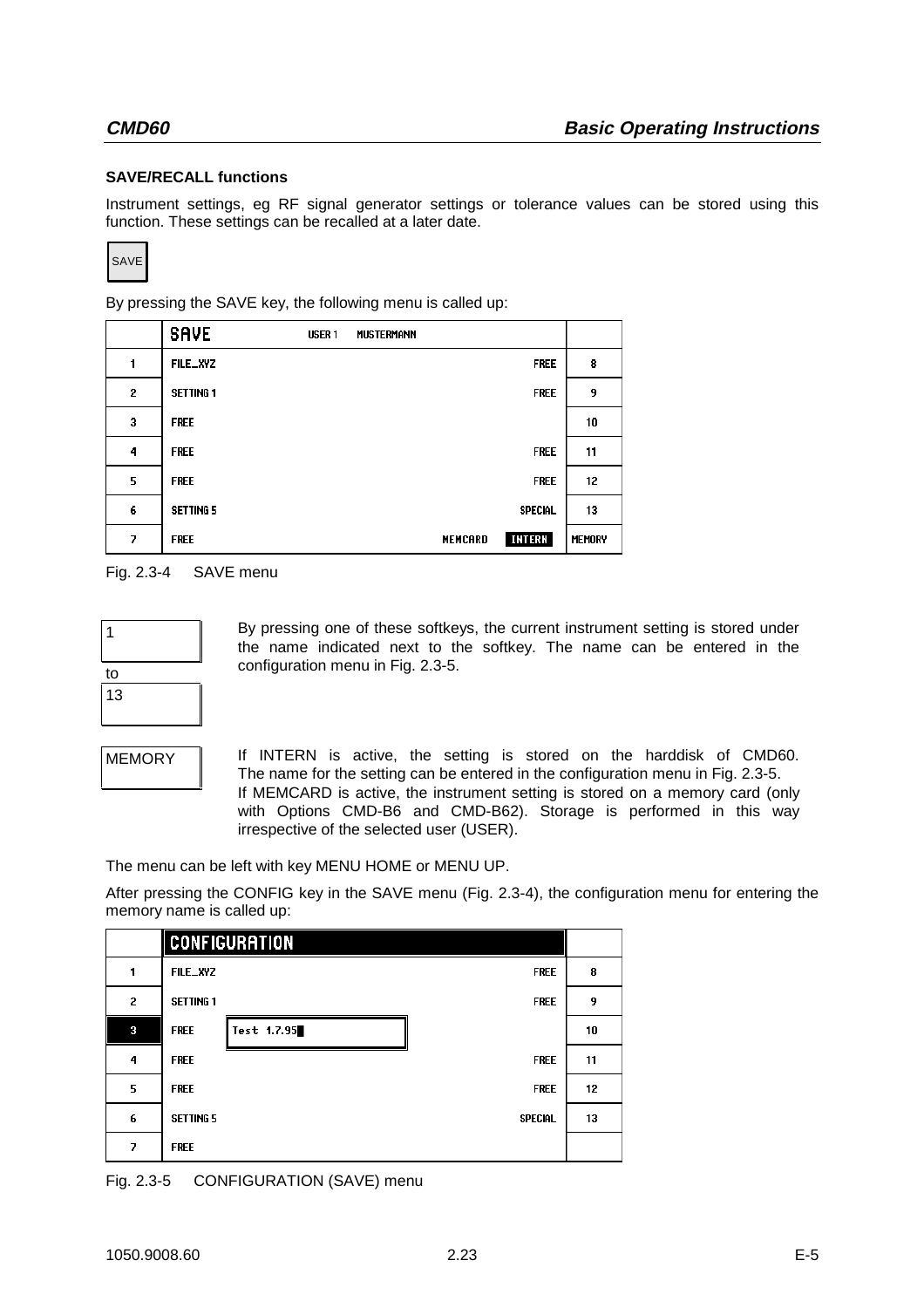The name under which a setting is to be stored can be entered numerically via the keypad after activation of the associated softkey and is confirmed with the ENTER key. If an external AT keyboard is connected (rear of instrument), an alphanumerical entry is also possible. Alternatively, characters can be entered using the spinwheel (see text input).

#### **NOTE:**

#### **If settings are stored on the memory card, the configured name is also stored as directory name.**

To return to the SAVE menu (Fig. 2.3-4), press the MENU UP key.



By actuating the RECALL key, the following menu is called up:

| <b>DEFAULT</b><br><b>VALUES</b> | <b>RECALL</b>    | USER <sub>1</sub> | <b>MUSTERMANN</b> |                |        |
|---------------------------------|------------------|-------------------|-------------------|----------------|--------|
| 1                               | FILE_XYZ         |                   |                   | <b>FREE</b>    | 8      |
| 2                               | <b>SETTING 1</b> |                   |                   | <b>FREE</b>    | 9      |
| 3                               | <b>FREE</b>      |                   |                   |                | 10     |
| 4                               | <b>FREE</b>      |                   |                   | <b>FREE</b>    | 11     |
| 5                               | <b>FREE</b>      |                   |                   | <b>FREE</b>    | 12     |
| 6                               | <b>SETTING 5</b> |                   |                   | <b>SPECIAL</b> | 13     |
| 7                               | <b>FREE</b>      |                   | <b>MEMCARD</b>    | INTERN         | MEMORY |





All settings are reset to the default values.

| to |  |
|----|--|
| 13 |  |

By actuating one of these softkeys, the instrument setting with the name next to the softkey is loaded. The instrument then continues operation with the activated setting and tolerance values.

MEMORY **I** If INTERN is active, the setting is loaded from the harddisk of the CMD60. This is done separately for each user. The currently selected user (USER) is indicated in the upper status line. User names can be entered in the configuration menu in Fig. 2.3-5.

> If MEMCARD is active, the instrument setting is read from a memory card (only with Options CMD-B6 and CMD-B62). Settings are loaded in this way irrespective of the selected user (USER).

#### **NOTE:**

**Reading of the memory card contents is started when the menu is entered. When changing the card, the menu is to be left temporarily for reasons of consistency.**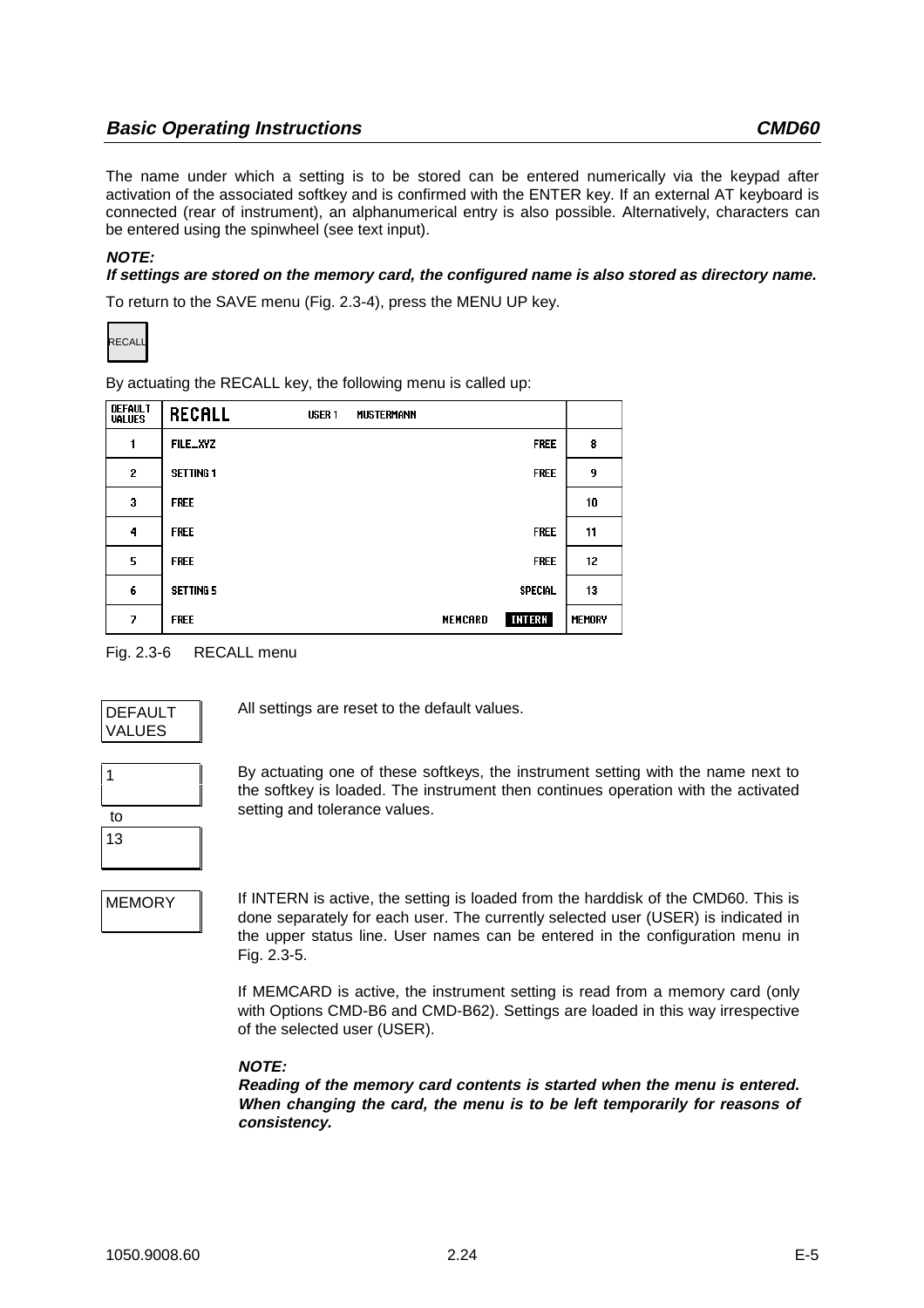

The brightness of the display can be varied in three steps.



The character last entered in a text window is deleted.



Display of brief description of hardkeys.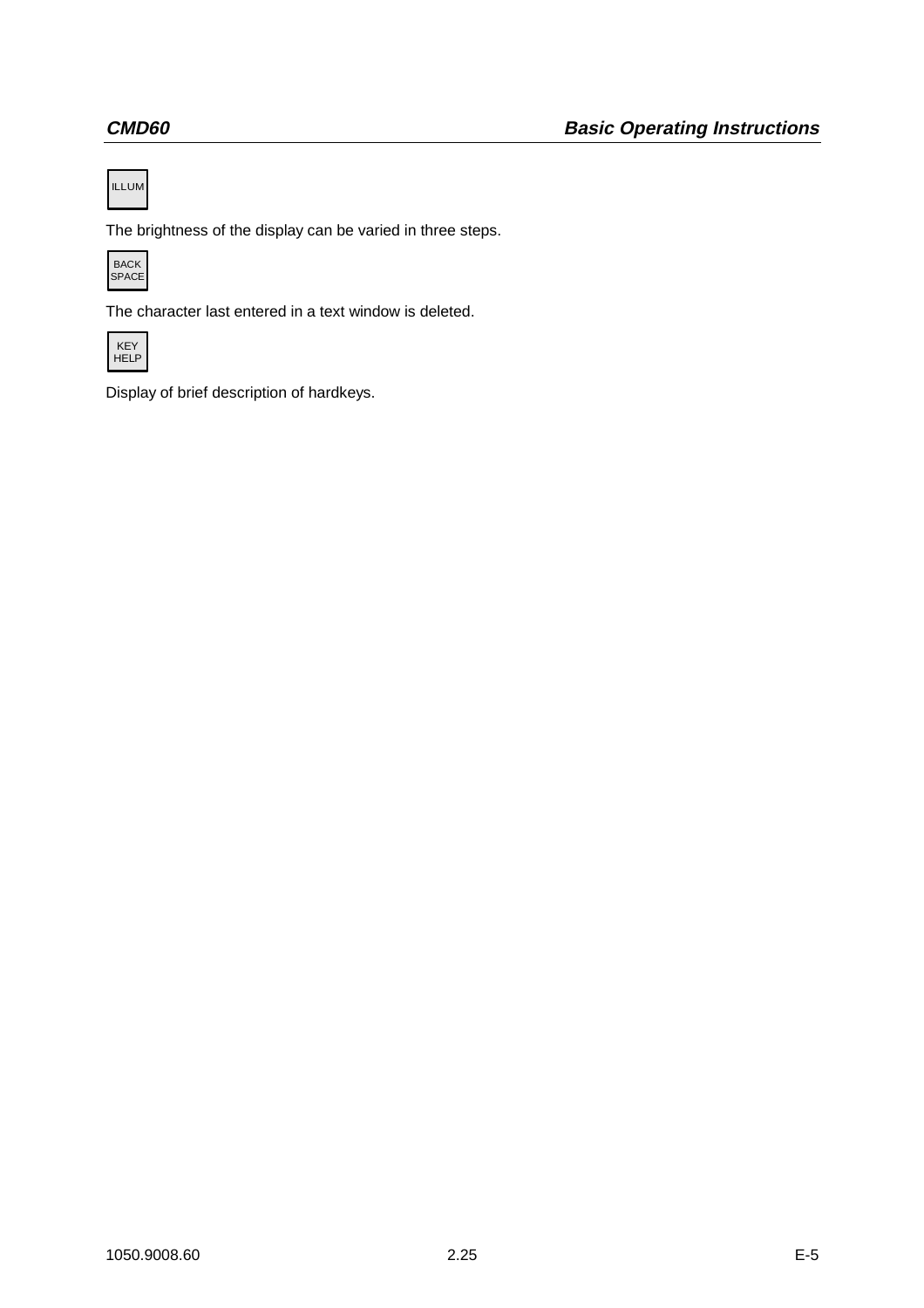## **2.4 Description of Operating Menus**

After switch-on and initialization of the instrument, the main menu appears. Measurement functions can be selected by pressing the associated softkeys.

## **2.4.1 Main Menu**



Fig. 2.4-1 Main menu

Return to the main menu can be made from any other menu by pressing the hardkey MENU HOME.

| ADDIT.<br>MEAS.              | The menu ADDITIONAL MEASUREMENTS is called up (only with Option CMD-<br>B41). This menu permits AF measurements to be performed (see sections 2.4.5)<br>and 2.5.5).                                                                                                                                                                                                 |
|------------------------------|---------------------------------------------------------------------------------------------------------------------------------------------------------------------------------------------------------------------------------------------------------------------------------------------------------------------------------------------------------------------|
| <b>MANUAL</b><br><b>TEST</b> | Depending on the selected DUT (PP-TEST or FP-TEST), you can go to the DECT<br>signalling menus (manual operation). Depending on the mode selected, the<br>CMD60 simulates a fixed part (in the PP-TEST) or a portable part (in the FP-<br>TEST) (see sections 2.4.2 and 2.4.3).                                                                                     |
| <b>MODULE</b><br><b>TEST</b> | This mode permits measurements on modules or DECT systems without<br>requiring a call setup (see Section 2.4.4).                                                                                                                                                                                                                                                    |
| <b>AUTO</b><br><b>TEST</b>   | The autotest enables automatic sequences of measurement steps without any<br>remote control function (see section 2.6).                                                                                                                                                                                                                                             |
| <b>CONFIG</b><br><b>MENU</b> | The configuration main menu is called up (see section 2.5.1). Apart from this<br>softkey, the hardkey CONFIG also permits entering context-sensitive<br>configuration menus.                                                                                                                                                                                        |
| <b>GAP</b><br><b>MODE</b>    | Selects the signalling mode for testing the DUT. With ON selected, normal<br>signalling is used, with OFF selected, a test mode signalling is used which can<br>handle only a limited set of test messages. With OFF selected, the DUT has to be<br>set to the DECT test mode. This is a device-specific procedure and should be<br>enquired from the manufacturer. |
| <b>TEST</b><br><b>MODE</b>   | Selection of a portable part (PP) or a fixed part (FP) as DUT. By subsequent<br>actuation of the softkeys MANUAL TEST, the menu SIGNALLING PP-TEST or<br>SIGNALLING FP-TEST is called up.                                                                                                                                                                           |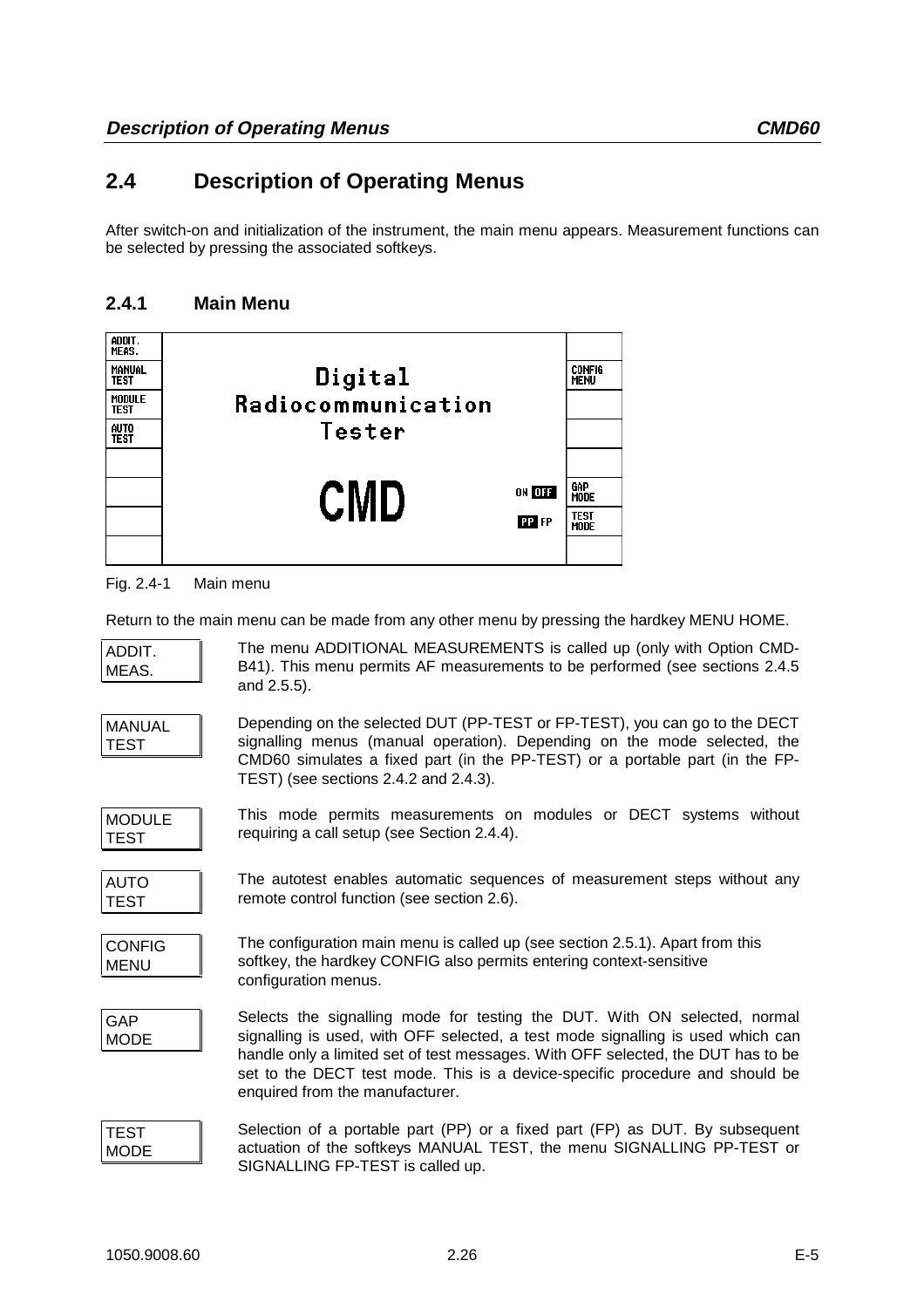## **2.4.2 Manual Test**

In this test mode, PPs (portable parts) and FPs (fixed parts) are tested manually with call setup. Depending on the selected mode (PP-TEST or FP-TEST), a change is made from the main menu to one of the menus SIGNALLING PP-TEST or SIGNALLING FP-TEST by actuating the softkey MANUAL TEST.

## **2.4.2.1 Menu SIGNALLING PP-TEST**

In this menu, the CMD60 sends a dummy bearer signal for synchronization of the PP (portable part) as DUT. As a prerequisite for successful synchronization, the RFPI (Radio Fixed Part Identity) for the FP (fixed part) simulated by the CMD60 must be entered correctly. If this identification number is not known, it can be derived from the corresponding FP in the menu SIGNALLING FP-TEST (section 2.4.2.2).

Prior to the call setup, the PP under test is set to the test mode so that it can respond to test messages. This is done in different ways depending on the instrument (information to be obtained from the manufacturer). The display indicating whether the PP has synchronized is also instrument-specific.

When the PP has synchronized to the CMD60, a call setup can be made by actuating the softkey SETUP CONNECT.

If an external reference frequency and/or the SLAVE mode has been set in the menu SYNCHRONIZATION, a warning is output in the top right corner of this menu.

| ADDIT.<br>MEAS.       | <b>SIGNALLING PP-TEST</b>                                                        |                                 |                                  |
|-----------------------|----------------------------------------------------------------------------------|---------------------------------|----------------------------------|
| CONNECT/<br>EXT. ATT. | RF IN/OUT<br><b>USED RF CONNECTOR:</b><br>Ext. Attenuation:<br>0.0 <sub>dB</sub> | 0002501997                      | <b>RFPI</b>                      |
|                       |                                                                                  | 0                               | <b>DUMMY</b><br>SLOT             |
|                       |                                                                                  | 0                               | <b>DUMMY</b><br><b>CARRIER</b>   |
|                       | Wait for mobile<br>synchronization before                                        | 2                               | <b>TRAFFIC</b><br>SLOT           |
|                       | setup the connection                                                             | 0                               | <b>TRAFFIC</b><br><b>CARRIER</b> |
|                       |                                                                                  | $-50.0$ dBm $_{\odot}$ RF LEVEL |                                  |
| MODE                  | <b>LOOPBACK NORMAL ECHO</b>                                                      | Press key to setup connection   | <b>SETUP</b><br><b>CONNECT.</b>  |

Fig. 2.4-2 Menu SIGNALLING PP-TEST

| ADDIT. |  |
|--------|--|
| MEAS.  |  |

The menu ADDITIONAL MEASUREMENTS is called (only with Option CMD-B41). This menu permits AF measurements to be performed (see sections 2.4.5 and 2.5.5).

| CONNECT/  |  |
|-----------|--|
| EXT. ATT. |  |

This softkey is used to go to a configuration menu, in which the RF connectors and correction values for attenuation on external paths can be entered (see section 2.5.4.1). The values set are indicated in the SIGNALLING PP-TEST menu.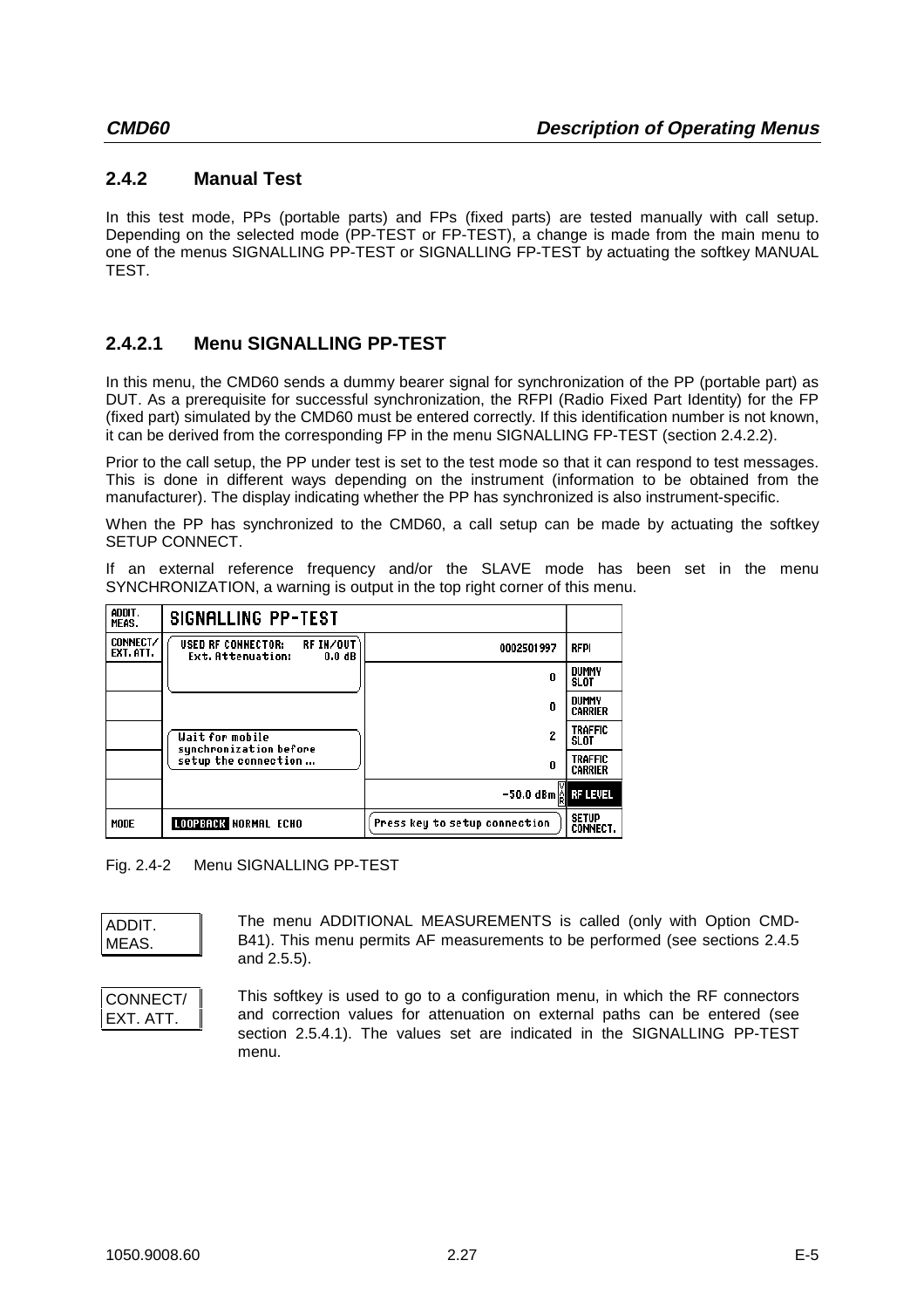MODE Various modes of connection can be selected:

- LOOPBACK: the DUT (device under test) is set to the loopback mode in order to return the transmitted data without modification. This is the prerequisite for modulation and bit error rate measurements.
- NORMAL: the DUT converts the received data in the CODEC and passes them on to the loudspeaker. Signals recorded via the microphone are also converted and sent to the CMD60. The associated audio signals are available at the 50-contact socket of the CMD60. This mode permits audio measurements to be performed (microphone, loudspeaker, converter).

#### **NOTE:**

#### **Not all portable parts permit audio connections in the test mode. Therefore, it may happen that the NORMAL and ECHO mode do not have the desired result.**

• ECHO: the signals applied to the microphone are sent to the CMD60, delayed by one second, returned to the DUT and output at its loudspeaker. This mode permits fast qualitative testing of the DUT.

#### **NOTE:**

#### **Not all portable parts permit audio connections in the test mode. Therefore, it may happen that NORMAL and ECHO mode do not have the desired result.**

RFPI Input of the Radio Fixed Part Identity. This is the identification number of the fixed part to be simulated. If the number is not known, it can be derived from the corresponding FP in the menu SIGNALLING FP-TEST (section 2.4.2.2).

> As a prerequisite for a successful synchronization of the PP, the RFPI must be entered correctly.

DUMMY SLOT

Input of the slot number of the dummy bearer to be transmitted. Permissible values are 0 to 11. It should however be noted that the slot values of dummy bearer and traffic bearer are not identical. Besides, adjacent slot values (eg 5 and 6; even 11 and 0 are adjacent) are permissible only if the channel numbers of dummy bearer and traffic bearer are identical.

DUMMY CARRIER

Input of the channel number of the dummy bearer to be transmitted. Channel numbers from 0 to 9 are permissible. If the slot values of dummy bearer and traffic bearer are adjacent, the channel numbers of dummy bearer and traffic bearer must coincide. The assignment of channel numbers to the frequencies used is shown in the table below.

TRAFFIC SLOT

Input of the slot number of the traffic bearer with call setup. Permissible values are 0 to 11. It should however be noted that the slot values of dummy bearer and traffic bearer are not identical. Besides, adjacent slot values ( eg 5 and 6, even 11 and 0 are adjacent) are permissible only if the channel numbers of dummy bearer and traffic bearer are identical.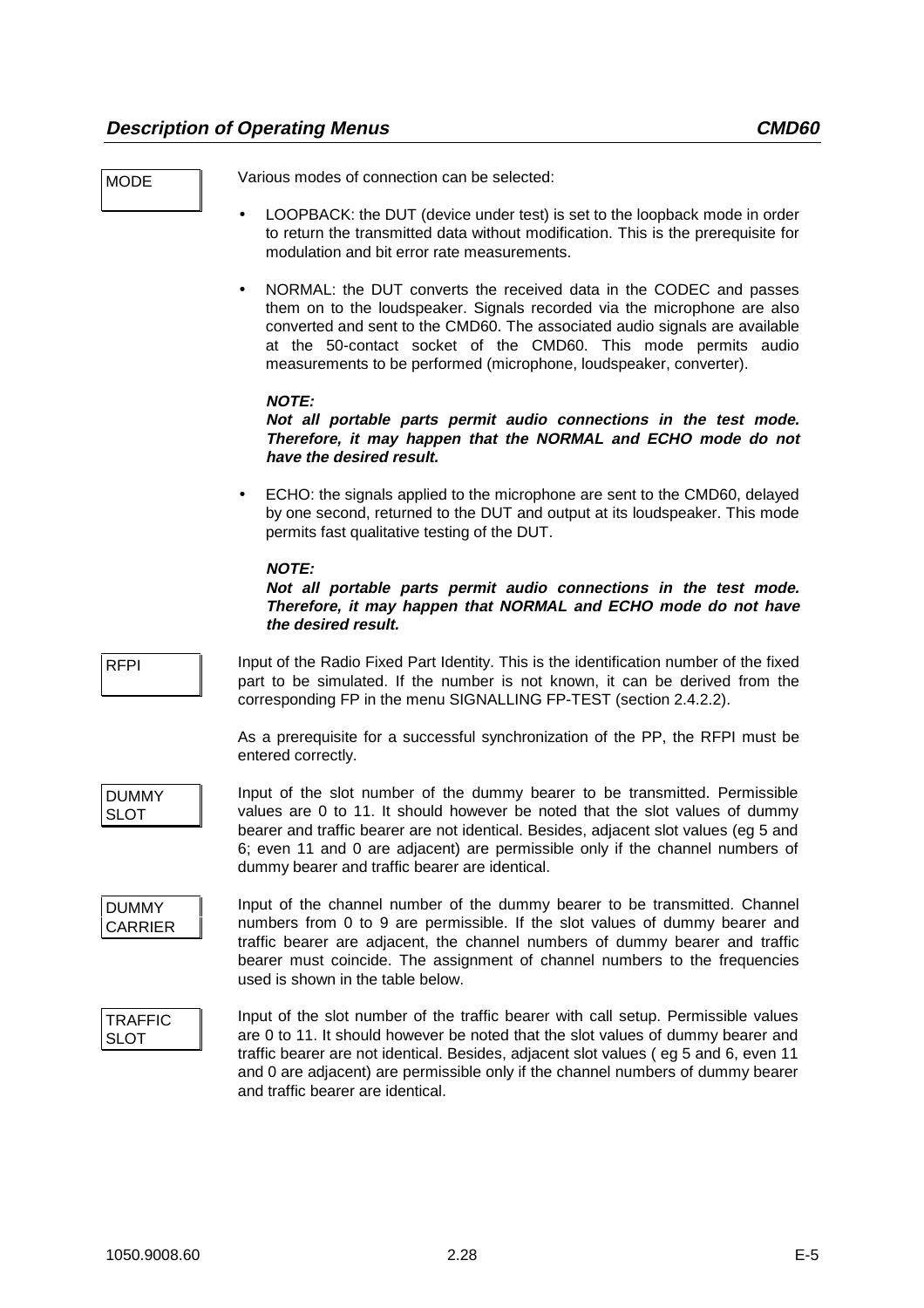| <b>TRAFFIC</b><br><b>CARRIER</b> | Input of the channel number of the traffic Carrier with call setup. Channel<br>numbers from 0 to 9 are possible. If the slot values of dummy bearer and traffic<br>bearer are adjacent, the channel numbers of dummy bearer and traffic bearer<br>must coincide. The assignment of channel numbers to the frequencies used is<br>shown in the table below. |
|----------------------------------|------------------------------------------------------------------------------------------------------------------------------------------------------------------------------------------------------------------------------------------------------------------------------------------------------------------------------------------------------------|
| <b>RF LEVEL</b>                  | Setting of the transmit power from -40 dBm to 100 dBm (referred to RF IN/OUT)<br>in steps of 0.1 dB.                                                                                                                                                                                                                                                       |
| <b>SETUP</b><br>CONNECT.         | Call setup and change to the menu CONNECTION ESTABLISHED. Please note<br>that the call setup is successful only if the PP under test has been set to the<br>device-specific test mode and has synchronized to the CMD60. This is indicated<br>on the PP.                                                                                                   |

#### **Assignment of DECT channel numbers to frequencies**

The following table shows the frequencies used in DECT in MHz. To enable simultaneous operation of a larger number of test stations and/or keeping up the telephone operation with DECT systems, the CMD60 permits to make use of extended channels. By varying the value CARRIER # OFFSET in the menu SIGNALLING PP/FP-TEST CONFIGURATION (see sections 2.5.2.1 and 2.5.2.2), it is possible to vary the assignment of the channel numbers to the frequencies by half the DECT channel spacing. This is an extension to DECT. Values for CARRIER # OFFSET unequal to zero are indicated in the menus SIGNALLING PP-TEST and SIGNALLING FP-TEST.

#### **NOTE:**

#### **To make use of the feature of extended channels of the CMD60, the devices under test must be able to perform the same frequency assignment (exceeding DECT).**

| Channel       |       | 01                                                                                                               |                                     |                            |                                                                                                    | 6 | 8                                   | 9 |
|---------------|-------|------------------------------------------------------------------------------------------------------------------|-------------------------------------|----------------------------|----------------------------------------------------------------------------------------------------|---|-------------------------------------|---|
| <b>Offset</b> |       | -3  1902.528  1900.800  1899.072  1897.344  1895.616  1893.888  1892.160  1890.432  1888.704  1886.976           |                                     |                            |                                                                                                    |   |                                     |   |
|               | -2.51 | 1901.664                                                                                                         |                                     | 1899.936 1898.208 1896.480 | 1894.752  1893.024  1891.296  1889.568  1887.840  1886.112                                         |   |                                     |   |
|               | -21   |                                                                                                                  | 1900.800 1899.072                   | 1897.344 1895.616          | 1893.888  1892.160  1890.432  1888.704  1886.976  1885.248                                         |   |                                     |   |
|               | -1.51 |                                                                                                                  |                                     |                            | 1899.936  1898.208  1896.480  1894.752  1893.024  1891.296  1889.568  1887.840  1886.112  1884.384 |   |                                     |   |
|               | -11   | 1899.072                                                                                                         |                                     |                            | 1897.344 1895.616 1893.888 1892.160 1890.432 1888.704 1886.976 1885.248 1883.520                   |   |                                     |   |
|               |       | <b>-0.5l</b> 1898.208l 1896.480l 1894.752l 1893.024l 1891.296l 1889.568l 1887.840l 1886.112l 1884.384l 1882.656l |                                     |                            |                                                                                                    |   |                                     |   |
|               |       |                                                                                                                  |                                     |                            | 1897.344  1895.616  1893.888  1892.160  1890.432  1888.704  1886.976  1885.248  1883.520  1881.792 |   |                                     |   |
|               |       | 0.5  1896.480  1894.752  1893.024  1891.296  1889.568  1887.840  1886.112  1884.384  1882.656  1880.928          |                                     |                            |                                                                                                    |   |                                     |   |
|               |       |                                                                                                                  | 1895.616 1893.888 1892.160 1890.432 |                            | 1888.704   1886.976   1885.248   1883.520   1881.792   1880.064                                    |   |                                     |   |
|               |       | <b>1.5l</b> 1894.752l 1893.024l 1891.296l 1889.568l 1887.840l 1886.112l 1884.384l 1882.656l 1880.928l 1879.200l  |                                     |                            |                                                                                                    |   |                                     |   |
|               |       |                                                                                                                  | 1893.888 1892.160 1890.432 1888.704 |                            | 1886.976 1885.248                                                                                  |   | 1883.520 1881.792 1880.064 1878.336 |   |
|               |       | 2.5  1893.024  1891.296  1889.568  1887.840  1886.112  1884.384  1882.656  1880.928  1879.200  1877.472          |                                     |                            |                                                                                                    |   |                                     |   |
|               |       | 3 1892.160 1890.432 1888.704 1886.976 1885.248 1883.520 1881.792 1880.064 1878.336 1876.608                      |                                     |                            |                                                                                                    |   |                                     |   |

Table 2.4-1: Channel/frequency assignment on CMD60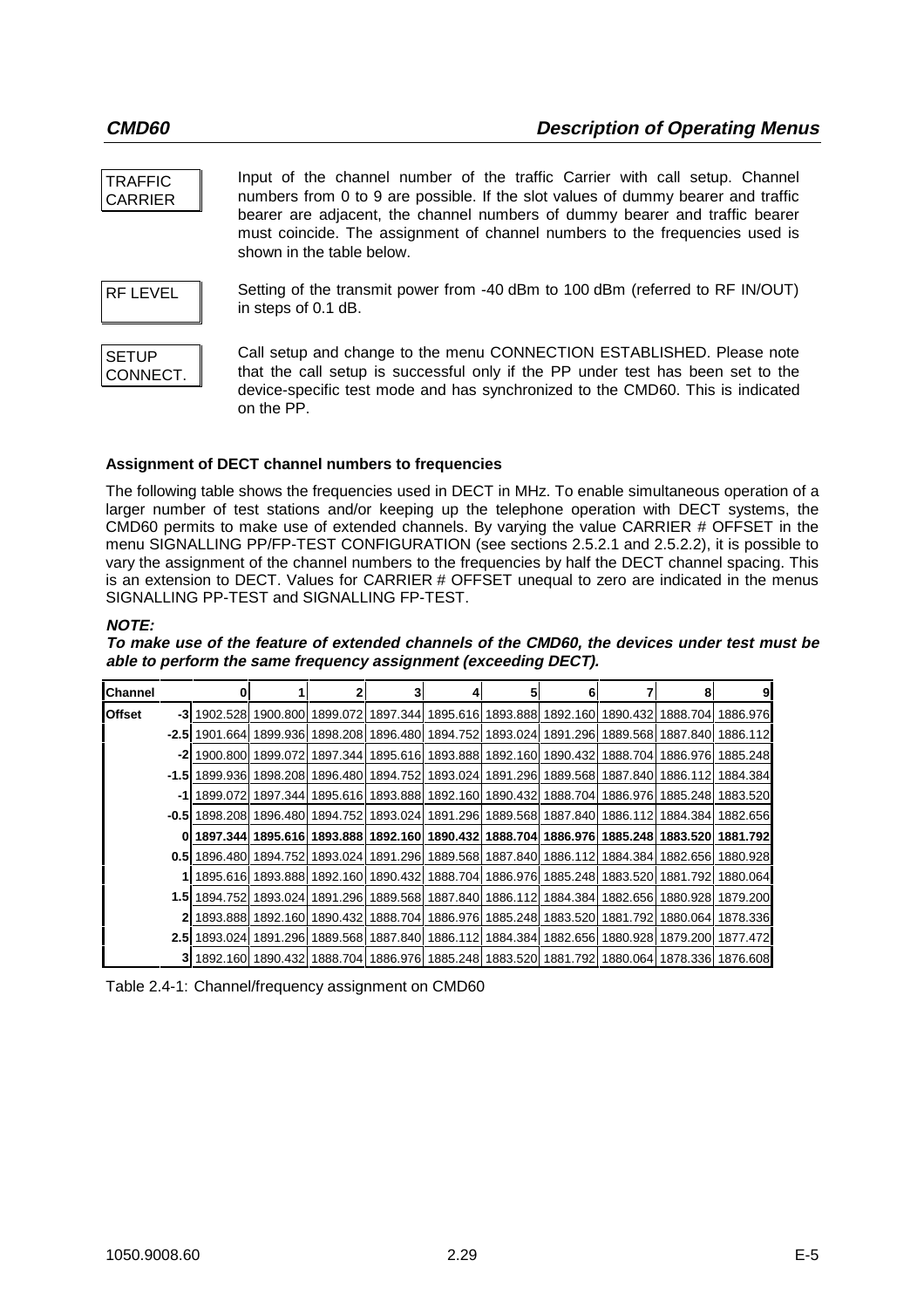## **2.4.2.2 Menu SIGNALLING PP TEST in the GAP mode**

In this menu, CMD60 sends the dummy bearer signal required for synchronizing the PP (portable part) as a DUT. However, a prerequisite for a successful synchronization is the correct entry of the PARK (portable access rights key) of the PP to be tested, which enables the CMD60 to send a suitable ARI (access rights identity) which is included in the PARK (Note: CMD60 only uses class A PARKs and ARIs). The IPUI (international portable user identity) of the PP must also be entered. If the PARK is not known, it can be obtained in the SIGNALLING FP-TEST menu, also in the GAP mode, from the corresponding FP.

A call can be set up as soon as the PP has synchronized to the CMD60. The indication whether the PP has synchronized or not is device-specific. Press the SETUP CONNECT softkey to simulate an incoming call and to cause the PP to ring. Press the key with the handset icon (pick up) on the PP to establish a connection. The call can also be set up directly from the PP without previously pressing the SETUP CONNECT key. This has no effect on the subsequent measurements.

| ADDIT.<br>MEAS.       | <b>SIGNALLING PP-TEST</b>                                                         | 0002953D9A                          | IPUI                            |
|-----------------------|-----------------------------------------------------------------------------------|-------------------------------------|---------------------------------|
| CONNECT/<br>EXT. ATT. | RF IN/OUT<br><b>USED RF CONNECTOR:</b><br>Ext. Attenuation:<br>0.0 <sub>d</sub> B | 000A04CF68                          | PARK                            |
|                       |                                                                                   | 0                                   | <b>DUMMY</b><br>SLOT            |
|                       |                                                                                   | n                                   | DUMMY<br><b>CARRIER</b>         |
|                       | Wait for mobile<br>synchronization before                                         |                                     |                                 |
|                       | setup the connection                                                              |                                     |                                 |
|                       |                                                                                   | $-50.0$ dBm $\frac{3}{10}$ RF LEVEL |                                 |
| MODE                  | NORMAL ECHO                                                                       | Press key to setup connection       | <b>SETUP</b><br><b>CONNECT.</b> |

Fig. 2.4-3 Menu SIGNALLING PP-TEST GAP-MODE

Most of the softkey functions of this menu are identical with those described in section 2.4.2.1. The differences encountered in the GAP mode are described below. Note that in the GAP mode the PP decides about channel and slot used for a call setup. For this reason the TRAFFIC SLOT and TRAFFIC CARRIER softkeys are not longer available.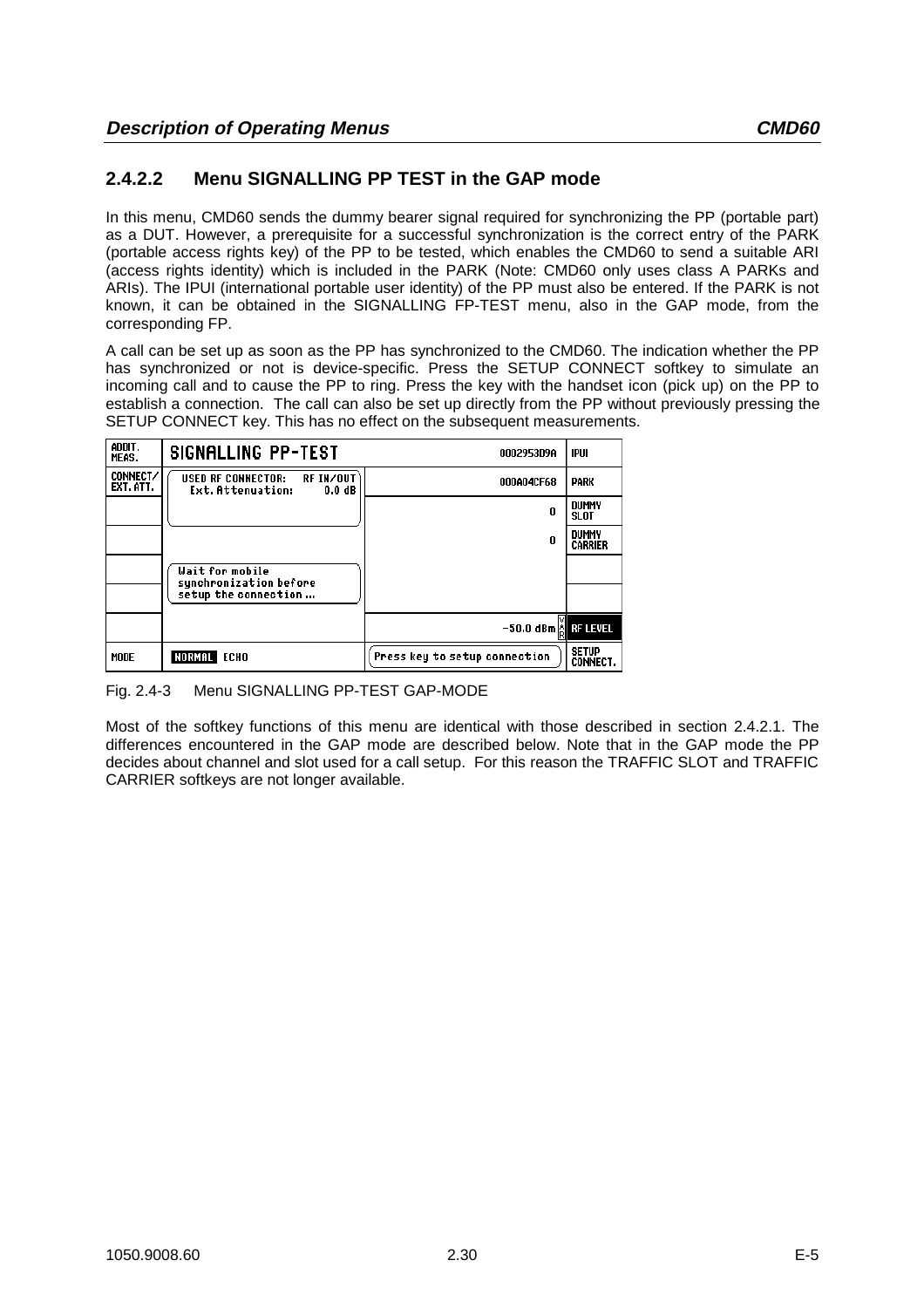| <b>MODE</b>                    | Different connect modes are available:                                                                                                                                                                                                                                                                                                                              |
|--------------------------------|---------------------------------------------------------------------------------------------------------------------------------------------------------------------------------------------------------------------------------------------------------------------------------------------------------------------------------------------------------------------|
|                                | <b>NORMAL</b>                                                                                                                                                                                                                                                                                                                                                       |
|                                | The DUT converts the received data in its CODEC and forwards them to the<br>loudspeaker. Signals picked up by the microphone are also converted and<br>sent to the CMD60. The corresponding audio signals are available at the 50-<br>contact female connector of CMD60. In this mode, audio measurements<br>(microphone, loudspeaker, converter) can be performed. |
|                                | <b>ECHO</b><br>$\bullet$                                                                                                                                                                                                                                                                                                                                            |
|                                | The signals picked up by the microphone are sent to the CMD60 where they<br>are delayed by one second, returned to the DUT and output at the DUT<br>loudspeaker. In this mode a fast quality test of the DUT can be performed.                                                                                                                                      |
|                                | The LOOPBACK setting of the normal SIGNALLING PP-TEST menu uses a<br>$\bullet$<br>message of the DECT test mode. This setting is therefore not available in the<br>GAP mode and BER measurements cannot be performed.                                                                                                                                               |
| <b>IPUI</b>                    | Entry of "international portable user identity". This is a number permitting an<br>unambiguous identification of the PP.                                                                                                                                                                                                                                            |
|                                | A correctly entered IPUI is a precondition for a successful call setup.                                                                                                                                                                                                                                                                                             |
| <b>PARK</b>                    | Entry of "portable access rights key". It includes information on the access rights<br>of the FP to be simulated. IF the PARK is not known, it can be obtained from the<br>corresponding FP in the SIGNALLING FP-TEST menu (see section 2.4.2.4).                                                                                                                   |
|                                | A correctly entered PARK is a precondition for the successful synchronization of<br>the PP.                                                                                                                                                                                                                                                                         |
| <b>DUMMY</b><br><b>SLOT</b>    | Entry of slot number of dummy bearer to be sent. Permissible values are 0 to 11.                                                                                                                                                                                                                                                                                    |
| <b>DUMMY</b><br><b>CARRIER</b> | Entry of channel number of dummy bearer to be sent. Channel numbers from 0 to<br>9 can be entered. The assignment of the channel numbers to the frequencies to<br>be used can be looked up in Table 2.4-1.                                                                                                                                                          |
| <b>SETUP</b><br>CONNECT.       | Simulation of an incoming call which causes the PP to ring. The connection is<br>established when the PP is picked up even without prior pressing of SETUP<br>CONNECT.                                                                                                                                                                                              |
|                                |                                                                                                                                                                                                                                                                                                                                                                     |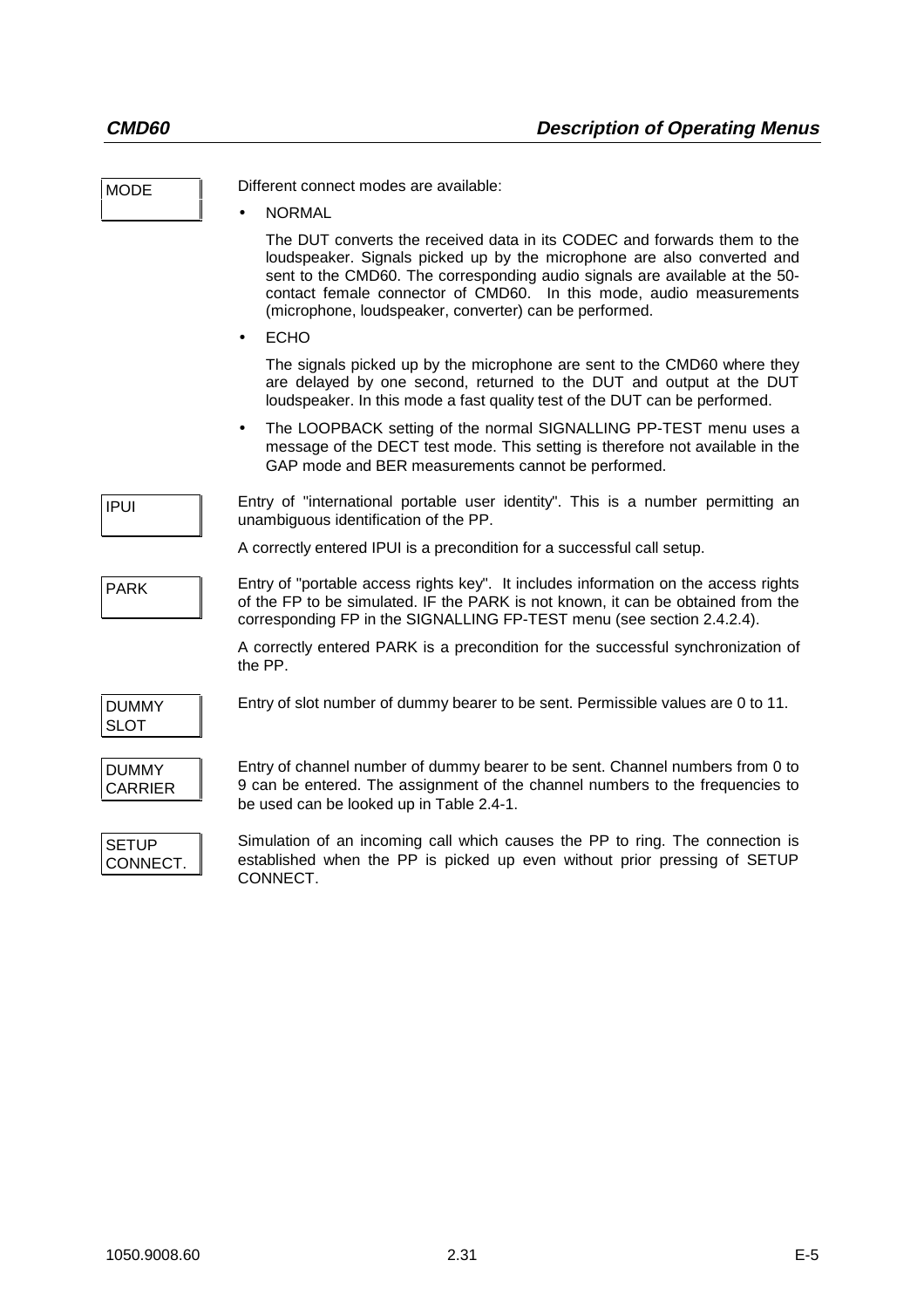## **2.4.2.3 Menu SIGNALLING FP-TEST**

In this menu, the CMD60 attempts to synchronize to the dummy bearer signal of the fixed part under test. The signalling status indicates LOCKED if the synchronization is successful, otherwise UNLOCKED. If the synchronization is successful, the slot, channel and RFPI of the FP to which the CMD60 has synchronized remain indicated.

If a value unequal to zero has been selected for CARRIER # OFFSET, this is indicated in the menu.

A successful call setup is possible only if the following conditions are met:

- The FP under test is set to the test mode and can thus respond to test messages. The way how to do this varies from instrument to instrument (information to be obtained from manufacturer).
- Signalling status: LOCKED
- The set RFPI (Radio Fixed Part Identity) and the detected RFPI correspond to each other.
- A PMID (Portable Part MAC Identity) accepted by the FP has been entered. Most FPs accept any PMID in the test mode. If necessary, the PMID of a PP corresponding to the FP can be derived from the menu CONNECTION ESTABLISHED in the PP-TEST.
- The value set for TRAFFIC SLOT is unequal to the value for DUMMY SLOT. If the slots are adjacent (eg 5 and 6, even 11 and 0 are adjacent), the values for TRAFFIC CARRIER and DUMMY CARRIER must be identical.

#### **NOTE:**

#### **The values of the dummy bearer may change.**

- The FP under test must be able to set up a traffic bearer with the selected slot/carrier pair. Many FPs accept even slot values only.
- The transmit power set is sufficiently high for the call setup.

If an external reference frequency has been set in the menu SYNCHRONIZATION, a warning is output in the top right corner of this menu.

A call setup can be started by means of softkeys SETUP CONNECT..

#### **NOTE:**

**Synchronization is performed continuously even after activating the softkey SETUP CONNECT. It is thus ensured that only one connection to the FP with the set RFPI is made if signals from several FPs are received.**

| ADDIT.<br>MEAS.                  | <b>SIGNALLING FP-TEST</b>                                                         |                               |                                  |
|----------------------------------|-----------------------------------------------------------------------------------|-------------------------------|----------------------------------|
| CONNECT/<br>EXT. ATT.            | <b>USED RF CONNECTOR:</b><br>RF IN/OUT<br>Ext. Attenuation:<br>0.0 <sub>d</sub> B | 0002501997                    | <b>RFPI</b>                      |
|                                  |                                                                                   | D1A2C                         | <b>PMID</b>                      |
|                                  | LOCKED<br><b>Signalling Status:</b>                                               |                               |                                  |
|                                  | 3.<br>Dummy Slot:                                                                 | 0                             | <b>TRAFFIC</b><br>SLOT           |
| <b>ACCEPT</b><br>RFPI            | Dummy Carrier:                                                                    | 0                             | <b>TRAFFIC</b><br><b>CARRIER</b> |
| <b>SET RFPI</b><br><b>FOR PP</b> | <b>Detected RFPI:</b><br>6162636465                                               | –50.0 dBm  å   RF LEVEL       |                                  |
| MODE                             | <b>LOOPBACK NORMAL ECHO</b>                                                       | Press key to setup connection | <b>SETUP</b><br><b>CONNECT.</b>  |

Fig. 2.4-4 Menu SIGNALLING FP-TEST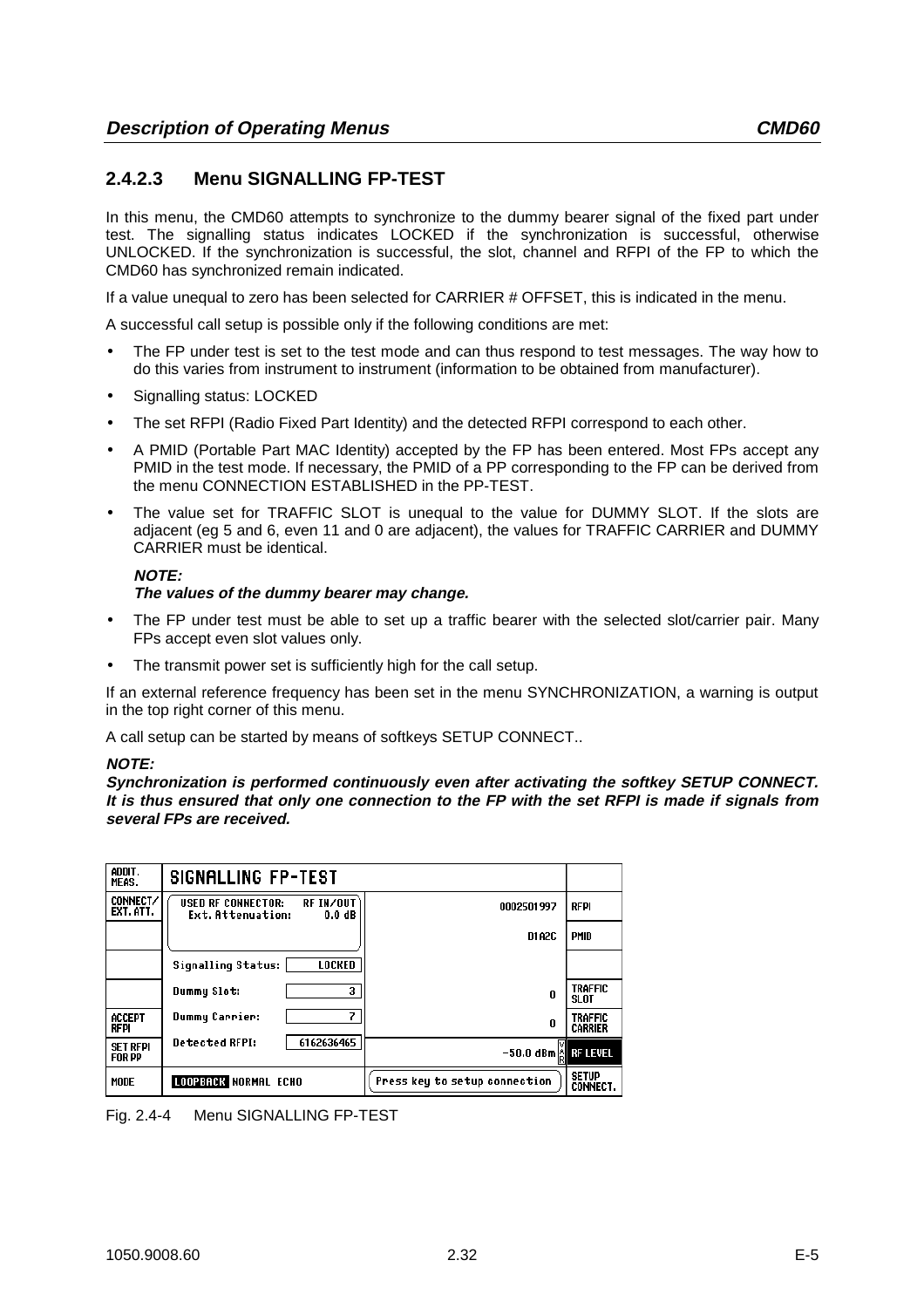ADDIT. MEAS. The menu ADDITIONAL MEASUREMENTS is called (only with Option CMD-B41). This menu permits AF measurements to be performed (see sections 2.4.5 and 2.5.5). CONNECT/ EXT. ATT. This softkey is used to go to a configuration menu in which the RF connectors and correction values for attenuation on external paths can be entered (see section 2.5.4.1). The selected values are indicated in the menu SIGNALLING FP-TEST. ACCEPT RFPI The currently displayed value for "Detected RFPI" is accepted as RFPI setting.

SET RFPI FOR PP

The currently displayed value for "Detected RFPI" is accepted as RFPI setting in the menu SIGNALLING PP-TEST (see section 2.4.2.1).

MODE Various modes of connection can be selected:

- LOOPBACK: the DUT is set to the loopback mode in order to return the transmitted data without modification. This is a prerequisite for modulation and bit error rate measurements.
- NORMAL: the DUT converts the received data in its ADPCM. Recorded data are also converted and sent to the CMD60. The associated audio signals are available at the 50-contact socket of the CMD60. In this mode, audio measurements (converter) can be performed (see note for ECHO).

#### **NOTE:**

**Not all fixed parts permit audio connections in the test mode. Therefore, it may happen that the NORMAL and ECHO modes do not have the desired result. The NORMAL and ECHO modes are more useful for portable parts than for fixed parts.**

• ECHO: the signals applied to the FP are sent to the CMD60, delayed by one second and returned to the DUT. This mode permits fast qualitative testing of the DUT.

#### **NOTE:**

**Not all fixed parts permit audio connections in the test mode. Therefore, it may happen that the NORMAL and ECHO modes do not have the desired result. The NORMAL and ECHO modes are more useful for portable parts than for fixed parts.**

RFPI Input of the "Radio Fixed Part Identity". This is an identification number of the fixed part under test. A successful call setup is possible only if the values of the selected and the received RFPI are identical.

**PMID** Input of the "Portable Part MAC Identity". This is the identification number of the portable part to be simulated. Most FPs accept any PMID in the test mode. If necessary, the PMID of a portable part corresponding to the FP can be read from the menu CONNECTION ESTABLISHED in the PP-TEST.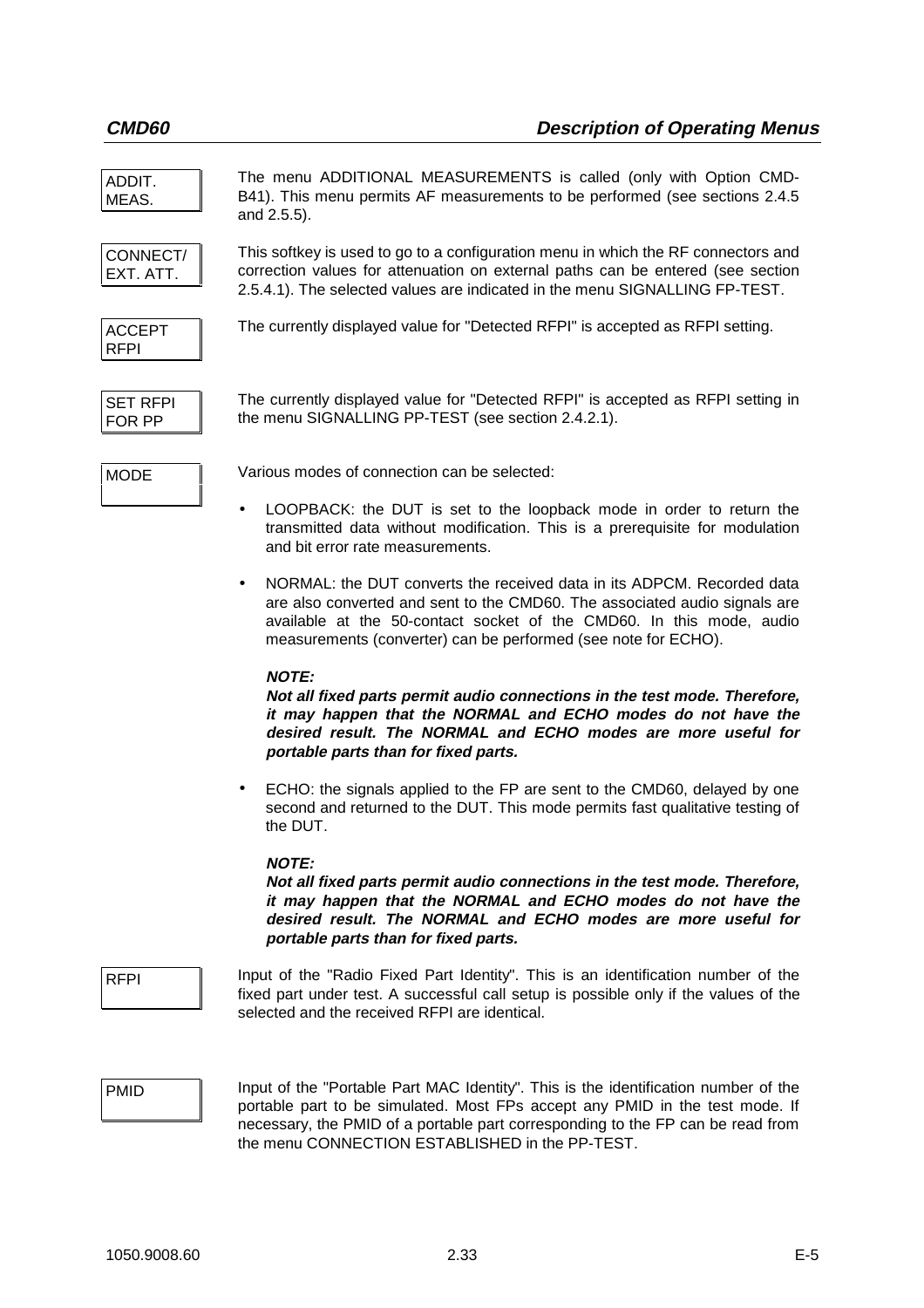| <b>TRAFFIC</b><br><b>SLOT</b>    | Input of the slot number of the traffic bearer on call setup. Permissible values are<br>0 to 11. It should be noted however that the slot values of dummy bearer and<br>traffic bearer are not identical. Besides, adjacent slot values (eg 5 and 6, even 11<br>and 0 are adjacent) are permissible only if the channel numbers of dummy bearer<br>and traffic bearer are identical. |
|----------------------------------|--------------------------------------------------------------------------------------------------------------------------------------------------------------------------------------------------------------------------------------------------------------------------------------------------------------------------------------------------------------------------------------|
|                                  | The FP under test must be able to set up a traffic bearer for the indicated slot<br>value. Many FPs accept even slot values only.                                                                                                                                                                                                                                                    |
|                                  | <b>NOTE:</b><br>The values of the DUMMY SLOT may change.                                                                                                                                                                                                                                                                                                                             |
| <b>TRAFFIC</b><br><b>CARRIER</b> | Input of the channel number of the traffic bearer on call setup. Channel numbers<br>from 0 to 9 are possible. If the slot values of dummy bearer and traffic bearer are<br>adjacent, the channel numbers of dummy bearer and traffic bearer must<br>correspond to each other. The assignment of channel numbers to the frequencies<br>used is indicated in section 2.4.2.1.          |
| <b>RF LEVEL</b>                  | Setting of the transmit power from -40 dBm to -100 dBm (referred to RF IN/OUT)<br>in steps of 0.1 dB.                                                                                                                                                                                                                                                                                |
| <b>SETUP</b><br>CONNECT.         | Call setup and change to the menu CONNECTION ESTABLISHED. Please note<br>that a successful call setup is possible only if the above-mentioned conditions are<br>met.                                                                                                                                                                                                                 |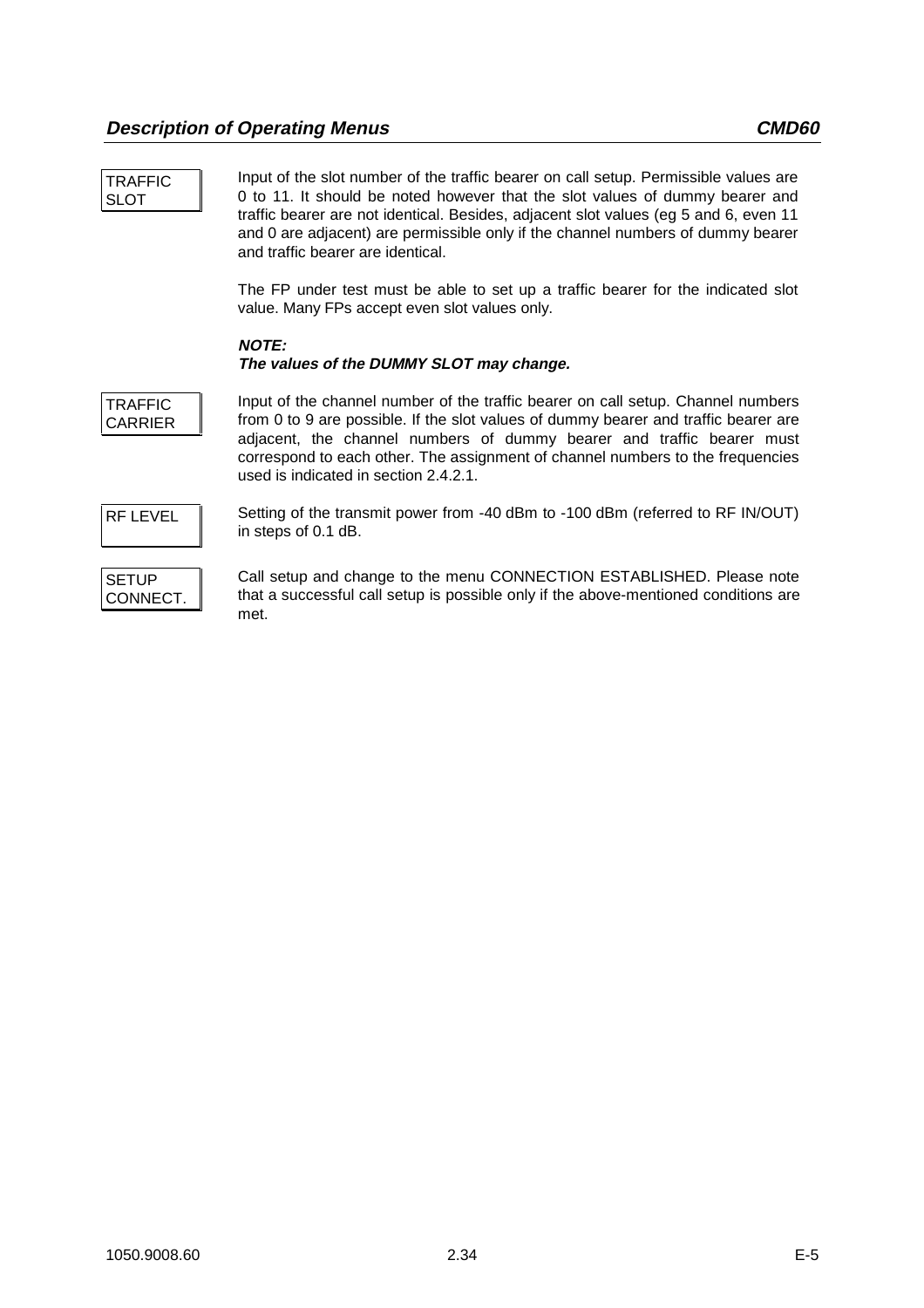# **2.4.2.4 Menu SIGNALLING FP TEST in the GAP mode**

In this menu, CMD60 attempts to synchronize to the dummy bearer signal of the FP to be tested. With successful synchronization, the signalling status LOCKED is indicated, otherwise UNLOCKED. Once synchronization is achieved, the slot, channel and PARK of the FP to which the CMD60 has synchronized are also indicated.

A note is displayed in the menu if a value other than zero has been set for CARRIER # OFFSET.

The following requirements have to be met for a successful call setup:

- Signalling status: LOCKED
- The set IPUI (international portable user identity) corresponds to the PP associated with the FP.
- The set PARK (portable access rights key) and the detected PARK are identical.
- A PMID (portable part MAC identity, ie the identification number of the PP) is entered which is accepted by the FP. Most of the FPs accept any PMID. The PMID of a PP associated with the FP may be looked up in the CONNECTION-ESTABLISHED menu of the PP-TEST.
- The value set for TRAFFIC SLOT is unequal to the Dummy Slot value. If the slots are next to each other (eg 5 and 6 or 11 and 0), identical values have to be set for TRAFFIC CARRIER and Dummy Carrier.

## **CAUTION:**

#### **Dummy bearer values may change.**

- The FP to be tested must be able to generate a traffic bearer on the specified slot/carrier pair. Many FPs accept even slot values only.
- The set transmit power is sufficient for a call setup.

If an external reference frequency has been set in the SYNCHRONIZATION menu, a respective warning is displayed in the top righthand corner of this menu.

A connection is now established by pressing the SETUP CONNECT. softkey.

#### **CAUTION:**

**The synchronization procedure is continuously repeated. A new synchronization procedure is also performed upon pressing the SETUP CONNECT.. This ensures that a connection is established only to the FP with the set PARK when several FPs are received.**

| ADDIT.<br>MEAS.                  | <b>SIGNALLING FP-TEST</b>                                             | 0002953D9A                    | IPUI                             |
|----------------------------------|-----------------------------------------------------------------------|-------------------------------|----------------------------------|
| CONNECT/<br>EXT. ATT.            | RF IN/OUT<br><b>USED RF CONNECTOR:</b><br>0.0 dB<br>Ext. Attenuation: | 000A04CF68                    | PARK                             |
|                                  |                                                                       | <b>E0000</b>                  | <b>PMID</b>                      |
|                                  | LOCKED<br><b>Signalling Status:</b>                                   |                               |                                  |
|                                  | Dummy Slot:<br>6.                                                     | 8                             | <b>TRAFFIC</b><br>SLOT           |
| <b>ACCEPT</b><br>PARK            | Dummy Carrier:<br>4                                                   | 0                             | <b>TRAFFIC</b><br><b>CARRIER</b> |
| <b>SET PARK</b><br><b>FOR PP</b> | 000A04CF68<br><b>Detected PARK:</b>                                   |                               |                                  |
| <b>MODE</b>                      | NORMAL ECHO                                                           | Press key to setup connection | <b>SETUP</b><br><b>CONNECT.</b>  |

Fig. 2.4-5 Menu SIGNALLING FP-TEST GAP-MODE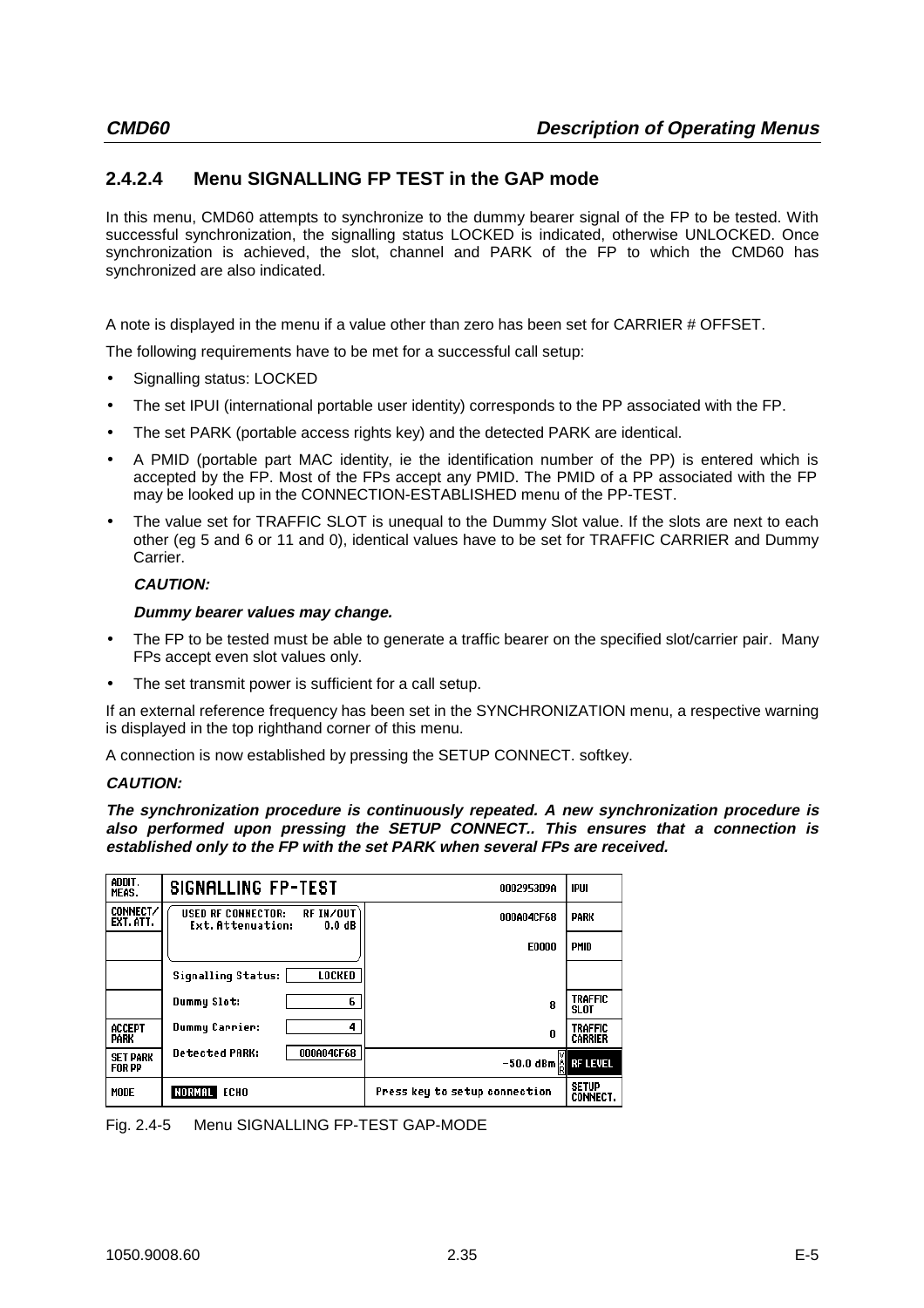Most of the softkey functions of this menu correspond to those described in section 2.4.2.3. The differences encountered in the GAP mode are described below.

|                                  | directives encountered in the GAF mode are described below.                                                                                                                                                                                                                                                                                                        |
|----------------------------------|--------------------------------------------------------------------------------------------------------------------------------------------------------------------------------------------------------------------------------------------------------------------------------------------------------------------------------------------------------------------|
| <b>ACCEPT</b><br><b>PARK</b>     | The currently displayed value for the detected PARK is stored as PARK setting.                                                                                                                                                                                                                                                                                     |
| <b>SET PARK</b><br>FOR PP        | The currently displayed value for the detected PARK is stored in the SIGNALLING<br>PP-TEST menu as PARK setting (see section 2.4.2.2).                                                                                                                                                                                                                             |
| <b>MODE</b>                      | Different connect modes are available:                                                                                                                                                                                                                                                                                                                             |
|                                  | <b>NORMAL</b>                                                                                                                                                                                                                                                                                                                                                      |
|                                  | The DUT converts the received data in its ADPCM. Picked up signals are also<br>converted and sent to the CMD60. The corresponding audio signals are<br>available at the 50-contact female connector of CMD60. In this mode, audio<br>measurements (converter) can be performed (see note under ECHO).                                                              |
|                                  | <b>ECHO</b><br>$\bullet$                                                                                                                                                                                                                                                                                                                                           |
|                                  | The signals present at the FP are sent to the CMD60, delayed for one second<br>and then returned to the DUT. In this mode, a fast quality test of the DUT can<br>be performed.                                                                                                                                                                                     |
|                                  | The LOOPBACK setting from the normal SIGNALLING PP-TEST menu uses<br>$\bullet$<br>a message of the DECT test mode. This setting is therefore not available in<br>the GAP mode and BER measurements cannot be performed.                                                                                                                                            |
| <b>IPUI</b>                      | Entry of "International portable user identity". This number permits an<br>unambiguous identification of the PP to be simulated.                                                                                                                                                                                                                                   |
|                                  | A correctly entered IPUI is a precondition for a successful call setup.                                                                                                                                                                                                                                                                                            |
| <b>PARK</b>                      | Entry of "portable access rights key". It includes information on the access rights<br>of the FP. A successful call setup is only possible if the set and the received<br>PARK are identical.                                                                                                                                                                      |
| <b>TRAFFIC</b><br><b>SLOT</b>    | Entry of slot number of Traffic Bearer for a call setup. Permissible values are 0 to<br>11. Make sure that the slot values for Dummy Bearer and Traffic Bearer are not<br>identical. Adjacent slot values (eg 5 and 6 or 11 and 0) are only permissible when<br>the channel numbers of the dummy bearer and the traffic bearer are identical.                      |
|                                  | The FP to be tested must be able to generate a traffic bearer on the specified slot<br>value. Many FPs accept only odd slot values.                                                                                                                                                                                                                                |
|                                  | <b>CAUTION:</b>                                                                                                                                                                                                                                                                                                                                                    |
|                                  | Dummy slot values may change.                                                                                                                                                                                                                                                                                                                                      |
| <b>TRAFFIC</b><br><b>CARRIER</b> | Entry of channel number of Traffic Bearer for a call setup. Channel numbers from<br>0 to 9 are permissible. If the slot values of Dummy Bearer and Traffic Bearer are<br>neighbouring, the channel numbers of Dummy Bearer and Traffic Bearer must be<br>identical. The assignment of channel numbers and frequencies used can be<br>looked up in section 2.4.2.1. |
| RF LEVEL                         | Setting the transmit power from -40 dBm to -100 dBm (referred to RF IN/OUT) in<br>0.1 dB steps.                                                                                                                                                                                                                                                                    |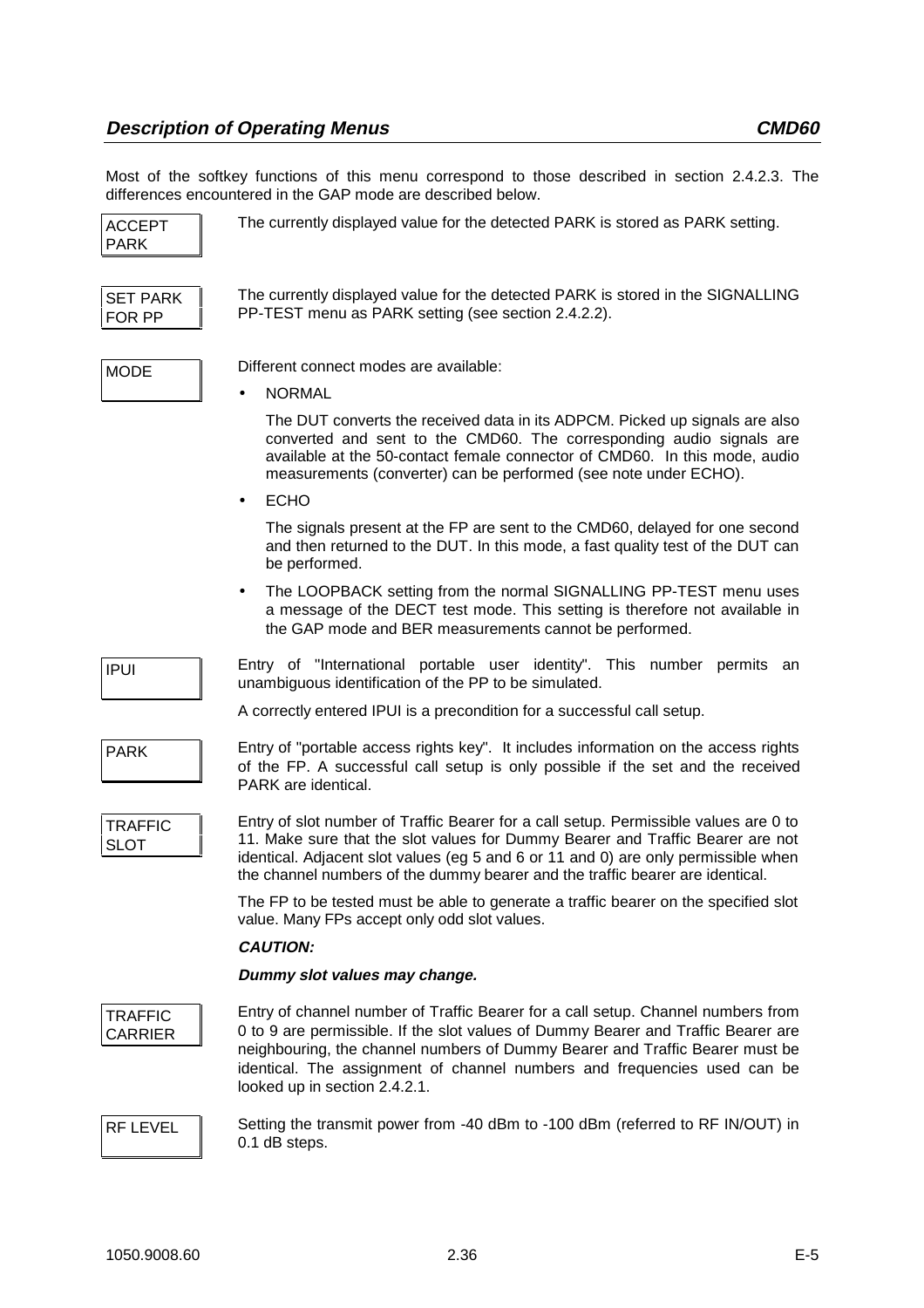

Call setup and branching to the CONNECTION ESTABLISHED menu. Please note that the requirements described at the beginning of the section must be met for a successful call setup.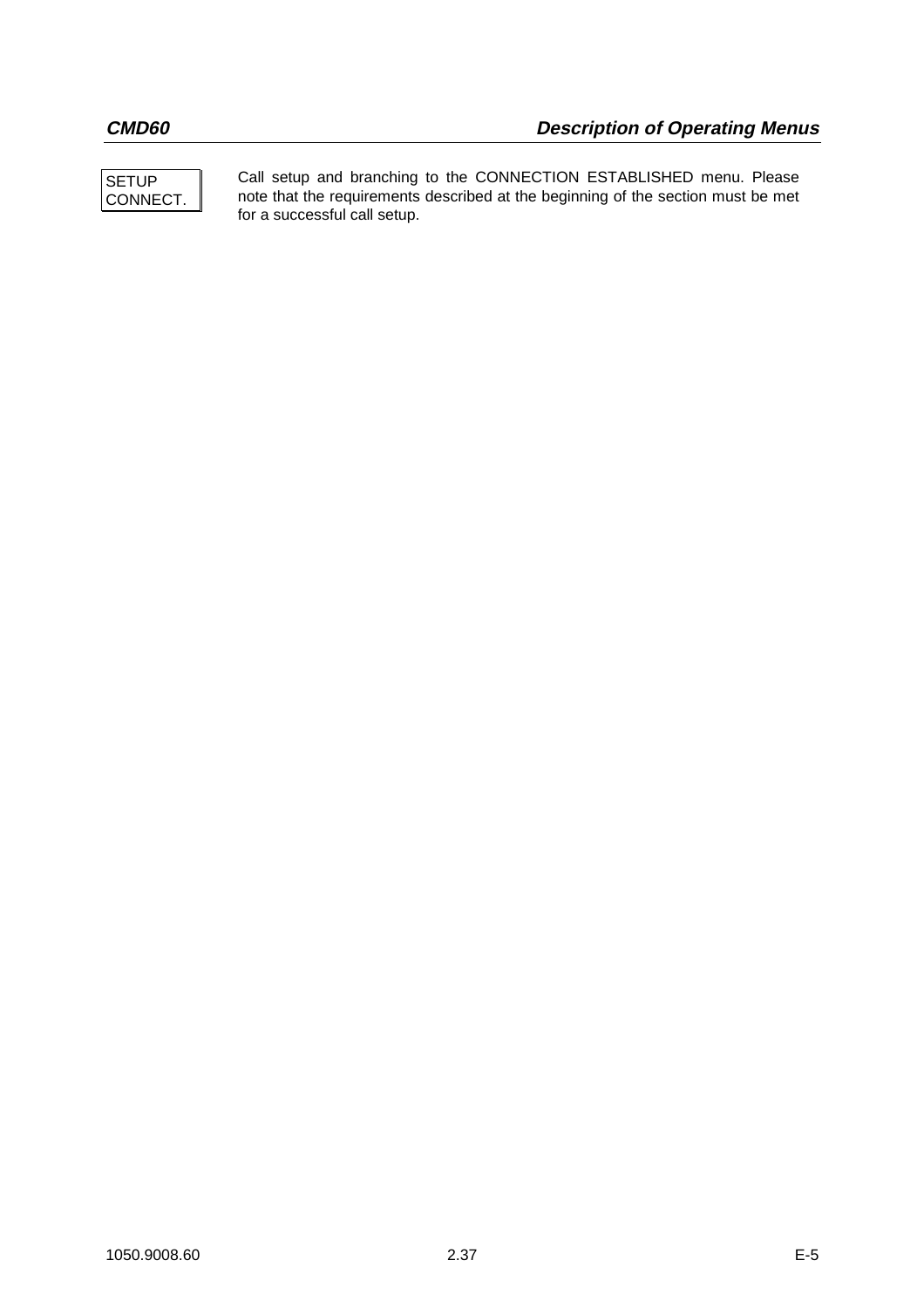# **2.4.3 DECT Measurements**

In this section the measurement menus are described. They apply both to portable parts and fixed parts. If there are any differences, these will be explained.

#### **CAUTION:**

**Working in the GAP mode involves some new aspects, because in this mode the bit pattern sent by the DUT cannot be influenced. In the GAP mode, the bit pattern sent by the DUT is always a random sequence.**

# **2.4.3.1 Menu CONNECTION ESTABLISHED**

In this menu, a combined power/modulation measurement is performed. For this purpose, the CMD60 sends the data "0000111100001111...", which are received and returned by the DUT (not in the GAP mode, see above). This type of signal is interpreted as "silence" by the converters.

The measured values are averaged over a number of bursts which can be set in the configuration menus POWER RAMP CONFIGURATION or 00RF - MODULATION.

The NTP (normal transmit power) is the power in dBm averaged over the DECT burst.

The frequency offset is obtained as the average of the demodulated signal over the B field for a selectable number of received bursts. Besides, the maximum and minimum modulation deviation is calculated that deviates from this average value.

The channel number and slot of the traffic bearer are displayed. Besides, the detected PMID of the PP under test appears in the PP-TEST. You may use this PMID in the FP test if the FP belonging to the PP does not accept any other PMID.

| ADDIT.<br>MEAS.             | $E_{\rm eff}$<br><b>CONNECTION ESTABLISHED</b> |                       |            |                                  |
|-----------------------------|------------------------------------------------|-----------------------|------------|----------------------------------|
| <b>POWER</b><br><b>RAMP</b> | <b>Traffic Slot:</b><br>$\mathbf{z}$           |                       | 7000000000 | <b>ESCAPE</b><br><b>SEQUENCE</b> |
| MODU-<br>LATION             | <b>Traffic Carrier:</b><br>0                   | <b>Detected PMID:</b> | EAOD7      |                                  |
| TIMING                      | 24.0 dBm<br>NTP:                               |                       |            |                                  |
|                             | Freq. Offset:<br>-2 kHz                        |                       | 2          | <b>TRAFFIC</b><br>SLOT           |
|                             | +326 kHz<br>Max. +/- B-Field<br>Modulation:    |                       | 0          | <b>TRAFFIC</b><br><b>CARRIER</b> |
| <b>BER</b>                  | $-324$ kHz                                     |                       | -40.0 dBm  | <b>RF LEVEL</b>                  |
|                             |                                                |                       |            | <b>BEARER</b><br><b>RELEASE</b>  |

Fig. 2.4-6 CONNECTION ESTABLISHED menu

If the call is released (eg due to interference from other DECT units or excessive path attenuation), this is indicated by the message "Poor Signal Quality" in the upper menu area. In this case, it is necessary to return to the menu SIGNALLING PP/FP-TEST (keys BEARER RELEASE or MENU UP) and set up the call again.

By changing the values for TRAFFIC SLOT and TRAFFIC CARRIER, the traffic bearer can be changed during the call setup. This is done in different ways for portable parts and fixed parts.

#### **NOTE: In the GAP mode, CMD60 cannot perform a bearer handover.**

With portable parts, the CMD60 sends the message "FORCE TRANSMIT" with the "keep-previous" bit reset. This causes the PP to clear down the old bearer and set up a new one. To maintain synchronization of the PP, the switch DUMMY IF TRAFFIC in the signalling configuration menu (see section 2.5.2.1) should be set to ON. It must further be ensured that the settings for the dummy bearer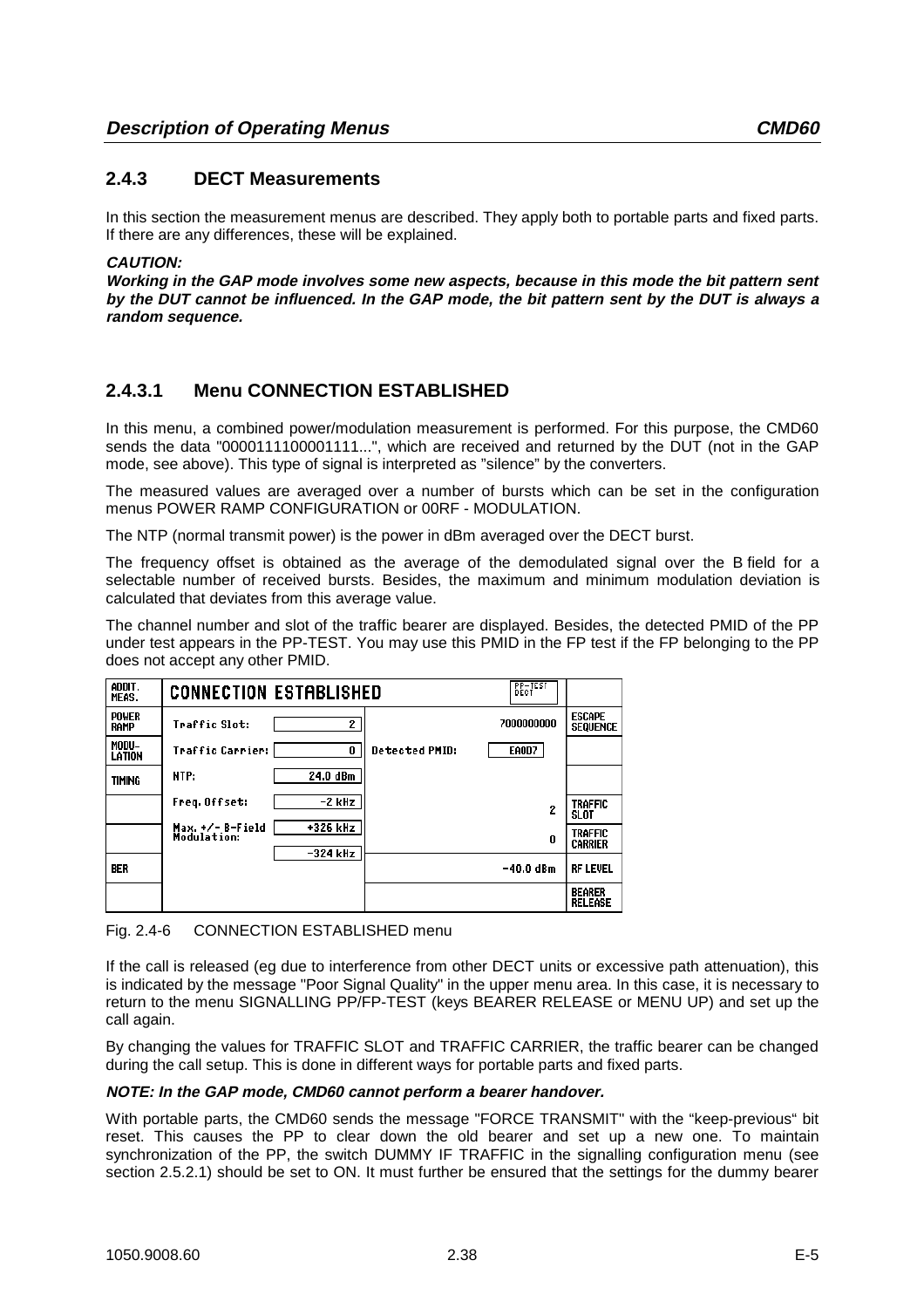and traffic bearer do not contradict each other (it is not permissible to use the same slots, nor different channel numbers for adjacent slots).

With fixed parts, the message "BEARER HANDOVER" is sent. This causes a second bearer to be set up and the previous bearer to be cleared down subsequently. If it is not possible to set up a new bearer while the previous one still exists (identical slots, or different channel numbers with adjacent slots), a brief changeover is made to an intermediate slot. This intermediate bearer is in the same channel as the original bearer and is placed in a slot that is spaced from the original bearer by an even number and is not occupied by the dummy bearer.

#### **NOTE:**

**The described method of bearer changeover is not supported by all DECT systems. If "Poor Signal Quality" is displayed after an attempted changeover, this indicates that changeover was not successful. In case of doubt, the bearer can be changed by clearing down the existing call, changing the bearer parameters and setting up a new call.**

#### **NOTE ON REMOTE CONTROL:**

**In the remote control mode, a slot and channel change can be effected during a call (DCE status) by means of configuration commands (eg CONFigure:PP:TRAFfic:SLOT for changing the slot and CONFigure:PP:TRAFfic:CARRier for changing the carrier).**

| ADDIT.<br>MEAS.                  | The ADDITIONAL MEASUREMENTS menu is called (only with Option CMD-<br>B41). In this menu, AF measurements can be performed (see sections 2.4.5 and<br>$2.5.5$ ).              |
|----------------------------------|------------------------------------------------------------------------------------------------------------------------------------------------------------------------------|
| <b>POWER</b><br><b>RAMP</b>      | By pressing this softkey, the power ramp measurement is started. The menu<br>changes to the display for this measurement.                                                    |
| MODU-<br><b>LATION</b>           | By pressing this softkey, the modulation measurement is started. The menu<br>changes to the display for this measurement.                                                    |
| <b>TIMING</b>                    | By pressing this softkey, the timing measurement is started. the menu changes to<br>the display for this measurement.                                                        |
| <b>BER</b>                       | By pressing this softkey, the bit error rate measurement is started. The menu<br>changes to the display for this measurement.                                                |
| <b>ESCAPE</b><br><b>SEQENCE</b>  | By pressing this softkey, the message displayed in hexadecimal format is sent as<br>an MT message (MAC message). Messages can be set or modified with the<br>hardkey CONFIG. |
|                                  | This feature of the CMD60 permits the use of device-specific escape messages<br>starting with number "7".                                                                    |
|                                  | Test messages start with "2", test escape messages with "24".                                                                                                                |
|                                  | <b>NOTE:</b><br>This softkey is not required for normal test operation. Incorrect MT<br>messages may cause a call release.                                                   |
| <b>TRAFFIC</b><br><b>SLOT</b>    | Softkey for entry of slot number of traffic bearer for changing the slot during a call<br>(see NOTE above).                                                                  |
| <b>TRAFFIC</b><br><b>CARRIER</b> | Softkey for entry of channel number of traffic bearer for changing the channel<br>during a call (see NOTE above).                                                            |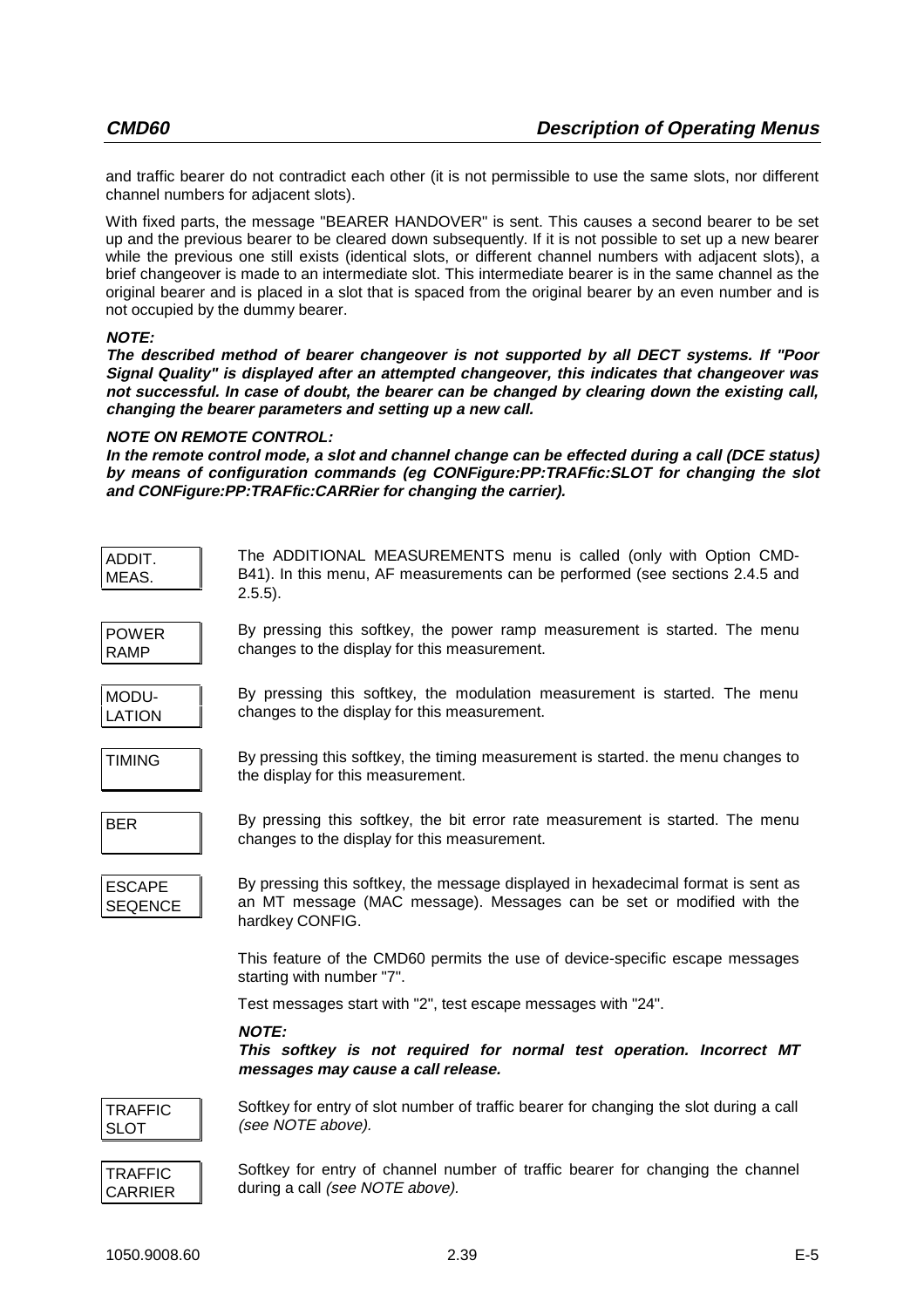RF LEVEL Setting of transmit power between -40 dBm and -100 dBm (referred to RF IN/OUT) in steps of 0.1 dB.

BEARER RELEASE When this softkey is pressed, the CMD60 releases the call. It changes to the previous SIGNALLING PP/FP-TEST menu, from where a new call can be set up.

# **2.4.3.2 Menu POWER RAMP**

In this menu, the power ramp of a burst of the DUT is displayed as a function of time. The first bit of the burst (P0) derived from the modulation signal (not displayed) is used as the time reference. Bit P0 is derived with an accuracy of approx. 1/12 bit, ie approx. 0.075 µs.

The CMD60 uses "0000111100001111..." as transmit data. These data are received and returned by the DUT (not in the GAP mode, see above). This type of signal is interpreted as "silence" by the converters.

The NTP is averaged over a number of bursts selectable in the configuration menu POWER RAMP CONFIGURATION.

| <b>PACKET</b><br><b>TYPE</b> | <b>POWER RAMP</b>    | PACKET TYPE: P32Z                                         | <b>BECTEST</b>                       |
|------------------------------|----------------------|-----------------------------------------------------------|--------------------------------------|
| <b>POWER</b><br><b>RAMP</b>  | . dB<br>10.0个        |                                                           |                                      |
| MODU-<br>LATION              | $0.0 -$<br>$-40.0$   | --------------<br>- -<br>$\ldots$<br>-                    | ___________________                  |
| <b>TIMING</b>                | $-20.0$<br>$-30.0$   |                                                           | .1                                   |
|                              |                      | POWER RAMP<br>IS MATCHING                                 | Full<br>Scale<br>.                   |
|                              | -50.0 MWW<br>$-60.0$ | TRAFFIC CARRIER:<br>0<br><b>TRAFFIC SLOT:</b>             | <b>™Nm</b><br>rising<br><b>EDGE</b>  |
| GRID<br>ON/OFF               | $-70.0$              | NTP:<br>5.0 dBm<br>MARKER: $-0.3$ dB $\prime$<br>0.00 BIT | <b>USEFUL</b><br><b>PART</b><br>BIT  |
| <b>MARKER</b>                | $-80.0$<br>50        | 250<br>300<br>450<br>200<br>350<br>100<br>400             | <b>FALLING</b><br>450<br><b>EDGE</b> |

## Fig. 2.4-7 Menu POWER RAMP

In this measurement menu, the display consists of the following items:

- Measurement curve showing the power ramp versus time.
- Tolerance mask. For the test to be successful, the measurement curve must not exceed the tolerance mask (power template) which is shown graphically. The tolerances can be entered in a configuration menu (see section 2.5.3.2). Depending on the type of measurement selectable in the configuration menu (HIGH DYNAMIC or LOW DYNAMIC), the limit values are used for the low power levels.
- Text. The traffic carrier, traffic slot and the power averaged over the burst (NTP) are indicated. Furthermore, an overall judgement indicates whether the power ramp measured always lies within the tolerance mask. Likewise, the marker coordinates are represented as bit number and relative power with respect to the NTP.
- Status bar. A bar in the bottom part of the menu indicates in which time segment the tolerance mask is exceeded.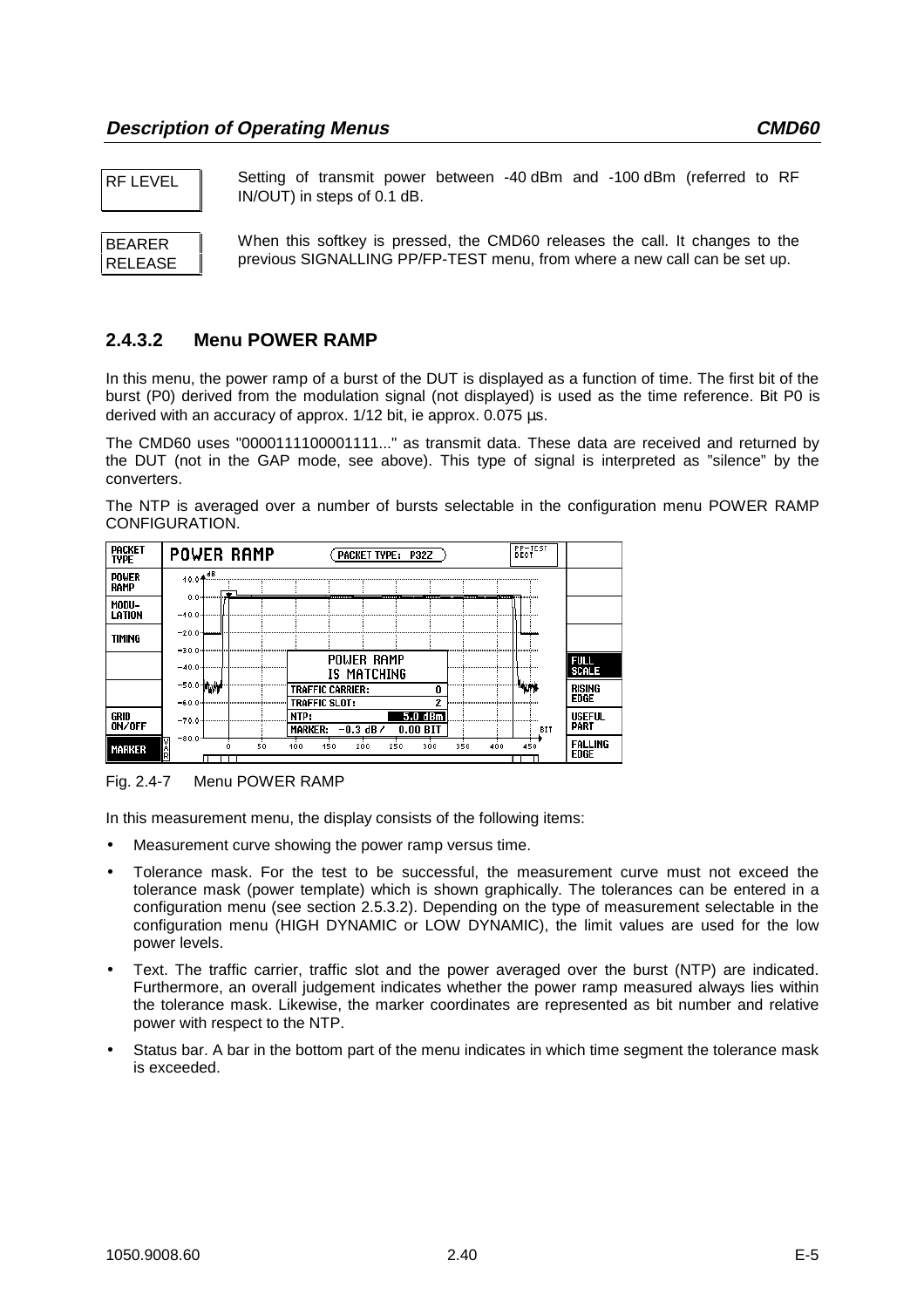| <b>PACKET</b>                 | The following packet types may be selected                                                                                                                                                                                                                                                                                                                                                                          |
|-------------------------------|---------------------------------------------------------------------------------------------------------------------------------------------------------------------------------------------------------------------------------------------------------------------------------------------------------------------------------------------------------------------------------------------------------------------|
| TYPE                          | P32                                                                                                                                                                                                                                                                                                                                                                                                                 |
|                               | <b>P32Z</b>                                                                                                                                                                                                                                                                                                                                                                                                         |
|                               | PP32                                                                                                                                                                                                                                                                                                                                                                                                                |
|                               | PP32Z                                                                                                                                                                                                                                                                                                                                                                                                               |
|                               | The (P)P32Z packet is identical to the (P)P32 packet, except that it has an<br>extra four bits (the Z-field) appended which are a repeat of the last four bits of<br>the P32 packet (the X-field). This test helps in the detection of collisions from<br>multiple sources. In the PP32(Z) packet, 16 additional alternating bits<br>(prolonged preamble) are sent before the first alternating 16 bits (preamble). |
|                               | The default value after a system reset is P32Z.                                                                                                                                                                                                                                                                                                                                                                     |
|                               | The shape of the power ramp template shown on this menu changes according to<br>the packet type selected.                                                                                                                                                                                                                                                                                                           |
| <b>POWER</b><br><b>RAMP</b>   | Start of power ramp measurement in single-shot mode or after a stop caused by a<br>tolerance being exceeded. Stop and start of measurement in continuous mode.                                                                                                                                                                                                                                                      |
| MODU-<br>LATION               | By pressing this softkey, the modulation measurement is started. The menu<br>changes to the display for this measurement.                                                                                                                                                                                                                                                                                           |
| <b>TIMING</b>                 | By pressing this softkey the timing measurement is started. The menu changes to<br>the display for this measurement.                                                                                                                                                                                                                                                                                                |
| <b>GRID</b><br>ON/OFF         | This softkey is used to display a grid to facilitate reading of the measurement<br>curve.                                                                                                                                                                                                                                                                                                                           |
| <b>MARKER</b>                 | After activation of this softkey, the marker position can be varied by turning the<br>spinwheel or via a numerical entry in order to display the relative power with<br>respect to the NTP.                                                                                                                                                                                                                         |
| <b>FULL</b><br>SCALE          | Display of full power ramp (zoom function).                                                                                                                                                                                                                                                                                                                                                                         |
| <b>RISING</b><br><b>EDGE</b>  | The rising edge of the burst is displayed (zoom function).                                                                                                                                                                                                                                                                                                                                                          |
| <b>USEFUL</b><br>PART         | The part of the burst used for data transfer is displayed with higher resolution<br>(zoom function).                                                                                                                                                                                                                                                                                                                |
| <b>FALLING</b><br><b>EDGE</b> | The falling edge of the burst is displayed (zoom function).                                                                                                                                                                                                                                                                                                                                                         |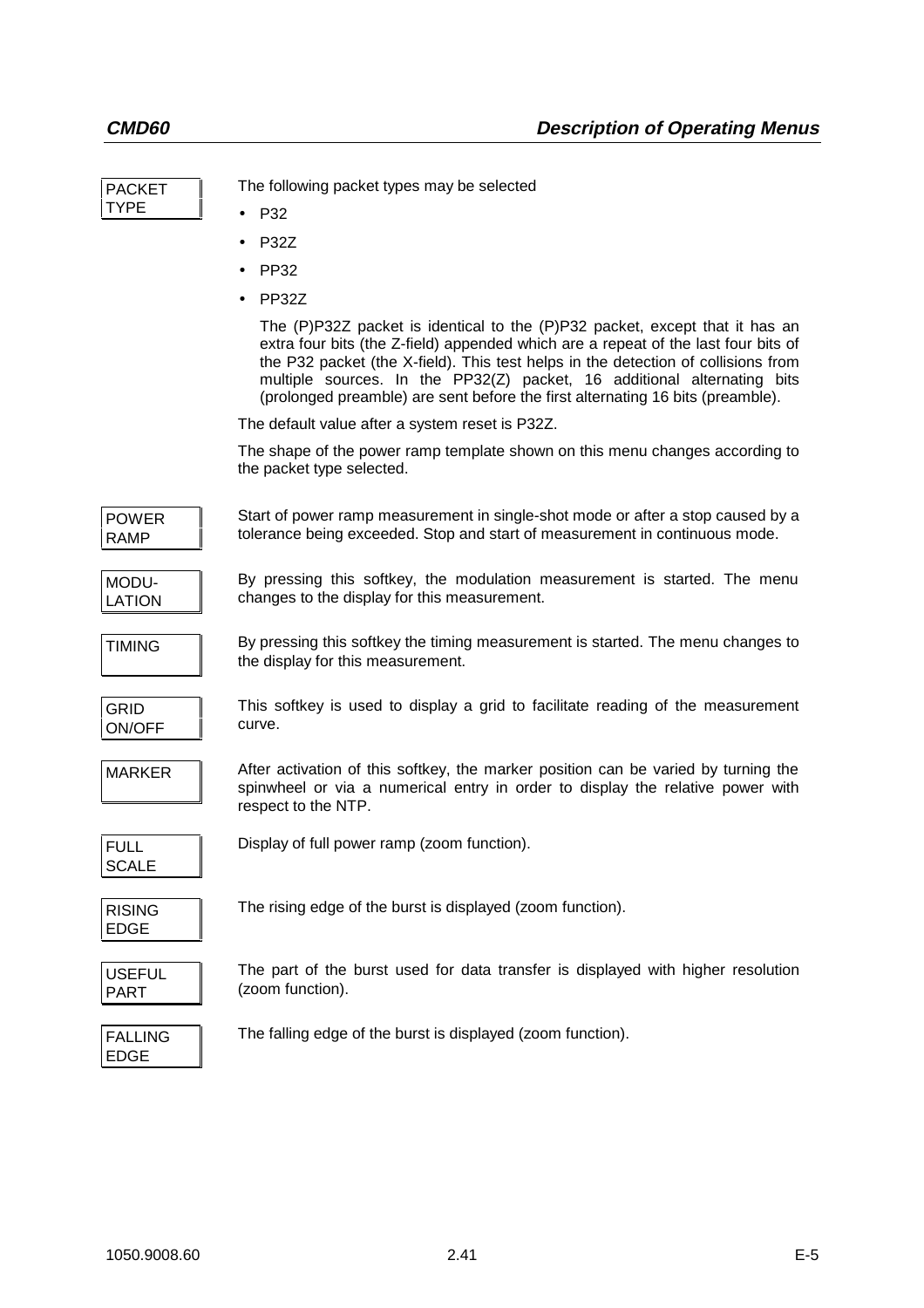# **2.4.3.3 Menu RF MODULATION**

In this menu, the demodulated signal of a burst of the DUT is displayed as a function of time. The first bit of the burst (P0) derived from the signal is used as the time reference.

The following patterns can be selected as transmit data:

- "FIG31". This data pattern is of interest for modulation measurement since it contains long sequences of successive "zeroes" and "ones" (measurement of maximum modulation deviation) and since there is a sequence of alternating "zeroes" and "ones" at the end. The latter is a prerequisite for performing drift measurements.
- "01010101". Data sequence with the smallest deviation.
- "00110011".
- "00001111". This data pattern is interpreted as "silence" by the converters (CODEC).
- "PSRBS". Pseudo-random bit sequence: random numbers similar to the data sent in real operation.
- "SPRBS" Static pseudo-random bit sequence: sequence of random numbers that is the same in all frames.



Fig. 2.4-8a Menu RF - MODULATION



Fig. 2.4-8b Menu RF - MODULATION

The display in this measurement menu shows the graphical curve of the FM-demodulated signal of a burst of the DUT versus time. Below the curve, the following measured values are displayed as numerical values and as analog bars. The modulation pattern corresponds to the data bits sent to DUT and returned by it: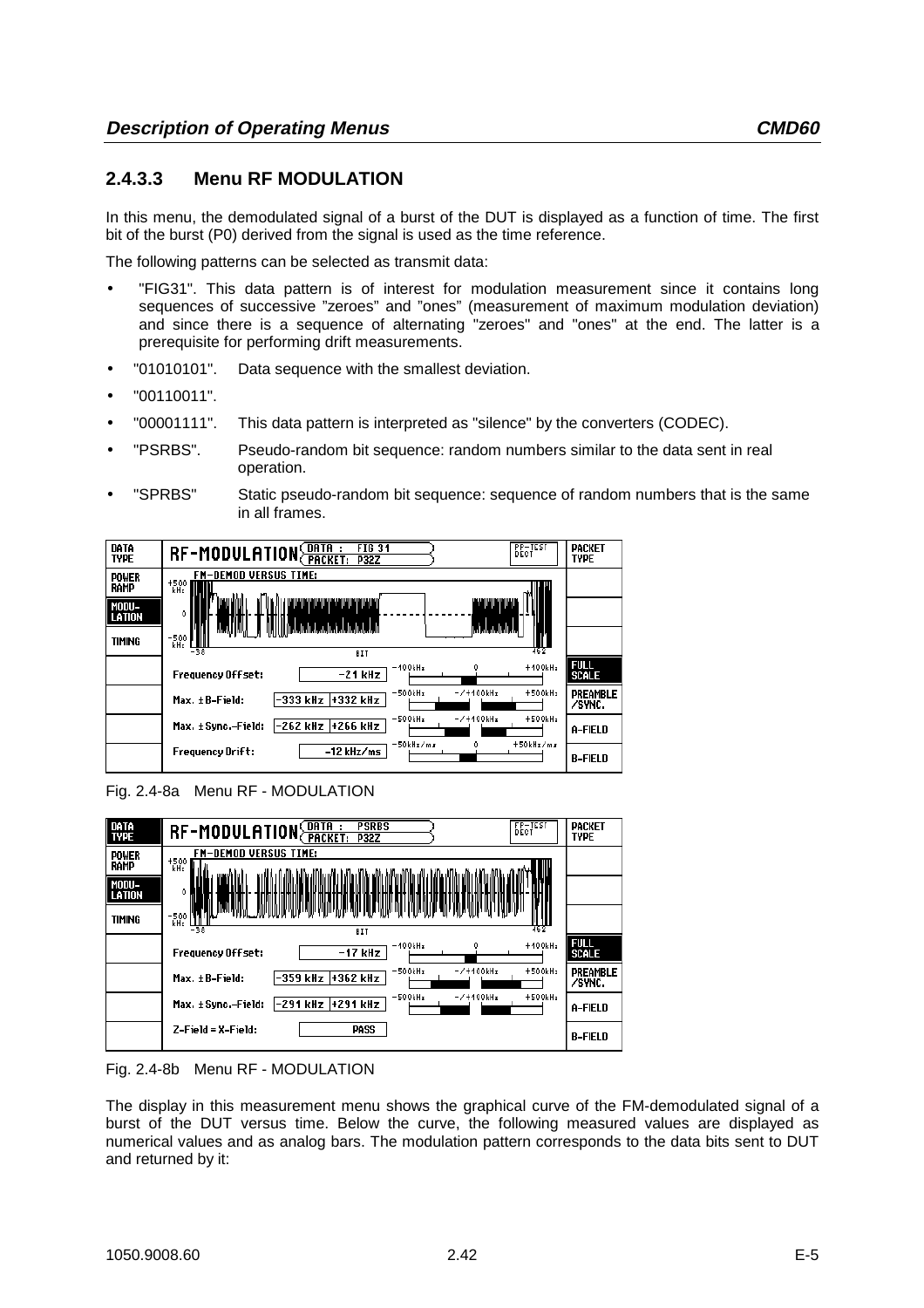- Frequency offset. It is obtained as the average of the demodulated signal over the B field for a selectable number of received bursts.
- Max.  $\pm$  B field modulation. The peak values of the modulation deviation measured over the B field that maximally and minimally deviate from the frequency offset.
- Max.  $\pm$  sync field modulation. The peak values of the modulation deviation measured over the S field (synchronization field) that deviate maximally and minimally from the frequency offset. The sync field consists of alternating "zeroes" and "ones" (8 zeros and 8 ones) at the beginning of the burst.
- Frequency drift. The latter is obtained from the frequency that varies within a burst. The frequency drift can only be measured by means of data patterns ending with "zero-one sequences". These are: "FIG31" and "01010101".

Measurement of the frequency drift is performed as follows: The mean modulation deviation is formed each of the middle 14 bits of the 16 preamble bits and of the first 14 bits of the last 16 B field bits. The difference is multiplied by a constant, and the result is the frequency drift in kHz/ms.

#### **NOTE:**

**This measurement is very sensitive to interference, therefore averaging should be performed over a large number of bursts. 200 bursts are recommended by the CTR06 specification.**

• Z-field=X-field. This measurement compares the Z-field (the last four bits of a P32Z packet) with the previous four bits (the X-field) for each burst. If the X-field and Z-field are different for any burst within the number of bursts over which the other measurements are averaged, then the comparison fails. The Z-field=X-field comparison is only made for the "PSRBS" data type.

## **NOTE:**

The Z-field=X-field test is only displayed when the data type is "PSRBS". The frequency drift measurement is only displayed when the data type is "FIG31" or "01010101".

The limit values for the measurement and the number of bursts over which the modulation values are to be averaged are entered in a configuration menu (see section 2.5.3.3).

| DAT<br>$\blacktriangle$ |  |
|-------------------------|--|
| YΡ                      |  |

Selection of data type used for modulation measurements.

| <b>POWER</b> |  |
|--------------|--|
| <b>RAMP</b>  |  |

By pressing this softkey, the power ramp measurement is started. The menu changes to the display for this measurement.

MODU-LATION Start of the modulation measurement in single-shot mode or after a stop caused by a tolerance being exceeded. Stop and start of measurement in continuous mode.

TIMING By pressing this softkey, the timing measurement is started. The menu changes to the display for this measurement.

| I FULL       |  |
|--------------|--|
| <b>SCALE</b> |  |

Display of complete modulation characteristic (zoom function). The zoom function only affects the display, not the measurement itself.



Display of preamble and of synchronization word (zoom function). The zoom function only affects the display, not the measurement itself.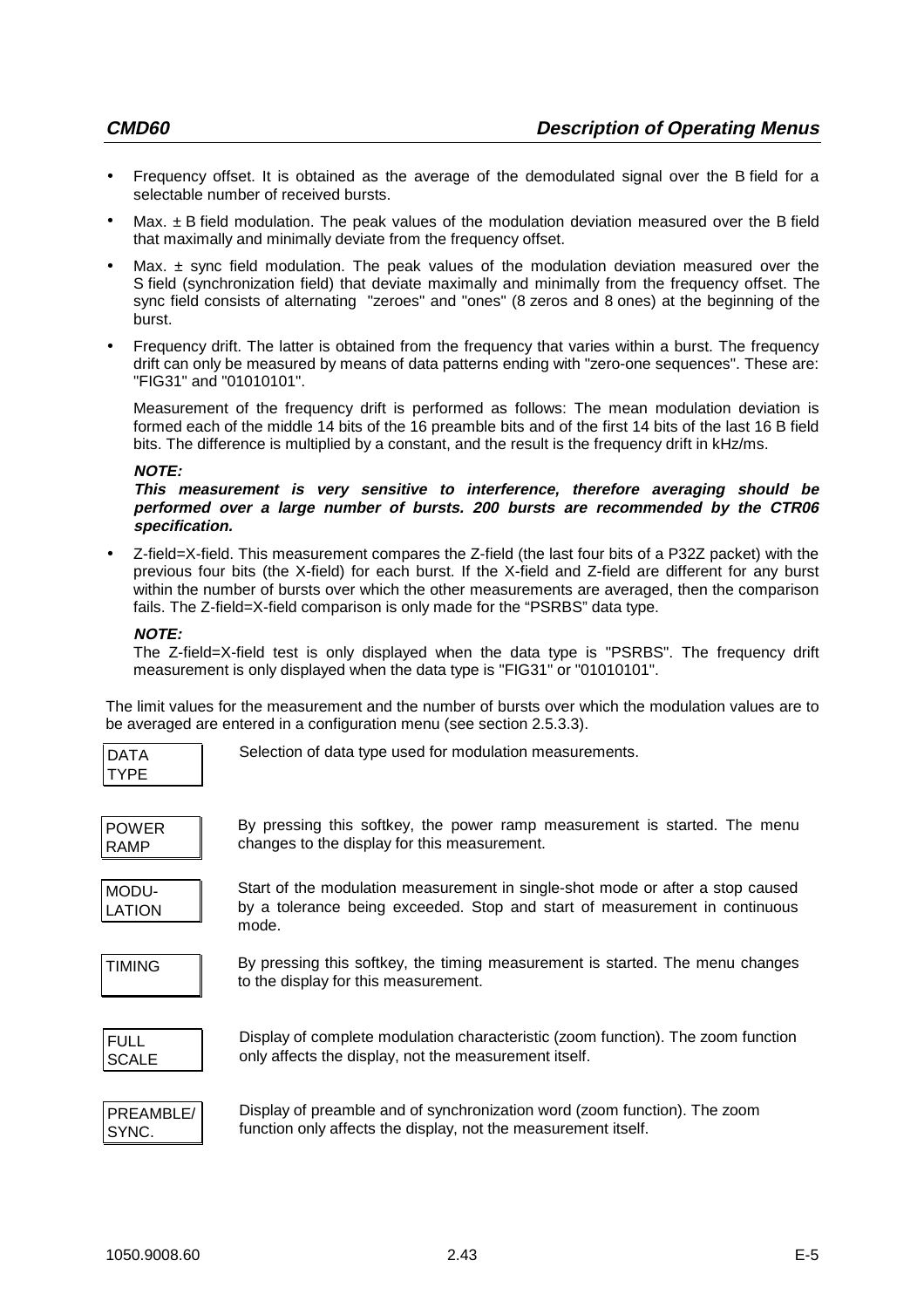A-FIELD Display of A field (zoom function). The zoom function only affects the display, not the measurement itself.

B-FIELD Display of B field (zoom function). The zoom function only affects the display, not the measurement itself.

The bit pattern sent by the DUT in the GAP mode is always a random sequence. Because of this, the frequency drift cannot be evaluated and displayed when modulation measurements are made. Apart from that, the modulation measurements and the RF MODULATION menu are as described above.



Fig. 2.4-8c Menu RF-MODULATION GAP-MODE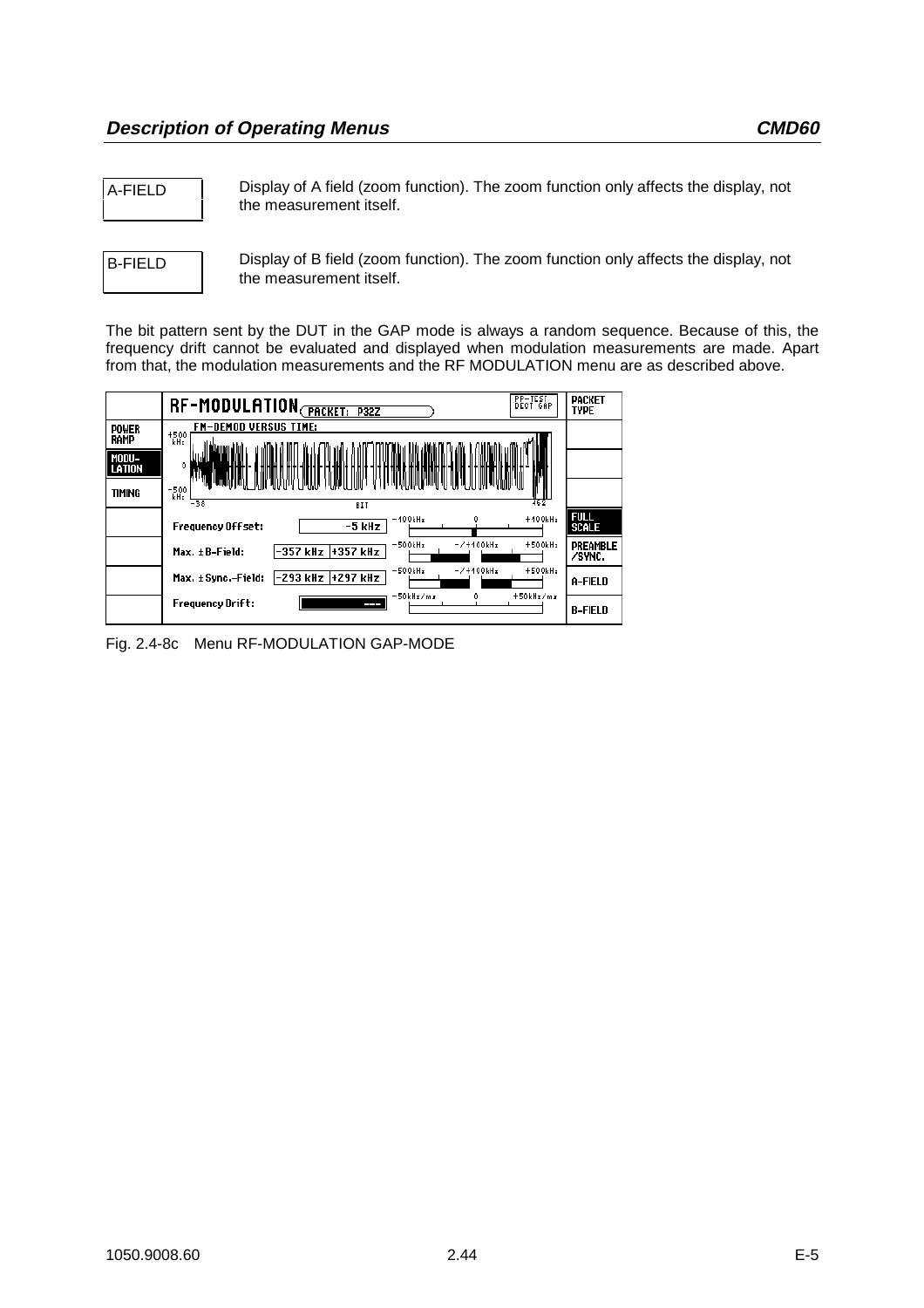# **2.4.3.4 Menu TIMING**

With this menu, time parameters can be measured. To this end, the CMD60 transmits the sequence "0000111100001111...", which is received and returned by the DUT. This type of signal is interpreted by the converters as "silence". Of the received bursts, the time of the first bit (P0) is determined first, then the accuracy of successive bursts is calculated.

|                             | TIMING                                |                | <b>PP-TEST</b><br>DECT |  |
|-----------------------------|---------------------------------------|----------------|------------------------|--|
| <b>POWER</b><br><b>RAMP</b> |                                       | $-40$ ppm<br>٥ | $+40$ ppm              |  |
| MODU-<br>LATION             | $0.00$ ppm<br>Time Accuracy:          |                |                        |  |
| TIMING                      | $0.10 \,\mu s$<br>Max. Pos. Jitter:   |                |                        |  |
|                             | $-0.12 \,\mu s$<br>Max. Neg. Jitter:  |                |                        |  |
|                             | Max. Packet Delay:<br>$-2.10 \,\mu s$ |                |                        |  |
|                             | -2.25 µs<br>Min. Packet Delay:        |                |                        |  |
|                             |                                       |                |                        |  |

Fig. 2.4-9 Menu TIMING

The following measured values are displayed:

- Time Accuracy. This is the accuracy of the time period elapsing until a selectable number of bursts (see configuration menu in section 2.5.3.4) has been received, measured with respect to the time standard of the CMD60. This value is also indicated by an analog bar.
- Max. Pos. Jitter. The maximum time interval between two successive bursts minus the average time period.
- Min. Pos. Jitter. The minimum time interval between two successive bursts minus the average time period.

Additionally in PP-TEST:

• Max. Packet Delay

Maximum time interval between bursts of the CMD60 as FP and bursts of the PP under test minus 5 ms.

Min. Packet Delay

Minimum time interval between bursts of the CMD60 as FP and bursts of the PP under test minus 5 ms.



By pressing this softkey, the power ramp measurement is started. The menu changes to the display for this measurement.

| MODU-  |  |
|--------|--|
| LATION |  |

By pressing this softkey, the modulation measurement is started. The menu changes to the display for this measurement.

TIMING Start of the timing measurement in single-shot mode or after a stop caused by a tolerance being exceeded. Stop and start of the measurement in continuous mode.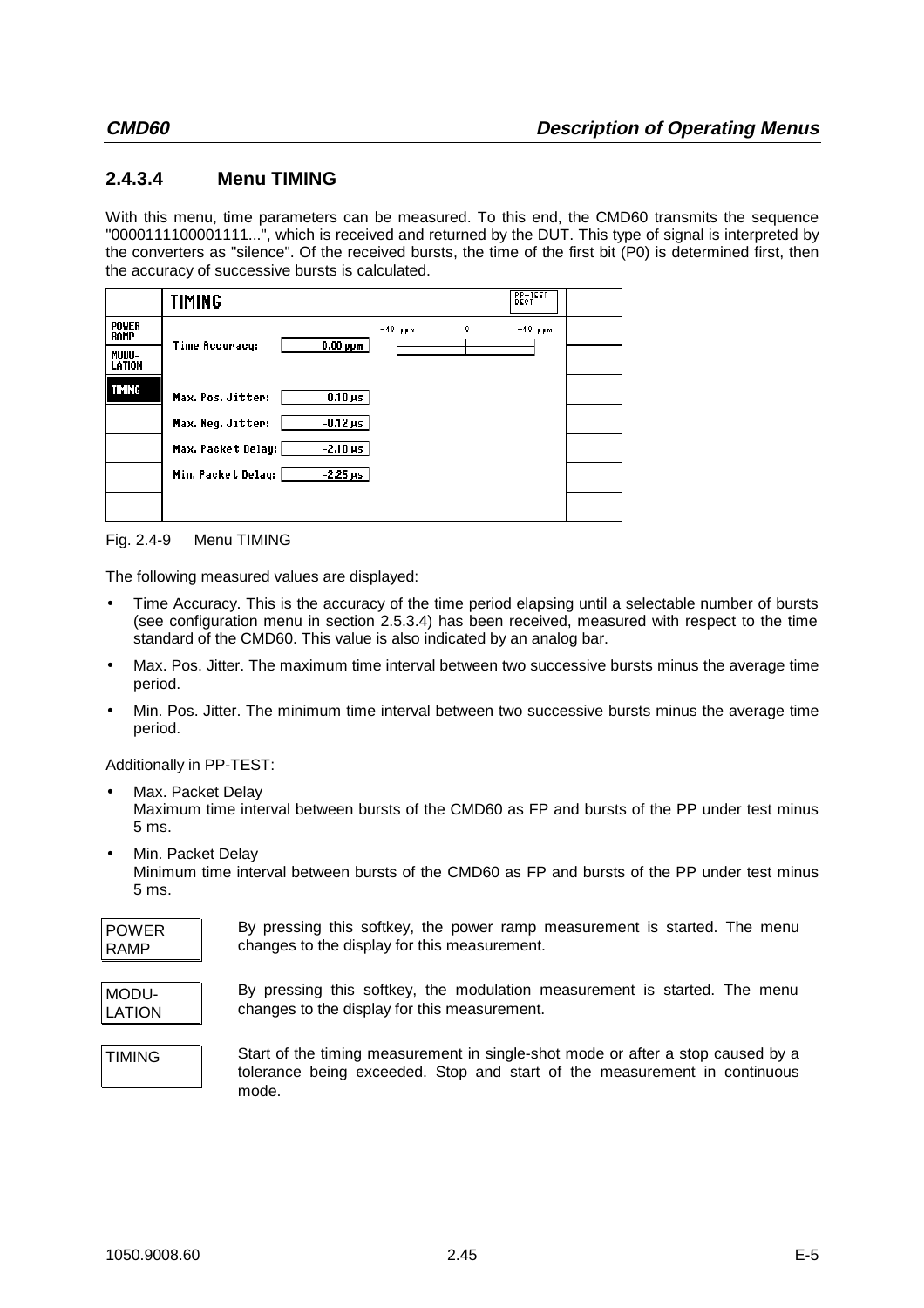# **2.4.3.5 Menu BIT ERROR RATE**

In contrast to the other tests, the bit-error-rate test is used for measuring the receiver of the DUT. The received bits are compared with the transmitted bits. The number of bits detected to be faulty compared to the number of all bits received yields the bit error rate (BER). However, if at least 25% of all bits of a frame are detected to be faulty, they are not considered in the BER, but in the frame error rate FER, which is the ratio of faulty frames to all frames.

## **NOTE:**

**Since the DUT does not return the received data, BER measurements are not possible in the GAP mode. A receiver measurement cannot therefore be performed.**

The following data patterns can be selected:

- "FIG31" 128 bits with the pattern "01010101...", 64 bits "1", 64 bits "0", 64 bits with the pattern "010101..."
- "01010101" 320 bits with the pattern "01010101..."
- "00110011" 320 bits with the pattern "00110011..."
- "00001111" 320 bits with the pattern "00001111..."
- "PRBS" CCITT O.153 pattern with the period  $2^{11}$ -1 in accordance with CTR06 (default)
- "SPRBS" Static pseudo-random bit sequence with the period 320, ie same sequence of random numbers for all frames

|     | <b>BIT ERROR RATE</b>                           | <b>PP-TES</b><br>(DATA TYPE: PSRBS                  |                  |
|-----|-------------------------------------------------|-----------------------------------------------------|------------------|
| BER | <b>Current BER:</b><br>0 ppm                    | $-73.0$ dBm                                         | <b>RF LEVEL</b>  |
|     | <b>Current FER:</b><br>0 ppm                    | 288 kHz<br><b>MULTI BEARER (Slots):</b>             | <b>DEVIATION</b> |
|     | Longterm BER:<br>62 ppm                         | 5<br>3<br>4<br>9<br>11<br>я<br>10                   |                  |
|     | Longterm FER:<br>0 ppm                          |                                                     |                  |
|     | Eval. Window<br>Indicator:<br>4.00 <sub>r</sub> | <b>TEST SETUP:</b><br>EVAL. WINDOW: 100 * [320 Bit] |                  |
|     | <b>TEST IS RUNNING</b>                          | (1.00 s)<br><b>STOP CONDITION:</b>                  |                  |
|     |                                                 | <b>NONE</b>                                         |                  |

Fig. 2.4-10 Menu BIT ERROR RATE

The displays "Current BER" and "Current FER" indicate current values, the displays "Longterm BER" and "Longterm FER" indicate values averaged for a time window (Evaluation Window) to be set in the configuration menu (see section 2.5.3.5). The bargraph of the "Evaluation Window Indicator" shows the time elapsed compared to the measurement time.

A special feature of the CMD60 is its capability of determining bit errors simultaneously in several time slots. Since the bit error rate measurement is one of the most time-consuming measurements, this feature is particularly important if only short measurement times are available.

The slots involved in the measurement are displayed in inverse video in the right half of the menu. They can be selected in the configuration menu. After leaving the configuration menu, a call setup for the other bearers is attempted. If the call setup fails, this is indicated by the fact that the bearer in question is not displayed in inverse video. All further slots use the channel number (carrier) of the traffic bearer. All of the six slots can be used in the PP TEST, and two in the FP TEST.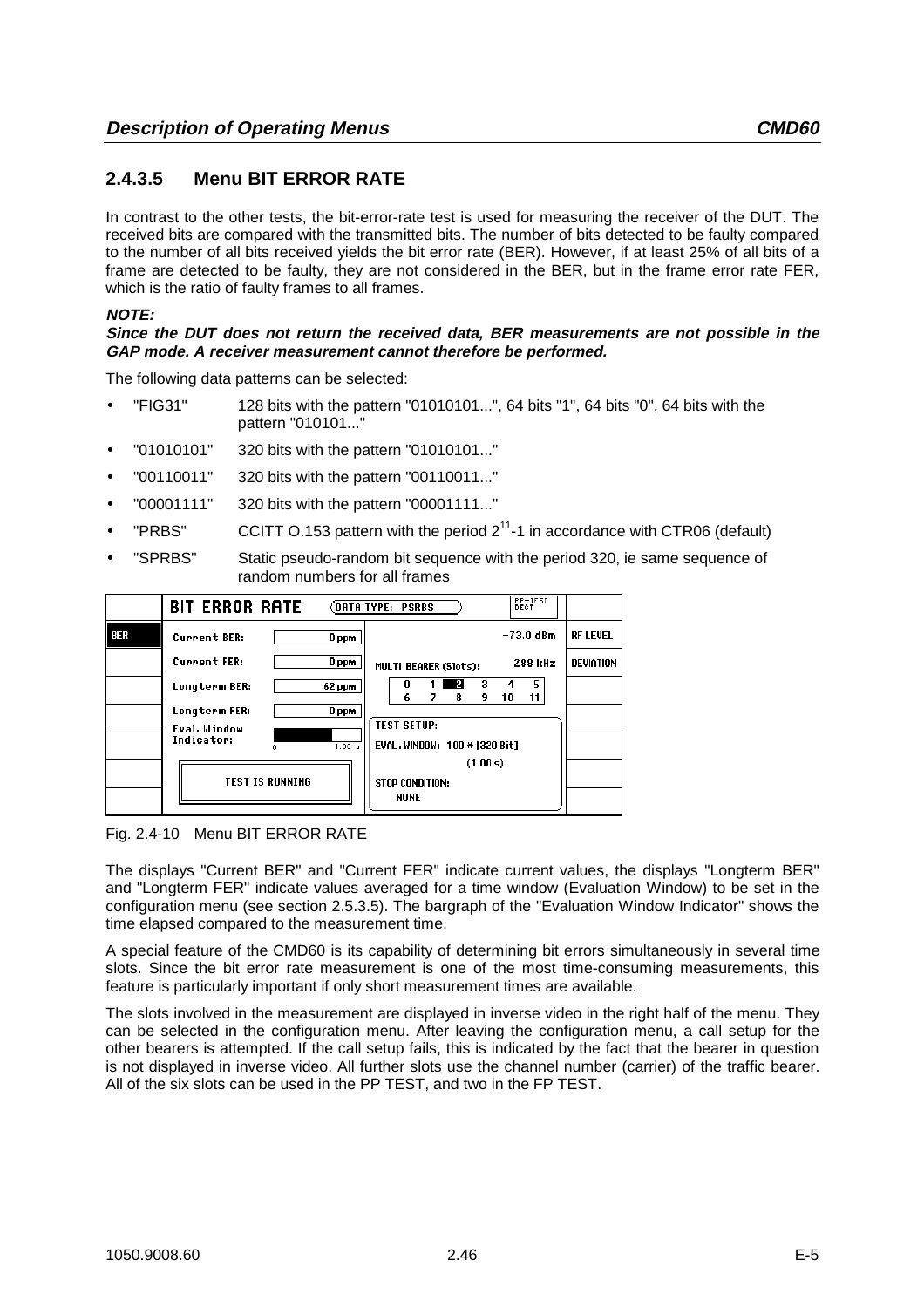## **NOTE:**

**Not all DECT systems can set up and maintain calls to the same partner in several slots simultaneously.**

**For example, if two traffic bearers are set up and an FER of 50% is displayed, this indicates that a second slot can be set up (eg for the purpose of handover) but that this slot is not intended for data transmission.**

**If the dummy slot of an FP is maintained after the call setup, this may prevent a further bearer from being set up in the dummy slot and its adjacent slot.**

Another window indicates the size of the time window, the resulting net measurement time and the stop condition for the measurement. These parameters can be set in the configuration menu (see section 2.5.3.5).

BER Start of bit error rate measurement in single-shot mode or after a stop caused by a tolerance being exceeded. Stop and start of the measurement in continuous mode.

RF LEVEL Setting of transmit power (also during a measurement) between -40 dBm and -100 dBm (referred to RF IN/OUT) in steps of 0.1 dB. By varying the transmitted power, the limit of sensitivity of the DUT receiver can be determined.

DEVIATION For setting the transmitter frequency deviation. The transmitter deviation can take values in the range 0...510 kHz in steps of 2 kHz. The default value of the transmitter deviation is 288 kHz.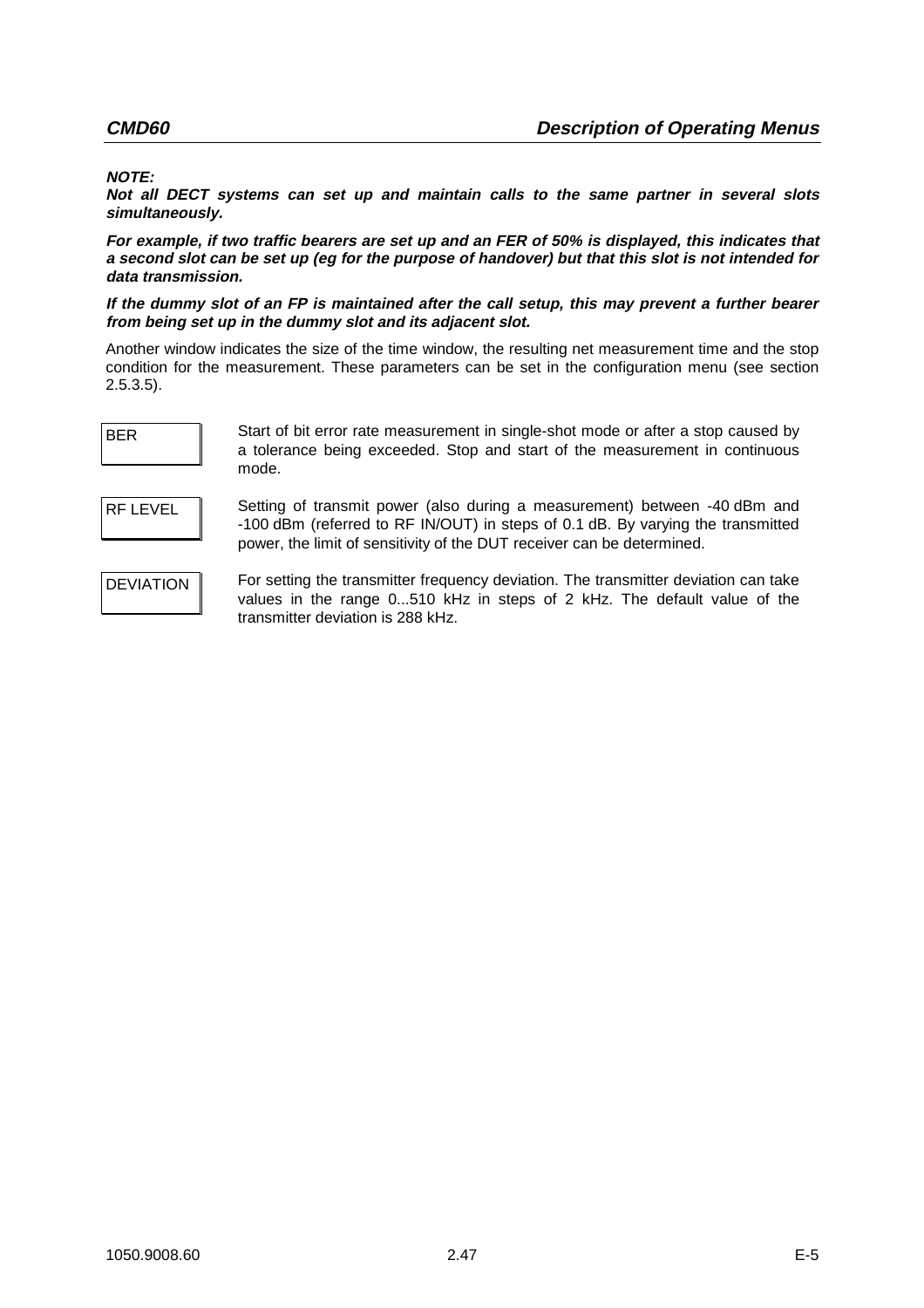# **2.4.4 Module Test**

In this mode, measurements on modules or DECT systems can be performed without call setup and signalling.

# **2.4.4.1 Menu BURST ANALYSIS**

In this menu, a combined power/modulation measurement can be performed for investigating transmitter units. The time range for the measurements is determined by the parameters MEAS. WINDOW (time window), TRIGGER DELAY (delay of the measurement after the trigger event) and TRIGGER (selected trigger mode).

| ADDIT.<br>MEAS.                 | <b>BURST ANALYSIS</b> |           | MOD-TEST                  |                         |
|---------------------------------|-----------------------|-----------|---------------------------|-------------------------|
| <b>POWER</b><br><b>US. TIME</b> | NTP:                  | -49.6 dBm | 24 dBm                    | EXP.<br><b>POWER</b>    |
| MODU-<br>LATION                 | Freq. Offset:         | -27 kHz   | 1897.344 MHz              | FREQ./<br>RF CHAN.      |
|                                 | Max. ±<br>Modulation: | 523 kHz   |                           |                         |
|                                 |                       | -476 kHz  | MEASURED NOMINAL ±PEAK/2  | MOD.<br>REF.            |
| RF GEN.                         |                       |           | $350 \text{ }\mu\text{s}$ | MEAS.<br><b>WINDOW</b>  |
| CONNECT/<br>EXT. ATT.           | <b>USED RF INPUT:</b> | RF IN/OUT | 0 µs                      | <b>TRIGGER</b><br>DELAY |
|                                 | Ext. Attenuation:     | 0.0 dB    | <b>FREE RUN</b>           | <b>TRIGGER</b>          |

Fig. 2.4-11 Menu BURST ANALYSIS

The following measured values are displayed:

• NTP

Average power for selected measurement window in dBm. Since the average power does not correspond to the average of the dBm values (logarithm), the high power values are preferably considered in an intelligent averaging procedure.

**Frequency Offset** 

This value is obtained as the average of the demodulated signal in the measurement window. If the number of modulated "zeroes" and "ones" is the same (eg with data pattern "010101"), the measured value corresponds to the frequency offset.

Max.  $±$  Modulation

The positive and negative peak values of the demodulated signal compared with the frequency offset. The measurement of the maximum positive and negative modulation requires a signal with an even distribution of "zeroes" and "ones" in the measurement window.

Moreover, the values set for the external attenuation are displayed in the menu.

| ADDIT.<br>MEAS. | The ADDITIONAL MEASUREMENTS menu is called up (only with Option CMD-<br>B41). This menu permits AF measurements to be performed (see sections 2.4.5<br>and $2.5.5$ ). |
|-----------------|-----------------------------------------------------------------------------------------------------------------------------------------------------------------------|
|-----------------|-----------------------------------------------------------------------------------------------------------------------------------------------------------------------|

POWER VS. TIME By pressing this softkey, the power measurement is started as a function of time. The menu changes to the display for this measurement.

| MODU-  |  |
|--------|--|
| LATION |  |

By pressing this softkey, the modulation measurement is started within the module test. The menu changes to the display for this measurement.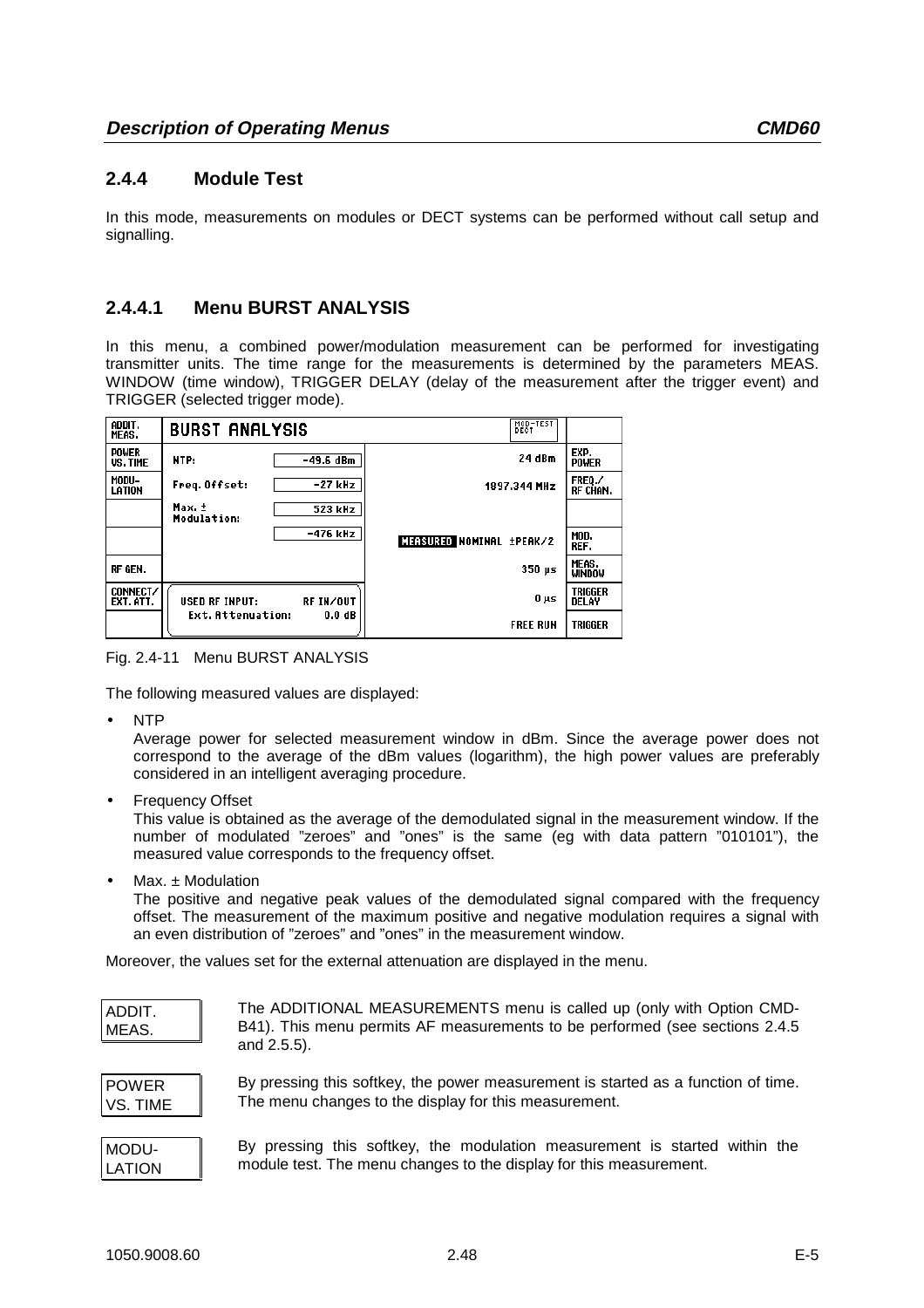| RF GEN.                 | Selection of RF SIGNAL GENERATOR menu for investigating receive units.                                                                                                                                                                                                                                                     |
|-------------------------|----------------------------------------------------------------------------------------------------------------------------------------------------------------------------------------------------------------------------------------------------------------------------------------------------------------------------|
| CONNECT/<br>EXT. ATT.   | This softkey is used for going to a configuration menu (see section 2.5.4.1) in<br>which the RF connectors and correction values for external path attenuations can<br>be entered. The selected values are displayed in the BURST ANALYSIS menu.                                                                           |
| EXP.<br><b>POWER</b>    | Setting of the maximum expected power between -10 dBm and 30 dBm in steps<br>of 1 dB for fully utilizing the dynamic range of the test receiver of the CMD60.                                                                                                                                                              |
|                         | <b>NOTE:</b><br>If a value below the power of the measured signal is selected, the measured<br>NTP value is not correct.                                                                                                                                                                                                   |
| FREQ./<br>RF CHAN.      | Input of the frequency or channel number of the signal to be received. The<br>frequency input is terminated with the key "MHz A", the channel number input with<br>"dB D". Channel numbers between -3 and 12 at half the DECT channel spacing<br>(864 kHz) are possible.                                                   |
| MOD.<br><b>REF</b>      | The reference frequency against which the modulation is measured can be<br>selected. The values are:                                                                                                                                                                                                                       |
|                         | MEASURED.<br>The mean frequency of the measured signal. This mode is also used in<br>manual test (CTR06).                                                                                                                                                                                                                  |
|                         | NOMINAL.<br>The exact centre frequency of the carrier, as selected by the user.                                                                                                                                                                                                                                            |
|                         | ±PEAK/2.<br>$\bullet$<br>The mid-point between the measured minimum and maximum measured<br>peaks.                                                                                                                                                                                                                         |
|                         | The default value is MEASURED.                                                                                                                                                                                                                                                                                             |
| MEAS.<br><b>WINDOW</b>  | Setting of discrete values between 25 $\mu$ s and 1000 $\mu$ s for the measurement<br>window.                                                                                                                                                                                                                              |
| TRIGGER<br><b>DELAY</b> | Setting of time values for the measurement delay after the trigger event from 0 to<br>10 ms in steps of 1 µs. In the trigger mode FREE RUN, the value set for<br>TRIGGER DELAY is irrelevant.<br>TRIGGER DELAY also allows displaying the rising edge of a periodical signal<br>triggered with the condition RISING SLOPE. |
| <b>TRIGGER</b>          | Selection of one of the following trigger modes:                                                                                                                                                                                                                                                                           |
|                         | <b>FREE RUN</b><br>$\bullet$<br>The measurement is restarted again and again without any trigger condition<br>being present.                                                                                                                                                                                               |
|                         | <b>RISING SLOPE</b><br>$\bullet$<br>The measurement is started with rising power as the trigger event.                                                                                                                                                                                                                     |
|                         | <b>EXTERNAL</b><br>The measurement is started with the rising edge of the signal EXT_TRIGGER                                                                                                                                                                                                                               |

at the 50-contact socket on the rear.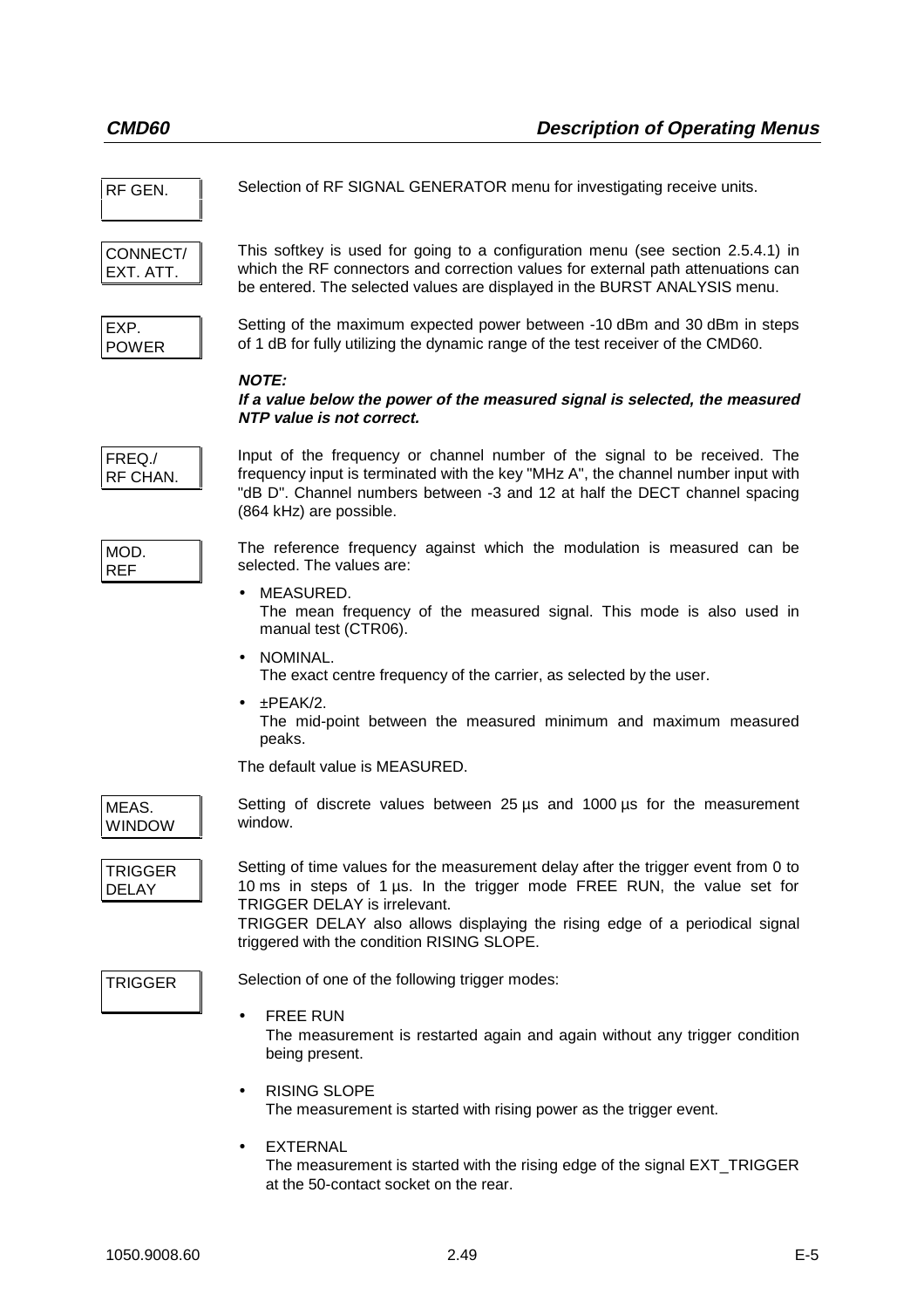# **2.4.4.2 Menu POWER VERSUS TIME**

In this menu, the power ramp versus time can be displayed. This type of measurement, too, can be used for testing transmitter units without requiring a call to be set up. The time range for the measurements is determined by the parameters MEAS. WINDOW (time window), TRIGGER DELAY (delay of the measurement after the trigger event) and TRIGGER (selected trigger mode).



Fig. 2.4-12 Men POWER VERSUS TIME

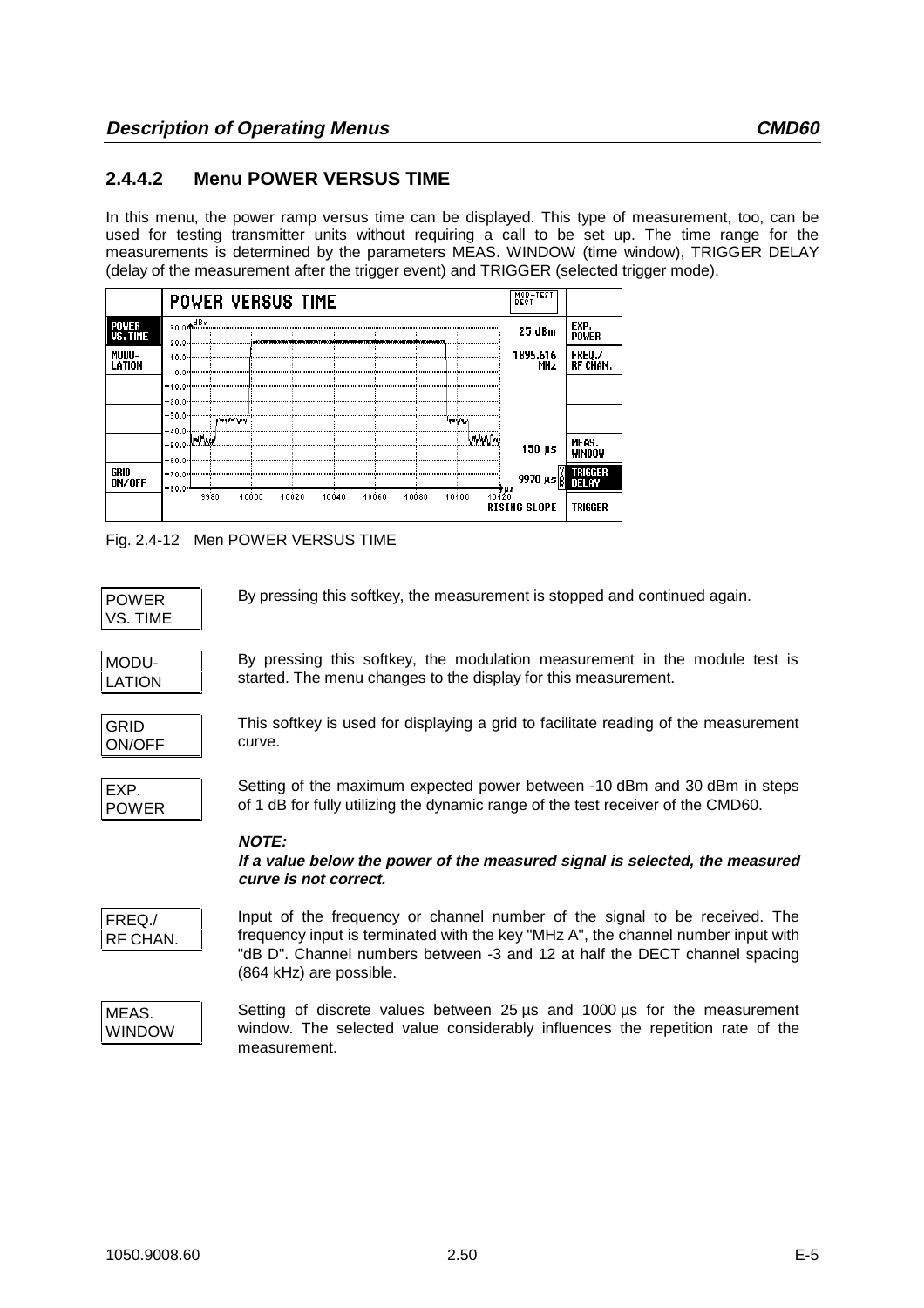| <b>TRIGGER</b><br><b>DELAY</b> | Setting of time values for the measurement delay after the trigger event from 0 to<br>10 ms in steps of 1 $\mu$ s. In the trigger mode FREE RUN, the value set for<br><b>TRIGGER DELAY is irrelevant.</b> |
|--------------------------------|-----------------------------------------------------------------------------------------------------------------------------------------------------------------------------------------------------------|
|                                | TRIGGER DELAY also allows displaying the rising edge of a periodical signal<br>triggered with the condition RISING SLOPE.                                                                                 |
| <b>TRIGGER</b>                 | Selection of one of the following trigger modes:<br><b>FREE RUN</b><br>$\bullet$                                                                                                                          |
|                                | The measurement is restarted again and again without any trigger condition<br>being present.                                                                                                              |

- RISING SLOPE The measurement is started with rising power as the trigger event.
- **EXTERNAL** The measurement is started with the rising edge of the signal EXTTRG at the 50-contact socket (pin 19) on the rear.

# **2.4.4.3 Menu RF - MODULATION**

In this menu, the demodulated signal versus time can be displayed. This type of measurement, too, can be used for testing transmitter units without requiring a call to be set up. The time range for the measurements is determined by the parameters MEAS. WINDOW (time window), TRIGGER DELAY (delay of the measurement after the trigger event) and TRIGGER (selected trigger mode).



Fig. 2.4-13 Menu RF - MODULATION

The following measured values are displaced in addition to the measurement curve:

**Frequency Offset** 

This value is obtained as the average of the demodulated signal in the measurement window. To measure the frequency offset, a signal with an equal number of "zeroes" and "ones" (eg "010101") is required.

 $Max. ± Modulation$ 

The positive and negative peak values of the demodulated signal compared with the frequency offset. To measure the maximum positive and negative modulation, a signal with an even distribution of "zeroes" and "ones" in the measurement window is required.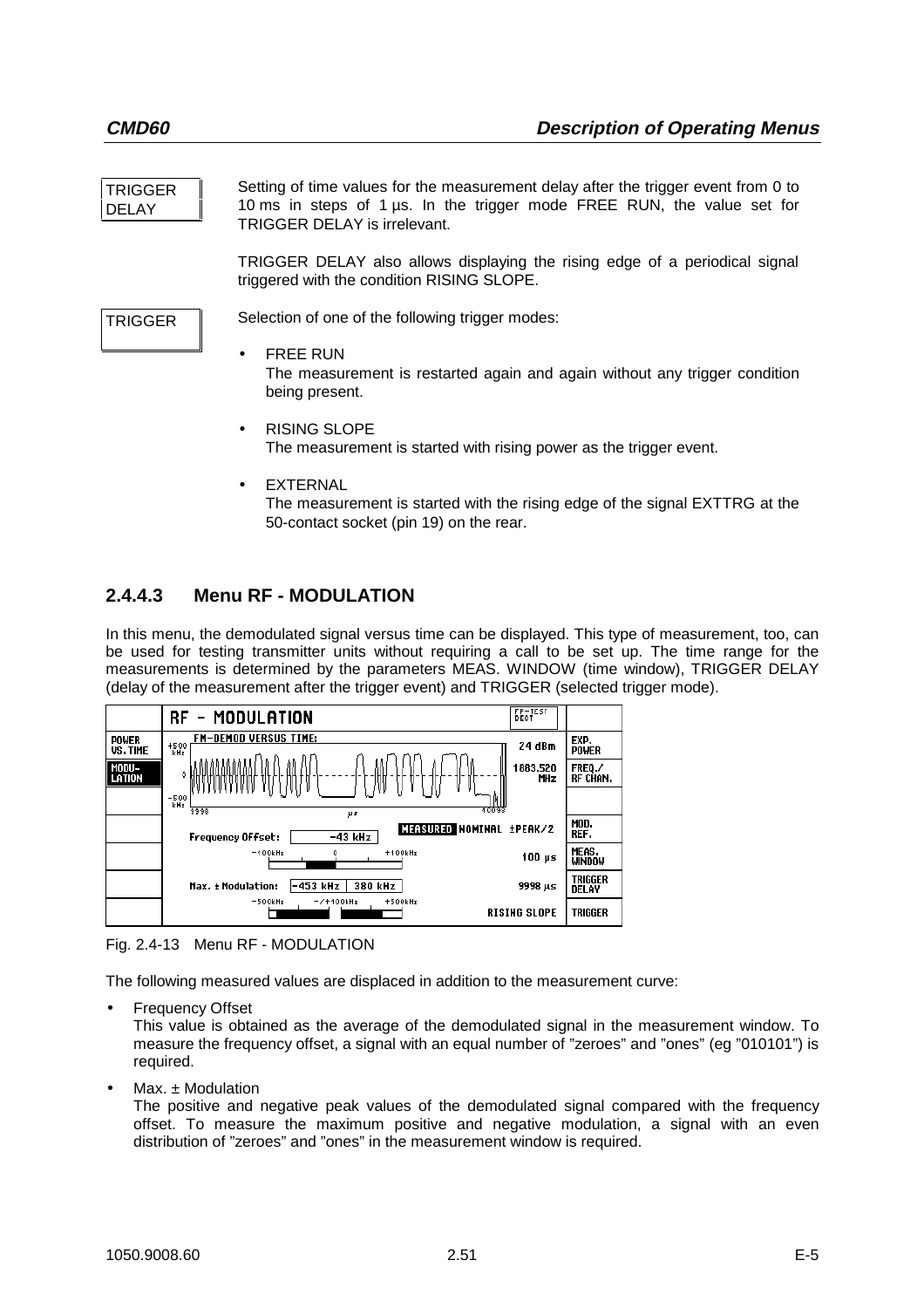| <b>POWER</b><br>VS. TIME       | By pressing this softkey, the power measurement is started as a function of time.<br>The menu changes to the display for this measurement.                                                                                                                               |
|--------------------------------|--------------------------------------------------------------------------------------------------------------------------------------------------------------------------------------------------------------------------------------------------------------------------|
| MODU-<br><b>LATION</b>         | By pressing this softkey, the measurement is stopped and continued again.                                                                                                                                                                                                |
| EXP.<br><b>POWER</b>           | Setting of the maximum expected power between -10 dBm and 30 dBm in steps<br>of 1 dB for fully utilizing the dynamic range of the test receiver of the CMD60.                                                                                                            |
| FREQ./<br>RF CHAN.             | Input of the frequency or channel number of the signal to be received. The<br>frequency input is terminated with the key "MHz A", the channel number input with<br>"dB D". Channel numbers between -3 and 12 at half the DECT channel spacing<br>(864 kHz) are possible. |
| MOD.<br><b>REF</b>             | The reference frequency against which the positive and negative modulations are<br>measured may be selected. The values are:                                                                                                                                             |
|                                | MEASURED.<br>The mean frequency of the measured signal.                                                                                                                                                                                                                  |
|                                | NOMINAL.<br>The exact centre frequency of the carrier, as selected by the user. This mode<br>is also used in manual test (TBR06).                                                                                                                                        |
|                                | $\pm$ PEAK/2.<br>The mid-point between the measured minimum and maximum measured<br>peaks.                                                                                                                                                                               |
|                                | The default value is MEASURED. The graphical display is not influenced by this<br>setting.                                                                                                                                                                               |
| MEAS.<br><b>WINDOW</b>         | Setting of discrete values between 25 us and 1000 us for the measurement<br>window. The selected value considerably influences the repetition rate of the<br>measurement.                                                                                                |
| <b>TRIGGER</b><br><b>DELAY</b> | Setting of time values for the measurement delay after the trigger event from 0 to<br>10 ms in steps of 1 us. In the trigger mode FREE RUN, the value set for<br>TRIGGER DELAY is irrelevant.                                                                            |
|                                | TRIGGER DELAY also allows displaying the rising edge of a periodical signal<br>triggered with the condition RISING SLOPE.                                                                                                                                                |
| <b>TRIGGER</b>                 | Selection of one of the following trigger modes:                                                                                                                                                                                                                         |
|                                | <b>FREE RUN</b><br>The measurement is restarted again and again without any trigger condition<br>being present.                                                                                                                                                          |
|                                | <b>RISING SLOPE</b><br>The measurement is started with rising power as the trigger event.                                                                                                                                                                                |
|                                | <b>EXTERNAL</b><br>The measurement is started with the rising edge of the signal EXT_TRIGGER<br>at the 50-contact socket on the rear.                                                                                                                                    |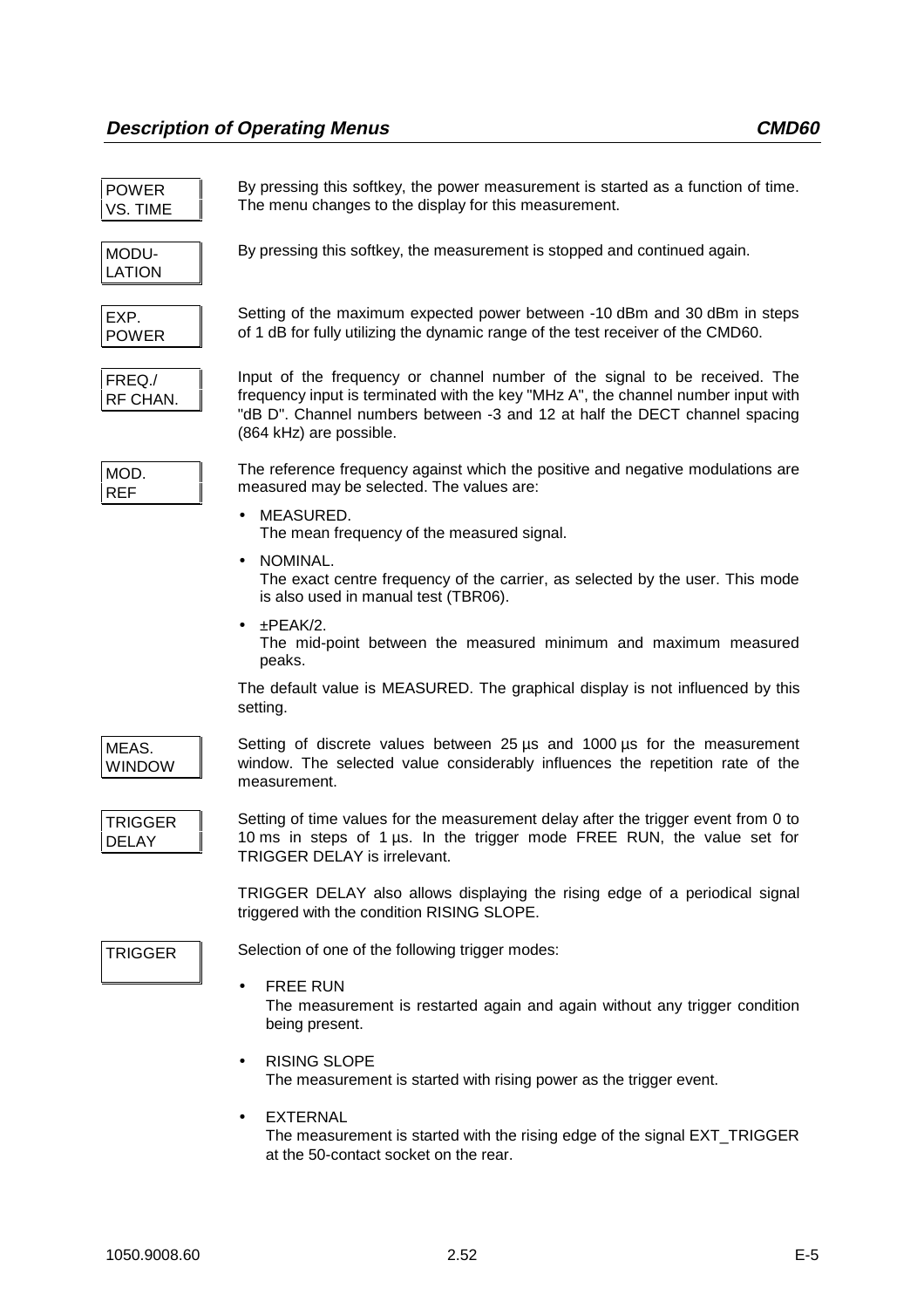# **2.4.4.4 Menu RF SIGNAL GENERATOR**

| ADDIT.<br>MEAS.       | MOD-TEST<br><b>RF SIGNAL GENERATOR</b> |                  |
|-----------------------|----------------------------------------|------------------|
| FREQ./<br>RF CHAN.    | 1897.344 MHz                           | <b>SETTING 1</b> |
| <b>DEVIATION</b>      | 288 kHz                                | <b>SETTING 2</b> |
| SIGNAL                | <b>DECT BURST USER DATA</b>            | <b>SETTING 3</b> |
| <b>USER</b><br>DATA   |                                        | <b>SETTING 4</b> |
| <b>RF LEVEL</b>       | 7.5 dBm                                | <b>SETTING 5</b> |
| CONNECT/<br>EXT. ATT. | <b>RF OUT2</b><br>USED RF OUTPUT:      | <b>SETTING 6</b> |
|                       | Ext. Attenuation:<br>0.0 dB            | <b>SETTING 7</b> |

Fig. 2.4-14 Menu RF SIGNAL GENERATOR

| ADDIT. |  |
|--------|--|
| MEAS.  |  |

The ADDITIONAL MEASUREMENTS menu is called (only with Option CMD-B41). With this menu, AF measurements can be performed (see sections 2.4.5 and 2.5.5).

```
FREQ./
RF CHAN.
```
Input of the frequency or channel number of the signal to be transmitted. The frequency input is terminated with the key "MHz A", the channel number input with "dB D". Channel numbers between -3 and 12 at half the DECT channel spacing (864 kHz) are possible.

DEVIATION Input of the modulation deviation between 0 and 510 kHz in multiples of 2 kHz. For an unmodulated signal, 0 must be entered.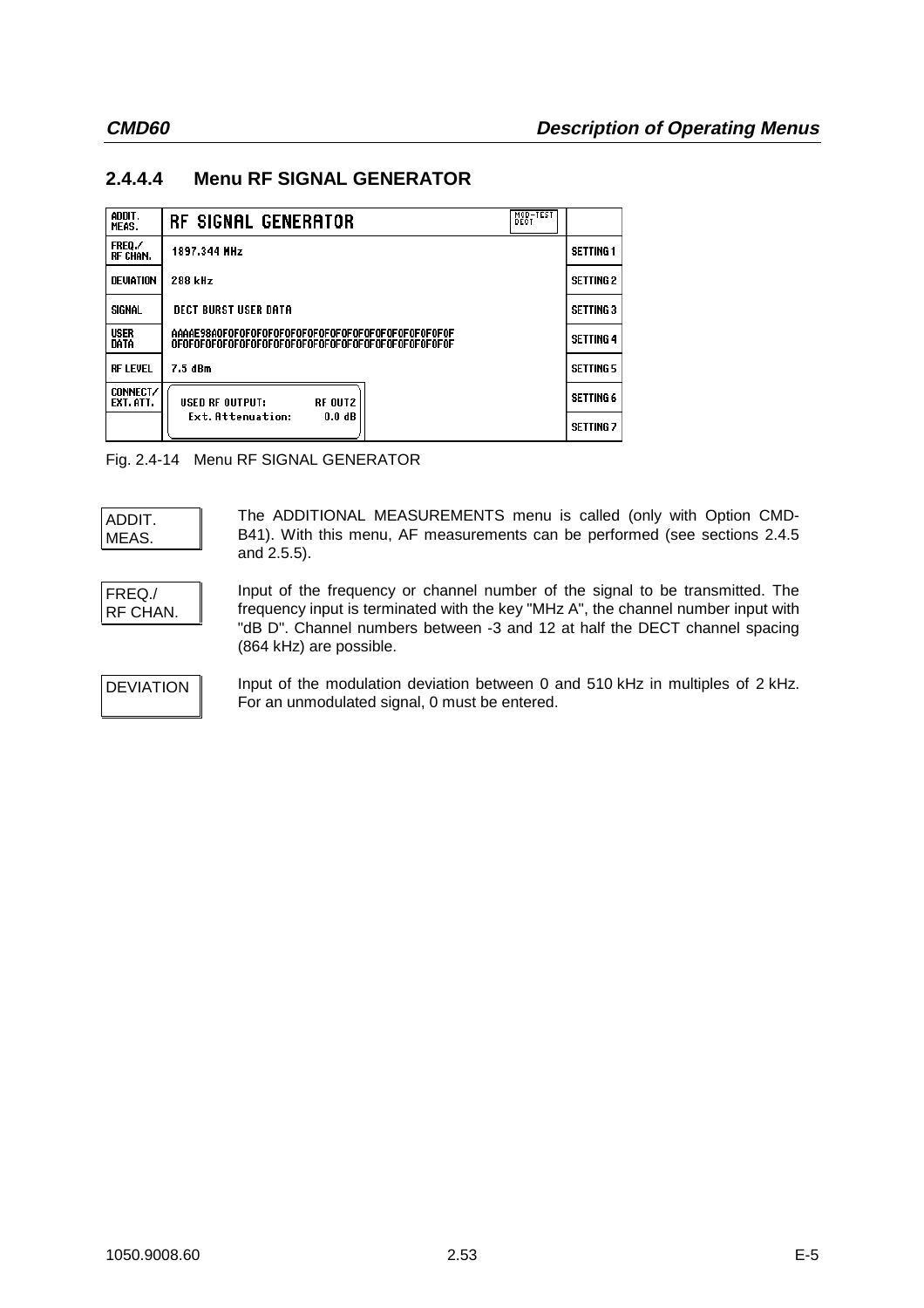SIGNAL Selection of one of the following modulation data patterns:

- CONST.ENVELOP (01010101) Non-pulsed signal with a modulation frequency of 576 kHz corresponding to the data sequence "01010101".
- CONST.ENVELOP (00110011) Non-pulsed signal with a modulation frequency of 288 kHz corresponding to the data sequence "00110011".
- CONST.ENVELOP (00001111) Non-pulsed signal with a modulation frequency of 144 kHz corresponding to a data sequence of "00001111".
- CONST.ENVELOP EXTERN Non-pulsed signal that can be modulated with an external signal via the TTLcompatible digital input T\_DATA\_IN (pin 20 of 50-pin multifunction connector).
- BURST (01010101) Pulsed signal with a modulation frequency of 576 kHz corresponding to the data sequence "01010101". The burst lasts approx. 370 µs and is repeated every 10 ms.
- BURST (00110011)

Pulsed signal with a modulation frequency of 288 kHz corresponding to the data sequence "00110011". The burst lasts approx. 370 µs and is repeated every 10 ms.

• BURST (00001111)

Pulsed signal with a modulation frequency of 144 kHz corresponding to the data sequence "00001111". The burst lasts approx. 370 µs and is repeated every 10 ms.

• BURST EXTERN

Pulsed signal that can be modulated with an external signal via the TTLcompatible digital input T\_DATA\_IN (pin 20 of 50-pin multifunction connector). The burst lasts approx. 370 µs and is repeated every 10 ms.

- DECT BURST (01010101) Burst DECT signal consisting of sync word, preamble, CRC and A and B field modulation with the data sequence "01010101" (packet P32).
- DECT BURST (00110011) Burst DECT signal consisting of sync word, preamble, CRC and A and B field modulation with the data sequence "00110011" (packet P32).
- DECT BURST (00001111) Burst DECT signal consisting of sync word, preamble, CRC and A and B field modulation with the data sequence "00001111" (packet P32).
- DECT BURST (FIG31) Burst DECT signal consisting of sync word, preamble, CRC, A and B field modulation with the data sequence "01010101" and 64 bits of successive "ones" and 64 bits of successive "zeroes" (packet P32).
- DECT BURST (PSRBS)

Burst DECT signal consisting of sync word, preamble, CRC and A and B field modulation with random numbers (packet P32).

- DECT BURST (SPRBS) Pulsed DECT signal consisting of sync word, preamble, CRC and A and B field modulation with random numbers that are the same in each frame (packet P32).
- DECT BURST USER DATA Burst DECT signal consisting of sync word, CRC and user-definable contents of the preamble and the A and B fields (packet P32). If this type of signal is selected, softkey USER-DATA is displayed.

For an unmodulated signal, 0 must be entered for DEVIATION.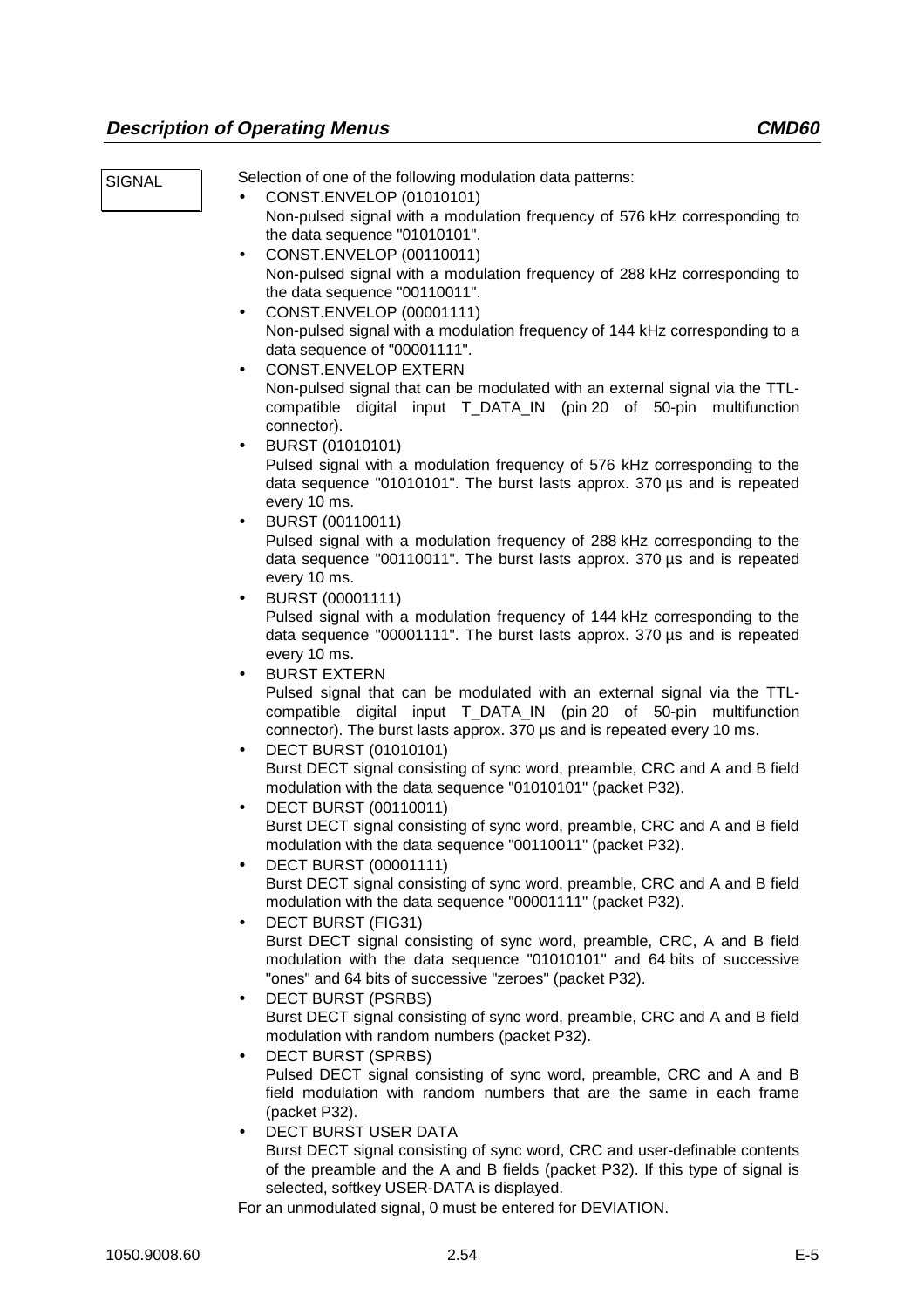| <b>USER</b><br><b>DATA</b> | This softkey appears only if DECT BURST USER DATA is selected for SIGNAL. It<br>allows user-defined values to be entered in hexadecimal format for the preamble<br>and the A and B fields.                           |
|----------------------------|----------------------------------------------------------------------------------------------------------------------------------------------------------------------------------------------------------------------|
| <b>RF LEVEL</b>            | Setting of the transmit power between -40 dBm and -100 dBm (referred to RF<br>IN/OUT) in steps of 0.1 dB.                                                                                                            |
| CONNECT/<br>EXT. ATT.      | This softkey is used for going to a configuration menu in which the RF connectors<br>and correction values for external path attenuations can be selected. The set<br>values are displayed in the RF GENERATOR menu. |
| <b>SETTING 1</b>           | Recalling of up to seven stored settings of the signal generator. The settings are<br>stored in the configuration menu (key CONFIG).                                                                                 |
| to<br><b>SETTING 7</b>     |                                                                                                                                                                                                                      |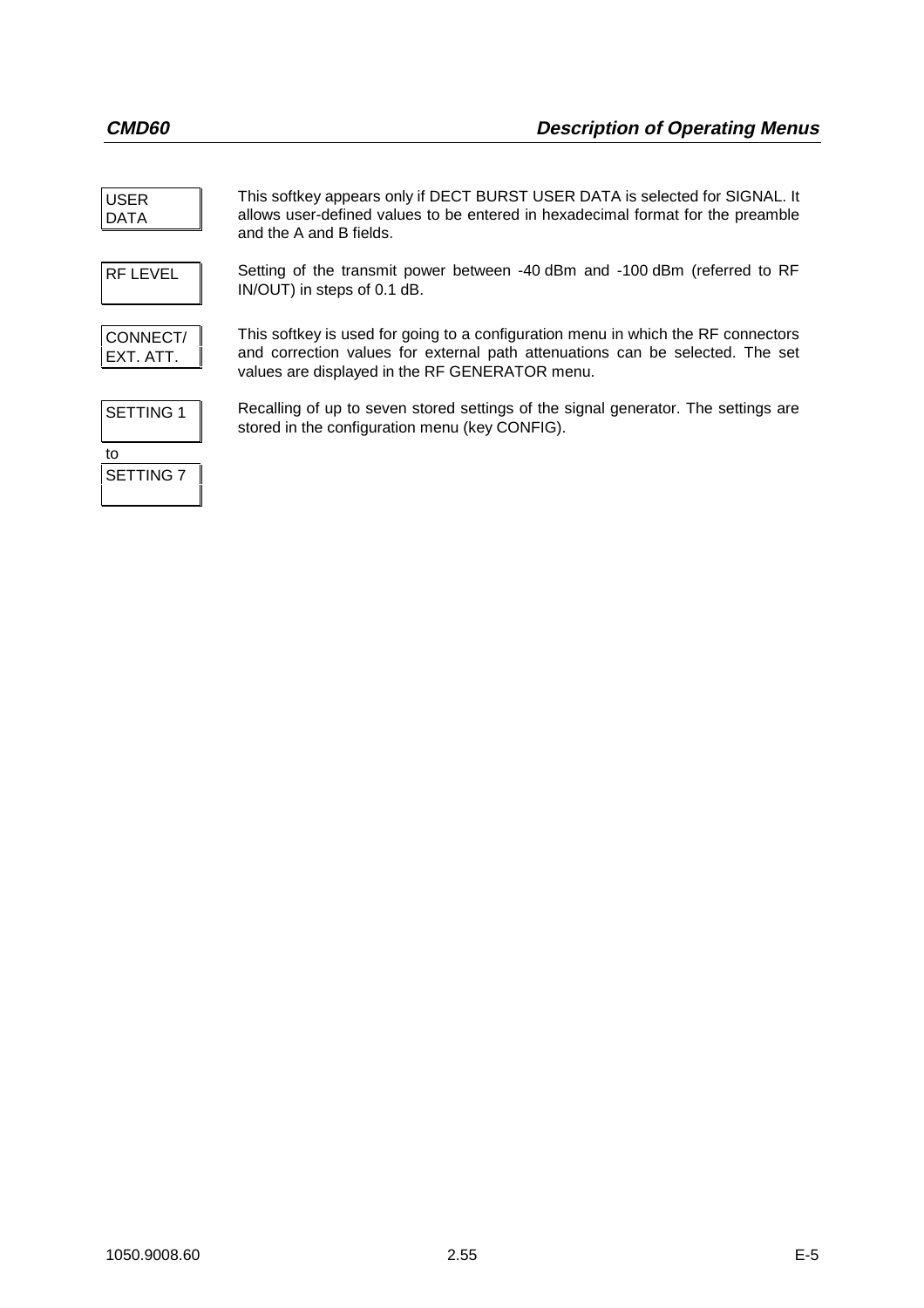# **2.4.5 Additional Measurements (Option CMD-B41)**

# **2.4.5.1 Menu ADDITIONAL MEASUREMENTS**

The CMD60 with Option CMD-B41 includes a 60-MHz frequency counter, an AF voltmeter and an AF signal generator for measurements in the audio range. In addition, current and voltage measurements can be performed.

For current measurements, an offset can be defined that is added to the results (see section 2.5.5.1). This can be used for accurate zero adjustment. Furthermore, it allows results to be related to a reference value.





In the left half of the display, the results of current and voltage measurements are indicated. For these measurements, the DUT is connected to sockets I<sub>DC</sub> and U<sub>DC</sub> on the front of the unit. In current measurements, results are classified as maximum, minimum and average values. This is expedient since, with pulsed transmissions, current consumption varies at the rate of the pulse. This type of measurement is difficult to perform or not possible at all using conventional voltmeters.

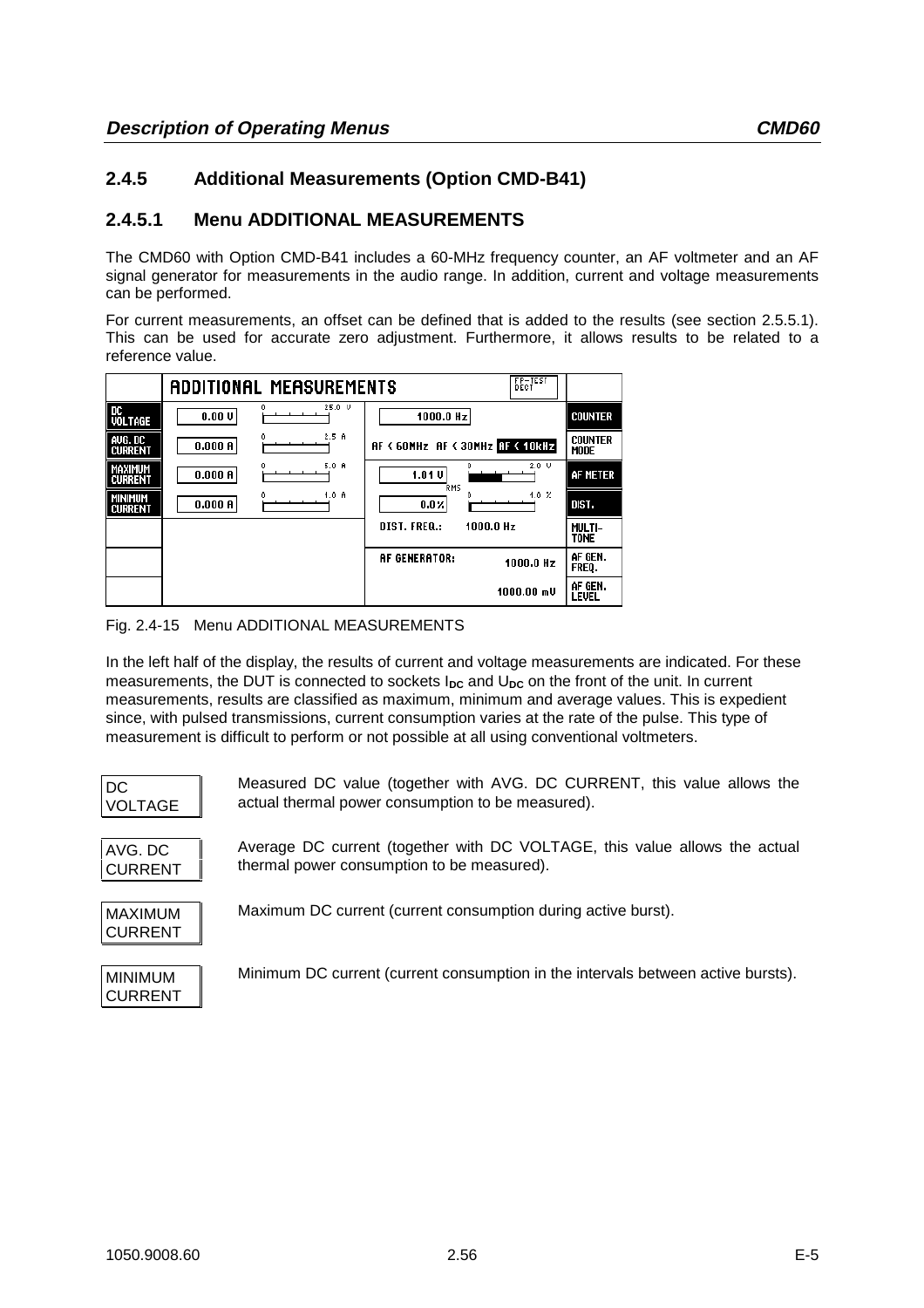

## **General information on current measurements:**

The physical minimum and maximum values of the measured current is weighted. This results in a reversal of the displayed values if the polarity is reversed.

| Example: | AVG. DC CURRENT        | 0.5A | -0.5A |
|----------|------------------------|------|-------|
|          | <b>MAXIMUM CURRENT</b> | 1.5A | 0.3A  |
|          | <b>MINIMUM CURRENT</b> | 0.3A | -1.5A |

For the display of the average value, a time constant matched to the frame clock is used. Unsynchronized current bursts may therefore cause a lag of the average measurement relative to the other two measurements. This does however not cause any measurement errors, ie the current consumption of the DUT is measured correctly.

| <b>COUNTER</b>                | Display of measured frequency.                                                                                                                                                 |
|-------------------------------|--------------------------------------------------------------------------------------------------------------------------------------------------------------------------------|
| <b>COUNTER</b><br><b>MODE</b> | Selection of frequency counter mode for measurements up to 10 kHz<br>(measurement time < 1 s), up to 30 MHz (measurement time 1 s) and up to<br>60 MHz (measurement time 2 s). |
| AF METER                      | Level measurement of input signals applied to socket AF VOLTM.                                                                                                                 |
| DIST.                         | Distortion measurement of input signals applied to socket AF VOLTM.                                                                                                            |
| <b>MULTI-</b><br><b>TONE</b>  | Change to menu MULTITONE AUDIO ANALYSIS.                                                                                                                                       |
| AF GEN.<br>FREQ.              | Setting of frequency of AF output signal at socket AF GEN.                                                                                                                     |
| AF GEN.<br><b>LEVEL</b>       | Setting of level of AF output signal at socket AF GEN.<br>The AF generator can be deactivated by pressing hardkey CLEAR OFF and<br>switched on by pressing ENTER ON.           |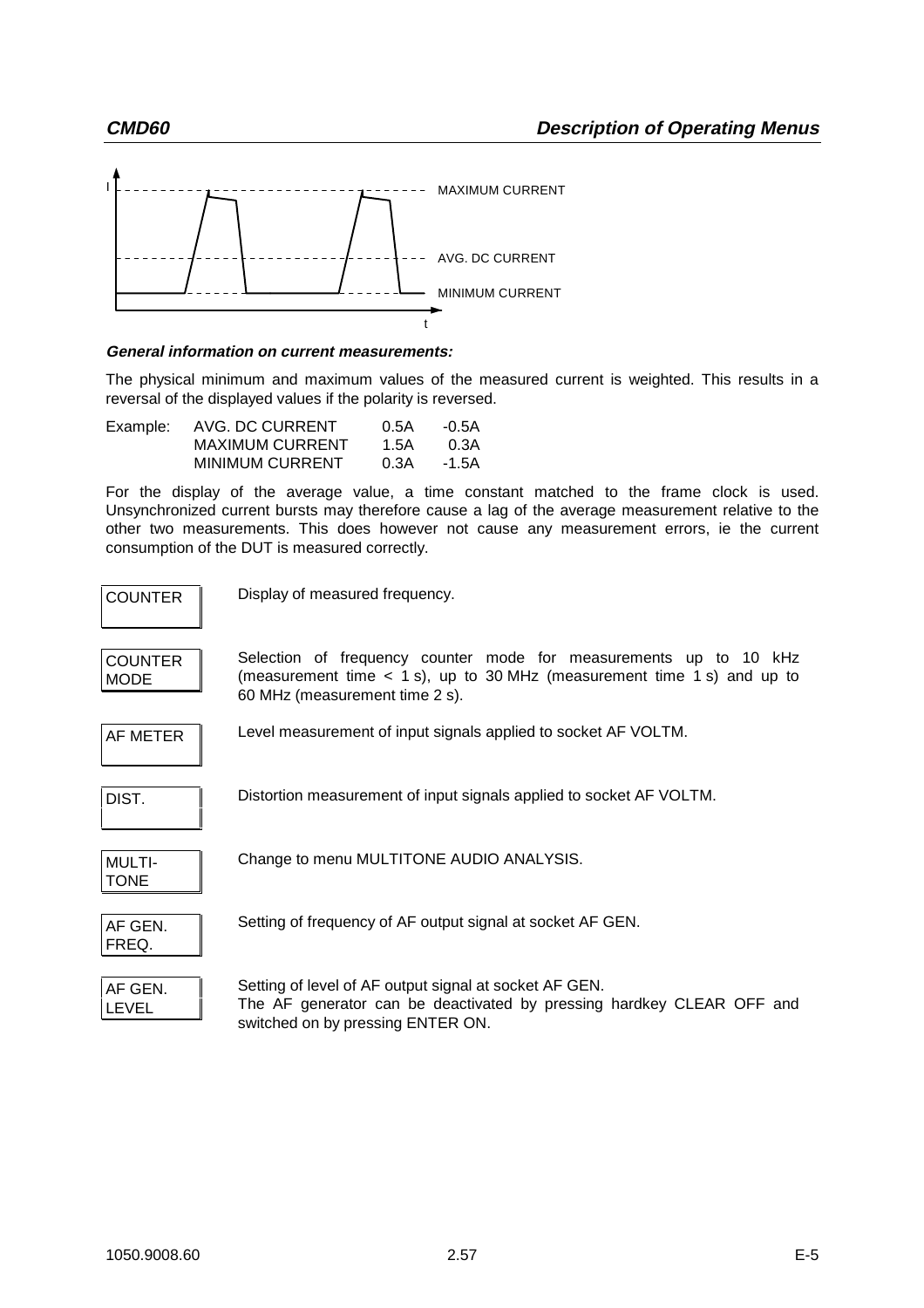# **2.4.5.2 Menu MULTITONE AUDIO ANALYSIS (only with Options CMD-B41 and CMD-B44)**

The Option CMD-B44 enables the simultaneous generation and analysis of up to 14 audio frequencies. This allows fast measurements as required for frequency response and intermodulation.



Fig. 2.4-16 Menu MULTITONE AUDIO ANALYSIS

The 14 tones can be varied in frequency and level largely independently of one another (for configuration see section 2.5.5.5). The total generator level must not exceed 5 V. For each level, upper and lower tolerance limits can be set. Measurements can be made in linear or logarithmic mode; logarithmic results can be indicated as absolute or relative values. Results are displayed as bars (see Fig. 2.4-16), tolerance limits as a staircase characteristic.

Above the bar diagram the generator levels are indicated in  $mV$  for linear and  $dBm$  for logarithmic representation. If a tone or tone generator is switched off for a measurement (see section 2.5.5.5), this is indicated by OFF.

# **NOTE:**

## **Settings in dBm are referred to a resistance of 600** Ω **in audio measurements.**

Below the bar diagram, results and frequencies are displayed in  $mV$  for linear representation, in  $dBm$  for absolute logarithmic and in dB for relative logarithmic representation. If a tone is switched off for a measurement (see section 2.5.5.5), this is indicated by OFF in the frequency line. Out-of-tolerance condition is indicated by the associated oblong rectangle at the bottom of the screen.

## **NOTE:**

**The tone analyzers used for multitone measurement are coupled to the tone generators. Therefore, only the built-in tone generators may be used for this measurement. Phase shift and delay are taken into account in the measurement.**

**Each tone analyzer has zeroes spaced at 1-Hz intervals. This ensures that the tones do not interact with one another, which increases spectral purity.**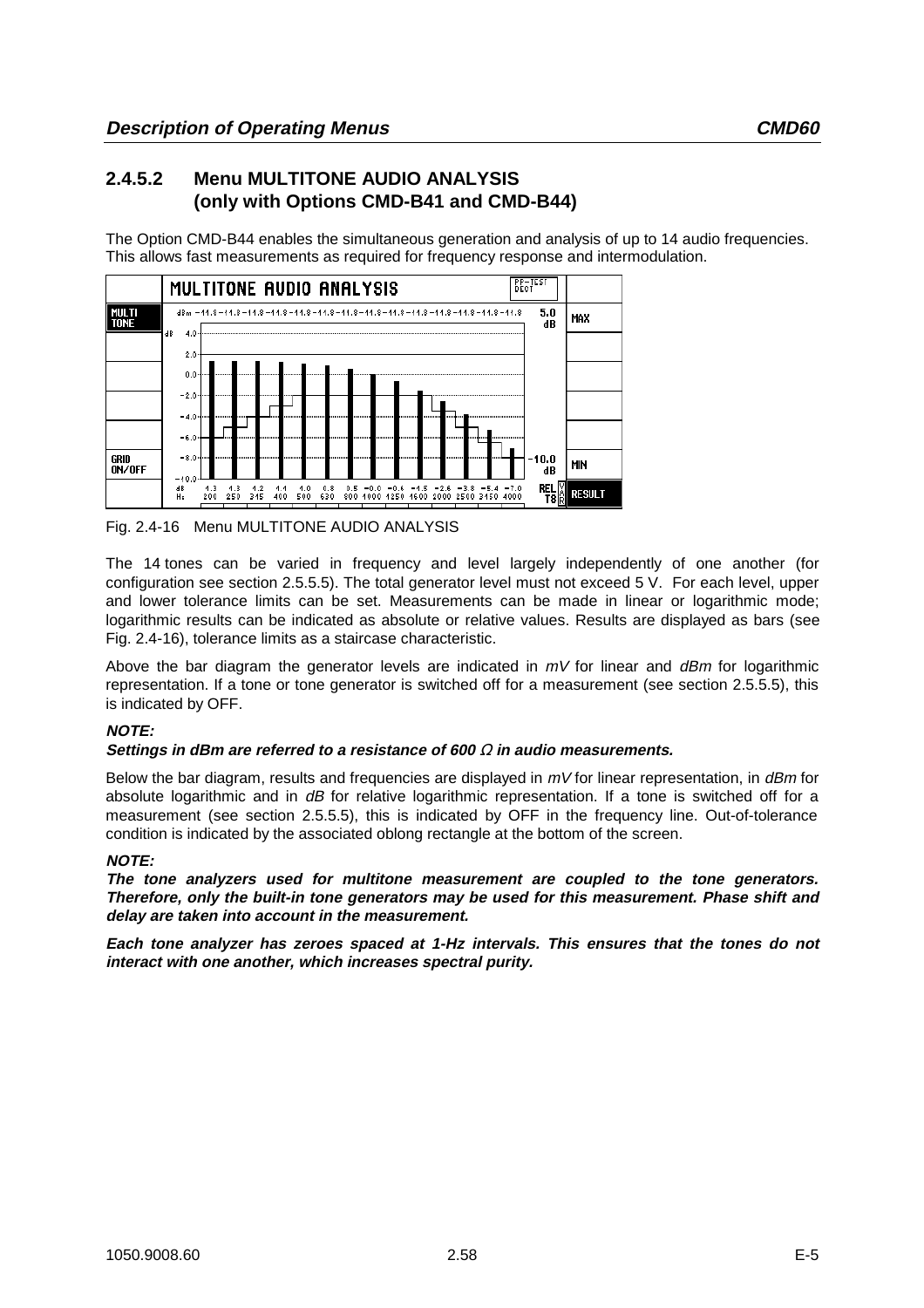| <b>MULTI</b><br><b>TONE</b> | Start of multitone measurement in single-shot mode or after a stop caused by a<br>tolerance being exceeded. Stop and start of measurement in continuous mode.                                                                                                                                                                                                                                                                            |
|-----------------------------|------------------------------------------------------------------------------------------------------------------------------------------------------------------------------------------------------------------------------------------------------------------------------------------------------------------------------------------------------------------------------------------------------------------------------------------|
| <b>GRID</b><br>ON/OFF       | This softkey is used to display a grid to facilitate reading of the measurement<br>curve.                                                                                                                                                                                                                                                                                                                                                |
| <b>MAX</b>                  | Selection of upper limit value of test diagram. The unit is $mV$ for linear<br>measurements, dBm for absolute logarithmic measurements and dB for relative<br>logarithmic measurements.                                                                                                                                                                                                                                                  |
| <b>REF</b>                  | Selection of a reference value for the display type REL REF under RESULT. The<br>softkey REF appears only if RESULT is selected. The reference value can also be<br>entered in dBm or converted into dBm by means of the keys for entering units.                                                                                                                                                                                        |
| <b>MIN</b>                  | Selection of lower limit value of the diagram. The unit is $mV$ for linear<br>measurements, dBm for absolute logarithmic measurements and dB for relative<br>logarithmic measurements.                                                                                                                                                                                                                                                   |
| <b>RESULT</b>               | Selection of display type. Possible settings are:                                                                                                                                                                                                                                                                                                                                                                                        |
|                             | <b>ABS LIN</b><br>Results are displayed on a linear scale as absolute values in $mV$ .                                                                                                                                                                                                                                                                                                                                                   |
|                             | ABS LOG<br>$\bullet$<br>Results are displayed on a logarithmic scale as absolute values in dBm.                                                                                                                                                                                                                                                                                                                                          |
|                             | <b>REL GEN</b><br>Results are displayed on a logarithmic scale as relative values in dB referred<br>to the set generator level. A typical application of this display mode is<br>measurement of the transmission characteristics of single frequencies. The<br>display is correct even if different generator levels are selected (eg artificial<br>mouth). If a generator is switched off (see section 2.5.5.5), the result is invalid. |
|                             | <b>REL REF</b><br>$\bullet$<br>Results are displayed on a logarithmic scale as relative values in dB referred<br>to the value set under REF. The value set under REF may be the expected<br>level, for example.                                                                                                                                                                                                                          |

• REL T1 to REL T14

Results are displayed on a logarithmic scale as relative values in dB referred to the measured value of a selected reference tone 1 out of 14. The result for the selected reference tone is 0 dB. The measured values of the other tones are referred to the measured value of the reference tone. If the measured value of the reference tone is below 1 mV, all measured values are invalid. Typical applications are frequency response, intermodulation and harmonics measurements.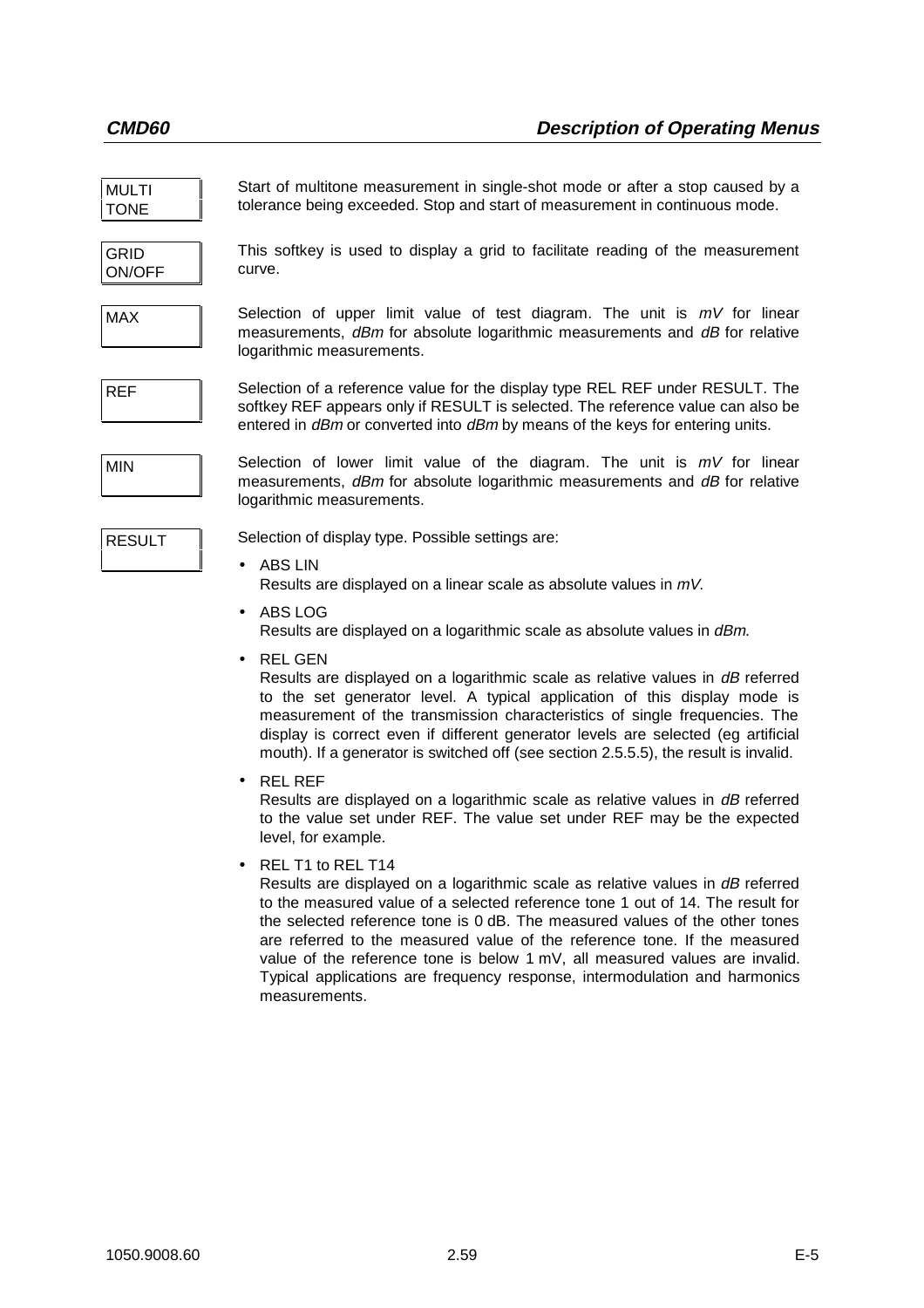## **Use of Option CMD-B41 for DECT audio measurements**



Fig. 2.4-17 DECT audio measurements

For performing these measurements, select the operating mode NORMAL in the menu SIGNALLING PP-TEST (see section 2.4.2.1).

CMD60 from serial No. 841 236 offers the possibility of internal cabling from and to ADPCM.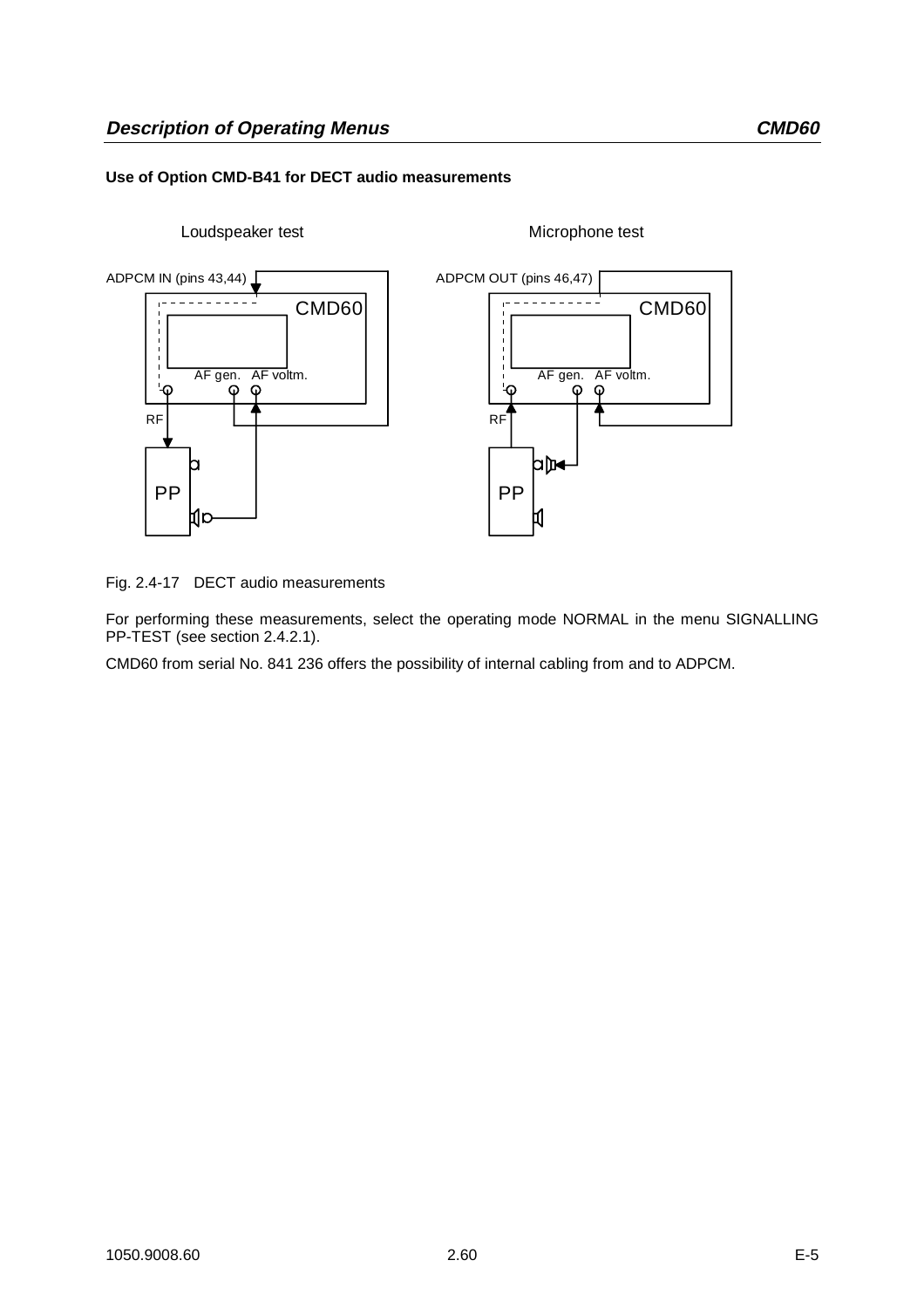# **2.5 Description of Configuration Menus**

The following configurations can be made with these menus:

- Configuration of measuring instrument (eg selection of printer)
- Configuration of test setup with DUT (eg taking into account external attenuator pads between measuring instrument and DUT, for example)
- Configuration of measurement (eg setting of the data to be sent)
- Configuration of tolerance parameters. The preset tolerances correspond to the test specifications CTR06 for DECT systems. These values can be restored using the softkey DEFAULT VALUES.
- Information on configuration of CMD60 (menu OPTIONS)
- Help menus

Configuration menus can be called in two ways:

- Configuration main menu: from main menu with softkey CONFIG
- Other configuration menus: context-sensitive with hardkey CONFIG. Further configuration menus, if available, can be selected via further softkeys.

# **2.5.1 Configuration Main Menu**

| addit.<br>Meas.              | PP-TEST<br>DECT<br><b>CONFIGURATION MENU</b> |                               |
|------------------------------|----------------------------------------------|-------------------------------|
| <b>TX TEST</b>               |                                              | <b>IEEE</b><br><b>ADDRESS</b> |
| <b>BER TEST</b>              |                                              |                               |
| SIGN.                        |                                              | <b>PRINTER</b>                |
|                              |                                              |                               |
| <b>CONNECT/</b><br>EXT. ATT. |                                              |                               |
| SYNC.                        |                                              |                               |
|                              |                                              | <b>OPTIONS</b>                |

Fig. 2.5-1 Configuration main menu

| ADDIT<br>MEAS. |  |
|----------------|--|
|                |  |

The configuration menu for AF measurements is called up (only with Option CMD-B41).

TX TEST | Change to the configuration menus for transmitter tests, ie power ramp, modulation measurements and time measurements.

BER TEST Change to the configuration menu for bit error rate measurements.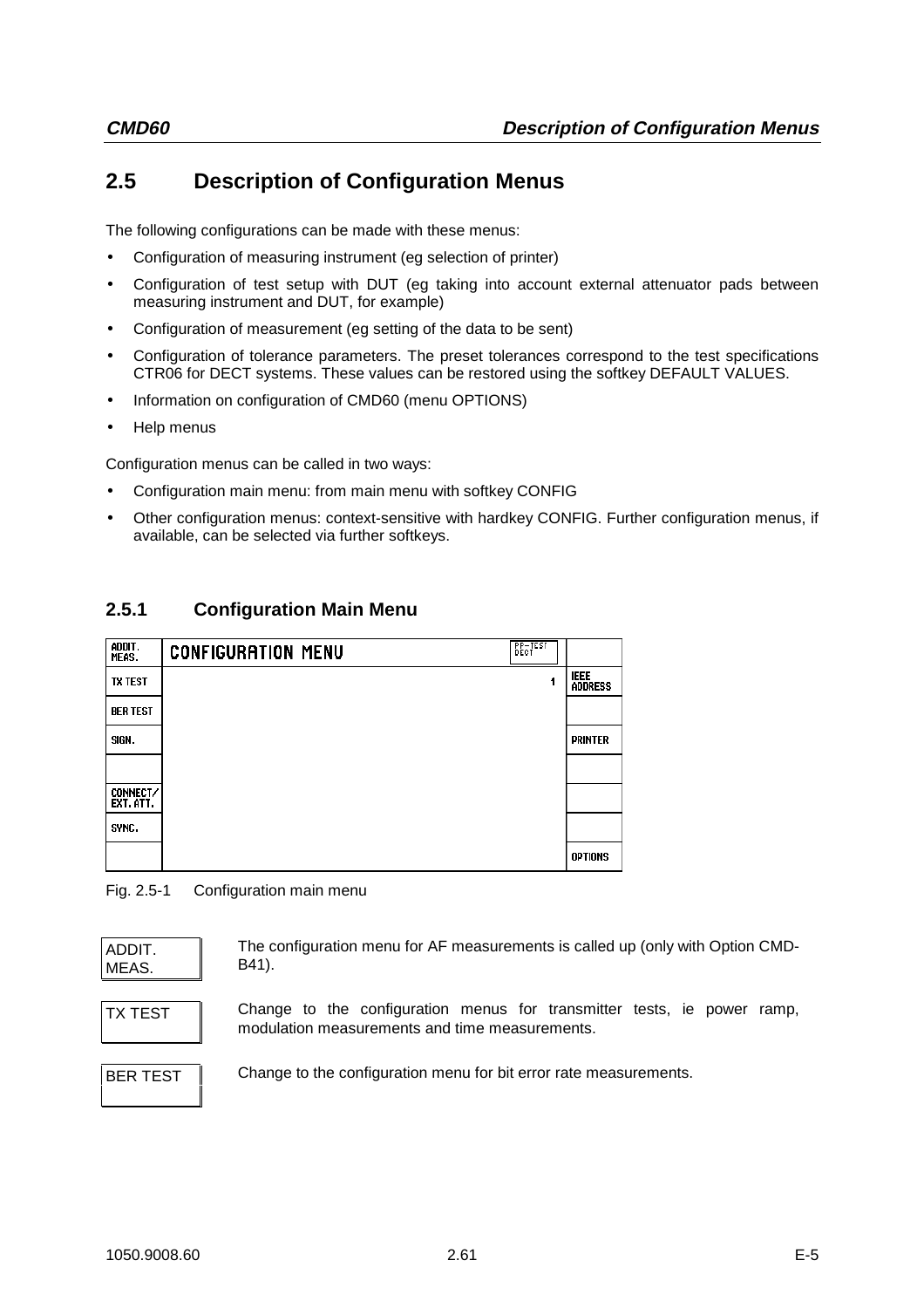| SIGN.                         | Change to the configuration menus for setting the signalling parameters.<br>Depending on the test mode selected in the main menu (PP-TEST or FP-TEST),<br>one of menus "SIGNALLING PP-TEST CONFIGURATION" or "SIGNALLING FP-<br><b>TEST CONFIGURATION"</b> is entered. |
|-------------------------------|------------------------------------------------------------------------------------------------------------------------------------------------------------------------------------------------------------------------------------------------------------------------|
| CONNECT/<br>EXT. ATT.         | With this softkey a configuration menu can be called up in which the<br>RF connectors and the correction values for external path attenuations can be<br>entered.                                                                                                      |
| SYNC.                         | Change to a configuration menu for selecting synchronization of the CMD60 to an<br>external reference frequency or to another CMD60 (only PP-TEST), and for<br>selecting a DECT output reference frequency.                                                            |
| <b>IEEE</b><br><b>ADDRESS</b> | Input of IEC/IEEE-bus remote-control address (with Options CMD-B6 and CMD-<br>B61 fitted).                                                                                                                                                                             |
| <b>PRINTER</b>                | Change to printer configuration menu or selection of printer driver.                                                                                                                                                                                                   |
| <b>OPTIONS</b>                | Change to an information menu for display of the built-in options and the software<br>and firmware versions.                                                                                                                                                           |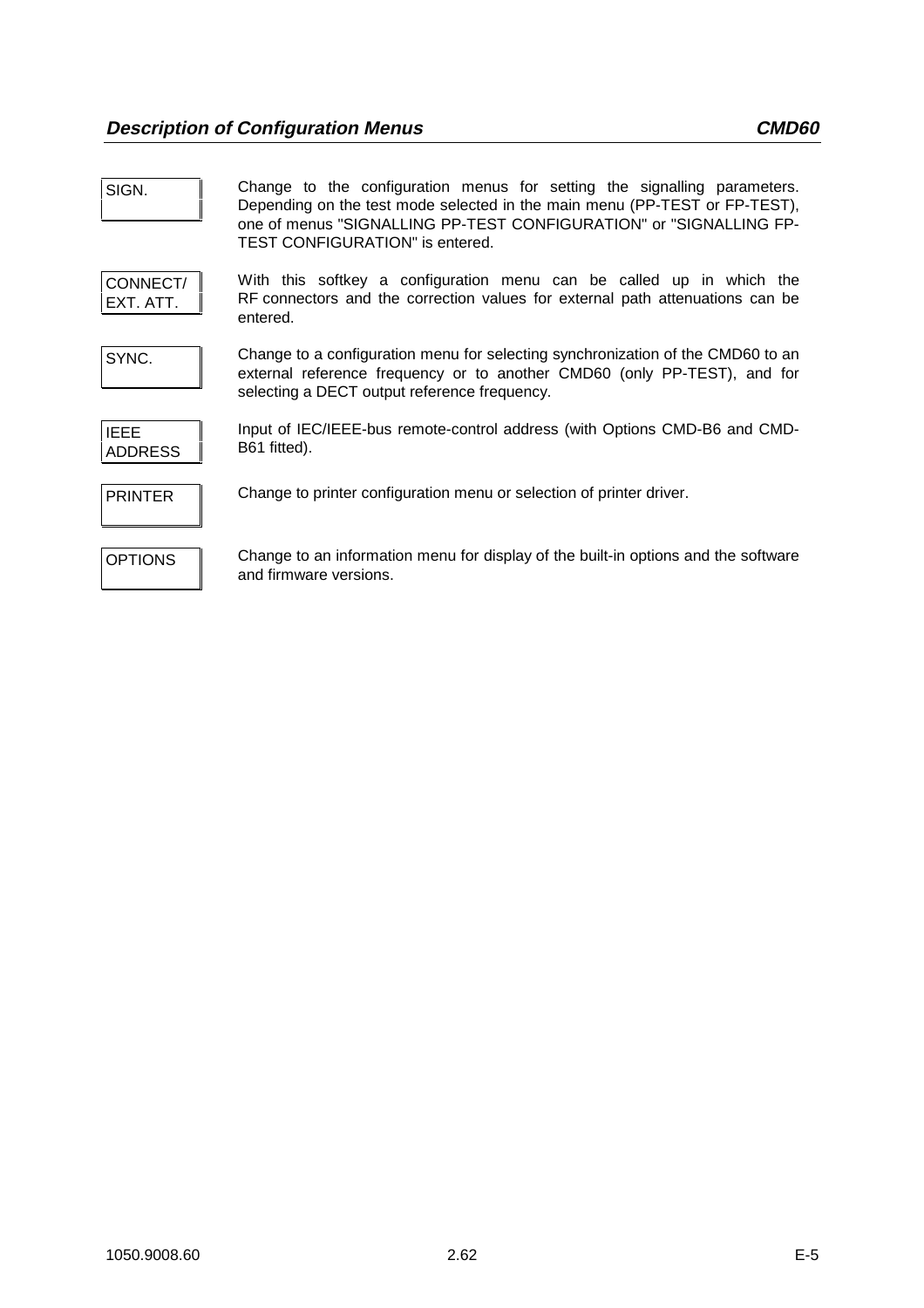# **2.5.2 Signalling Menus**

# **2.5.2.1 Menu SIGNALLING PP-TEST CONFIGURATION**

| <b>DEFAULT</b><br><b>VALUES</b> | <b>BECTEST</b><br>SIGNALLING PP-TEST CONFIGURATION | <b>HELP</b>                       |
|---------------------------------|----------------------------------------------------|-----------------------------------|
| QO<br>PROTO                     | 000003FF0000                                       |                                   |
| Q3<br>PROTO                     | 003041108008                                       |                                   |
| Q6<br>Proto                     | 006F0F000000                                       |                                   |
| QE<br>PROTO                     | 000000000000                                       |                                   |
| QMUX<br>TABLE                   | ON OFF<br>03060306                                 | <b>SCRAMBLE</b>                   |
|                                 | ON OFF                                             | <b>DUMMY IF</b><br><b>TRAFFIC</b> |
|                                 | $+0.0$                                             | <b>CARRIER #</b><br><b>OFFSET</b> |

# Fig. 2.5-2 Menu SIGNALLING PP-TEST CONFIGURATION

| I DEFAULT |  |
|-----------|--|
| VALUES    |  |

When this softkey is pressed, the default values for this menu are used.

Q0 PROTO Prototype of Q0 packet. In the Q0 packet, the FP (CMD60 in this measurement mode) transmits static system information, eg supported DECT channels. The value can be entered in hexadecimal format. However, not all bits are transferred for signalling. Decoding of the individual bits can be requested using the softkey HELP (not to be confused with the hardkey KEY HELP). The transmission sequence of the Q packets is defined in the QMUX-TABLE.

# **NOTE:**

## **Changing the preset value may cause the call setup to fail. It is normally not necessary to change this value.**

Q3 PROTO Prototype of Q3 packet. In the Q3 packet, the FP (CMD60 in this measurement mode) sends the features it supports, eg slot types and message types. The value can be entered in hexadecimal format. However, not all bits are transferred for signalling. Decoding of the individual bits can be requested using the softkey HELP (not to be confused with the hardkey KEY HELP). The transmission sequence of the Q packets is defined in the QMUX-TABLE.

# **NOTE:**

**Changing the preset value may cause the call setup to fail. It is normally not necessary to change this value.**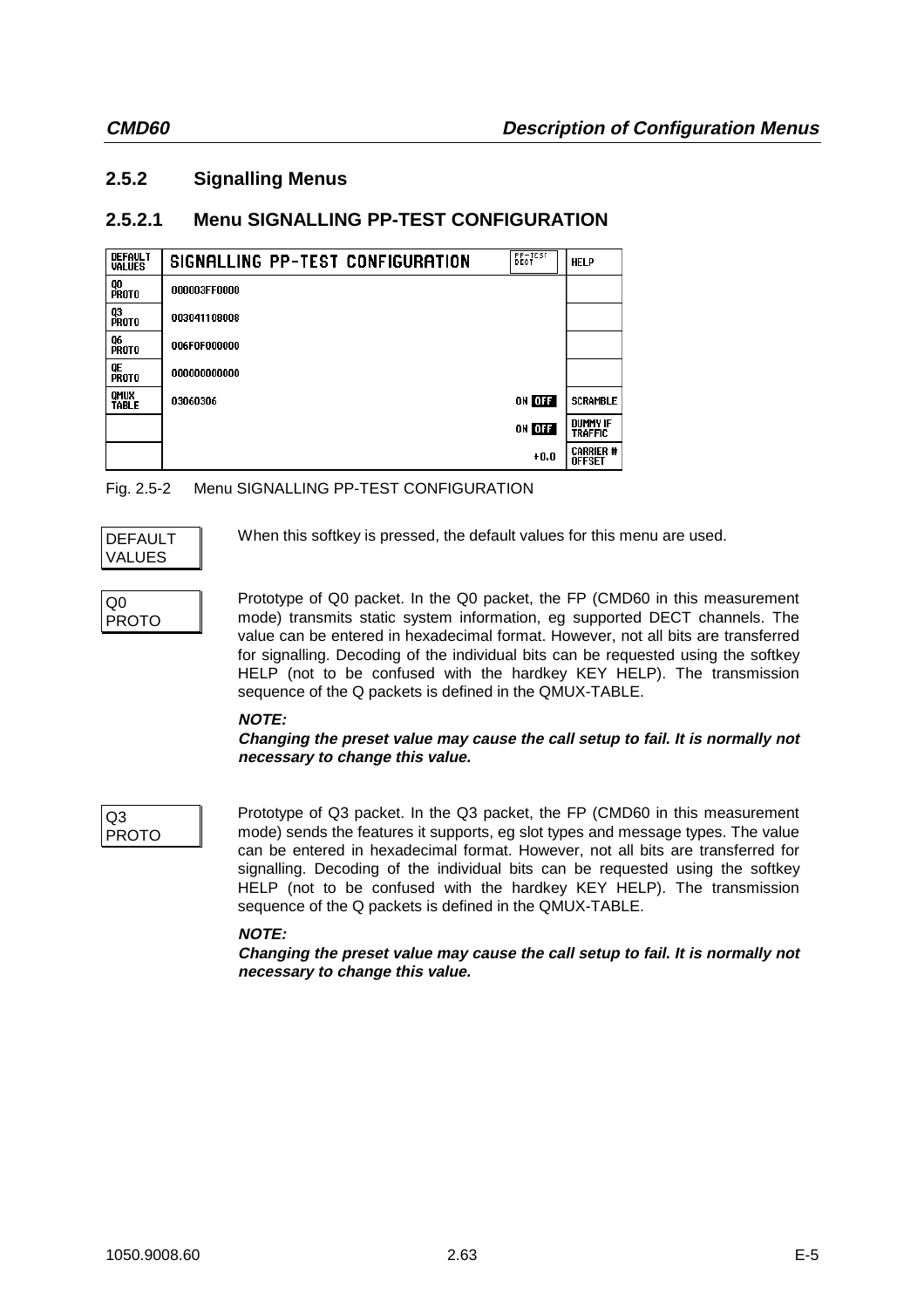| Q6<br><b>PROTO</b>                | Prototype of Q6 packet. In the Q6 packet, the FP (CMD60 in this measurement<br>mode) sends the number of the current multiframe. For DECT signalling, this<br>packet is optional, it is however required by some portable parts. Not all bits are<br>transferred for signalling. Decoding of the individual bits can be requested using<br>the softkey HELP (not to be confused with the hardkey KEY HELP). The<br>transmission sequence of the Q packets is defined in the QMUX-TABLE. |
|-----------------------------------|-----------------------------------------------------------------------------------------------------------------------------------------------------------------------------------------------------------------------------------------------------------------------------------------------------------------------------------------------------------------------------------------------------------------------------------------------------------------------------------------|
|                                   | <b>NOTE:</b><br>Changing the preset value may cause the call setup to fail. It is normally not<br>necessary to change this value.                                                                                                                                                                                                                                                                                                                                                       |
| QE.<br><b>PROTO</b>               | Prototype of another, user-selectable Q packet. Any desired packet can be<br>formed by entering the associated number (eg Q5 packet). The transmission<br>sequence of the Q packets is defined in the QMUX-TABLE.                                                                                                                                                                                                                                                                       |
|                                   | <b>NOTE:</b><br>Changing the preset value may cause the call setup to fail. It is normally not<br>necessary to change this value. The user-selectable Q packet is intended<br>only for products whose PPs require a further Q packet.                                                                                                                                                                                                                                                   |
| <b>QMUX</b><br><b>TABLE</b>       | Entry of transmission sequence of Q packets used. If "0306030E" is entered for<br>example, this means a periodic sequence of Q packets, ie Q0 - Q3 - Q0 - Q6 - Q0<br>- Q3 - Q0 - QE. "QE" represents the user-selectable Q packet.                                                                                                                                                                                                                                                      |
|                                   | Since at least one Q0 packet and one Q3 packet are obligatory in DECT, the entry<br>must contain at least one "0" and one "3".                                                                                                                                                                                                                                                                                                                                                          |
|                                   | <b>NOTE:</b><br>Changing the preset value may cause the call setup to fail. It is normally not<br>necessary to change this value.                                                                                                                                                                                                                                                                                                                                                       |
| <b>HELP</b>                       | Change to the help menus, which provide further information on entries for<br>Q packets.                                                                                                                                                                                                                                                                                                                                                                                                |
| <b>SCRAMBLE</b>                   | Turn signal scrambling on or off. The default value when the DEFAULT key is<br>pressed is off. Signal scrambling is only available in manual and remote test<br>modes. Default is OFF.                                                                                                                                                                                                                                                                                                  |
| <b>DUMMY IF</b><br><b>TRAFFIC</b> | Setting of the switch determining whether the dummy bearer is to be maintained<br>after call setup. Some DECT systems require the dummy carrier to be<br>maintained. This leads however to restrictions in the selection of additional slots<br>for fast bit error rate measurements.                                                                                                                                                                                                   |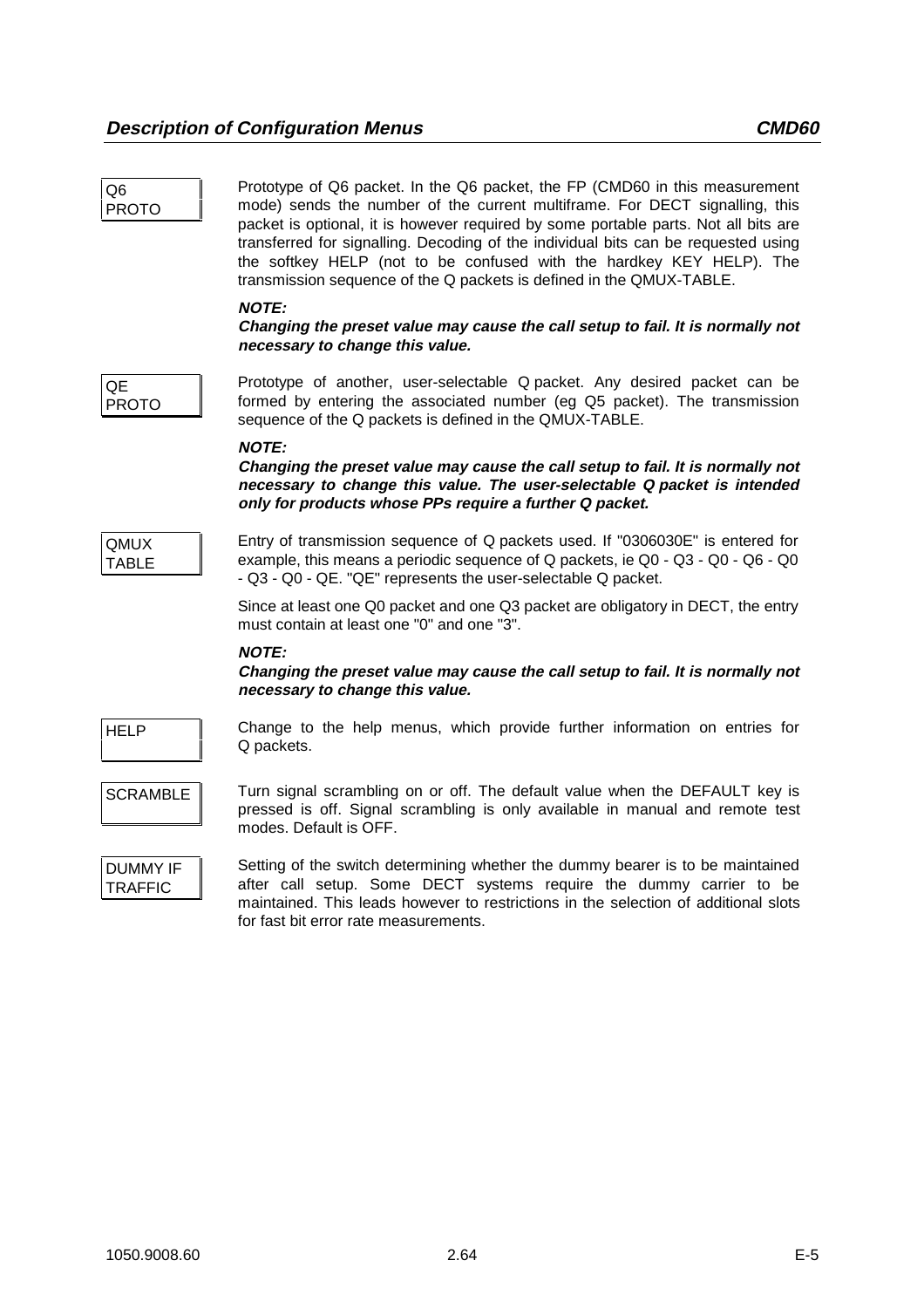## CARRIER # **OFFSET**

Selection of value for CARRIER # OFFSET between -3 and +3 in steps of 0.5. To operate a larger number of test assemblies simultaneously and/or maintain telephone communication with DECT systems, the CMD60 offers the possibility of extended channels, ie channels going beyond the DECT frequency band. By varying the CARRIER # OFFSET value, the assignment of channel numbers to frequencies can be changed at half the DECT channel spacing (see assignment table 2.4-1 in section 2.4.2.1). Values for CARRIER # OFFSET unequal to zero are displayed in the menus SIGNALLING PP-TEST and SIGNALLING FP-TEST.

## **NOTE:**

**To make use of the facility of extended channels offered by the CMD60, the DUTs must be capable of performing the same channel/frequency assignment (exceeding the DECT frequency band). If the value for CARRIER # OFFSET is changed accidentally, this will cause the call setup to fail.**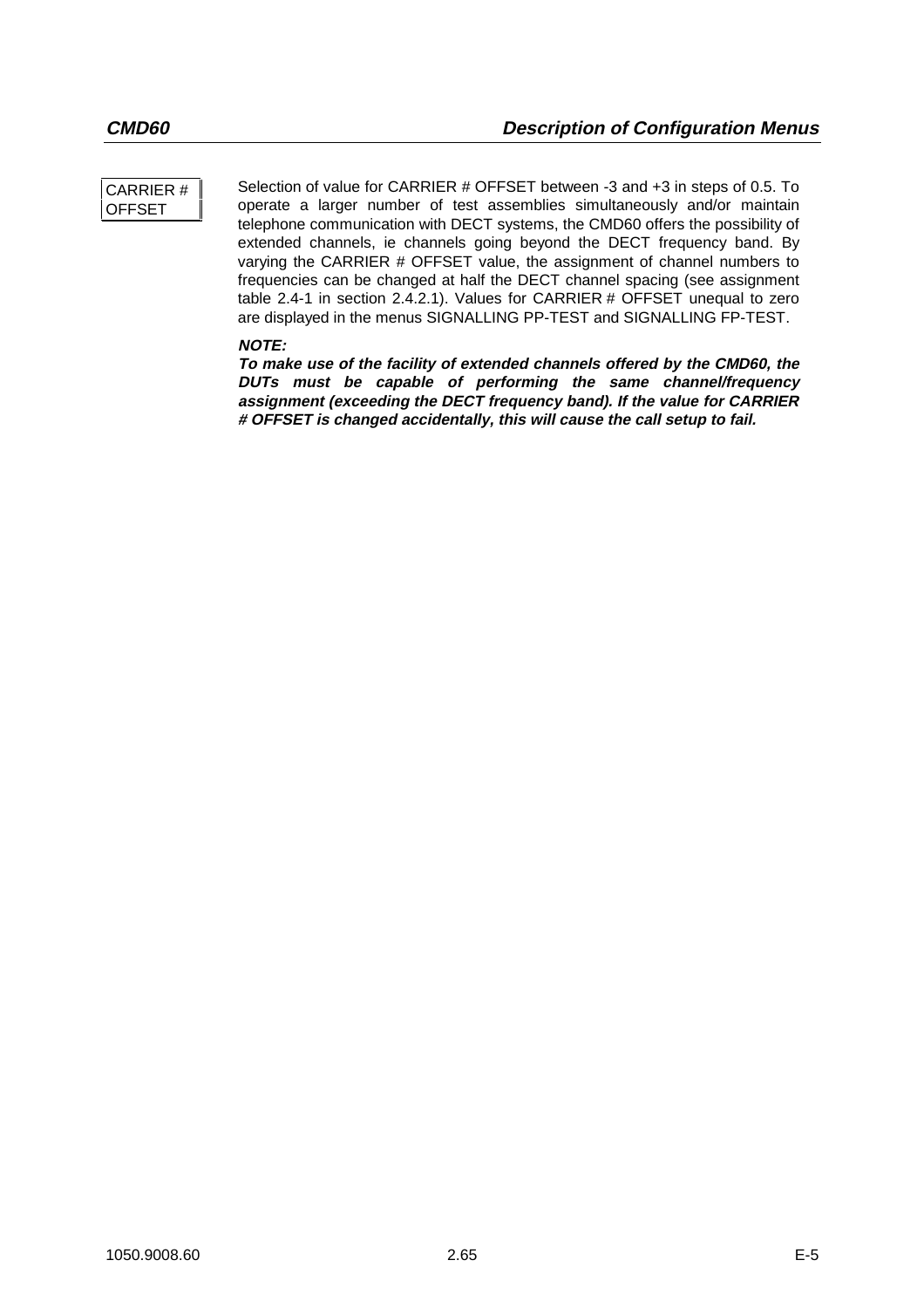# **2.5.2.2 Menu SIGNALLING FP-TEST CONFIGURATION**

| <b>DEFAULT</b><br><b>VALUES</b> | SIGNALLING FP-TEST CONFIGURATION | <b>EECTEST</b> |                            |
|---------------------------------|----------------------------------|----------------|----------------------------|
|                                 |                                  |                |                            |
|                                 |                                  |                |                            |
|                                 |                                  |                |                            |
|                                 |                                  |                |                            |
|                                 |                                  | ON OFF         | <b>SCRAMBLE</b>            |
|                                 |                                  | 0              | ANTENNA                    |
|                                 |                                  | $+0.0$         | Carrier #<br><b>OFFSET</b> |

Fig. 2.5-3 Menu SIGNALLING FP-TEST CONFIGURATION

| I DEFAULT |  |
|-----------|--|
| I VALUES  |  |

When this softkey is pressed, the default values laid down in DECT specification CTR06 are used as tolerances.

SCRAMBLE Turn signal scrambling on or off. The default value when the DEFAULT key is pressed is off. Signal scrambling is only available in manual and remote test modes. Default is OFF.

ANTENNA Setting of antenna number for FP under test between 0 and 7. On call setup, the FP is requested to use the antenna with the number set in this menu.

**NOTE:**

**If an antenna not provided on the FP or an antenna with excessive path attenuation to the CMD60 is selected, this may cause disconnection of the call.**

CARRIER # OFFSET

Selection of value for CARRIER # OFFSET between -3 and +3 in steps of 0.5. To operate a larger number of test assemblies simultaneously and/or maintain telephone communication with DECT systems, the CMD60 offers the possibility of extended channels, ie channels going beyond the DECT frequency band. By varying the CARRIER # OFFSET value, the assignment of channel numbers to frequencies can be changed at half the DECT channel spacing (see assignment table 2.4-1 in section 2.4.2.1). Values for CARRIER # OFFSET unequal to zero are displayed in the menus SIGNALLING PP-TEST and SIGNALLING FP-TEST.

## **NOTE:**

**To make use of the facility of extended channels offered by the CMD60, the DUTs must be capable of performing the same channel/frequency assignment (exceeding the DECT frequency band). If the value for CARRIER # OFFSET is changed inadvertently, this will cause the call setup to fail.**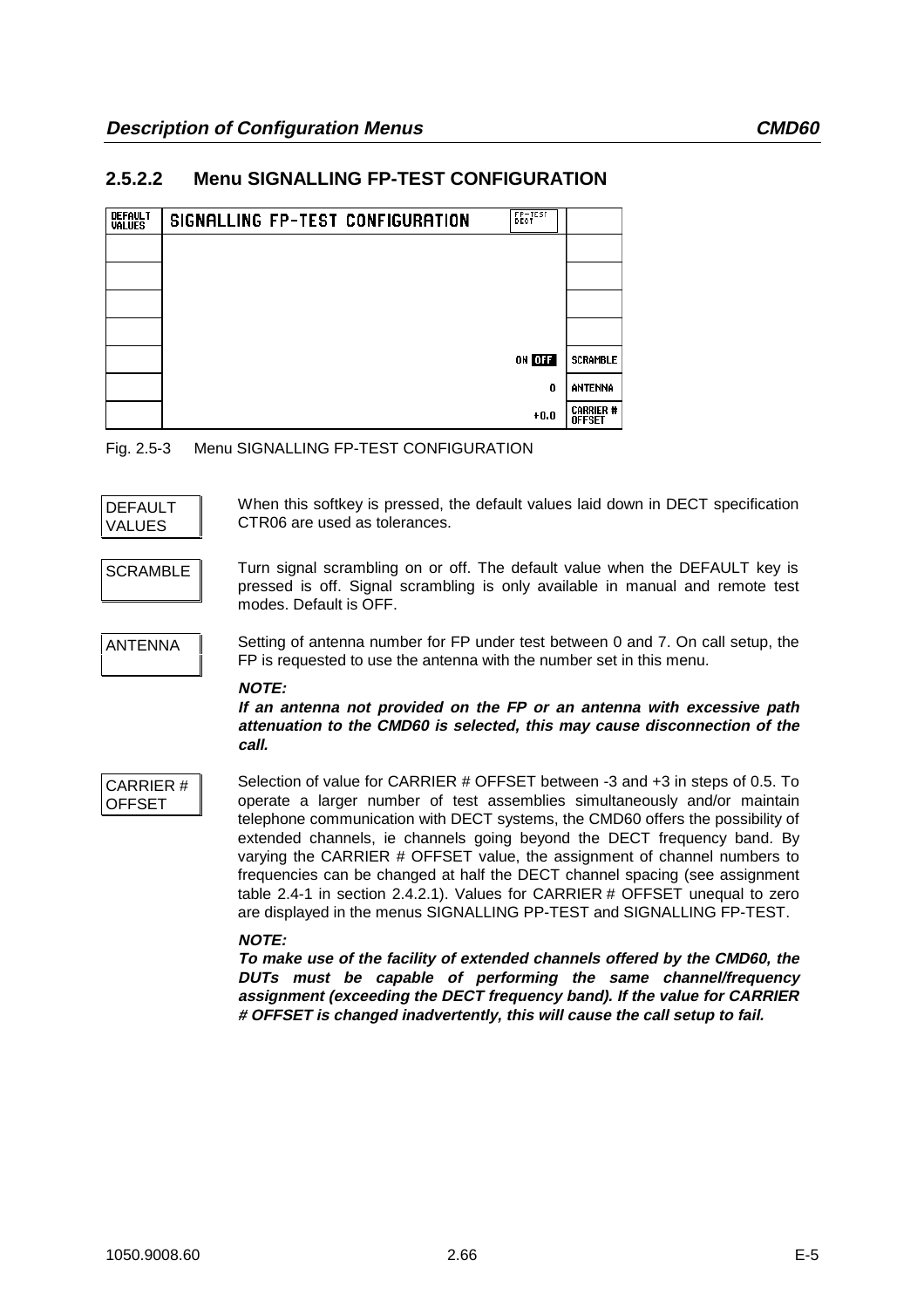# **2.5.2.3 Menus SIGNALLING PP-TEST CONFIGURATION HELP**

The following help menus support changing of the settings Q0 PROTO, Q3 PROTO, Q6 PROTO, QE PROTO and Q-MUX TABLE in the menu SIGNALLING PP-TEST CONFIGURATION.



Fig. 2.5-4 Menu SIGNALLING PP-TEST CONFIGURATION HELP, page 1

| SIGNALLING PP-TEST CONFIG. HELP                                                            |             |                                                            |                                                                                                                                                                 |        |                                   |
|--------------------------------------------------------------------------------------------|-------------|------------------------------------------------------------|-----------------------------------------------------------------------------------------------------------------------------------------------------------------|--------|-----------------------------------|
| <b>QO: STATIC SYSTEM INFO</b>                                                              |             |                                                            |                                                                                                                                                                 | Page 2 |                                   |
| Bits                                                                                       |             | X/E/C Default-Value                                        | Meaning                                                                                                                                                         |        |                                   |
| a0-a7<br>a8-a11<br>$a12-a15$<br>a16,a17<br>a18<br>a19,a20<br>a21<br>$a22 - a31$<br>a32,a33 | X<br>X<br>X | 0000<br>00<br>0<br>00<br>0<br>111111111<br>00              | header<br>QO<br>slot-number<br>start-position<br>escape bit<br>number of transceivers<br>extended RF carrier info<br><b>RF</b> carriers available<br>spare bits |        |                                   |
| a34-a39<br>a40,a41<br>a42-a47                                                              | X<br>X<br>X | $\overline{\phantom{a}}$<br>00<br>$\overline{\phantom{0}}$ | carrier number<br>spare bits<br>primary receiver scan carrier number                                                                                            |        | PAGE<br>UP<br>PAGE<br><b>DOWN</b> |

#### Fig. 2.5-5 Menu SIGNALLING PP-TEST CONFIGURATION HELP, page 2

| SIGNALLING PP-TEST CONFIG. HELP                                  |                             |                               |                                                                                                                             |  |                                   |
|------------------------------------------------------------------|-----------------------------|-------------------------------|-----------------------------------------------------------------------------------------------------------------------------|--|-----------------------------------|
|                                                                  | 03: FIXED PART CAPABILITIES |                               |                                                                                                                             |  |                                   |
| Bits                                                             |                             | X/E/C Default-Value           | Meaning                                                                                                                     |  |                                   |
| a0-a7<br>a8-a11<br>a12<br>a13<br>a14<br>a15<br>a16<br>a17<br>a18 | X<br>FECERENT               | 0011<br>0<br>0<br>0<br>0<br>0 | header<br>Q3<br>extended FP info (Q4)<br>reserved<br>reserved<br>double slot<br>half slot<br>full slot<br>frequency control |  |                                   |
| a19<br>a20<br>a21<br>a22                                         |                             | 0<br>0<br>0<br>0              | page repetition<br>C/O setup on dummy allowed<br>C/L uplink<br>C/L downlink                                                 |  | PAGE<br>UP<br>PAGE<br><b>DOWN</b> |

## Fig. 2.5-6 Menu SIGNALLING PP-TEST CONFIGURATION HELP, page 3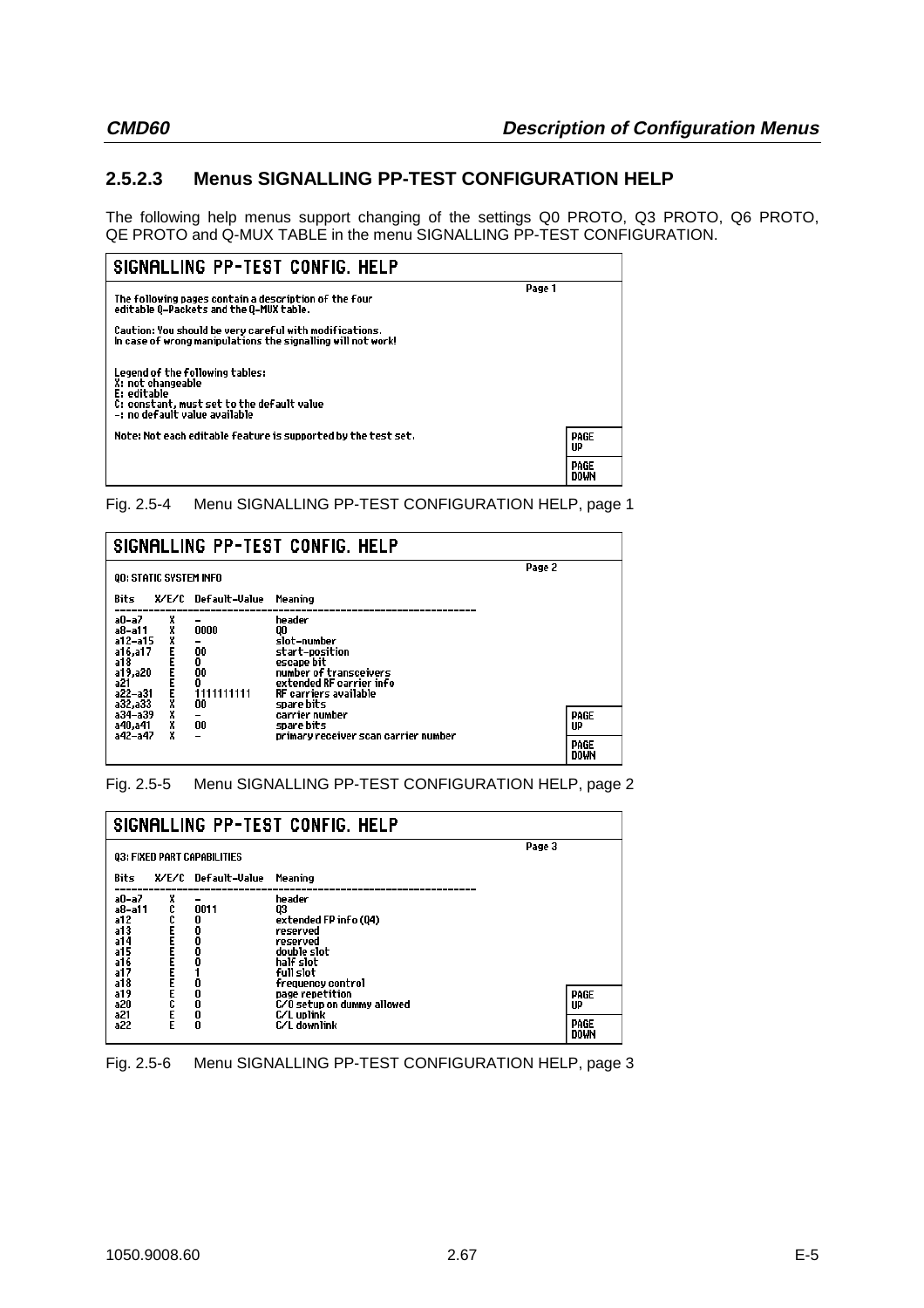|                                                             | SIGNALLING PP-TEST CONFIG. HELP            |                     |                                                                                                                                                                                                                  |                                   |  |  |
|-------------------------------------------------------------|--------------------------------------------|---------------------|------------------------------------------------------------------------------------------------------------------------------------------------------------------------------------------------------------------|-----------------------------------|--|--|
|                                                             | <b>Q3: FIXED PART CAPABILITIES (cont.)</b> | Page 4              |                                                                                                                                                                                                                  |                                   |  |  |
| Bits                                                        |                                            | X/E/C Default-Value | Meaning                                                                                                                                                                                                          |                                   |  |  |
| a23<br>a24<br>a25<br>a26<br>a27<br>a28<br>a29<br>a30<br>a31 |                                            | 0<br>0<br>0         | basic A–field setup<br>advanced A–field setup<br>B-field setup<br><b>CF messages</b><br>IN minimum delav<br>IN normal delav<br><b>IP</b> error detection<br><b>IP</b> error detection<br>multibearer connections |                                   |  |  |
| a32<br>a33<br>a34<br>a35                                    | EEEE                                       | 0<br>0<br>0         | ADPCM/G.721 Voice service<br>Public Access Profile supported<br>Non-voice circuit switched service<br>Non-voice circuit switched service                                                                         | PAGE<br>UP<br>PAGE<br><b>DOWN</b> |  |  |

Fig. 2.5-7 Menu SIGNALLING PP-TEST CONFIGURATION HELP, page 4

|                                                             | SIGNALLING PP-TEST CONFIG. HELP |                                 |                                                                                                                                                                                                                                                                                                            |        |                                   |  |
|-------------------------------------------------------------|---------------------------------|---------------------------------|------------------------------------------------------------------------------------------------------------------------------------------------------------------------------------------------------------------------------------------------------------------------------------------------------------|--------|-----------------------------------|--|
| Q3: FIXED PART CAPABILITIES (cont.)                         |                                 |                                 |                                                                                                                                                                                                                                                                                                            | Page 5 |                                   |  |
| Bits                                                        |                                 | X/E/C Default-Value Meaning     |                                                                                                                                                                                                                                                                                                            |        |                                   |  |
| a36<br>a37<br>a38<br>a39<br>a40<br>a41<br>a42<br>a43<br>a44 |                                 | 0<br>0<br>0<br>0<br>0<br>0<br>0 | <b>Standard authentication required</b><br><b>Standard ciphering supported</b><br>Location registration supported<br>SIM service available<br><b>Non-static Fixed Part</b><br>CISS service available<br><b>CLMS</b> service available<br><b>COMS</b> service available<br>Access Rights requests supported |        |                                   |  |
| a45<br>a46<br>a47                                           |                                 | 0<br>0                          | <b>External handover supported</b><br><b>Connection handover supported</b><br>Reserved                                                                                                                                                                                                                     |        | PAGE<br>UP<br>PAGE<br><b>DOWN</b> |  |

Fig. 2.5-8 Menu SIGNALLING PP-TEST CONFIGURATION HELP, page 5

| SIGNALLING PP-TEST CONFIG. HELP                 |                                                       |                                                 |  |                     |
|-------------------------------------------------|-------------------------------------------------------|-------------------------------------------------|--|---------------------|
| <b>Q6: MULTI-FRAME NUMBER</b>                   |                                                       | Page 6                                          |  |                     |
| Bits                                            | X/E/C Default-Value                                   | Meaning                                         |  |                     |
| a0-a7<br>xccx<br>a8-a11<br>a12-a23<br>$a24-a47$ | -<br>0110<br>111100001111<br>$\overline{\phantom{0}}$ | header<br>Q6<br>spare bits<br>multiframe number |  |                     |
|                                                 |                                                       |                                                 |  | PAGE<br>UP          |
|                                                 |                                                       |                                                 |  | PAGE<br><b>DOWN</b> |

Fig. 2.5-9 Menu SIGNALLING PP-TEST CONFIGURATION HELP, page 6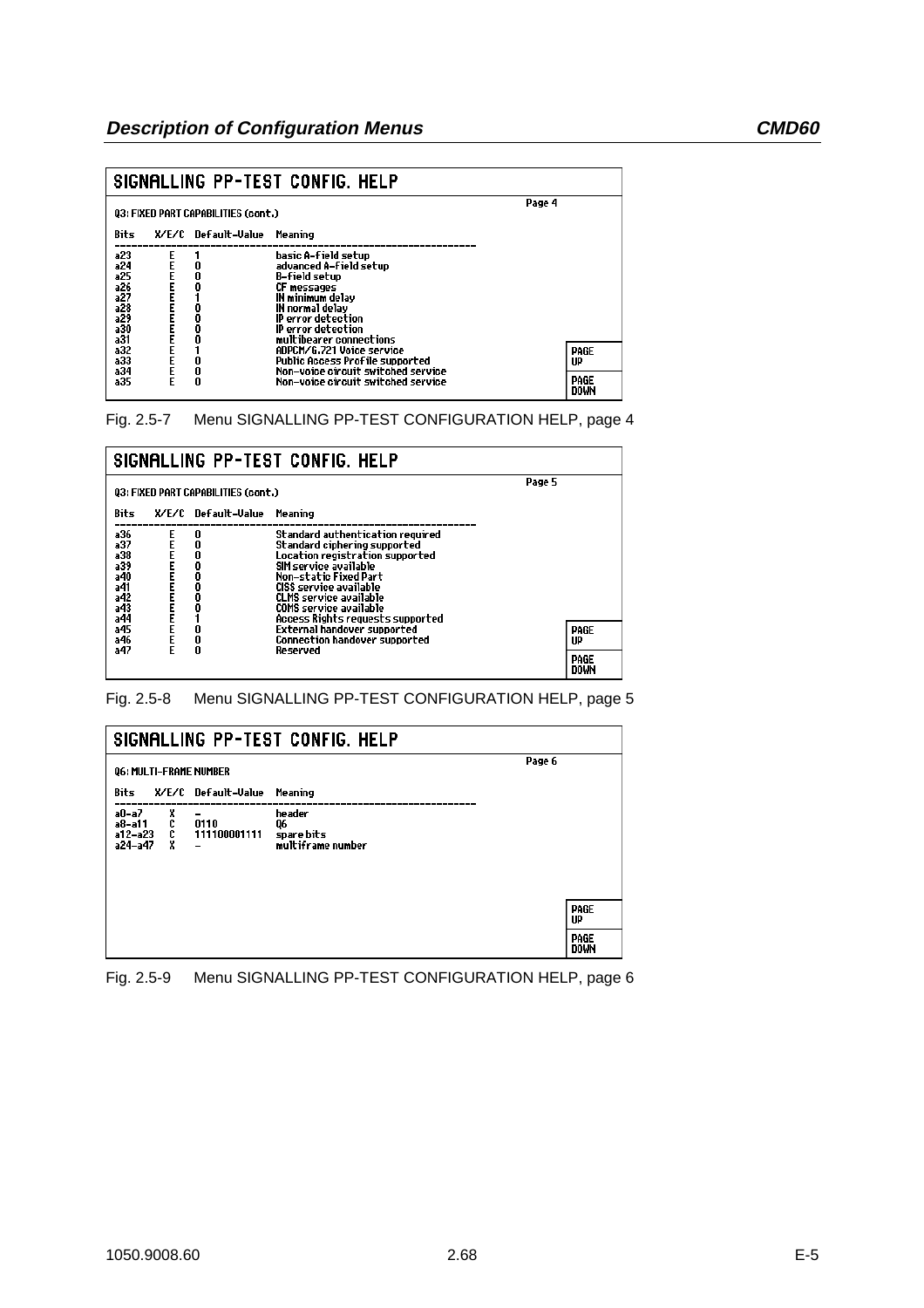| SIGNALLING PP-TEST CONFIG. HELP |        |                                                                    |                                                     |                     |
|---------------------------------|--------|--------------------------------------------------------------------|-----------------------------------------------------|---------------------|
| QE: OPTIONAL Q-PACKET           |        |                                                                    | Page 7                                              |                     |
| Bits                            |        | X/E/C Default-Value                                                | Meaning                                             |                     |
| a0-a7<br>a8-a11<br>a12-a47      | m<br>E | $\overline{\phantom{a}}$<br>$\sim$ $-$<br>$\overline{\phantom{0}}$ | header<br>Q-packet number<br>packet specific number |                     |
|                                 |        |                                                                    |                                                     | PAGE<br>UP          |
|                                 |        |                                                                    |                                                     | PAGE<br><b>DOWN</b> |

Fig. 2.5-10 Menu SIGNALLING PP-TEST CONFIGURATION HELP, page 7

| SIGNALLING PP-TEST CONFIG. HELP                                                                                                            |                     |
|--------------------------------------------------------------------------------------------------------------------------------------------|---------------------|
| Page 8<br>Q-MUX TABLE                                                                                                                      |                     |
| At maximum 8 digit sequence of Q-Packets<br>e.g. 03060306 (E means QE packet)<br>Restriction: at minimum one QO and Q3 packet per sequence |                     |
|                                                                                                                                            |                     |
|                                                                                                                                            |                     |
|                                                                                                                                            | PAGE<br>UP          |
|                                                                                                                                            | PAGE<br><b>DOWN</b> |

Fig. 2.5-11 Menu SIGNALLING PP-TEST CONFIGURATION HELP, page 8

| PAGE |  |
|------|--|
| UP   |  |

Change to previous help menu.

| PAGE |  |
|------|--|
| DOWN |  |

Change to subsequent help menu.

To exit a help menu, press hardkey MENU UP.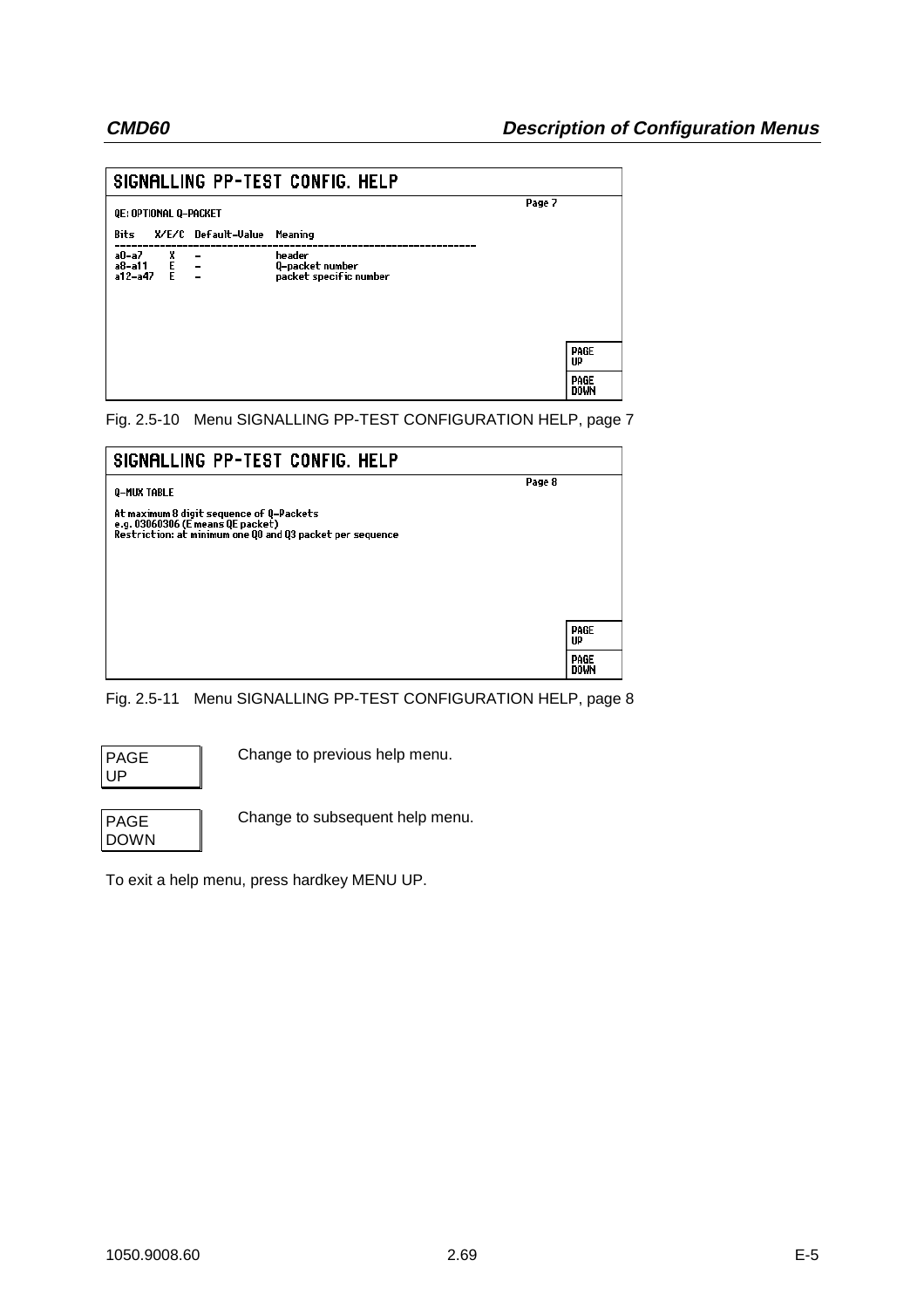# **2.5.3 Configuration Menus for Measurements**

# **2.5.3.1 Menu TX TEST CONFIGURATION**

|                 | FP-TEST<br>DECT<br><b>TX TEST CONFIGURATION</b> |  |
|-----------------|-------------------------------------------------|--|
| <b>POWER</b>    |                                                 |  |
| MODU-<br>LATION |                                                 |  |
| <b>TIMING</b>   |                                                 |  |
|                 |                                                 |  |
|                 |                                                 |  |
|                 |                                                 |  |
|                 |                                                 |  |

## Fig. 2.5-12 Menu TX TEST CONFIGURATION



TIMING Change to configuration menu for timing measurements.

# **2.5.3.2 Menu POWER RAMP CONFIGURATION**



#### Fig. 2.5-13 Menu POWER RAMP CONFIGURATION



When this softkey is pressed, the default values laid down in DECT specification CTR06 are used as tolerances.

LOWER NTP

Tolerance for the minimum absolute power of the DUT, averaged over a burst.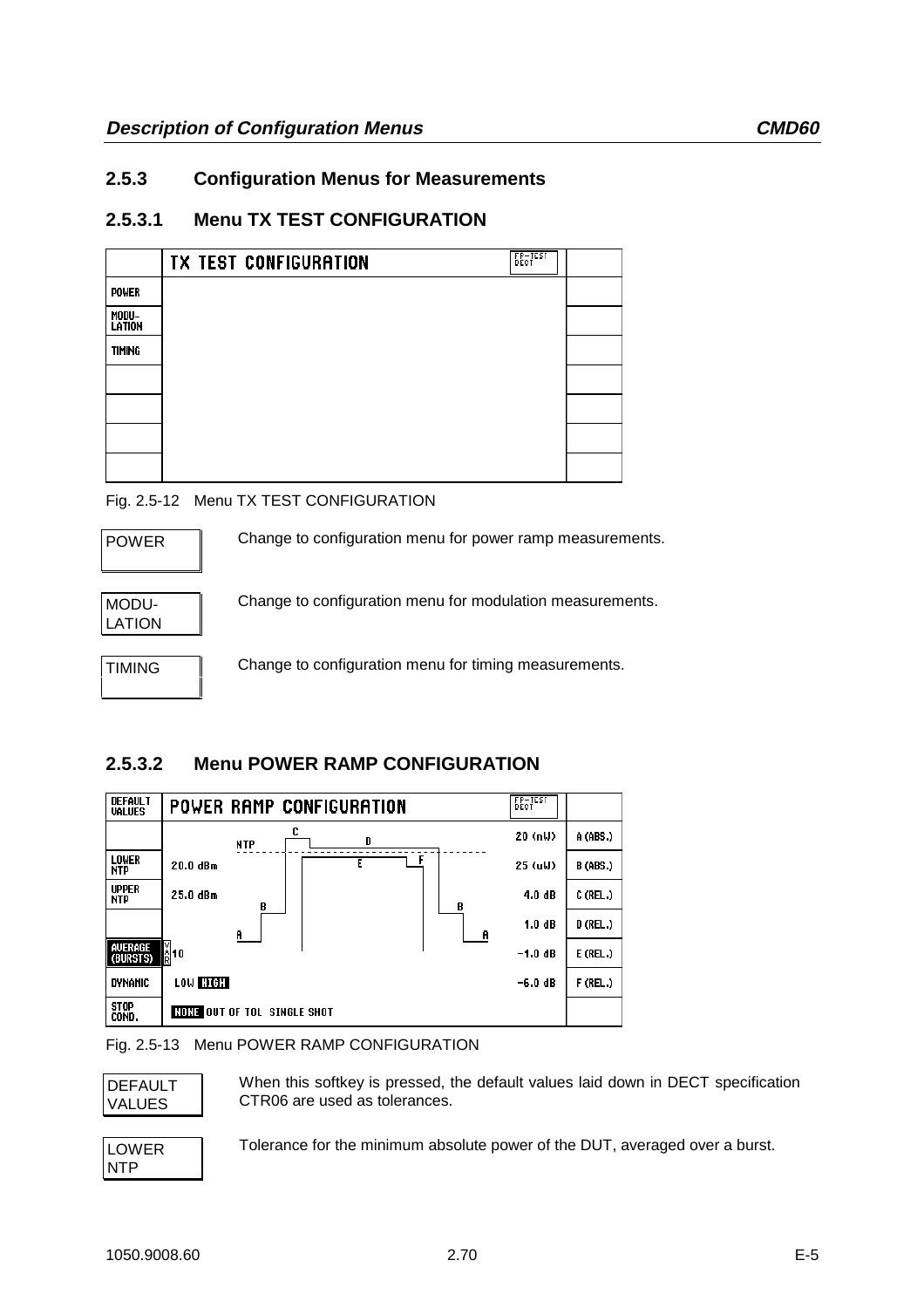| <b>UPPER</b><br><b>NTP</b> | Tolerance for the maximum absolute power of the DUT, averaged over a burst.                                                                                                                                                                                                              |
|----------------------------|------------------------------------------------------------------------------------------------------------------------------------------------------------------------------------------------------------------------------------------------------------------------------------------|
| <b>AVERAGE</b><br>(BURSTS) | Number of bursts (1 to 12000) over which the NTP (normal transmit power) is<br>averaged. The graphic display shows only one burst. The value set here is<br>effective in the measurement menus CONNECTION ESTABLISHED, POWER<br>RAMP and RF - MODULATION.                                |
| <b>DYNAMIC</b>             | Selection of dynamic range:<br><b>LOW</b><br>$\bullet$<br>Display of one burst. Tolerance A (see Fig. 2.5-13) cannot be checked.<br><b>HIGH</b><br>$\bullet$<br>Measurement and display of two bursts with different input sensitivity.<br>Tolerance A (see Fig. 2.5-13) can be checked. |
| <b>STOP</b><br>COND.       | Selection of stop condition:<br><b>NONE</b><br>The measurement is performed continuously.<br><b>OUT OF TOL</b><br>$\bullet$<br>The measurement is stopped when a tolerance is exceeded.<br>SINGLE SHOT<br>$\bullet$<br>Only one measurement is made.                                     |
| A (ABS.)                   | Selection of tolerance for maximum absolute power up to 27 µs prior to bit P0 and<br>from 27 µs after the end of the packet.                                                                                                                                                             |
| B (ABS.)                   | Selection of tolerance for maximum absolute power up to 10 µs prior to bit P0 and<br>from 10 µs after the end of the packet.                                                                                                                                                             |
| $C$ (REL.)                 | Selection of tolerance for maximum relative power referred to NTP between 10 µs<br>prior to bit P0 and 10 us after bit P0.                                                                                                                                                               |
| $D$ (REL.)                 | Selection of tolerance for maximum relative power referred to NTP between 10 µs<br>after bit P0 and 10 µs after the end of the packet.                                                                                                                                                   |
| $E$ (REL.)                 | Selection of tolerance value for minimum relative power referred to NTP between<br>bit P0 and the end of the packet.                                                                                                                                                                     |
| $F$ (REL.)                 | Selection of tolerance for minimum relative power referred to NTP between the<br>end of the packet and 0.5 µs after the end of the packet.                                                                                                                                               |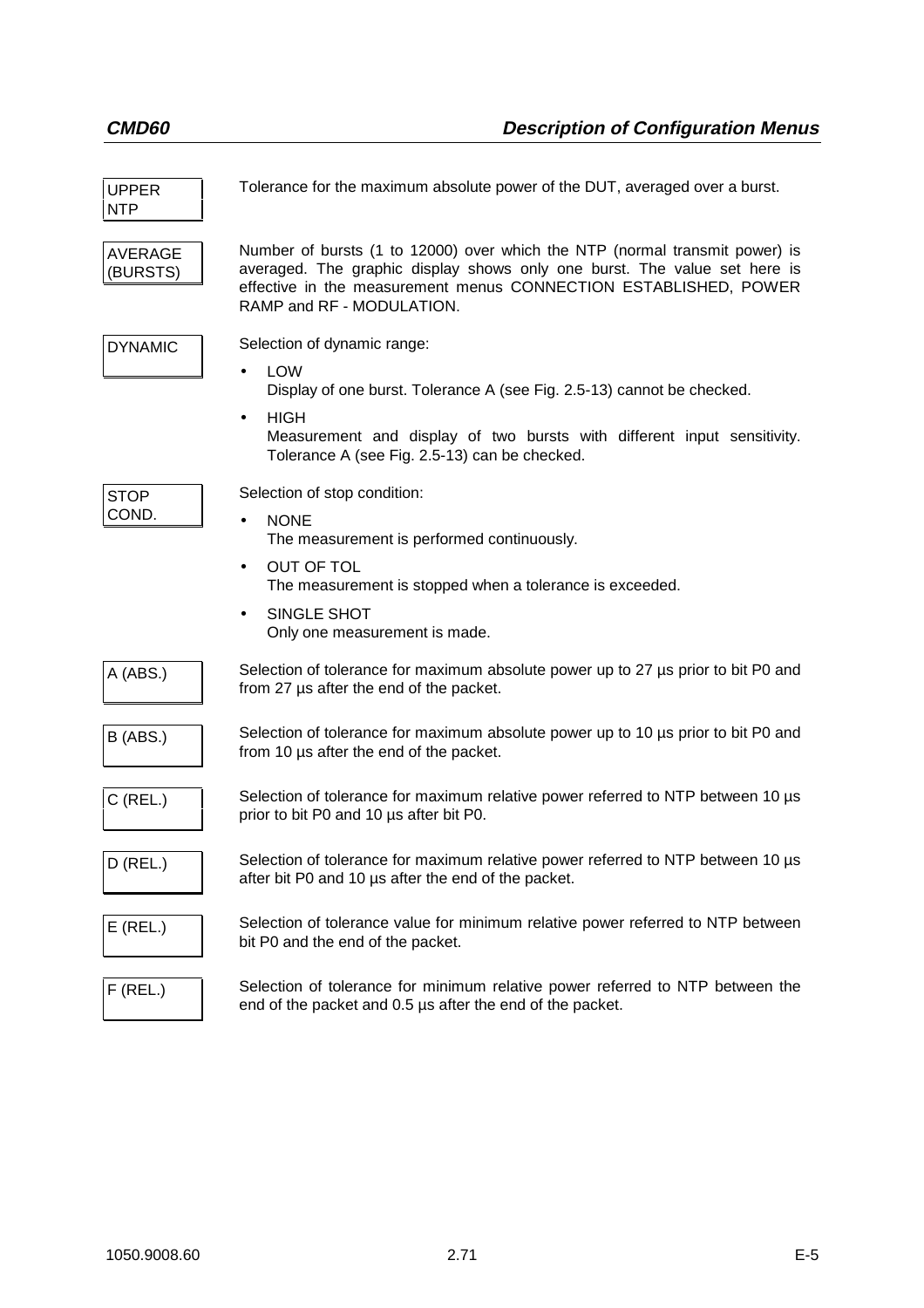## **2.5.3.3 Menu RF-MODULATION CONFIGURATION**

| <b>DEFAULT</b><br><b>VALUES</b> | RF - MODULATION CONFIGURATION      |                 | <b>BECTEST</b>  |                                 |
|---------------------------------|------------------------------------|-----------------|-----------------|---------------------------------|
| DATA<br><b>TYPE</b>             | <b>FIG 31</b>                      | LIMITS:         | ±50 kHz         | FREQ.<br><b>OFFSET</b>          |
|                                 |                                    |                 | ±259 kHz        | $MIN. + / -$<br><b>B-FIELD</b>  |
|                                 |                                    |                 | ±403 kHz        | $MAX.+/-$<br><b>B-FIELD</b>     |
|                                 |                                    |                 | <b>±202 kHz</b> | MIN. $+/-$<br><b>SYNC-FLD.</b>  |
| AVERAGE<br>(BURSTS)             | 4                                  |                 | ±403 kHz        | $MAX. + / -$<br>SYNC-FLD.       |
|                                 |                                    |                 | 13 kHz/ms       | FREQ.<br><b>DRIFT</b>           |
| <b>STOP</b><br>COND.            | <b>NONE OUT OF TOL SINGLE SHOT</b> | kHz/ms kHz/slot |                 | <b>F. DRIFT</b><br><b>UNITS</b> |

Fig. 2.5-14 Menu RF-MODULATION CONFIGURATION

| DEFAULT       |  |
|---------------|--|
| <b>VALUES</b> |  |

When this softkey is pressed, the default values for this menu laid down in DECT specification CTR06 are used as tolerances.

| DATA |  |
|------|--|
|      |  |
| TYPF |  |
|      |  |
|      |  |

The following data patterns can be selected:

• "FIG31"

This data pattern is best suited for modulation measurements since it contains long sequences of successive "zeroes" and "ones" (measurement of maximum modulation deviation) and since there is a sequence of alternating "zeroes" and "ones" at the end. The latter is a prerequisite for performing drift measurements.

- "01010101" Data sequence with the smallest deviation.
- "00110011" Drift measurements not possible.
- "00001111" This data pattern is interpreted as "silence" by the converters (CODEC). Drift measurements are not possible.
- "PSRBS" Pseudo-random bit sequence: random numbers similar to the data sent in real operation. Drift measurements are not possible.
- "SPRBS" Static pseudo-random bit sequence: random numbers that are the same in all frames.

### AVERAGE (BURSTS)

Number of bursts (1 to 12000) over which the modulation values are averaged. The graphic display shows only one burst. The value set here is effective in the measurement menus CONNECTION ESTABLISHED, POWER RAMP and RF - MODULATION.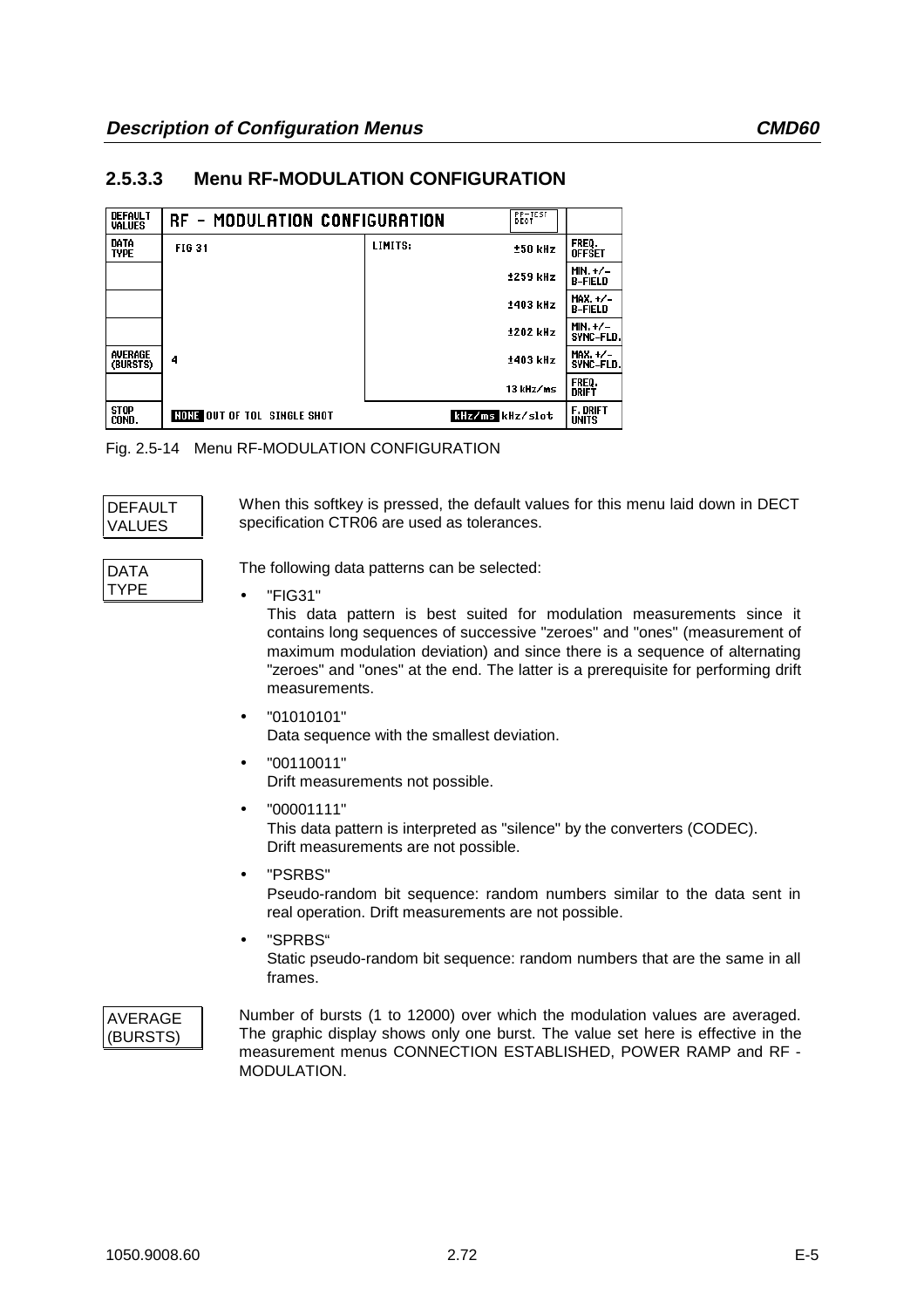| <b>STOP</b><br>COND.         | Selection of stop condition:<br><b>NONE</b><br>The measurement is performed continuously.<br><b>OUT OF TOL</b><br>$\bullet$<br>The measurement is stopped when a tolerance is exceeded.<br>SINGLE SHOT<br>Only one measurement is made. |
|------------------------------|-----------------------------------------------------------------------------------------------------------------------------------------------------------------------------------------------------------------------------------------|
| FREQ.<br><b>OFFSET</b>       | Selection of tolerance for minimum and maximum frequency offset.                                                                                                                                                                        |
| $MIN. +/-$<br><b>B-FIELD</b> | Selection of tolerance for minimum frequency deviation, measured over the B field<br>of received bursts.                                                                                                                                |
| $MAX. +/-$<br><b>B-FIELD</b> | Selection of tolerance for maximum frequency deviation, measured over the<br>B field of received bursts.                                                                                                                                |
| $MIN. +/-$<br>S-FIELD        | Selection of tolerance for minimum frequency deviation, measured over sync field<br>of received bursts.                                                                                                                                 |
| $MAX. +/-$<br>S-FIELD        | Selection of tolerance for maximum frequency deviation, measured over sync field<br>of received bursts.                                                                                                                                 |
| FREQ.<br><b>DRIFT</b>        | Selection of tolerance for maximum frequency drift within a received burst.                                                                                                                                                             |
| F. DRIFT<br><b>UNITS</b>     | The units in which the frequency drift measurement and tolerance limits are<br>displayed are selectable. The following units are available:<br>kHz/ms<br>kHz/slot                                                                       |
|                              | When the unit kHz/slot is selected the displayed number is greater by the factor<br>of 2.4.                                                                                                                                             |
|                              | The DEFAULT VALUES softkey does not change this setting, however the default<br>units after a system reset are kHz/ms. The default values for the frequency drift<br>tolerance limit (after pressing the DEFAULT VALUES softkey) are:   |
|                              | 13 kHz/ms (CTR06 first edition)<br>15 kHz/slot. (CTR06 second edition)<br>$\bullet$                                                                                                                                                     |
|                              | These values are not equivalent.                                                                                                                                                                                                        |

For each of these units, the maximum values for the frequency drift tolerance limits are:

- 100 kHz/ms
- 42 kHz/slot.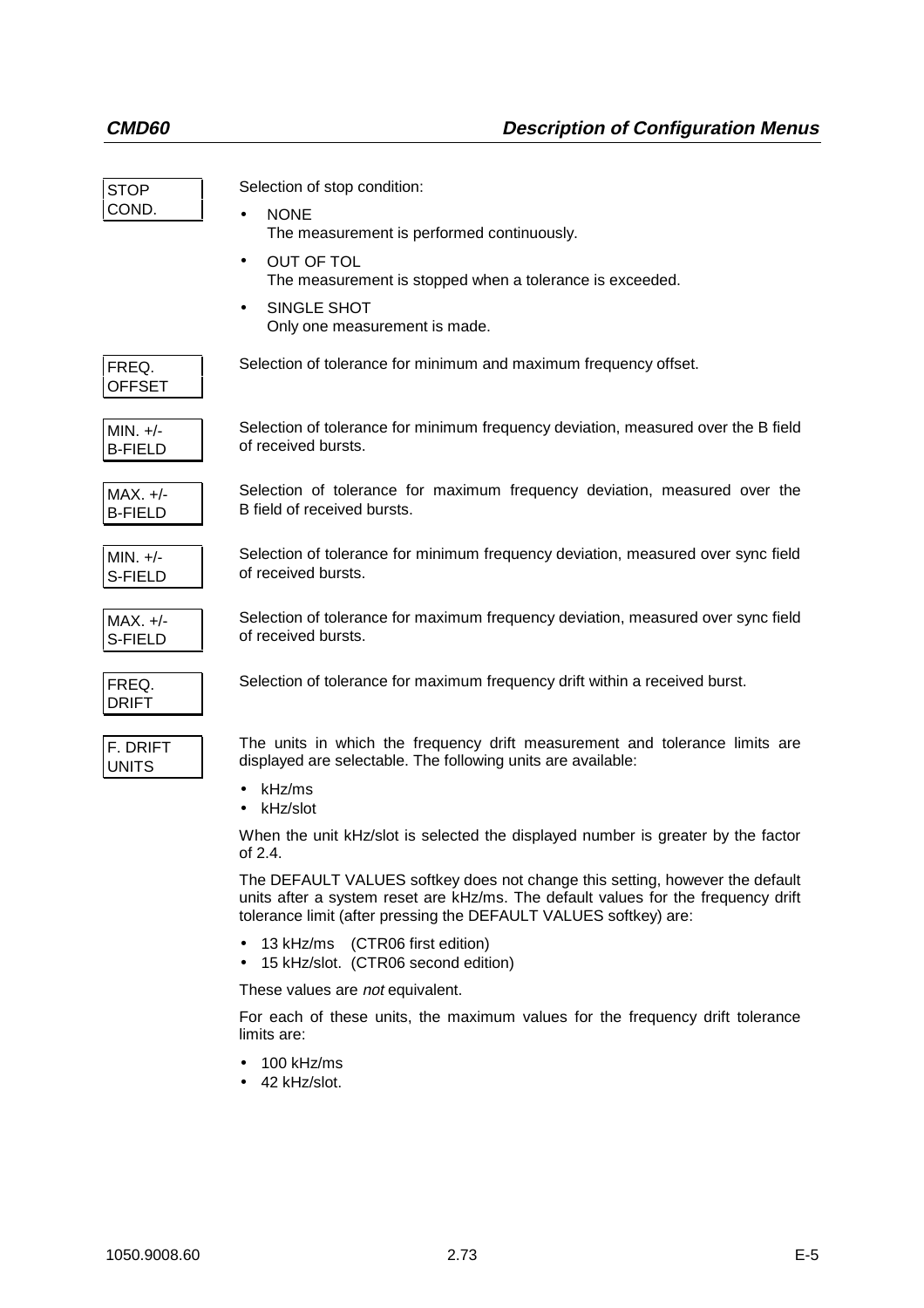# **2.5.3.4 Menu TIMING CONFIGURATION**

| <b>DEFAULT</b><br><b>VALUES</b> | <b>TIMING CONFIGURATION</b> |         | PP-TEST<br>DECT |                                |
|---------------------------------|-----------------------------|---------|-----------------|--------------------------------|
|                                 |                             | LIMITS: | 5.0 ppm         | <b>TIME</b><br><b>ACCURACY</b> |
|                                 |                             |         | $1.0 \mu s$     | MAX. POS.<br><b>JITTER</b>     |
|                                 |                             |         | $-1.0 \,\mu s$  | MAX. NEG.<br><b>JITTER</b>     |
|                                 |                             |         | $2.0 \mu s$     | MAX. PCKT.<br><b>DELAY</b>     |
| AVERAGE<br>(BURSTS)             | 32                          |         | $-2.0 \,\mu s$  | MIN. PCKT.<br>DELAY            |
|                                 |                             |         |                 |                                |
| <b>STOP</b><br>COND.            | <b>NONE OUT OF TOL</b>      |         |                 |                                |

Fig. 2.5-15 Menu TIMING CONFIGURATION

| <b>DEFAULT</b><br><b>VALUES</b> | When this softkey is pressed, the default values for this menu are used. These<br>values contain tolerances laid down in DECT Test Specification CTR06.                                                                                              |
|---------------------------------|------------------------------------------------------------------------------------------------------------------------------------------------------------------------------------------------------------------------------------------------------|
| <b>AVERAGE</b><br>(BURSTS)      | Number of bursts (2 to 1000) over which the timing values are averaged.                                                                                                                                                                              |
| <b>STOP</b><br>COND.            | Selection of stop condition:<br><b>NONE</b><br>The measurement is performed continuously.<br><b>OUT OF TOL</b><br>$\bullet$<br>The measurement is stopped when a tolerance is exceeded.<br>SINGLE SHOT<br>$\bullet$<br>Only one measurement is made. |
| <b>TIME</b><br><b>ACCURACY</b>  | Selection of tolerance value for time accuracy. This is the accuracy of the time<br>period in which the selected number of bursts is received referred to the time<br>standard of the CMD60.                                                         |
| MAX.POS.<br>JITTER              | Selection of tolerance for maximum positive jitter. This is the maximum time<br>interval between two successive bursts minus the average interval.                                                                                                   |
| MAX. NEG.<br><b>JITTER</b>      | Selection of tolerance for maximum negative jitter. This is the minimum time<br>interval between two successive bursts minus the average interval.                                                                                                   |
| MAX.PCKT.<br><b>DELAY</b>       | Selection of tolerance for maximum time interval between bursts of the CMD60 as<br>FP and bursts of the PP under test minus 5 ms. This softkey is not provided in the<br>FP-TEST.                                                                    |
| MIN.PCKT.<br><b>DELAY</b>       | Selection of tolerance for minimum time interval between bursts of the CMD60 as<br>FP and bursts of the PP under test minus 5 ms. This softkey is not provided in the<br>FP-TEST.                                                                    |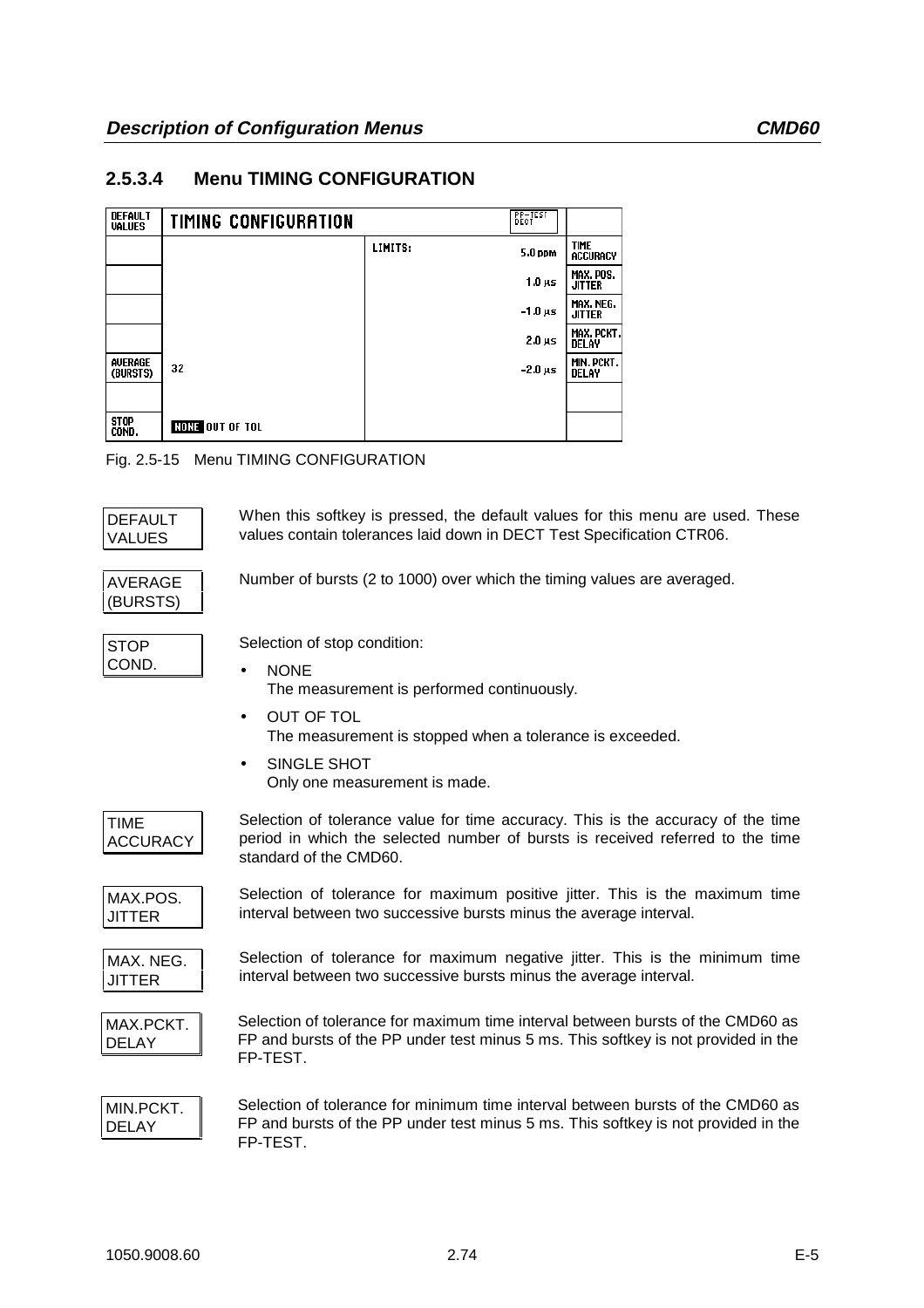# **2.5.3.5 Menu BIT ERROR RATE CONFIGURATION**

| <b>DEFAULT</b><br><b>VALUES</b> | BIT ERROR RATE CONFIGURATION |                                              | $E_{\rm eff}$      |                               |
|---------------------------------|------------------------------|----------------------------------------------|--------------------|-------------------------------|
| DATA<br>Type                    | <b>ÅPSRBS</b>                | UPPERLIMIT:                                  | 5000 ppm           | <b>CURRENT</b><br><b>BER</b>  |
|                                 |                              |                                              | 50000 ppm          | <b>CURRENT</b><br><b>FER</b>  |
|                                 |                              |                                              | 1000 ppm           | LONGTERM<br>BER               |
|                                 |                              |                                              | 10000 ppm          | <b>LONGTERM</b><br><b>FER</b> |
| EVAL.<br><b>WINDOW</b>          | 100 * [320 Bit]<br>(1.00 s)  |                                              |                    |                               |
| <b>RESULT</b><br>UNIT           | <b>PPM EXP</b>               |                                              |                    |                               |
| <b>STOP</b><br>COND.            | <b>NONE</b>                  | 3<br>0<br>$\mathbf{z}$<br>1 I<br>6<br>9<br>8 | 5<br>4<br>10<br>11 | <b>MULTI</b><br><b>BEARER</b> |

Fig. 2.5-16 Menu BIT ERROR RATE CONFIGURATION

| DEFAULT       | When this softkey is pressed, the default values for this menu are used. These |
|---------------|--------------------------------------------------------------------------------|
| <b>VALUES</b> | values contain tolerances laid down in DECT Test Specification CTR06.          |
| <b>DATA</b>   | The following data patterns can be selected:                                   |
| <b>TYPE</b>   | "FIG31"                                                                        |

- "FIG31" 128 bits with the pattern "010101...", 64 bits "1", 64 bits "0", 64 bits with the pattern "010101..."
- $•$   $"01010101"$ 320 bits with the pattern "010101..."
- "00110011" 320 bits with the pattern "00110011..."
- "00001111" 320 bits with the pattern "00001111..."
- "PRBS" CCITT O.153 pattern with the period  $2^{11}$ -1 in accordance with CTR06 (default)
- "SPRBS" Static pseudo-random bit sequence with the period 320.

| EVAL.  |  |
|--------|--|
| WINDOW |  |

Input of measurement window in bursts between 1 and 30 000 000 (one burst with 320 net bits per slot. Frames are repeated with a period of 10 ms).

| RESULT      |  |
|-------------|--|
| <b>UNIT</b> |  |

Display of result in ppm or in exponential notation.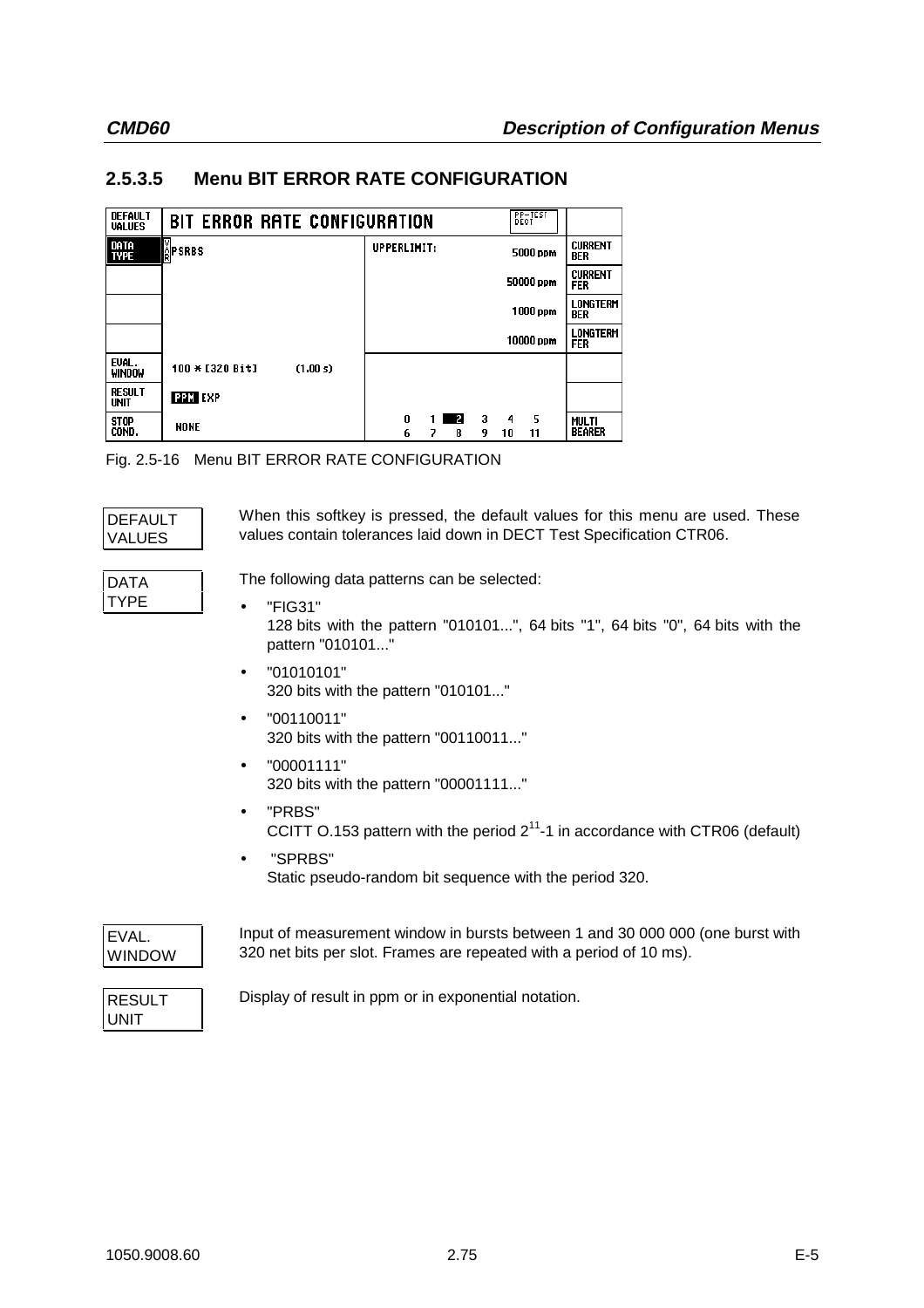| <b>STOP</b>                   | Selection of stop condition:                                                                                                                                                                                                                                                                                                                                                                                                                                                                        |
|-------------------------------|-----------------------------------------------------------------------------------------------------------------------------------------------------------------------------------------------------------------------------------------------------------------------------------------------------------------------------------------------------------------------------------------------------------------------------------------------------------------------------------------------------|
| COND.                         | <b>NONE</b>                                                                                                                                                                                                                                                                                                                                                                                                                                                                                         |
|                               | The measurement is performed continuously.                                                                                                                                                                                                                                                                                                                                                                                                                                                          |
|                               | EVAL. WINDOW ELAPSED<br>$\bullet$<br>The measurement is stopped when the time of the measurement window has<br>elapsed.                                                                                                                                                                                                                                                                                                                                                                             |
|                               | <b>UPPERLIMIT BER</b><br>$\bullet$<br>The measurement is stopped when the tolerance for LONGTERM BER is<br>exceeded.                                                                                                                                                                                                                                                                                                                                                                                |
|                               | <b>UPPERLIMIT FER</b><br>The measurement is stopped when the tolerance for LONGTERM FER is<br>exceeded.                                                                                                                                                                                                                                                                                                                                                                                             |
| <b>CURRENT</b><br><b>BER</b>  | Selection of tolerance for maximum current bit error rate.                                                                                                                                                                                                                                                                                                                                                                                                                                          |
| <b>CURRENT</b><br><b>FER</b>  | Selection of tolerance for maximum current frame error rate.                                                                                                                                                                                                                                                                                                                                                                                                                                        |
| <b>LONGTERM</b><br><b>BER</b> | Selection of tolerance for maximum bit error rate averaged over the measurement<br>window.                                                                                                                                                                                                                                                                                                                                                                                                          |
| <b>LONGTERM</b><br><b>FER</b> | Selection of tolerance for maximum frame error rate averaged over the<br>measurement window.                                                                                                                                                                                                                                                                                                                                                                                                        |
| <b>MULTI</b><br><b>BEARER</b> | Selection of slots to be used for fast bit error rate measurement. After activating<br>the softkey MULTI BEARER, the slot number is selected by means of the<br>spinwheel and activated or deactivated with ENTER. The slot for the traffic bearer<br>selected in menu SIGNALLING PP/FP-TEST cannot be deactivated. All selected<br>slots use the channel number (carrier) of the traffic bearer. Adjacent slots cannot<br>be used. Six slots can be used in the PP-TEST, two slots in the FP-TEST. |
|                               | <b>NOTE:</b><br>Not all DECT systems can set up and maintain calls to the same partner in<br>several slots simultaneously.                                                                                                                                                                                                                                                                                                                                                                          |

**For example, if two traffic bearers are set up and an FER of 50% is displayed, this indicates that a second slot can be set up (eg for the purpose of handover), but that this slot is not intended for data transmission.**

**If the dummy slot of an FP is maintained after the call setup, this may prevent a further bearer from being set up in the dummy slot and its adjacent slot. If the CMD60 operates as FP (PP-TEST), the dummy bearer can be switched off in menu SIGNALLING PP-TEST CONFIGURATION (see section 2.5.2.1).**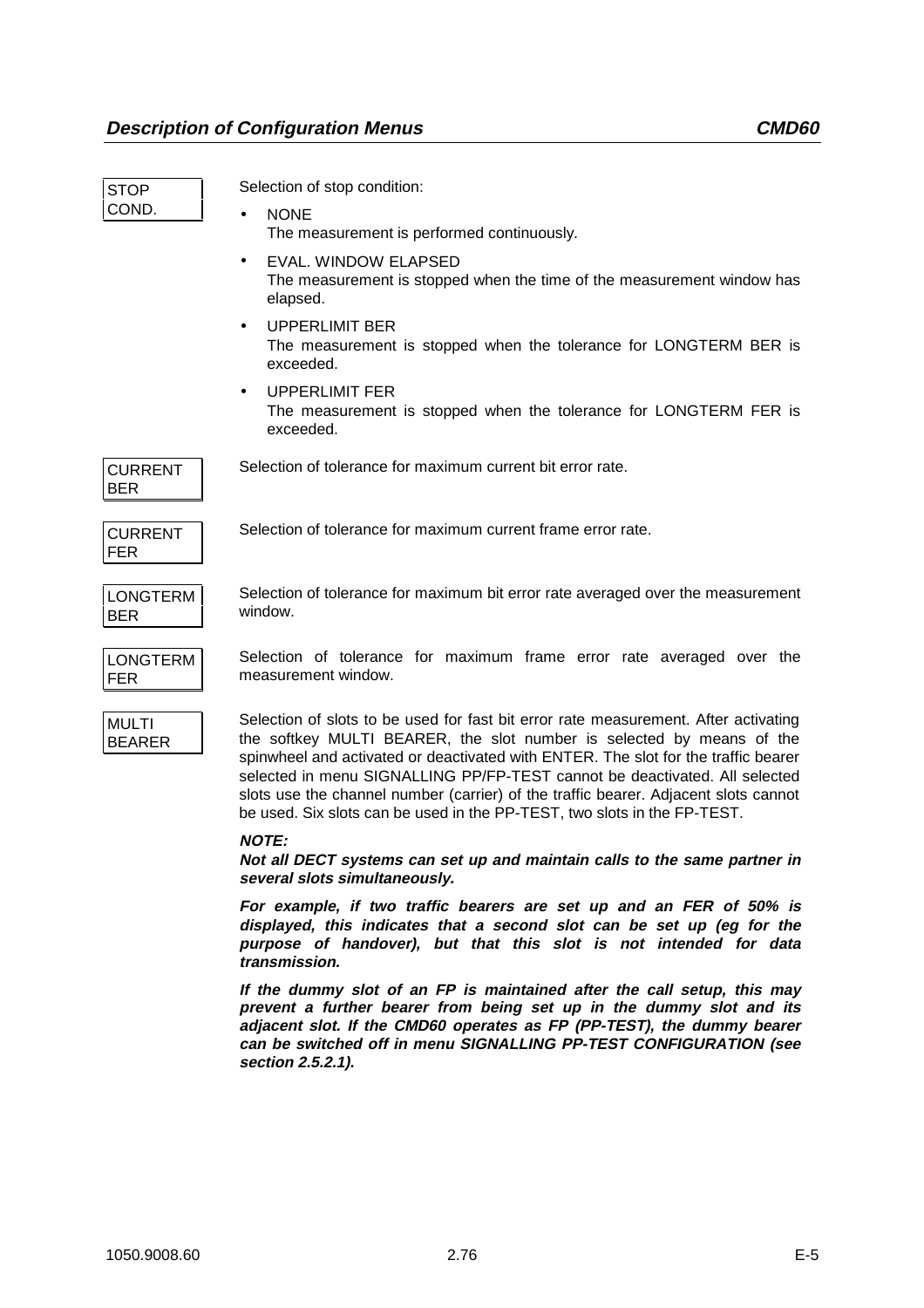## **2.5.4 General Configuration Menus**

## **2.5.4.1 Menu RF CONNECTOR/EXTERNAL ATTENUATION**

|                                        |               |         |                             | RF CONNECTOR $\angle$ EXT. ATTENUATION |                   |                       |
|----------------------------------------|---------------|---------|-----------------------------|----------------------------------------|-------------------|-----------------------|
| <b>RFIN/OUT</b>                        |               |         | <b>RF CONNECTOR IN USE:</b> | EXT. ATTENUATION:                      | 0.0 <sub>dB</sub> | EXT.ATT.<br>RF IN/OUT |
| RFIN <sub>1</sub> /<br><b>RF OUT 2</b> | RF IN/OUT (1) | RF IN 2 | <b>RFOUT 2</b>              |                                        | $0.0 \text{ dB}$  | EXT.ATT.<br>RF IN 2   |
| <b>RF IN 2/</b><br>RF OUT 1            | [ ♦ ]         | ◉       | ◉                           |                                        | 0.0 dB            | EXT.ATT.<br>RF OUT 2  |
| <b>RF IN 2/</b><br><b>RF OUT 2</b>     | tı            |         |                             |                                        |                   |                       |
|                                        |               |         |                             |                                        |                   |                       |
|                                        |               |         |                             |                                        |                   |                       |
|                                        |               |         |                             |                                        |                   |                       |

|  |  |  |  | Fig. 2.5-17 Menu RF CONNECTOR/EXTERNAL ATTENUATION |
|--|--|--|--|----------------------------------------------------|
|--|--|--|--|----------------------------------------------------|

The CMD60 has three RF connectors:

- a bidirectional input/output (RF IN/OUT)
- a sensitive input (RF IN 2)
- a high-level output (RF OUT2)

The three connectors cannot only be used alternatively but also combined. There are four possible combinations. An attenuation can be entered into the CMD60 for each connector. The attenuation is taken into account in level settings and level measurements. Negative attenuation values have the effect of amplification.

selected. The associated switch positions are shown in the figure below.

RF IN/OUT to

RF IN2 RF OUT2



Selection of correction value for path attenuation between the CMD60 and the DUT at I/O connector RF IN/OUT. Negative values are intended for seriesconnected amplifiers, if any. The correction values are used, for example, for optimally using the dynamic range of the CMD60. They are further taken into account in level outputs and level measurements.

With these four softkeys, one of the four possible input/output combinations is

RF IN 2



Fig. 2.5-18 Input and output circuitry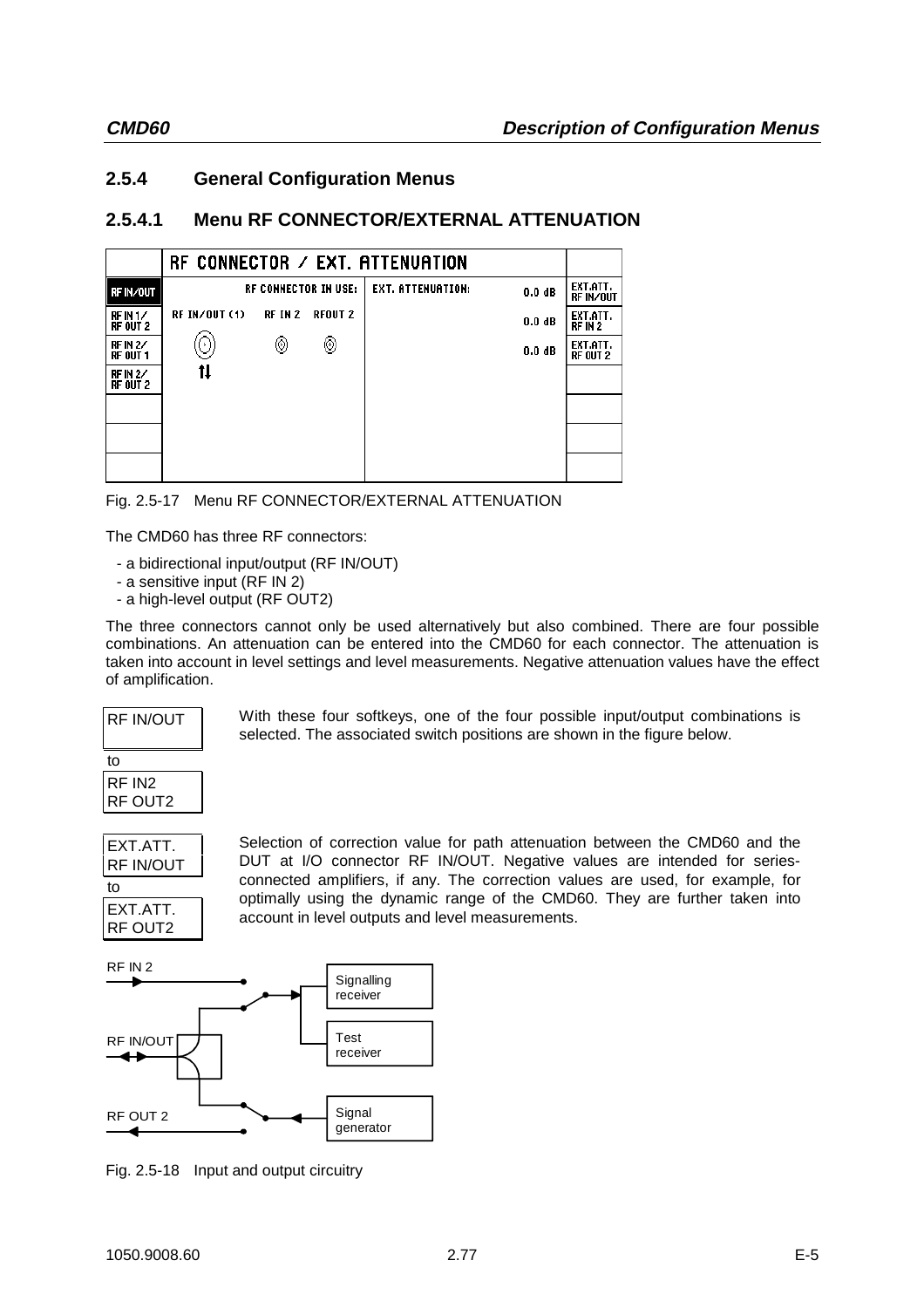## **2.5.4.2 Menu SYNCHRONIZATION**

|                            | <b>SYNCHRONIZATION</b> |                         |
|----------------------------|------------------------|-------------------------|
|                            |                        | <b>REF. FREQUENCY:</b>  |
|                            |                        |                         |
| <b>REF.FREQ</b>            | <b>10 MHz INTERN</b>   | $(=$ REF OUT 4)         |
| <b>REF.OUT 3</b>           | 13.824 MHz             | (bared on<br>REF.FREQ.) |
| <b>SYNC</b><br><b>PORT</b> | <b>MASTER SLAVE</b>    |                         |
|                            |                        |                         |
|                            |                        |                         |
|                            |                        |                         |
|                            |                        |                         |
|                            |                        |                         |

Fig. 2.5-19 Menu SYNCHRONIZATION

REF. FREQ. (only with Option CMD-B3)

Selection of internal or external reference frequency of 10 MHz. All internal frequencies of the CMD60 are derived from this reference frequency.

### **NOTE:**

**If "10 MHz EXTERN" is selected and no external reference is connected, attempts to set up a call may fail and measurements may produce incorrect results. This condition is indicated by a message in the upper status line of the menus SIGNALLING PP-TEST and SIGNALLING FP-TEST .**

REF. OUT 3 Selection of a DECT frequency to be output at socket REF OUT 3 (rear panel). Possible values are: 13.824 MHz, 6.912 MHz, 3.456 MHz, 1.152 MHz, 576 kHz, 288 kHz or 144 kHz. These frequencies are derived from the internal or external 10-MHz reference frequency.

### **NOTE:**

**The output frequency of REF OUT 3 is undefined in the main menu and in menu RF SIGNAL GENERATOR.**

**SYNC** PORT If several CMD60 are operated in the PP-TEST (production line), they can be synchronized to one another. This allows simultaneous measurements on different slot/carrier pairs without the testers interfering with one another. To this end, the testers are interconnected via two differential lines connected to the 50 pin socket on the rear. One CMD60 operates as a MASTER, the others as SLAVES. The MASTER must change to the status SIGNALLING PP-TEST before the SLAVES change to this status.

## **NOTE:**

**If "SLAVE" is selected accidentally and no master is connected, attempts to set up a call may fail and measurements may produce incorrect results. This condition is indicated by a message in the upper status line.**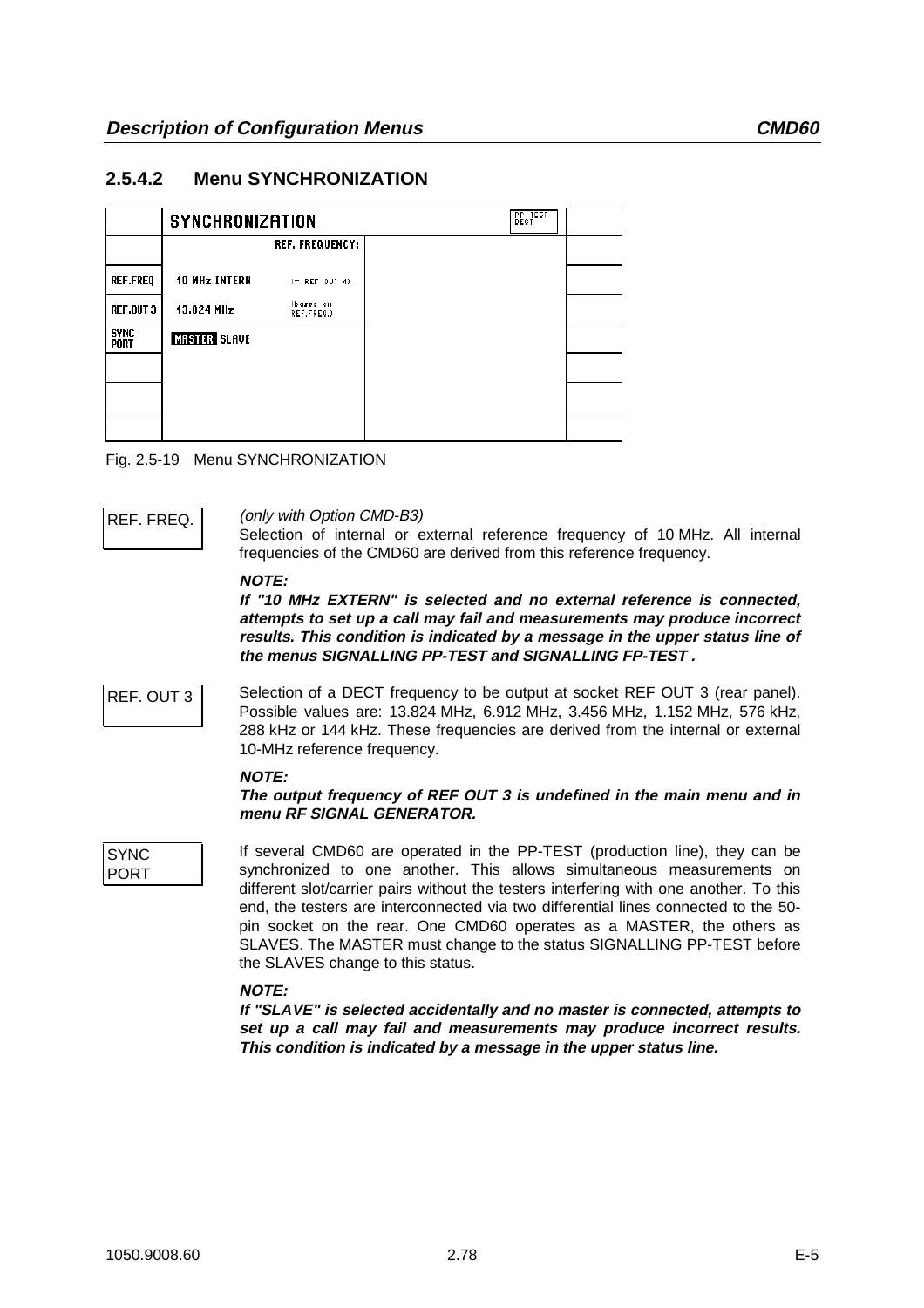## **Example of master/slave operation of CMD60 (synchronized to DECT timing)**



Fig. 2.5-20 Synchronization of several Testers CMD60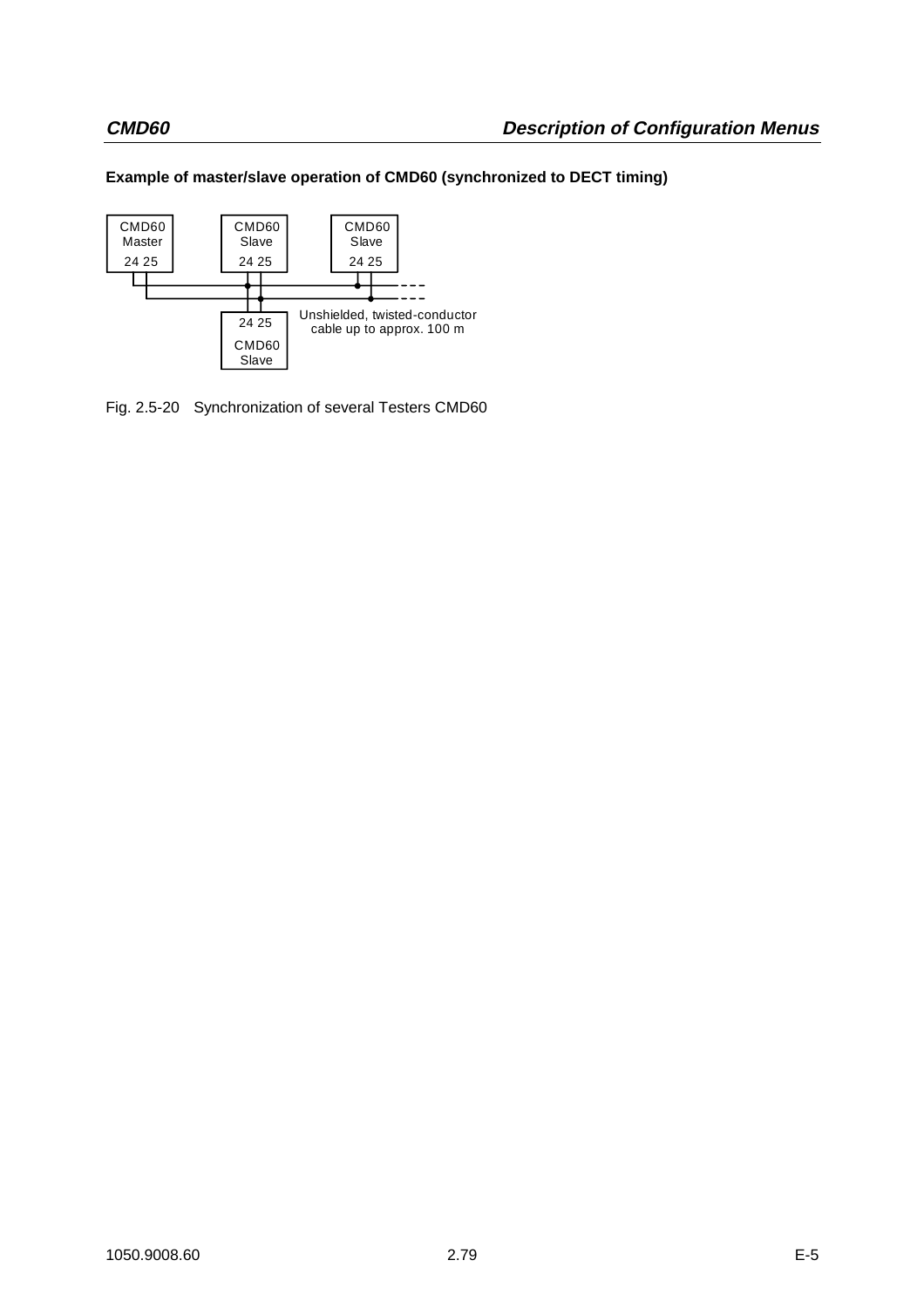## **2.5.4.3 Menu PRINTER**

Various setting for data printout can made in this menu:

- Selection of printer type
- Selection whether a hardcopy is made immediately or whether the drawing is first stored in a file.
- Selection whether the application report is printed immediately or whether it is first stored in a file.
- Selection of file name in which the hardcopy or application report can be stored. The name may include a number which is incremented each time a new file is created (auto increment).
- Files can be displayed before they are printed by the CMD.

|                                | <b>PRINTER</b>                    |                                      |                            |
|--------------------------------|-----------------------------------|--------------------------------------|----------------------------|
| <b>PRINTER</b><br><b>TYPE</b>  | <b>Epson RX Series</b>            | <b>FILEPRINT:</b><br><b>HARDCOPY</b> | <b>FILE</b><br><b>TYPE</b> |
| <b>PRINT</b><br><b>CHANNEL</b> | <b>HARDCOPY:</b><br><b>INTERN</b> | <b>INTERN</b>                        |                            |
| <b>FILE</b><br><b>NAME</b>     | PRINT???                          |                                      | <b>PREV</b><br>LINE        |
|                                |                                   | PRINT000<br>PRINT001                 | <b>NEXT</b><br>LINE        |
|                                |                                   |                                      | <b>DELETE</b>              |
| Print<br>Channel               | <b>REPORT:</b><br><b>AINTERN</b>  |                                      | <b>SHOW</b><br>HARDCOPY    |
| <b>FILE</b><br><b>NAME</b>     | <b>PROT???</b>                    | ------.---                           |                            |

Fig. 2.5-21a Menu PRINTER

PRINTER TYPE

Selection of printer type (relevant for hardcopy only).

## Softkeys in the HARDCOPY field:

| <b>PRINT</b>   |                   | Selection of print channel for hardcopy.                                                                                        |
|----------------|-------------------|---------------------------------------------------------------------------------------------------------------------------------|
| <b>CHANNEL</b> | <b>CENTRONICS</b> | CMD prints via the Centronics interface.                                                                                        |
|                | <b>INTERN</b>     | CMD prints into an internally generated file. The name of this<br>file can be selected with the FILE NAME softkey.              |
|                | MEMCARD           | CMD prints into a file generated on its memory-card drive. The<br>name of this file can be selected with the FILE NAME softkey. |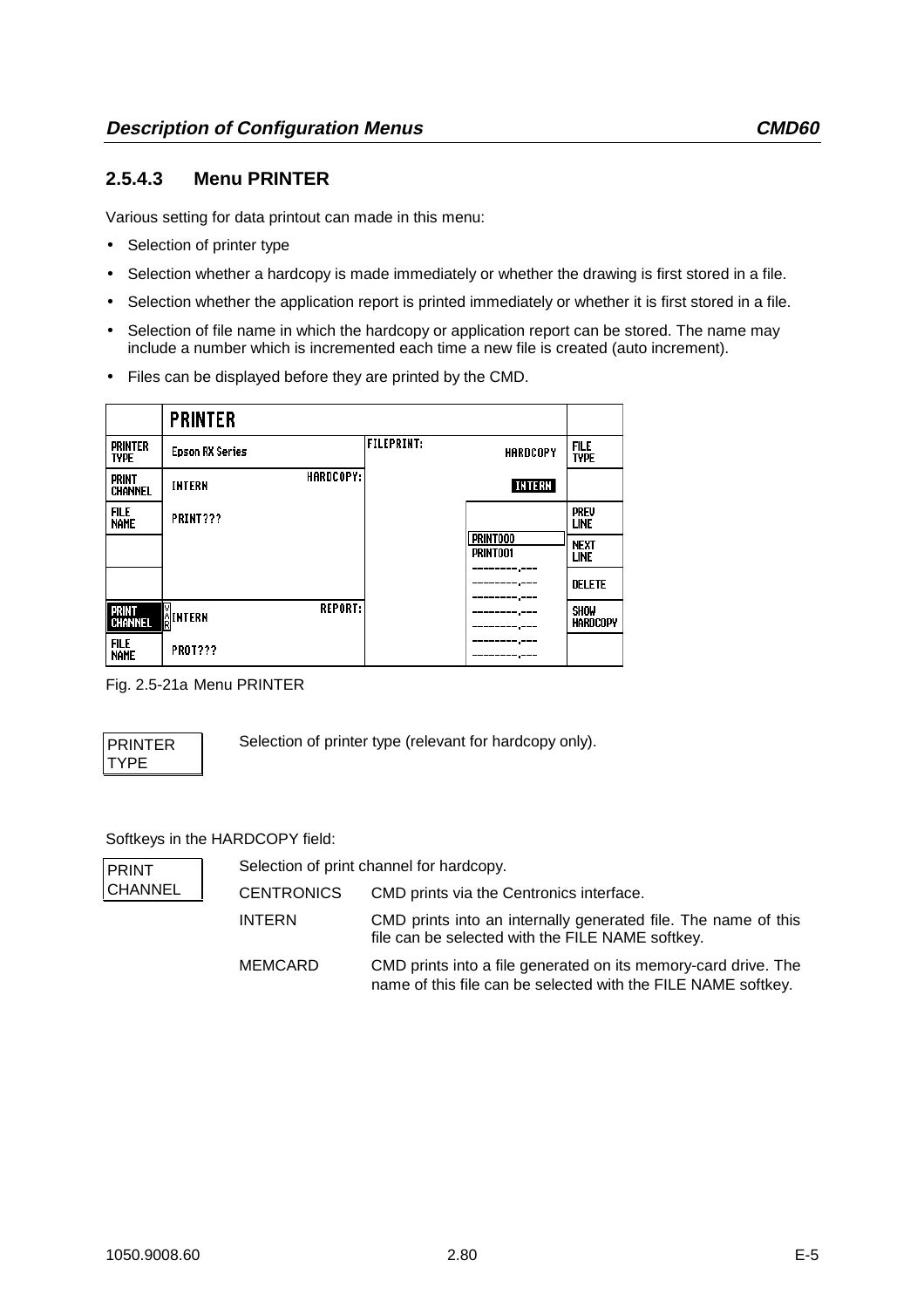### FILE NAME

Entry of file name into which a hardcopy should be written. The general DOS rules apply for the file name. Groups of successive question marks in the file name are replaced by a numeral when the file is created. Counting starts at 0, if 0 already exists it is replaced by 1, an existing 1 is replaced by 2, etc. When the group of numerals is full, no more files can be created by the CMD.

## **Example:**

Files PRINT000 to PRINT999 are created with FILE NAME in the PRINTER menu. If file PRINT999 already exists no more files can be created. Therefore, with the next hardcopy the CMD will write into the PRINT999 file, however not before asking the operator whether the existing file may be overwritten. In the Printer menu shown, files PRINT000 to PRINT004 already exist. The next hardcopy command on the print channel INTERN would create the file PRINT005.

This softkey cannot be used if CENTRONICS has been selected under PRINT CHANNEL.

## Softkeys in the REPORT field:

| <b>PRINT</b>               | Selection of print channel for the different application reports. |                                                                                                                            |  |
|----------------------------|-------------------------------------------------------------------|----------------------------------------------------------------------------------------------------------------------------|--|
| <b>CHANNEL</b>             | <b>CENTRONICS</b>                                                 | CMD directly prints onto the Centronics interface.                                                                         |  |
|                            | <b>INTERN</b>                                                     | CMD prints into an internally created file. You may chose a<br>name for this file with the FILE NAME softkey.              |  |
|                            | <b>MEMCARD</b>                                                    | CMD prints into a file created on its memory-card drive. You<br>may chose a name for this file with the FILE NAME softkey. |  |
|                            | <b>OFF</b>                                                        | CMD ignores all print commands.                                                                                            |  |
| <b>FILE</b><br><b>NAME</b> |                                                                   | Same as in the HARDCOPY field. This softkey cannot be used if CENTRONICS<br>or OFF has been selected under PRINT CHANNEL.  |  |

## Softkeys in the FILEPRINT field:

Here the services are available which are required for selecting, displaying and printing the files generated for printing into the INTERN or MEMCARD channel.

| <b>FILE</b>   | Selection of report type.  |                                                                 |
|---------------|----------------------------|-----------------------------------------------------------------|
| <b>TYPE</b>   | AUTOTEST REPORT            | Files generated by the CMD during a DECT autotest.              |
|               | <b>HARDCOPY</b>            | Files generated by the CMD when the HARDCOPY key<br>is pressed. |
| <b>SELECT</b> | Selection of file display. |                                                                 |
| <b>SOURCE</b> | <b>INTERN</b>              | CMD displays internally stored files.                           |
|               | <b>MEMCARD</b>             | CMD displays the files stored on the memory card.               |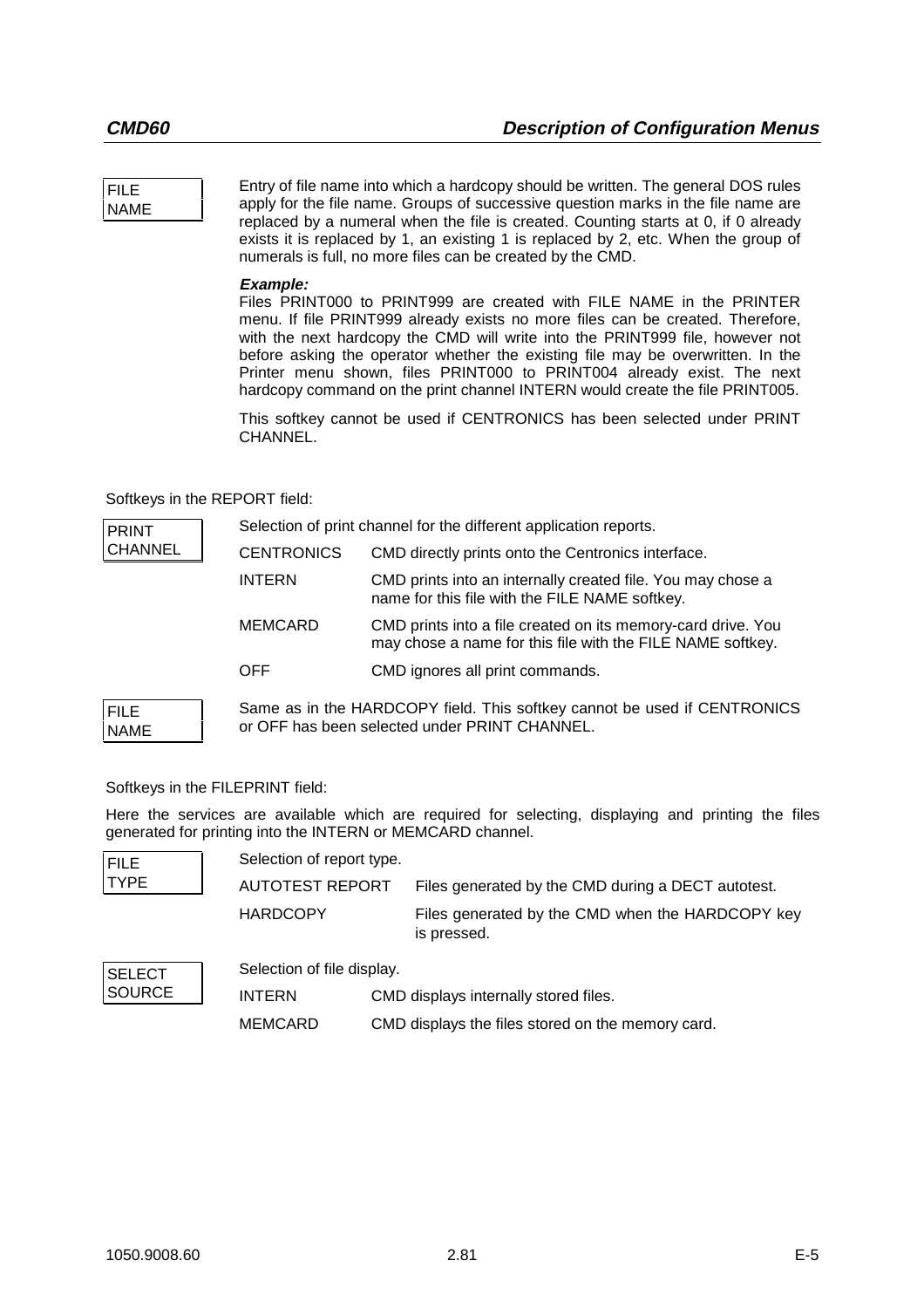The files selected with FILE TYPE are displayed at the right-hand side in the FILEPRINT field. The lines around a file name mark the currently displayed file and will in the following be referred to as file cursor:

| <b>PREV</b><br><b>LINE</b>     | Downward scroll in the displayed file list. The cursor remains in its original<br>position.                                                                                                                 |
|--------------------------------|-------------------------------------------------------------------------------------------------------------------------------------------------------------------------------------------------------------|
| <b>NEXT</b><br><b>LINE</b>     | Upward scroll in the displayed file list. The cursor remains in its original position.                                                                                                                      |
| <b>DELETE</b>                  | Clears the cursor-selected file.                                                                                                                                                                            |
| <b>SHOW</b><br><b>HARDCOPY</b> | Display of cursor-selected file. Since the hardcopy display takes up the whole<br>screen, all softkeys are disabled while the file is displayed. For printing the<br>displayed file press the HARDCOPY key. |
|                                | This softkey is only available if HARDCOPY has been selected with FILE TYPE.                                                                                                                                |
| <b>SHOW</b>                    | Display of cursor-selected file. To do so CMD changes to the REPORT menu.                                                                                                                                   |
| <b>REPORT</b>                  | This softkey is only available if AUTOTEST REPORT has been selected under<br>FILE TYPE. The key is at the same location as the SHOW HARDCOPY softkey.                                                       |

With the print channel set to internal, the user is asked upon pressing the hardkey HARDCOPY to confirm the file name. When ENTER is pressed the proposed name is used (? being replaced by corresponding numerals), STOP aborts the procedure, CLEAR allows editing of the file name. In this case the following menu is displayed.

|                               | <b>PRINTER</b>         |  |
|-------------------------------|------------------------|--|
| <b>PRINTER</b><br><b>TYPE</b> | <b>Epson RX Series</b> |  |
|                               |                        |  |
| file<br>Name                  | PRINT???               |  |
| start<br>Print                |                        |  |
|                               |                        |  |
|                               |                        |  |
|                               |                        |  |

Fig. 2.5-21b Menu PRINTER (for editing a file name)

| <b>PRINTER</b> |  |
|----------------|--|
|                |  |

Selection of printer type (relevant for hardcopy only).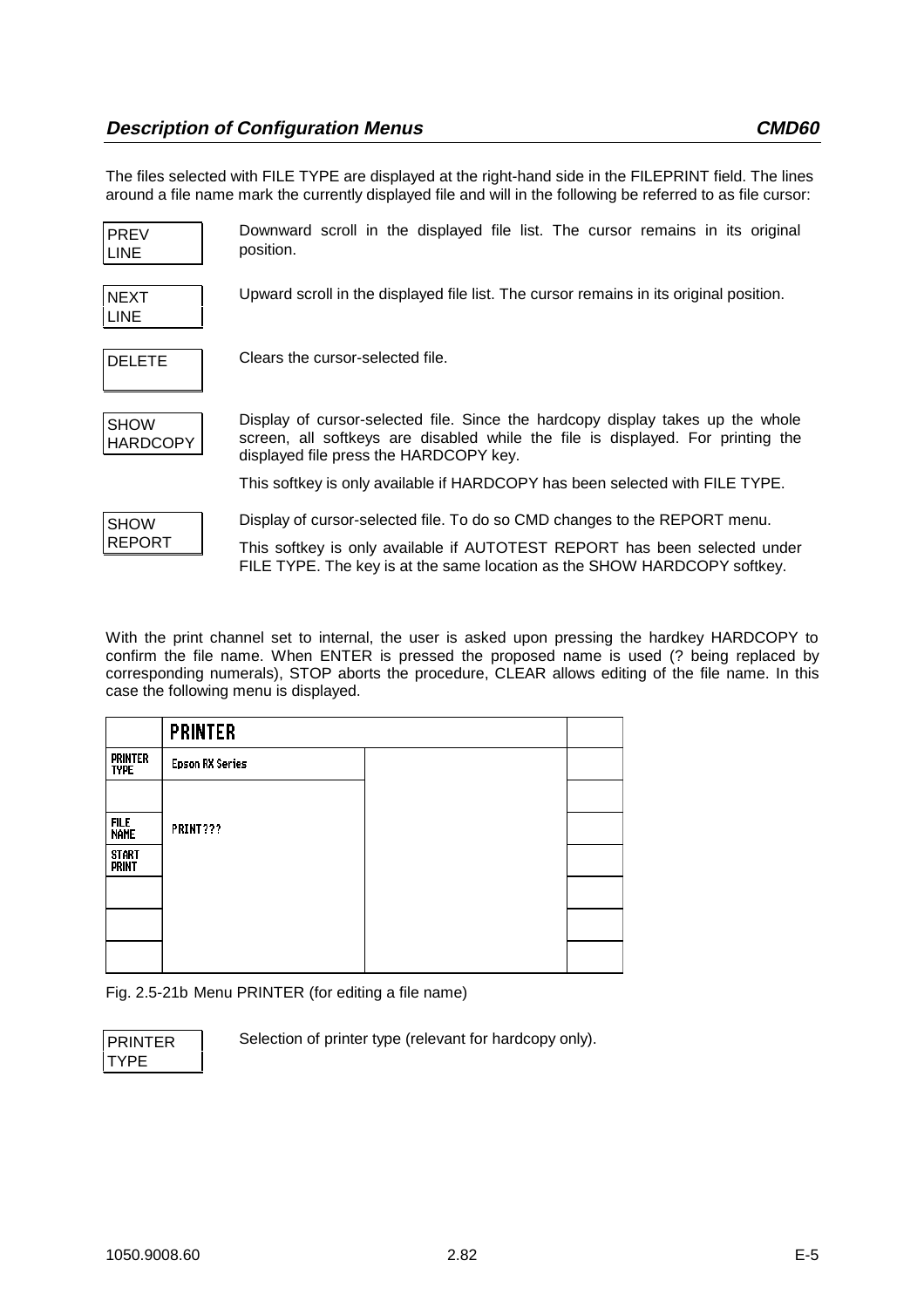| FILE |  |
|------|--|
| NAME |  |

Entry of file name as described above.

| START |  |
|-------|--|
| PRINT |  |

Printing (into a file), which had been interrupted for editing, is now continued. Press MENU UP to abort the print procedure.

# **2.5.4.4 Menu REPORT**

In this menu the content of the file selected with the file cursor in the PRINTER menu is displayed. The file type is indicated in the menu line: AUTOTEST REPORT for the report of a DECT autotest.

| <b>REPORT</b><br>AUTOTEST REPORT                                                                                         |                                                                 |                             |
|--------------------------------------------------------------------------------------------------------------------------|-----------------------------------------------------------------|-----------------------------|
| <b>TEST: Auto Test 01</b>                                                                                                |                                                                 | PAGE<br>UP                  |
| Tested by : <name></name>                                                                                                |                                                                 | <b>LINE</b><br>UP           |
| Test Location : <location><br/>Type of Device : <device><br/>Serial Number : <serial no=""></serial></device></location> |                                                                 | <b>LINE</b><br><b>DOWN</b>  |
| Company : <company><br/>RFPI : 0000000000</company>                                                                      | PMID : 00000                                                    | PAGE<br><b>DOWN</b>         |
| (01) SETUP CONNECTION PP-TEST                                                                                            |                                                                 |                             |
| Mode : LOOPBACK                                                                                                          | Traffic Slot : 2<br>RF Level : -73.0 dBm    Iraffic Carrier : 0 |                             |
| 03 Proto : 003041108008                                                                                                  | Dummy if Traffic : OFF                                          | <b>PRINT</b><br><b>FILE</b> |

Fig. 2.5-22 Menu REPORT

| <b>PAGE</b> |  |
|-------------|--|
| l UP        |  |

Upward scroll of displayed text by one page.

| LINE |  |
|------|--|
| UP   |  |

Upward scroll of displayed text by one line.

| I INF       |  |
|-------------|--|
| <b>DOWN</b> |  |

Downward scroll of displayed text by one line.

| PAGE |  |
|------|--|
|      |  |
| DOWN |  |
|      |  |

Downward scroll of displayed text by one page.

| PRINT |  |
|-------|--|
| FII F |  |

Output of displayed text to a printer.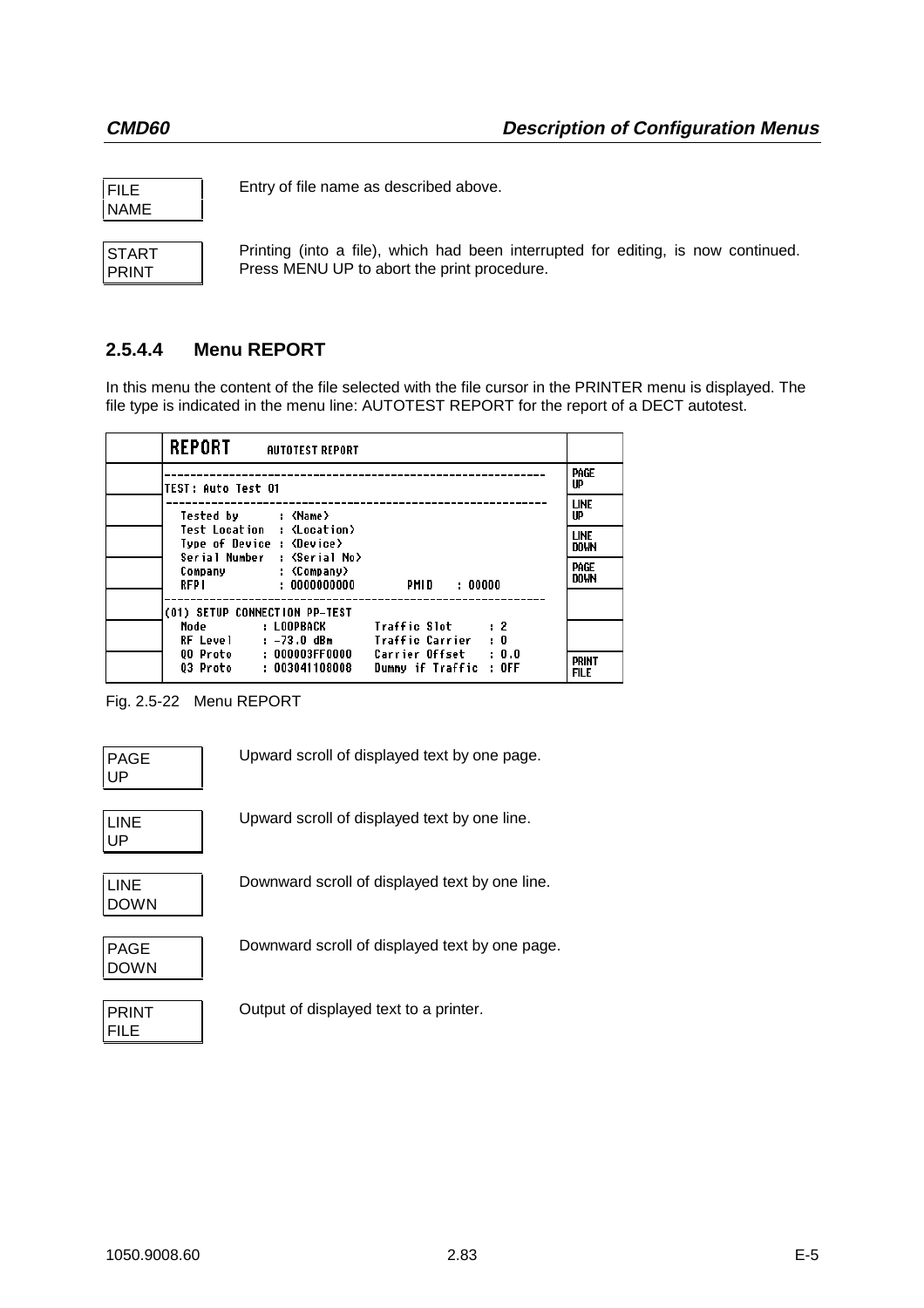## **2.5.4.5 Menu SOFTWARE OPTIONS**

In the SOFTWARE OPTIONS, the options are indicated that can be enabled by means of a code.

|                              | <b>SOFTWARE OPTIONS</b>                                                            |                          |
|------------------------------|------------------------------------------------------------------------------------|--------------------------|
|                              |                                                                                    |                          |
|                              |                                                                                    |                          |
|                              | I I CMD-K30 MOC/MTC (CMD54/57)<br>[√] CMD-K43   NARROW BAND RF SPECTRUM ANALYZER   |                          |
|                              | 1 CMD-K54 CIPHERING (CMD54/57)<br>1 CMD-K80 UIC (CMD54/57)<br>1 CMD-K?? VIRTUAL PC |                          |
|                              | 1 CMD-B20 U/I MEASUREMENTS (CMD 50/53)<br>I I CMD-B30 RF IN2 / RF OUT2 (CMD 50/53) |                          |
|                              | I√I CMD-B44 MULTITONE AUDIO ANALYSIS                                               |                          |
| <b>CODE</b><br><b>NUMBER</b> | 0                                                                                  | Hardw.<br><b>OPTIONS</b> |

Fig. 2.5-23 Menu SOFTWARE OPTIONS

| CODE   |
|--------|
|        |
| NUMBER |
|        |

Entry of code for enabling a software option.

HARDW. OPTIONS Selection of menu HARDWARE OPTIONS (see section 2.5.4.6).

## **2.5.4.6 Menu HARDWARE OPTIONS**

In the menu HARDWARE OPTIONS, the hardware configuration of the CMD60, the software and firmware versions and the serial number of the unit are indicated.

| Digital Radiocommunication Tester CMD                                                                                                                                                                                                                                                                                                                                                                                                                                                                                                                                                                                                               |               |  |  |  |
|-----------------------------------------------------------------------------------------------------------------------------------------------------------------------------------------------------------------------------------------------------------------------------------------------------------------------------------------------------------------------------------------------------------------------------------------------------------------------------------------------------------------------------------------------------------------------------------------------------------------------------------------------------|---------------|--|--|--|
| MODEL: 60 M SERIAL NO: 840675/018                                                                                                                                                                                                                                                                                                                                                                                                                                                                                                                                                                                                                   |               |  |  |  |
| SOFTWARE VERSION: X 3.00 02.05.96<br>DECT FIRMWARE VERSION: D4.474 45.4.96                                                                                                                                                                                                                                                                                                                                                                                                                                                                                                                                                                          |               |  |  |  |
|                                                                                                                                                                                                                                                                                                                                                                                                                                                                                                                                                                                                                                                     |               |  |  |  |
| <b>INSTALLED OPTIONS:</b><br>I√ I CMD-B4/2 OCXO REFERENCE OSCILLATOR<br>$I$ 1 CMD-B7<br><b>Abis INTERFACE</b><br>(CMD 54/57)<br>IV I CMD-BB MULTI-REFERENCE FREQUENCY IN/OUT<br>I I CMD-BS<br>TEST MOBILE FUNCTIONALITY (CMD 54/57)<br>I√] CMD-B4 = FAST POWER RAMP, PHASE/FREQ. ERROR, BER I√] CMD-B9 =<br>2nd RF-SYNTHESIZER<br>I/ 1 CMD-B44 AUDIO MEASUREMENT UNIT<br>I√ I CMD-B49<br>DCS 4900 (CMD 55/57)<br>I√] CMD-B42 HIGH DYNAMIC BURST ANALYSIS<br>IV I CMD-B43 SPECTRUM MEASUREMENT UNIT<br>I√I CMD-B5 SPEECH CODEC<br>I√I CMD-B6 – ADAPTER FOR CMD-B6 OPTIONS<br>IVI CMD-B64 IEEE 488 BUS INTERFACE<br>I√I CMD-B62 MEMORY CARD INTERFACE |               |  |  |  |
| 50dB DYN, ATT.<br>H.MEAS                                                                                                                                                                                                                                                                                                                                                                                                                                                                                                                                                                                                                            | CPU 3<br>8 MB |  |  |  |

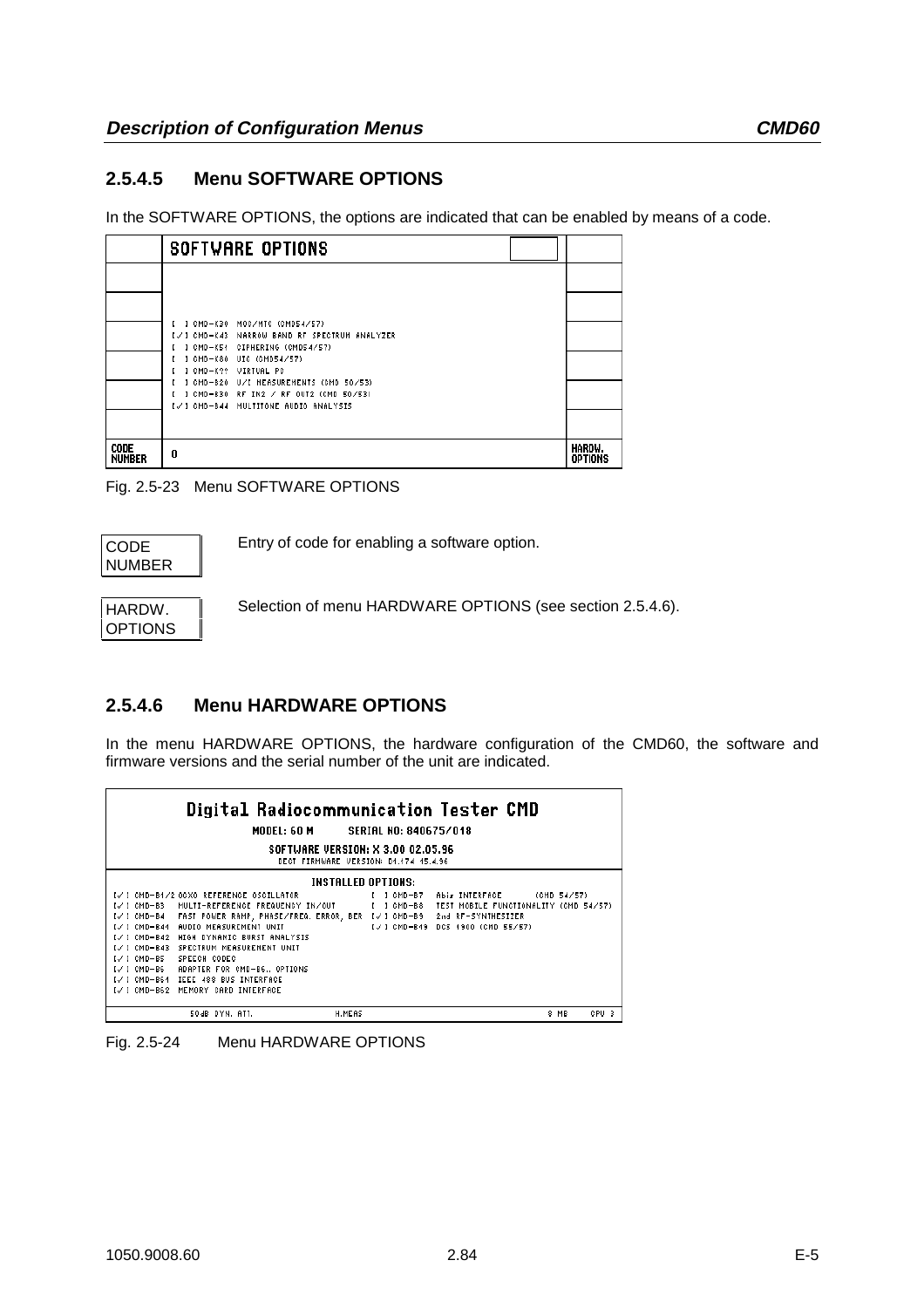# **2.5.4.7 Menu OTHER CONFIGURATION PARAMETERS**

|                      | OTHER CONFIGURATION PARAMETERS |             |
|----------------------|--------------------------------|-------------|
| <b>KEY BEEP</b>      | ON OFF<br>24.02.97             | DATE        |
| acoustic<br>Warnings | ON OFF<br>11:58                | <b>TIME</b> |
|                      |                                |             |
|                      |                                |             |
|                      |                                |             |
|                      |                                |             |
|                      |                                |             |

Fig. 2.5-25 Menu OTHER CONFIGURATION PARAMETERS

| KEY  |  |
|------|--|
| BEEP |  |

Switches keyboard click on and off.



Switches acoustic warning on and off.



DATE The date can be entered.

TIME The time can be entered.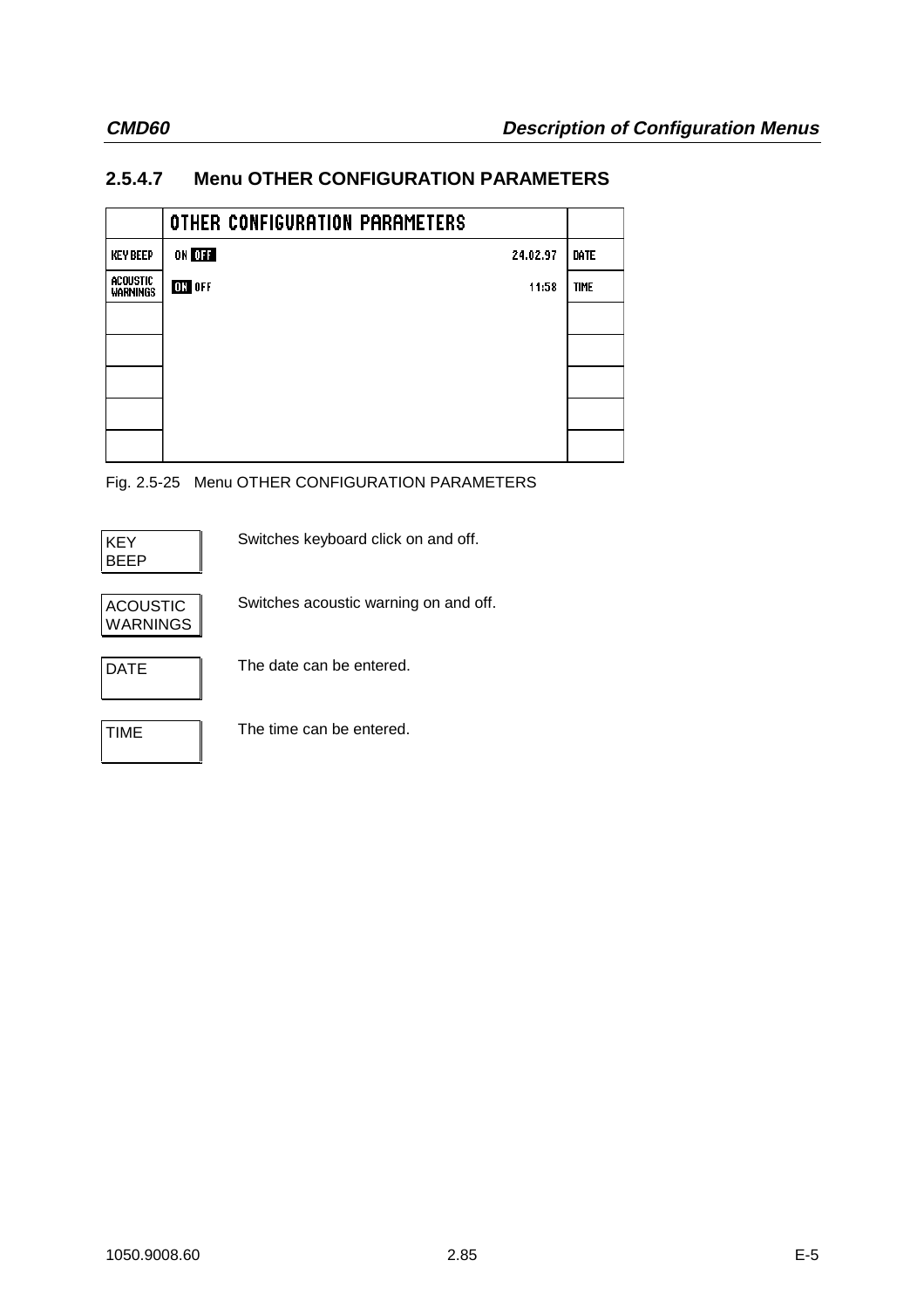## **2.5.5 Configuration Menus for Additional Measurements**

## **2.5.5.1 Menu ADDITIONAL MEASUREMENTS CONFIGURATION**

For current measurements, an offset can be defined that is added to the results. This can be used for accurate zero adjustment. Furthermore, it allows results to be related to a reference value.

|                                 | ADDITIONAL MEASUREMENTS CONFIGURATION |                         |
|---------------------------------|---------------------------------------|-------------------------|
|                                 | 0.00V<br>DC VOLTAGE                   |                         |
| ZERO<br><b>OFFSET</b>           | 0.300B<br><b>AVG. DC CURRENT</b>      |                         |
| <b>CURRENT</b><br><b>OFFSET</b> | 0.300A                                | AF METER                |
|                                 |                                       | DIST.                   |
|                                 |                                       | MULTI-<br><b>TONE</b>   |
|                                 |                                       | AF GEN.<br>FREQ.        |
|                                 |                                       | AF GEN.<br><b>LEVEL</b> |

Fig. 2.5-26 Menu ADDITIONAL MEASUREMENTS CONFIGURATION

| ZERO   | The last measure    |
|--------|---------------------|
| OFFSET | any offset correcti |
|        |                     |

ed value of the actual average current consumption (ie without ion) is taken as the offset for current measurements.

| <b>CURRENT</b> |  |
|----------------|--|
| <b>OFFSET</b>  |  |

Entry of a user-selectable value as the offset for current measurements. If the hardkey CLEAR/OFF is pressed or if "0" is entered, no offset correction is performed.



AF METER Change to configuration menu for AF voltage measurements.

Change to configuration menu for distortion measurements.

| MULTI       |  |
|-------------|--|
| <b>TONE</b> |  |

Change to configuration menu for multitone measurements.

| Ξ | ٠<br>۰. |  |
|---|---------|--|
|   |         |  |

Change to configuration menu for AF generator

| AF GEN. |  |
|---------|--|
| FREQ.   |  |
|         |  |

| AF.<br>GEN |  |
|------------|--|
| I EVEL     |  |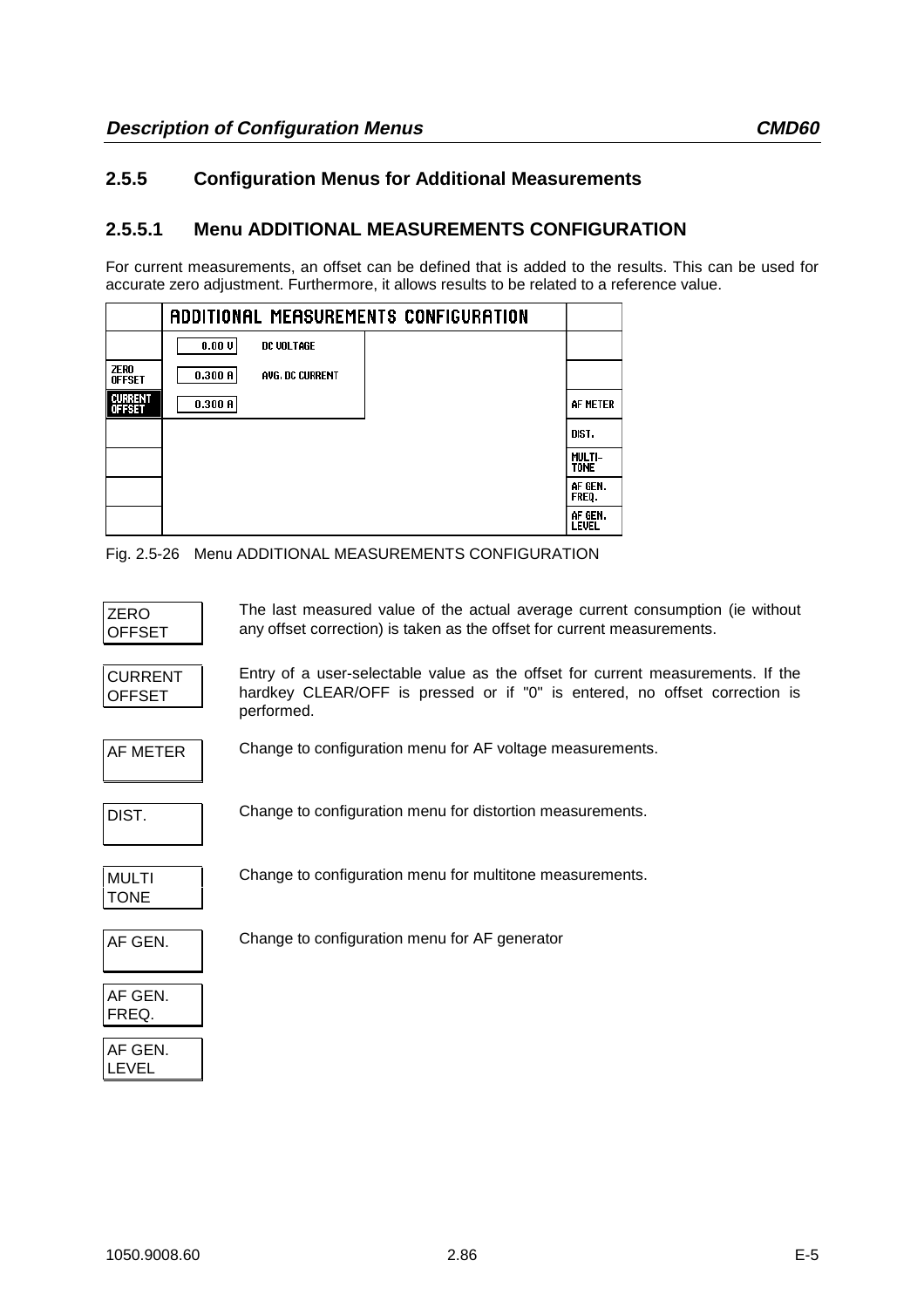# **2.5.5.2 Menu AF METER CONFIGURATION**



Fig. 2.5-27 Menu AF METER CONFIGURATION

RMS The AF voltmeter measures rms values.

SQRT(2) \* RMS

The AF voltmeter measures rms values. However, the displayed value is weighted with a factor of 1.41 (corresponding to the peak value of a sinewave signal).

INPUT For Testers CMD60 with serial No. 841 236 and higher, this softkey allows the input of the AF voltmeter to be applied directly to the output of the ADPCM (see section 2.4.5).

## **NOTE:**

**The internal ADPCM is addressed in the NORMAL mode only (see section 2.4.2.1).**

## **NOTE:**

**This setting also changes the input for the distortion and the multitone measurements.**

BAND PASS

A bandpass filter can be connected in the signal path of the AF voltmeter to suppress ambient noise. After activating this softkey, the center frequency can be varied. The bandpass filter can be deactivated by pressing the hardkey CLEAR OFF and switched on again with ENTER ON.



After activating this softkey, the bandwidth of the bandpass filter can be changed.

LOWEST FREQ.

Entry of the lowest AF frequency weighted without measuring error. High values reduce the measurement time.

## **NOTE:**

**This setting also changes the limit frequency for distortion measurements.**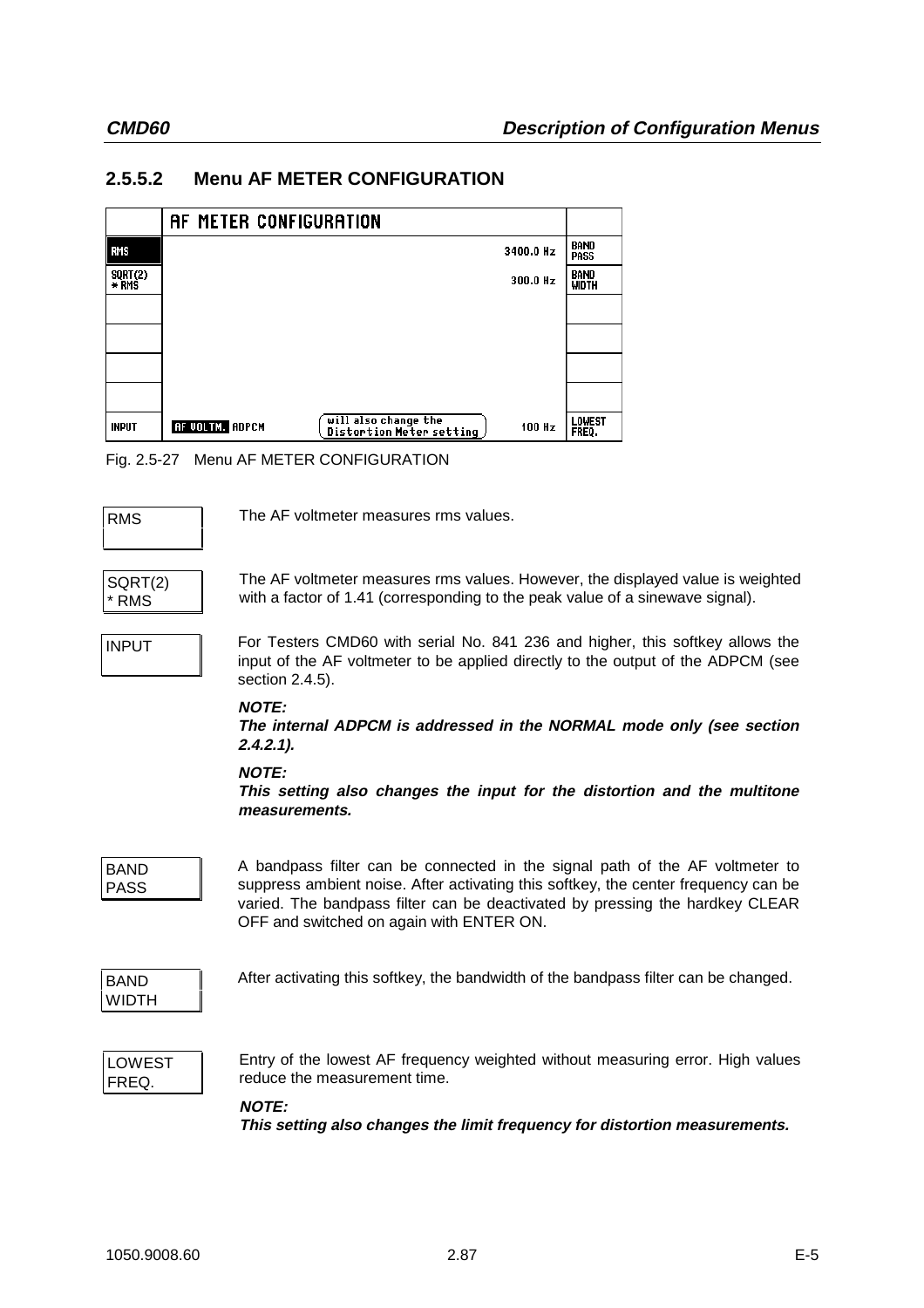## **2.5.5.3 Menu DISTORTION METER CONFIGURATION**



Fig. 2.5-28 Menu DISTORTION METER CONFIGURATION

| DIST |  |
|------|--|
| FRFO |  |

Entry of the operating frequency for distortion measurements (center frequency of notch filter).

INPUT For Testers CMD60 with serial No. 841 236 and higher, this softkey allows the input of the AF voltmeter to be applied directly to the output of the ADPCM (see section 2.4.5).

## **NOTE:**

**The internal ADPCM is addressed in the NORMAL mode only (see section).**

### **NOTE:**

**This setting also changes the input of the voltmeter.**



Entry of lowest AF frequency weighted without measuring error. High values reduce the measurement time.

## **NOTE:**

**This setting also changes the limit frequency for distortion measurements.**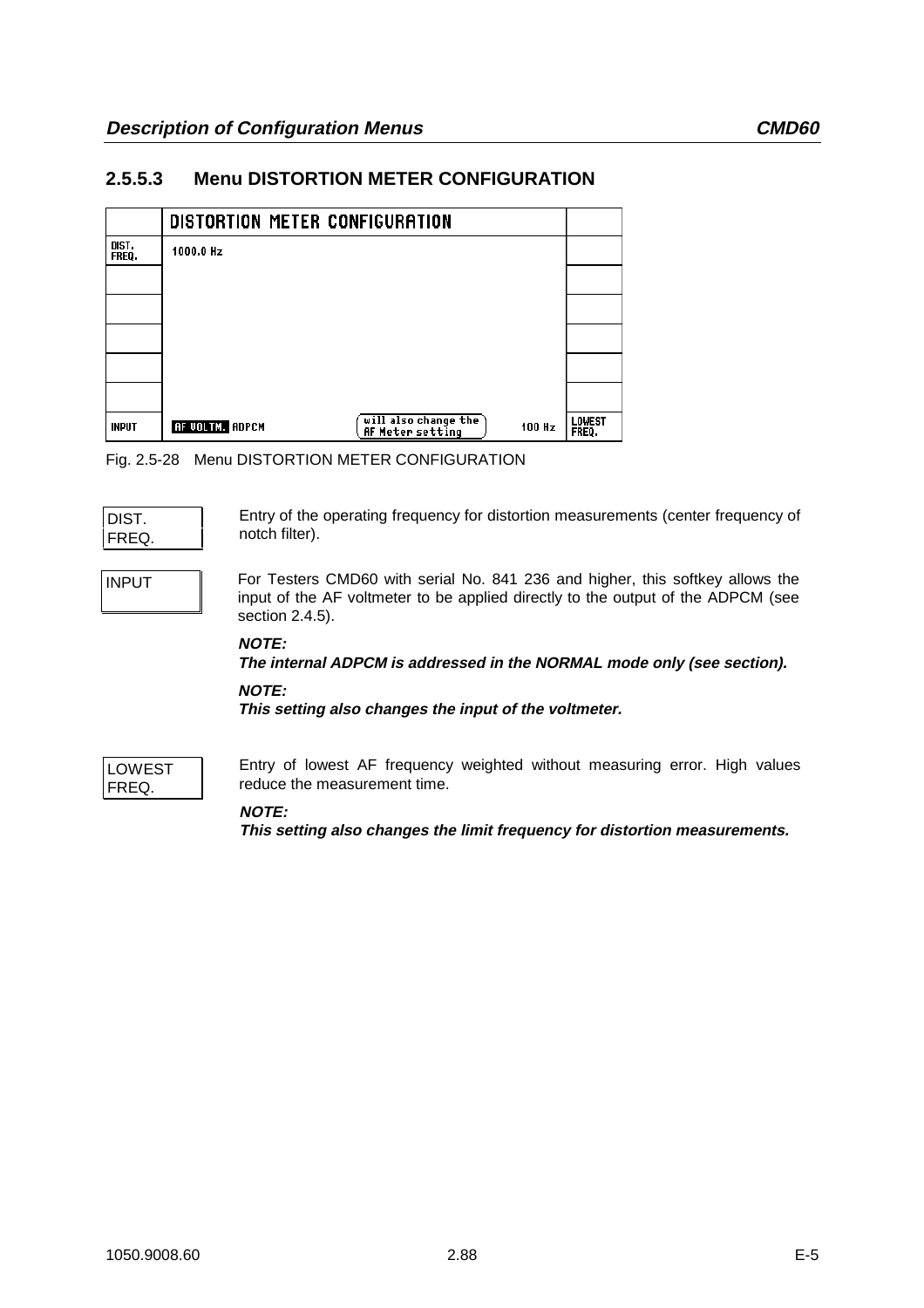## **2.5.5.4 Menu AF GENERATOR CONFIGURATION**



Fig. 2.5-29 Menu AF GENERATOR CONFIGURATION



For Testers CMD60 with serial No. 841 236 and higher, this softkey allows the output of the AF signal generator to be connected to the input of the internal ADPCM (see section 2.4.5). Any connections made to pins 43 and 44 of the 50 pin multifunction connector on the rear will then be ineffective.

### **NOTE:**

**The internal ADPCM is addressed in the NORMAL mode only (see section 2.4.2.1).**

**NOTE:**

**This setting also changes the AF generator.**

| FREQ. |  |
|-------|--|
| INC   |  |

Entry of increment for varying the frequency of the AF generator by means of the spinwheel.

LEVEL INC.

Entry of increment for varying the level of the AF generator by means of the spinwheel.

The signal generator can be deactivated by pressing the hardkey CLEAR OFF and switched on again with ENTER ON.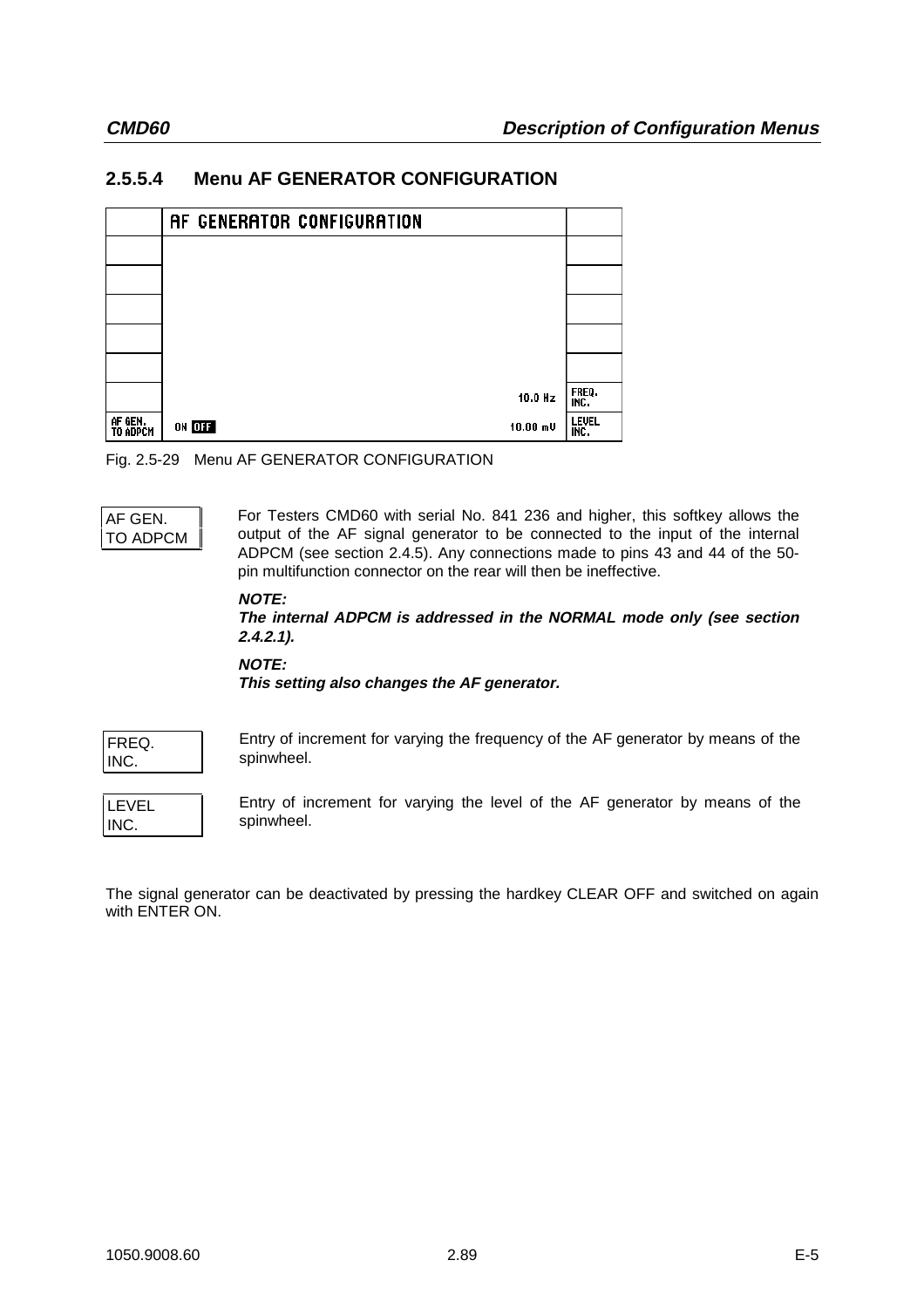## **2.5.5.5 Menu MULTITONE AUDIO ANALYSIS CONFIGURATION (only with Options CMD-B41 and CMD-B44)**

In this menu, the settings for multitone measurements (see section 2.4.5.2) are made.

| <b>DEFAULT</b>              | MULTITONE AUDIO ANALYSIS CONFIGURATION |                                                          |                           |
|-----------------------------|----------------------------------------|----------------------------------------------------------|---------------------------|
| <b>TONE</b><br><b>INDEX</b> | 8                                      | 12 mV                                                    | <b>UPPER</b><br>LIM.(ABS) |
| <b>FREQ</b>                 | 1000 Hz<br>8mV                         |                                                          | LOWER<br>LIM.(ABS)        |
| <b>LEVEL</b>                | 3 dB<br>10m                            |                                                          | <b>UPPER</b><br>LIM.(REL) |
|                             |                                        | $-3dB$                                                   | <b>LOWER</b><br>LIM.(REL) |
|                             |                                        | <b>AF VOLTM.</b> ADPCM                                   | <b>INPUT</b>              |
| AF GEN.<br>LEAD             | 0 ms                                   | will also change                                         |                           |
| <b>STOP</b><br>COND.        | <b>NONE OUT OF TOL. SINGLE SHOT</b>    | <b>AF GEN. and AF</b><br><b>METER</b> settings<br>ON OFF | AF GEN.<br>TO ADCPM       |

Fig. 2.5-30 Menu MULTITONE AUDIO ANALYSIS CONFIGURATION

DEFAULT When this softkey is pressed, the default values for this menu are used.

| TONF  |  |
|-------|--|
| INDFX |  |

With TONE INDEX, the index of the tone is selected for which the frequency, level and tolerance limits are to be set. Indexes between 1 and 14 can be selected.

FREQ Setting of frequency for the tone selected under TONE INDEX. Integers between 50 and 8460 Hz can be selected. If the tone in question is not to be measured, ie if less than 14 tones are to be measured, the index can be switched off by pressing the hardkey OFF.

LEVEL Setting of generator level for the tone selected under TONE INDEX. Values between 1 mV and 5 V can be selected. It should be noted however that the sum of the levels of all tones must not exceed 5 V. The genereator can be switched off by pressing hardkey OFF. In contrast to switch-off performed under FREQ, a measurement takes place in this case.

| STOP |  |
|------|--|
| COND |  |

Selection of stop condition:

• NONE

The measurement is performed continuously.

- OUT OF TOL The measurement is stopped when a tolerance is exceeded.
- SINGLE SHOT Only one measurement is performed.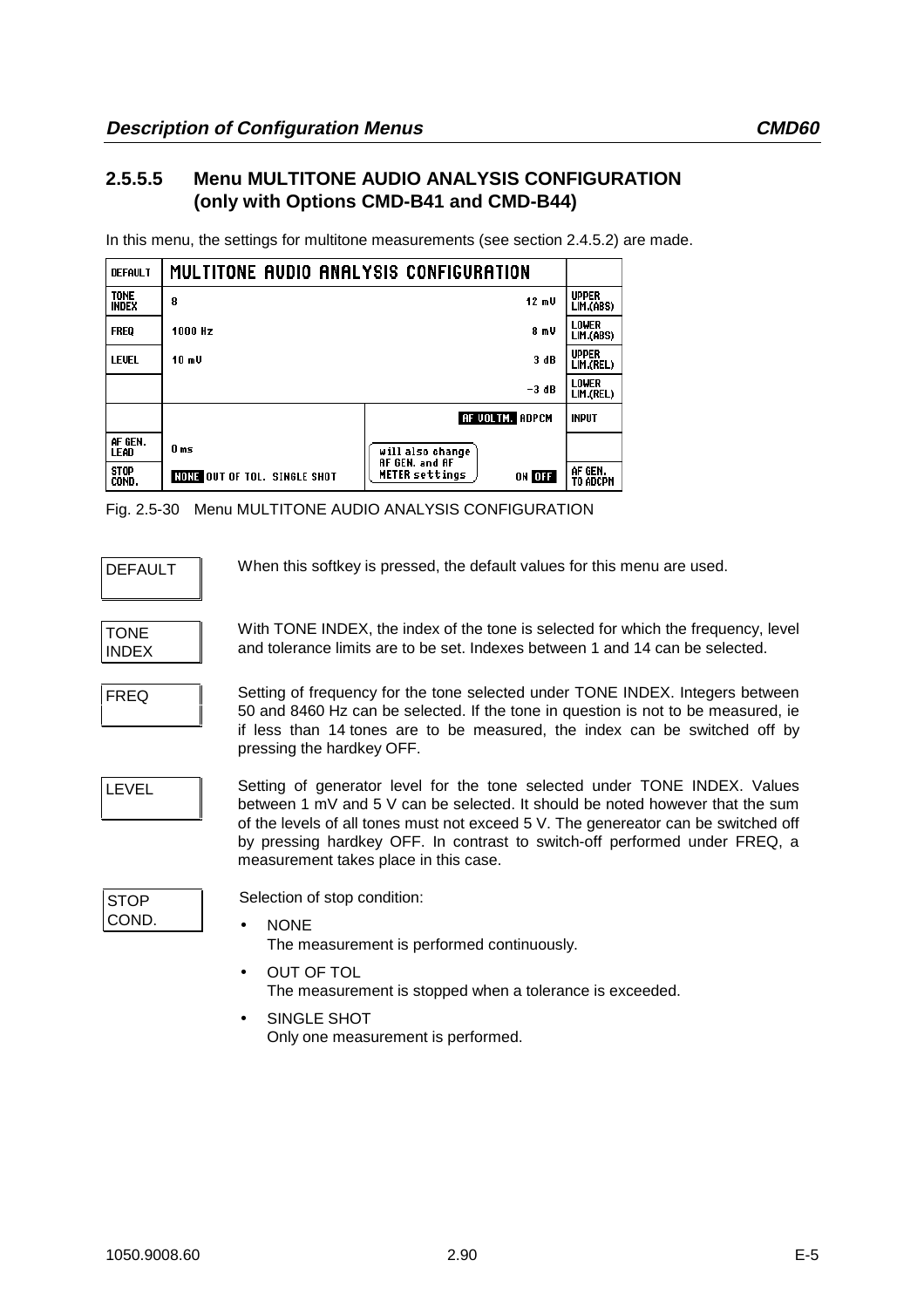| <b>INPUT</b>               | For Testers CMD60 with serial No. 841 236 and higher, this softkey allows the<br>input for the multitone measurement to be applied directly to the output of the<br>ADPCM.                                                                                                                                                    |
|----------------------------|-------------------------------------------------------------------------------------------------------------------------------------------------------------------------------------------------------------------------------------------------------------------------------------------------------------------------------|
|                            | <b>NOTE:</b><br>The internal ADPCM is addressed in the NORMAL mode only (see section<br>$2.4.2.1$ ).                                                                                                                                                                                                                          |
|                            | <b>NOTE:</b><br>This setting also changes the input for the other AF measurements.                                                                                                                                                                                                                                            |
| <b>UPPER</b><br>LIM.(ABS)  | Setting of upper tolerance limit for the tone selected under TONE INDEX for<br>absolute measurements. Values between 1 mV and 9.999 V can be selected. The<br>value must however be at least 1 $mV$ above the lower tolerance limit. The value<br>can also be entered in dBm or converted from or to dBm using the unit keys. |
| <b>LOWER</b><br>LIM.(ABS)  | Setting of lower tolerance limit for the tone selected under TONE INDEX for<br>absolute measurements. Values between 0 mV and 9.998 V can be selected. The<br>value must however be at least 1 $mV$ below the upper tolerance limit. The value<br>can also be entered in dBm or converted from or to dBm using the unit keys. |
| <b>UPPER</b><br>LIM.(REL)  | Setting of upper tolerance limit for the tone selected under TONE INDEX for<br>relative measurements. Values between -79 dB and +80 dB can be selected. The<br>value must however be at least 1 dB above the lower tolerance limit.                                                                                           |
| <b>LOWER</b><br>LIM.(REL)  | Setting of lower tolerance limit for the tone selected under TONE INDEX for<br>relative measurements. Values between -80 dB and +79 dB can be selected. The<br>value must however be at least 1 dB below the upper tolerance limit.                                                                                           |
| AF GEN.<br>LEAD            | Setting of lead time of generator until the start of the measurement. This lead<br>allows filter transient times and delays in transmission to be taken into account.<br>Values between 0 and 65 s can be selected in steps of 1 ms.                                                                                          |
| AF GEN.<br><b>TO ADPCM</b> | For Testers CMD60 with Serial No. 841 236 and higher, the output of the<br>multitone generator can be connected to the input of the internal ADPCM. The<br>connections made to pins 43 and 44 of the 50-pin multifunction connector on the<br>rear are in this case ineffective.                                              |
|                            | <b>NOTE:</b><br>The internal ADPCM is addressed in the NORMAL mode only (see section<br>$2.4.2.1$ ).                                                                                                                                                                                                                          |
|                            | <b>NOTE:</b><br>This setting also changes the output of the AF generator.                                                                                                                                                                                                                                                     |
|                            |                                                                                                                                                                                                                                                                                                                               |
|                            |                                                                                                                                                                                                                                                                                                                               |
|                            |                                                                                                                                                                                                                                                                                                                               |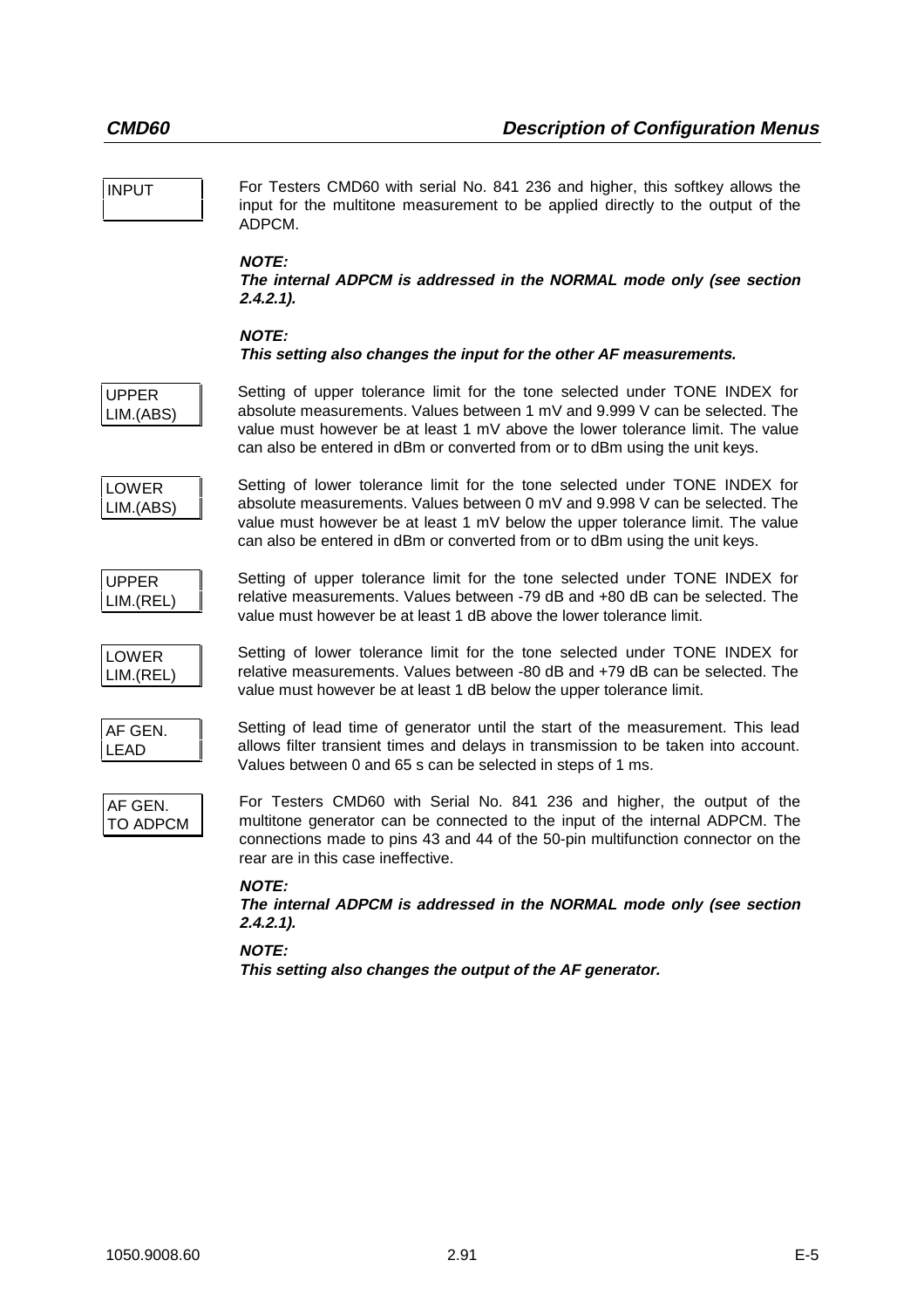# **2.6 Autotest**

The autotest enables the automatic run of measurement steps without any remote control. There are 20 different autotests consisting of up to 50 freely configurable measurement steps referred to as actions. The actions are used for call setup and call clearing and for measurements. Log printouts may be generated either while the test is being performed or after completion of the test. After the autotest has been completed, it is indicated whether the actions have been carried out successfully or whether tolerances were exceeded. If Option CMD-B62 is fitted, transfer to other Testers CMD60 is possible via the memory card.

# **2.6.1 Menu AUTO TEST**

The softkey AUTO TEST in the main menu is activated to branch into the AUTO TEST menu. In this menu, one of 20 autotests is selected, general report and test parameters are entered and the selected autotest is started. Besides, the menu is provided to branch into further menus for performance, configuration and copying of the tests.

| <b>SELECT</b>       | <b>AUTO TEST</b><br>01: Auto Test 01                       |                               |
|---------------------|------------------------------------------------------------|-------------------------------|
| <b>DEVICE</b>       | <device></device>                                          | <b>PRINT</b><br><b>IS OFF</b> |
| <b>TESTED</b><br>B٧ | <b><serial no=""></serial></b><br><name></name>            | Serial<br>N <sub>0</sub>      |
| TEST<br>Location    | <b><company></company></b><br><b><location></location></b> | <b>COMPANY</b><br><b>NAME</b> |
|                     | 0000000000                                                 | <b>RFPI</b>                   |
|                     | 00000                                                      | <b>PMID</b>                   |
|                     |                                                            | CONFIG.                       |
| <b>COPY</b>         |                                                            | <b>START</b>                  |

## Fig. 2.6-1 Menu AUTO TEST

After activating this softkey, one of 20 autotests is selected using the spinwheel.

| <b>DEVICE</b>    |
|------------------|
| TESTED<br>BY     |
| TEST<br>LOCATION |
| SERIAL<br>NΟ     |
| COMPANY<br>NAME  |

Entry of report information either by means of a PC-AT keyboard connected to the rear panel or by means of the spinwheel in conjunction with the cursor keys START and LOCAL. This information is not specific for an autotest.

| ✓<br>۱Ρ<br>ו זי ז |  |
|-------------------|--|
|                   |  |

Branching to a menu for copying and deleting autotests.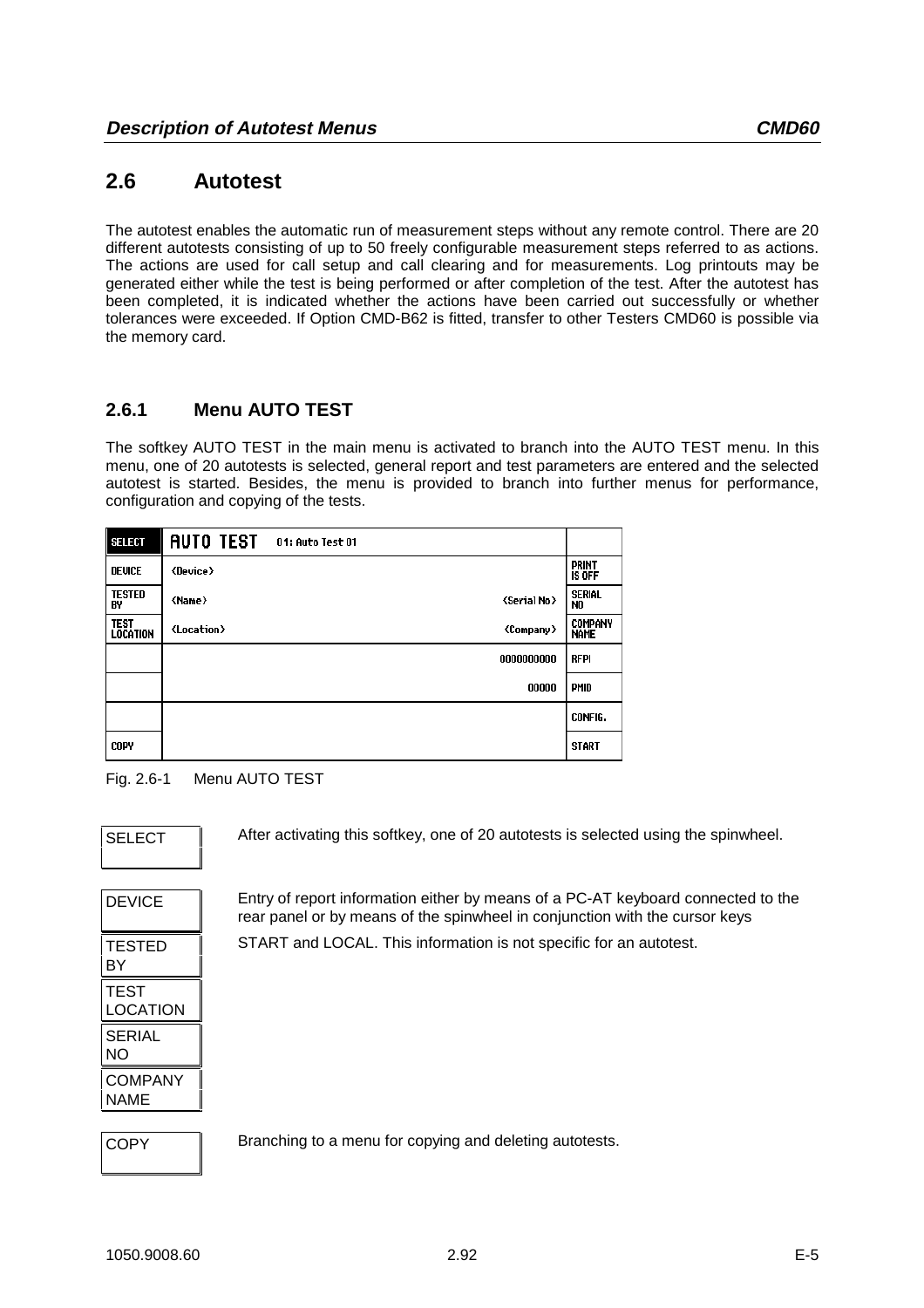| <b>PRINT IS</b><br><b>ON</b>  | This indicates that a report is generated on the printer while the autotest is<br>performed. The report can be switched off by pressing this softkey.                                                  |
|-------------------------------|--------------------------------------------------------------------------------------------------------------------------------------------------------------------------------------------------------|
| <b>PRINT IS</b><br><b>OFF</b> | This indicates that there is no report generated while the autotest is performed.<br>The report can be switched on by pressing this softkey.                                                           |
| <b>RFPI</b>                   | Entry of an RFPI for the DECT unit under test. In case of an FP, automatic RFPI<br>identification and acceptance are possible (see section 2.6.4). The value set is<br>displayed with the test report. |
| <b>PMID</b>                   | Entry of a PMID for the DECT unit under test. With PP-TEST, it is used for<br>logging only.                                                                                                            |
| CONFIG.                       | Branching to the configuration menu AUTO TEST EDIT, where the autotest is<br>programmed. The CONFIG hardkey can be used alternatively.                                                                 |
| <b>START</b>                  | Starting the currently selected autotest.                                                                                                                                                              |

## **2.6.2 Menu AUTO TEST EDIT**

The AUTO TEST menu allows for branching into this menu by actuating the CONFIG softkey or hardkey. In this menu, the current autotest is programmed by selection of the actions.

| <b>NAME</b>   | AUTO TEST EDIT                                                                                                                                                                                                                                                                                                                                                                                                                                                           | 01: Short PP Test                                                                                                                                                                                 |                                                                                                                          |
|---------------|--------------------------------------------------------------------------------------------------------------------------------------------------------------------------------------------------------------------------------------------------------------------------------------------------------------------------------------------------------------------------------------------------------------------------------------------------------------------------|---------------------------------------------------------------------------------------------------------------------------------------------------------------------------------------------------|--------------------------------------------------------------------------------------------------------------------------|
| <b>INSERT</b> | <b>SETUP CONNECTION PP-TEST CONFIG.:</b><br>MODE:<br>LOOPBACK<br>SYNCH. TIME:<br>AUT05s<br><b>RF LEVEL:</b><br>$-40.0$ dBm<br><b>DUMMY SLOT:</b><br><b>DUMMY CARRIER:</b><br>0<br>2<br>0<br>TRAFFIC SLOT:<br>TRAFFIC CARRIER:<br>$+0.0$<br><b>CARRIER OFFSET:</b><br><b>DUMMY IF TRAFFIC:</b><br>0FF<br><b>00 PROTO:</b><br>000003FF0000<br>03 PROTO:<br>003041108008<br><b>06 PROTO:</b><br>006F0F000000<br>OX PROTO:<br>000000000000<br><b>OMUX TABLE:</b><br>03060306 | <b>SETUP CONNECTION PP-TEST</b><br>01<br>02<br><b>POWER RAMP</b><br>03<br><b>RF MODULATION</b><br>04<br>TIMING<br>05<br><b>BIT ERROR RATE</b><br>06<br><b>BEARER RELEASE</b><br>07<br><b>FREE</b> | PAGE<br>UP<br>PREV.<br><b>ACTION</b><br><b>SELECT</b><br><b>E</b> ACTION<br><b>NEXT</b><br>ACTION<br>PAGE<br><b>DOWN</b> |
| <b>REMOVE</b> | Press "CONFIG" to change the setup.                                                                                                                                                                                                                                                                                                                                                                                                                                      | 08<br><b>FREE</b>                                                                                                                                                                                 |                                                                                                                          |

Fig. 2.6-2 Menu AUTO TEST EDIT

NAME **Entry of a name for the current autotest using either the PC-AT keyboard** connected to the rear panel or the spinwheel in conjunction with the START and LOCAL keys used as cursor keys. Presetting of the name is "FREE" and, after programming, it is "Auto Test xx", xx indicating the autotest memory location.

INSERT Inserting a free action step prior to the current (framed) action.

**NOTE:**

**If the previous action is occupied, it is removed.**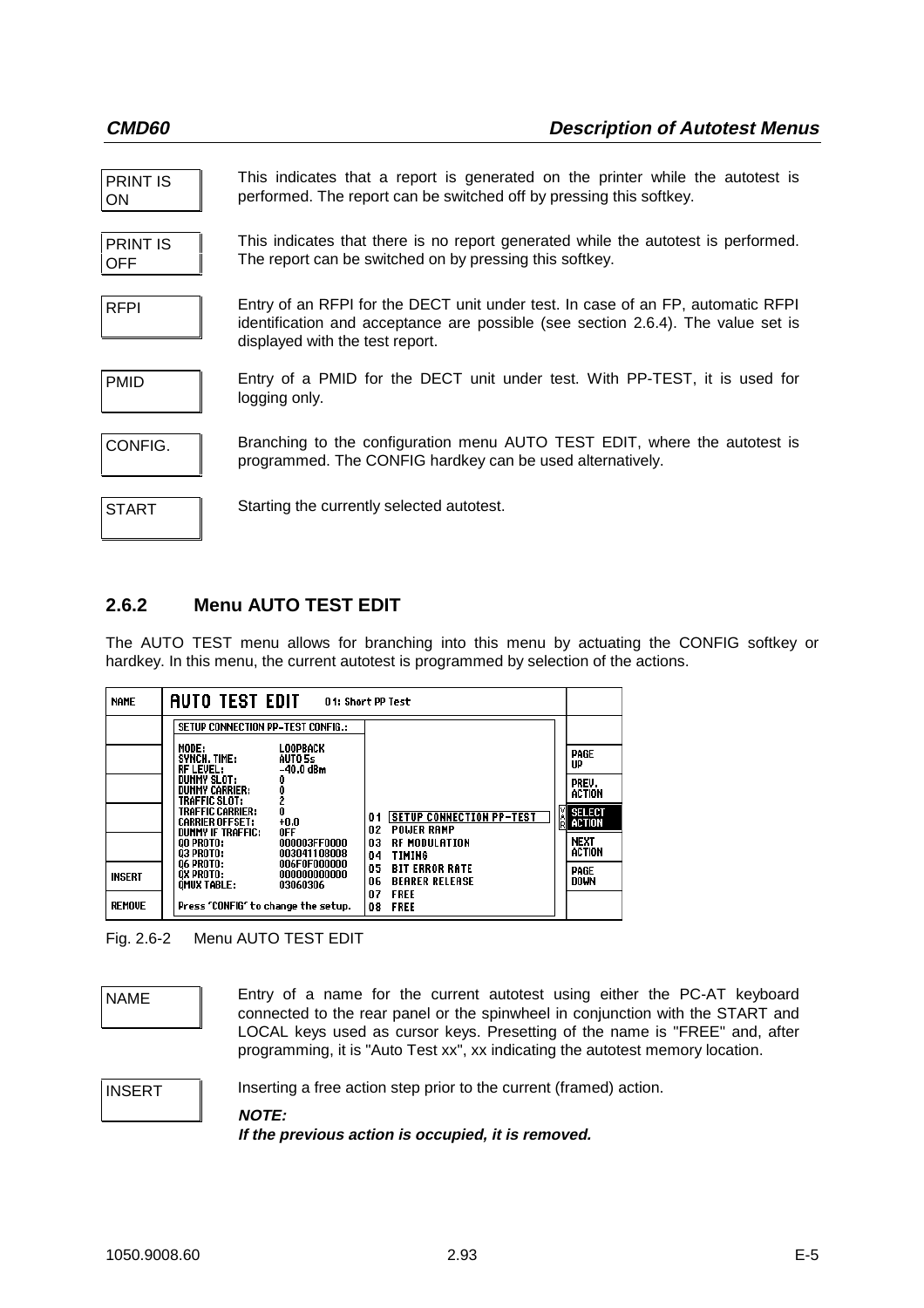REMOVE Deleting of the current (framed) action. The subsequent actions move up by one position each.

PAGE UP Paging up the autotest by 14 actions (in the direction of step 01).

PREV. ACTION

Selection of the previous step.

| <b>SELECT</b> |  |
|---------------|--|
| <b>ACTION</b> |  |

Selection of an action for the current action step. The following actions may be selected:

FREE SETUP CONNECTION PP-TEST SETUP CONNECTION FP-TEST POWER RAMP RF MODULATION TIMING BIT ERROR RATE BEARER RELEASE CONDITIONAL GOTO PAUSE

Each of these actions except for FREE, BEARER RELEASE and PAUSE can be configured upon actuating hardkey CONFIG.

NEXT ACTION Selection of next action step.

PAGE DOWN Paging down the autotest by 14 action steps (in the direction of step 50).

The actions initiate the following operations:

| <b>Action</b>            | <b>Operation</b>                                                                      | For<br>measurement<br>see section | For<br>configuration<br>see section |
|--------------------------|---------------------------------------------------------------------------------------|-----------------------------------|-------------------------------------|
| <b>FREE</b>              | none- is skipped                                                                      |                                   |                                     |
| SETUP CONNECTION PP-TEST | Call setup to a PP<br>An existing connection is cleared                               | 2.4.2.1                           | 2.6.3                               |
| SETUP CONNECTION FP-TEST | Call setup to an FP<br>An existing connection is cleared                              | 2.4.2.2                           | 2.6.4                               |
| <b>POWER RAMP</b>        | Measurement of power and power ramp versus<br>time                                    | 2.4.3.2                           | 2.6.5                               |
| <b>RF MODULATION</b>     | Measurement of modulation parameters                                                  | 2.4.3.3                           | 2.6.6                               |
| <b>TIMING</b>            | Measurement of timing parameters                                                      | 2.4.3.4                           | 2.6.7                               |
| <b>BIT ERROR RATE</b>    | Measurement of BER and FER                                                            | 2.4.3.5                           | 2.6.8                               |
| <b>BEARER RELEASE</b>    | Clearing of the connection                                                            |                                   |                                     |
| <b>CONDITIONAL GOTO</b>  | Jump that can be linked to a condition                                                |                                   | 2.6.9                               |
| <b>PAUSE</b>             | Breakpoint at which the program can be<br>interrupted and continued by pressing a key |                                   |                                     |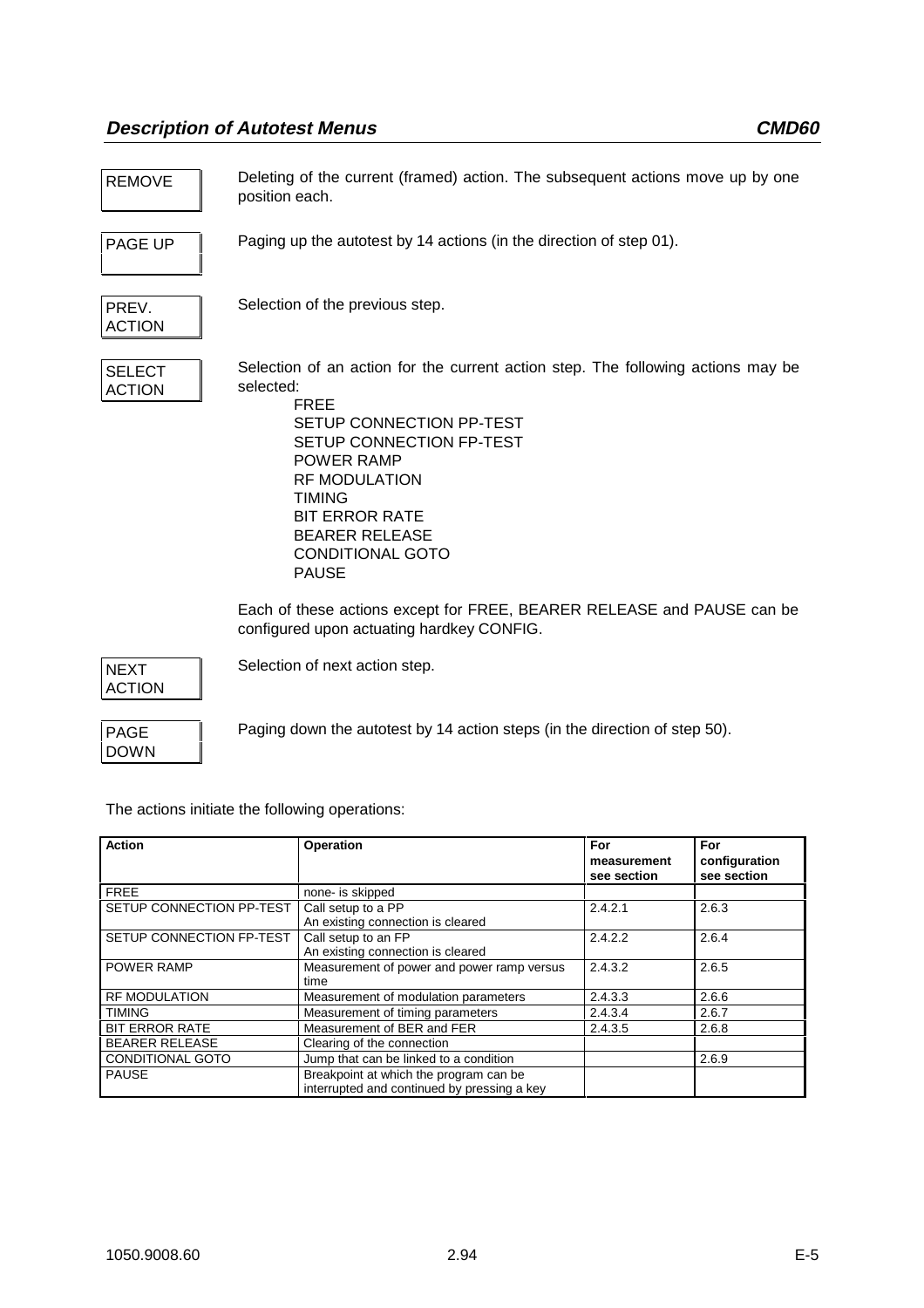# **2.6.3 Menu SIGNALLING PP-TEST CONFIGURATION**

| <b>DEFAULT</b><br><b>VALUES</b> | SIGNALLING PP-TEST CONFIGURATION | BECT           | <b>HELP</b>                       |
|---------------------------------|----------------------------------|----------------|-----------------------------------|
| QO<br>PROTO                     | 000003FF0000                     | ON OFF         | <b>DUMMY IF</b><br><b>TRAFFIC</b> |
| Q3<br><b>PROTO</b>              | 003041108008                     | 0              | DUMMY<br>SLOT                     |
| Q6<br>PROTO                     | 006F0F000000                     | 0              | DUMMY<br><b>CARRIER</b>           |
| QE<br>PROTO                     | 000000000000                     | $\overline{c}$ | <b>TRAFFIC</b><br><b>SLOT</b>     |
| QMUX<br><b>TABLE</b>            | 03060306                         | 0              | <b>TRAFFIC</b><br><b>CARRIER</b>  |
| SYNCH.<br><b>TIME</b>           | AUT05s                           | -40.0 dBm      | <b>RF LEVEL</b>                   |
| MODE                            | LOOPBACK NORMAL ECHO             | $+0.0$         | Carrier #<br><b>OFFSET</b>        |

Fig. 2.6-3 Menu SIGNALLING PP-TEST CONFIGURATION

| DEFAULT |  |
|---------|--|
| VALUES  |  |

This softkey selects the default values preset for this menu.

## Q0 PROTO

Prototype of the Q0 packet. In the Q0-packet, the FP (in this measurement mode the CMD60) transmits static system information, eg supported DECT channels. This value can be entered in the hexadecimal format. However, not all of the bits are transferred to the signalling. Decoding of the individual bits can be requested using the "HELP" softkey (not to be confused with the hardkey KEY HELP). The transmission sequence of the Y-packets is determined by the QMUX-TABLE.

## **NOTE:**

### **Modification of the preset value may cause a failure of the call setup. Normally, it is not necessary to change this value.**

Q3 PROTO Prototype of the Q3-packet. In the Q3-packet, the FP (in this measurement mode the CMD60) sends the supported features, eg, slot types and message types. This value can be entered in the hexadecimal format. However, not all of the bits are transferred to the signalling. Decoding of the individual bits can be requested using the HELP softkey (not to be confused with the hardkey KEY HELP). The transmission sequence of the Y-packets is determined by the QMUX-TABLE.

## **NOTE:**

**Modification of the preset value may cause a failure of the call setup. Normally, it is not necessary to change this value.**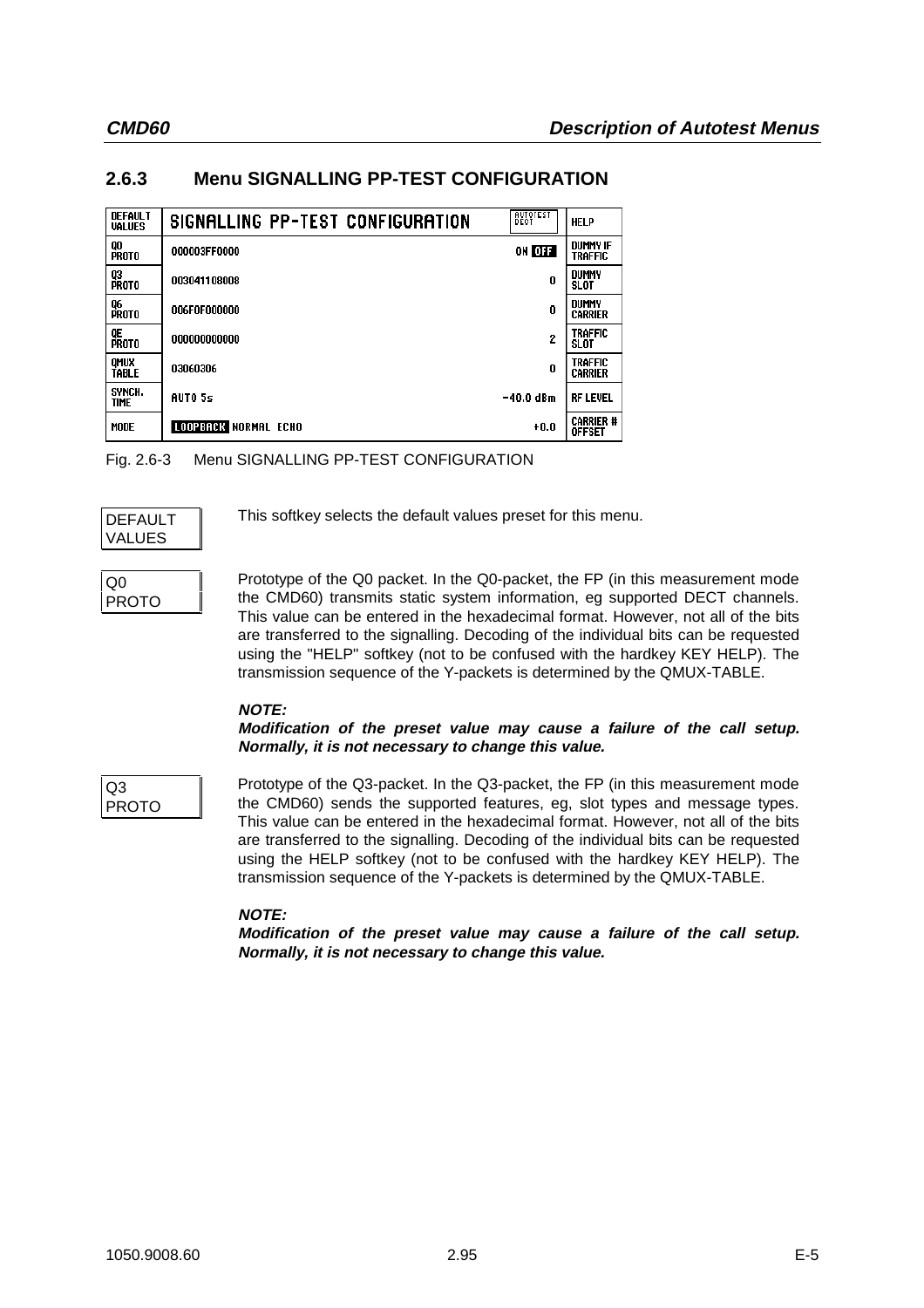| Q <sub>6</sub>       | Prototype of the Q6-packet. In the Q6-packet, the FP (in this measurement mode                                                                                                                                                                                                                                                                                                                                                           |
|----------------------|------------------------------------------------------------------------------------------------------------------------------------------------------------------------------------------------------------------------------------------------------------------------------------------------------------------------------------------------------------------------------------------------------------------------------------------|
| <b>PROTO</b>         | the CMD60) sends the number of the current multiframe. This packet is optional<br>in the DECT signalling, however it is required by some portable parts. However,<br>not all of the bits are transferred to the signalling. Decoding of the individual bits<br>can be requested using the HELP softkey (not to be confused with the hardkey<br>KEY HELP). The transmission sequence of the Y-packets is determined by the<br>QMUX-TABLE. |
|                      | <b>NOTE:</b><br>Modification of the preset value may cause a failure of the call setup.<br>Normally, it is not necessary to change this value.                                                                                                                                                                                                                                                                                           |
| QE<br><b>PROTO</b>   | Prototype of any further Q-packet. This packet can be freely selected and any Q-<br>packet can be formed by entering the corresponding value (eg a Q5-packet). The<br>transmission sequence of the packets is determined by the QMUX-TABLE.                                                                                                                                                                                              |
|                      | <b>NOTE:</b><br>Modification of the preset value may cause a failure of the call setup.<br>Normally, it is not necessary to change this value. This possibility is only<br>provided for products whose PPs require a further Q-packet.                                                                                                                                                                                                   |
| <b>QMUX</b><br>TABLE | Entry of the transmission sequence of the Q-packets used. The entry of<br>"0306030E" eg implies a periodic sequence of Q-packets, ie: Q0 - Q3 - Q0 - Q6 -<br>Q0 - Q3 - Q0 - QE. "E" represents the freely selectable Q-packet                                                                                                                                                                                                            |

Since at least one Q0-packet and one Q3-packet are mandatory in DECT, the entry must contain at least one "0" and one "3" in each case.

### **NOTE:**

**Modification of the preset value may cause a failure of the call setup. Normally, it is not necessary to change this value.**

SYNCH. TIME

Entry of a time period for synchronization of the PP to the synchronization signal of the CMD60. Time values from 0 to 10 seconds can be selected in steps of one second. Besides, in the MANUAL setting, the successful synchronization can be indicated using the CONTINUE softkey. This key may also be used to shorten set synchronization times to the delay.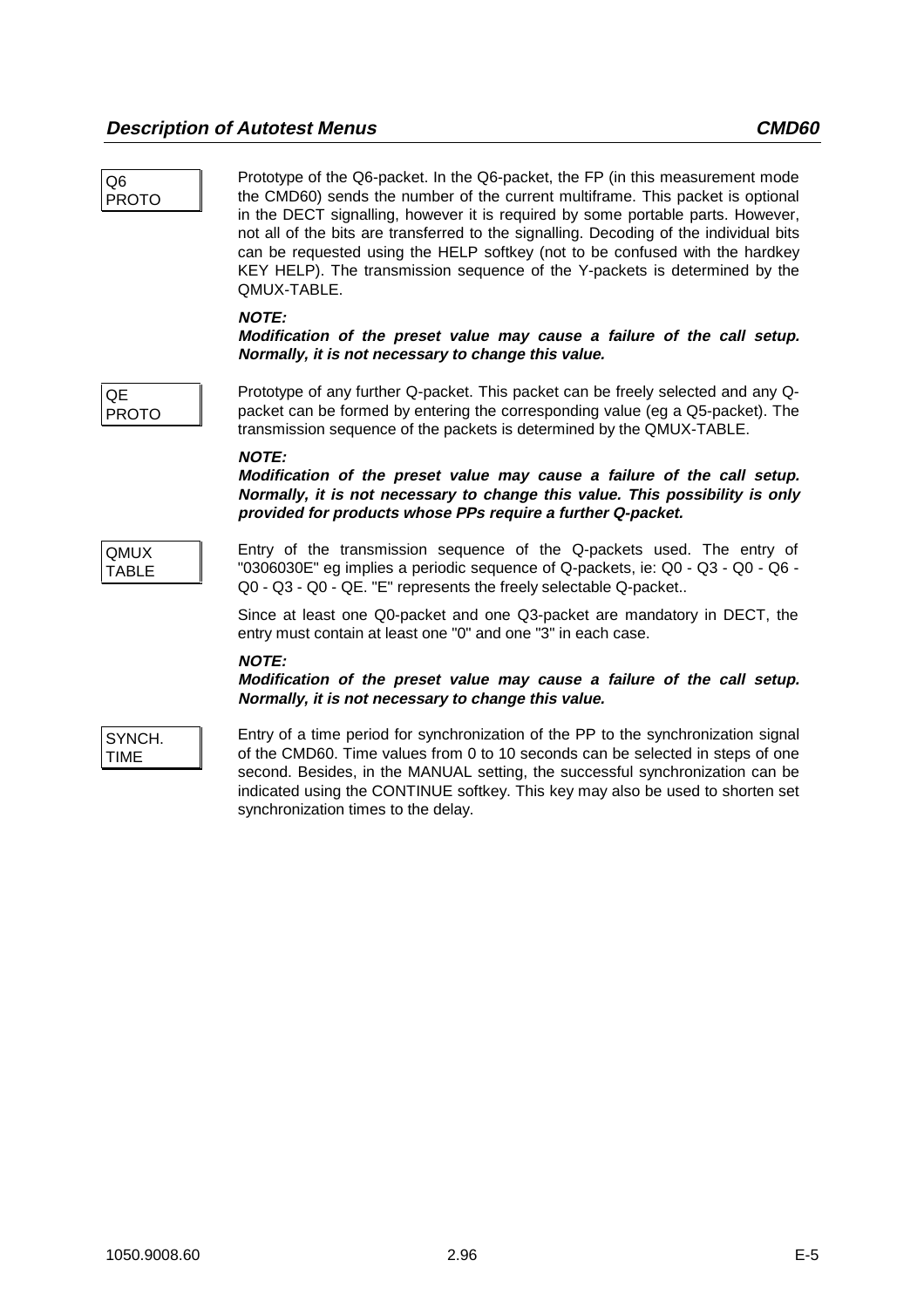MODE Different modes of connection are set:

• LOOPBACK:

The DUT (Device Under Test) is set to the loopback mode in order to return the transmitted data without modification. This is the prerequisite for modulation and bit error rate measurements.

• NORMAL:

The DUT converts the received data in the CODEC and passes them on to the loudspeaker. Signals recorded via the microphone are also converted and sent to the CMD60. This mode allows for performing audio measurements (microphone, loudspeaker, converter).

### **NOTE**:

**Not all portable parts permit audio connections in the test mode. Therefore, it may happen that NORMAL and ECHO modes do not have the desired result.**

• ECHO:

The signals applied to the microphone are sent to the CMD60, delayed by one second, returned to the DUT and output at its loudspeaker. This mode permits fast qualitative testing of the DUT.

## **NOTE**:

**Not all portable parts permit audio connections in the test mode. Therefore, it may happen that NORMAL and ECHO modes do not have the desired result.**

HELP Change to the help menus providing further information on the possible inputs of the Q-packets.

### DUMMY IF TRAFFIC

Setting of the switch to determine whether the dummy bearer is to be maintained after the call setup. A few DECT systems require the dummy carriers to be maintained. However, this leads to restrictions in the selection of additional slots in the case of the fast bit error rate measurement.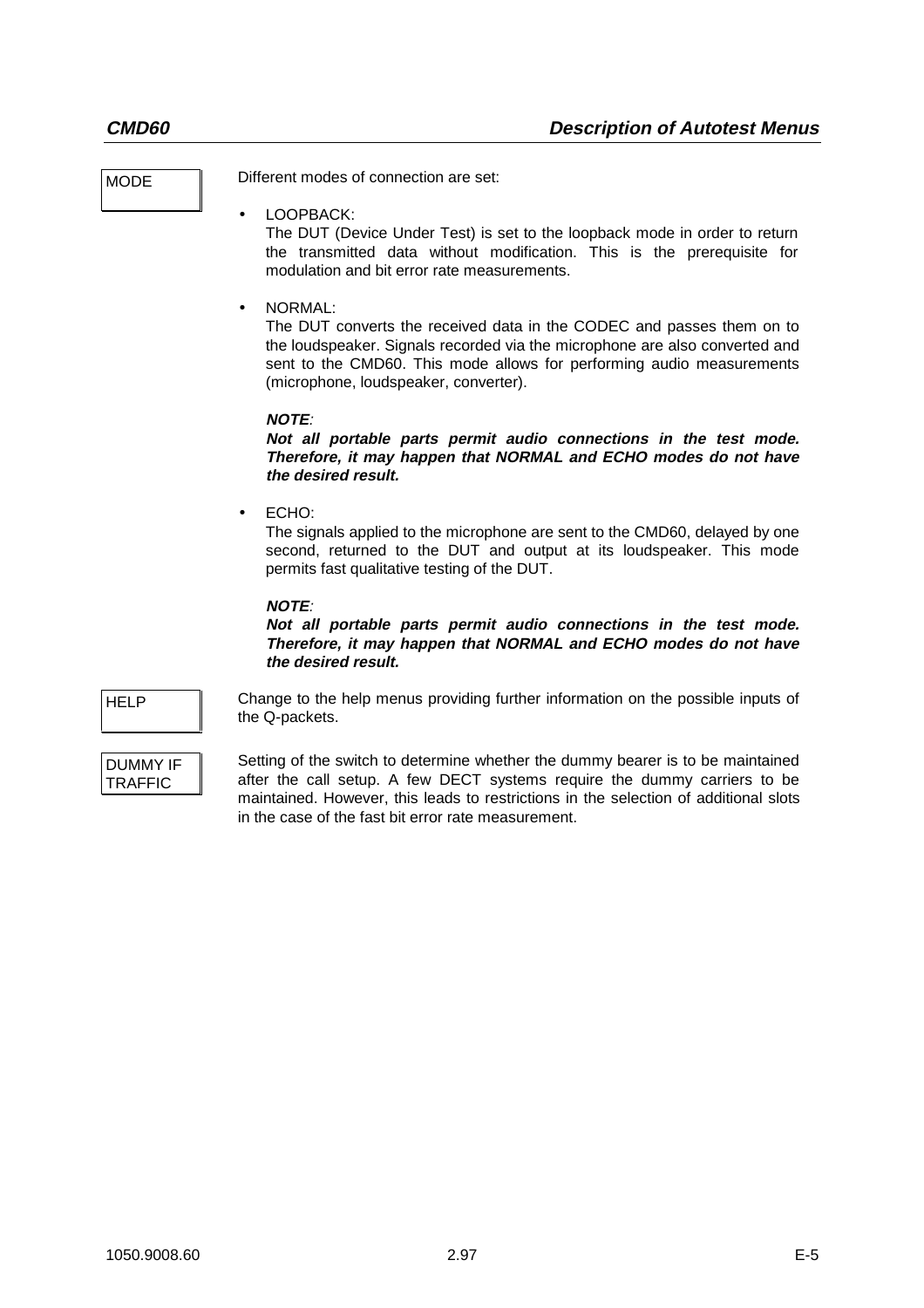DUMMY SLOT Entry of slot number of dummy bearer to be transmitted. Values between 0 and 11 can be entered. Please note that the slot values of the dummy bearer and the traffic bearer must not be identical. Moreover, adjacent slot values (eg 5 and 6, or 11 and 0) are permissible only if the channel numbers of the dummy bearer and the traffic bearer are identical.

DUMMY CARRIER Entry of channel number of dummy bearer to be transmitted. Channel numbers between 0 and 9 can be entered. If the dummy bearer and the traffic bearer have adjacent slot numbers, the channel numbers of the dummy bearer and the traffic bearer must be identical.

**TRAFFIC** SLOT

Entry of slot number of traffic bearer for call setup. Values between 0 and 11 can be entered. Please note that the slot values of the dummy bearer and the traffic bearer must not be identical. Moreover, adjacent slot values (eg 5 and 6, or 11 and 0) are permissible only if the channel numbers of the dummy bearer and the traffic bearer are identical.

TRAFFIC CARRIER Entry of channel number of traffic bearer for call setup. Channel numbers between 0 and 9 can be entered. If the slot numbers of the dummy bearer and the traffic bearer are adjacent, the channel numbers of the dummy bearer and the traffic bearer must be identical.

RF LEVEL Selection of transmit power between -40 dBm and -100 dBm (referred to RF IN/OUT) in steps of 0.1 dB.

CARRIER # OFFSET

Selection of value for CARRIER # OFFSET between -3 and +3 in steps of 0.5. To operate a larger number of test assemblies simultaneously and/or maintain telephone communication with DECT systems, the CMD60 offers the possibility of extended channels, ie channels going beyond the DECT frequency band. By varying the CARRIER # OFFSET value, the assignment of channel numbers to frequencies can be changed at half the DECT channel spacing (see table in section 2.4.2.1). Values for CARRIER # OFFSET unequal to zero are displayed in the menus SIGNALLING PP-TEST and SIGNALLING FP-TEST.

## **NOTE:**

**To make use of the facility of extended channels offered by the CMD60, the DUTs must be capable of performing the same channel/frequency assignment (exceeding the DECT frequency band). If the value for CARRIER # OFFSET is changed accidentally, this will cause the call setup to fail.**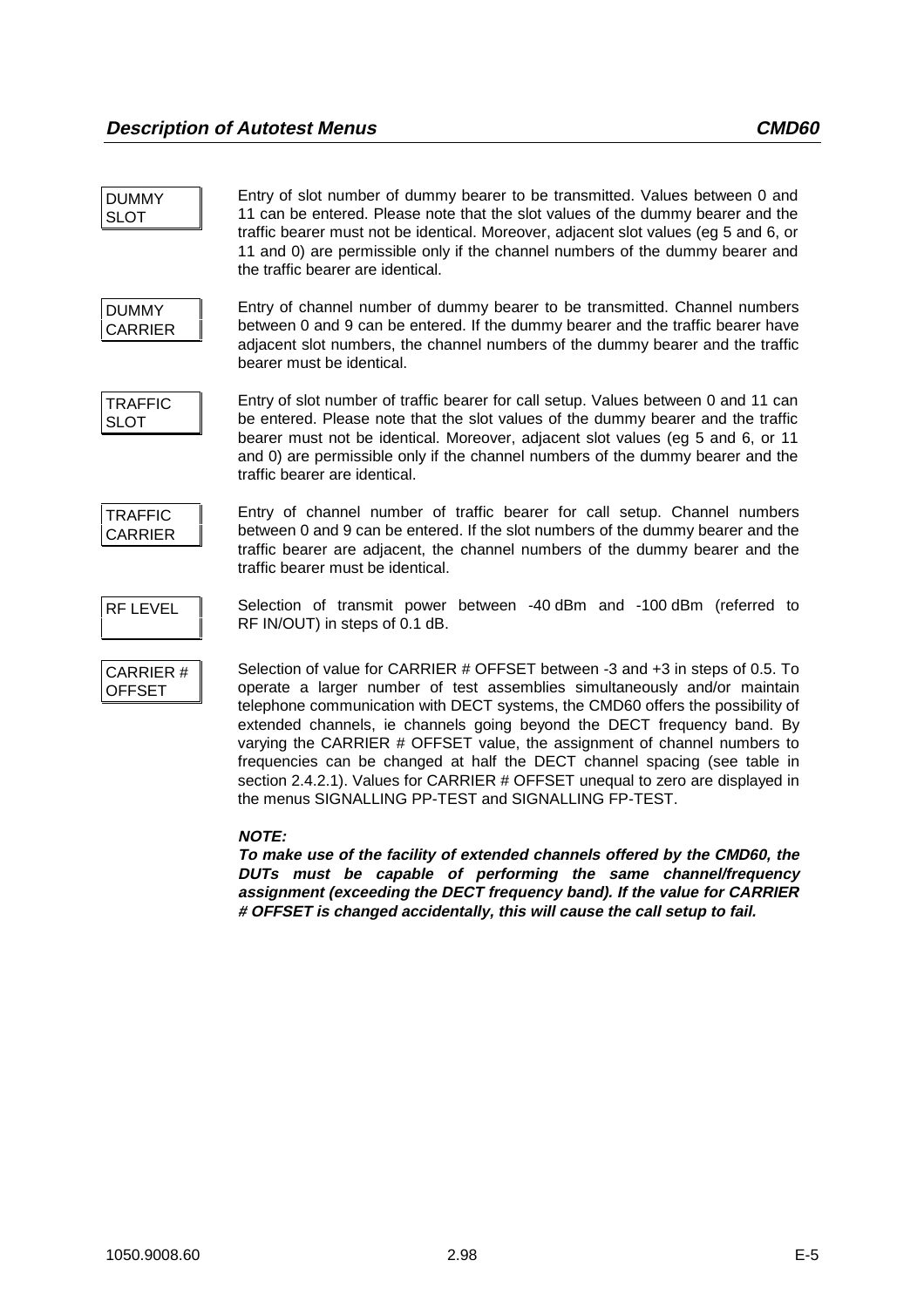## **2.6.4 Menu SIGNALLING FP-TEST CONFIGURATION**

| <b>DEFAULT</b><br><b>VALUES</b> | SIGNALLING FP-TEST CONFIGURATION | BECT        |                                   |
|---------------------------------|----------------------------------|-------------|-----------------------------------|
|                                 |                                  | 0           | ANTENNA                           |
|                                 |                                  |             |                                   |
|                                 |                                  |             |                                   |
|                                 |                                  | 0           | <b>TRAFFIC</b><br><b>SLOT</b>     |
| ACCEPT<br><b>RFPI</b>           | ON OFF                           | 0           | <b>TRAFFIC</b><br><b>CARRIER</b>  |
|                                 |                                  | $-40.0$ dBm | <b>RF LEVEL</b>                   |
| <b>MODE</b>                     | <b>LOOPBACK NORMAL ECHO</b>      | $+0.0$      | <b>CARRIER #</b><br><b>OFFSET</b> |

Fig. 2.6-4 Menu SIGNALLING FP-TEST CONFIGURATION

| DEFAULT |  |
|---------|--|
| VALUES  |  |

This softkey permits using the default values preset for this menu.

| ACCEPT      |  |
|-------------|--|
| <b>RFPI</b> |  |

Switch for switching on and off the automatic RFPI identification and acceptance.

MODE Different modes of connection are set:

**LOOPBACK** 

The DUT (device under test) is set to the loopback mode in order to return the transmitted data without modification. This is the prerequisite for modulation and bit error rate measurements.

• NORMAL

The DUT converts the received data in the CODEC and passes them on to the loudspeaker. Signals recorded via the microphone are also converted and sent to the CMD60. This mode allows for performing audio measurements (converter).

## **NOTE:**

**Not all portable parts permit audio connections in the test mode. Therefore, it may happen that NORMAL and ECHO modes do not have the desired result. The NORMAL and ECHO modes are more useful with portable parts than with fixed parts.**

• ECHO

The signals applied to the FP are sent to the CMD60, delayed by one second, returned to the DUT and output at its loudspeaker. This mode permits fast qualitative testing of the DUT.

## **NOTE**:

**Not all portable parts permit audio connections in the test mode. Therefore, it may happen that NORMAL and ECHO modes do not have the desired result. The NORMAL and ECHO modes are more useful with portable parts than with fixed parts.**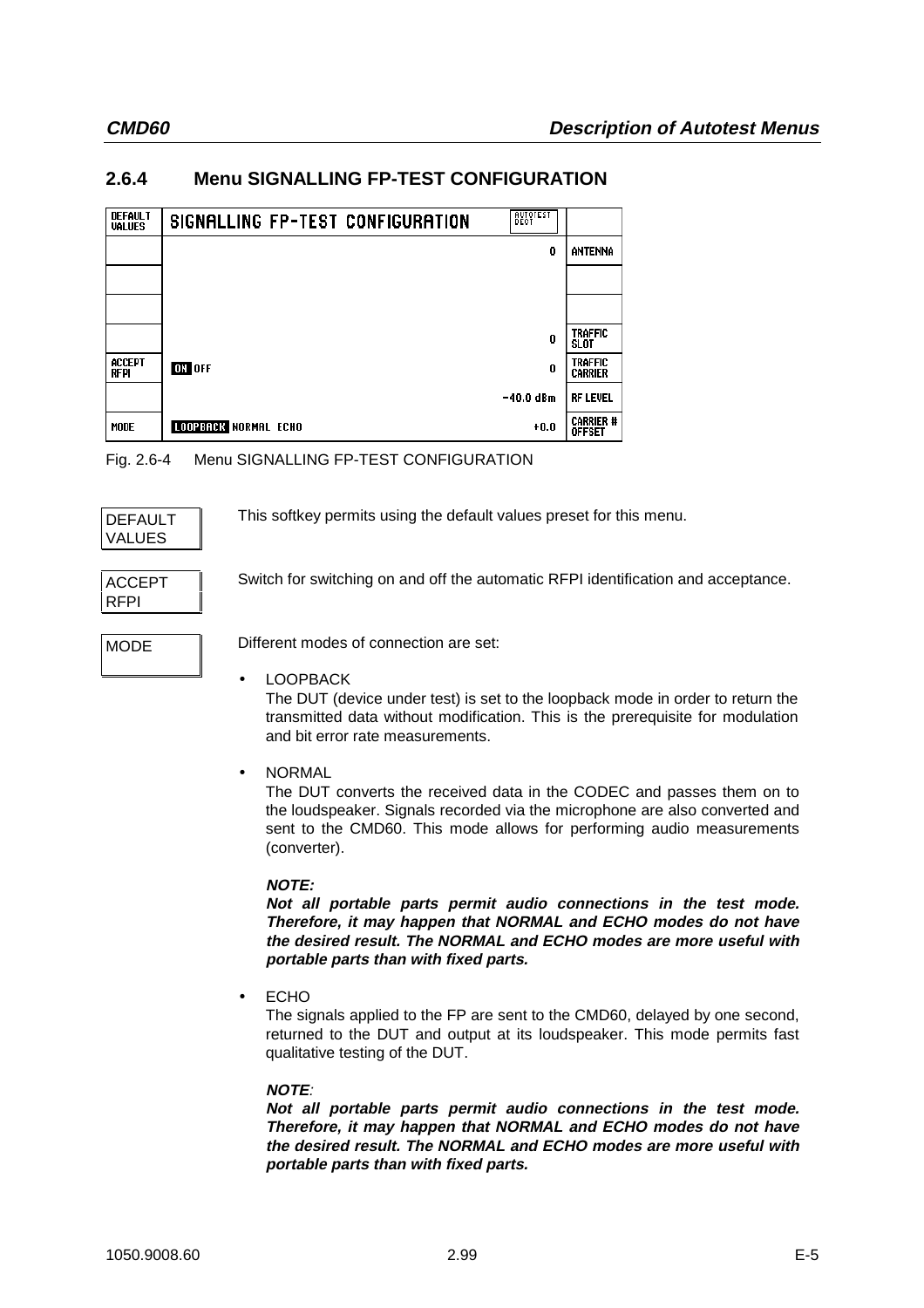ANTENNA Setting of the antenna number between 0 and 7 to be used by the FP under test. On call setup, the FP is requested to use the antenna with the number set in this menu.

### **NOTE:**

### **Setting of an antenna not provided on the FP or of an antenna with an excessive path attenuation to the CMD 60 may cause a call release**

**TRAFFIC** SLOT

Entry of the slot number of the traffic bearer to be transmitted. Permissible values are 0 to 11, however, note that the slot values of dummy bearer and traffic bearer are not identical. Besides, adjacent slot values (eg 5 and 6; 11 and 0 are adjacent, also) are only permissible if the channel numbers of dummy bearer and traffic bearer are identical.

The FP under test must be able to set up a traffic bearer at the indicated slot value. Many FPs accept even slot values, only.

### **NOTE:**

### **The values of the dummy slot may vary.**

**TRAFFIC** CARRIER Entry of the channel number of the traffic carrier with call setup. Channel numbers from 0 to 9 are possible. If the slot values of **dummy** bearer and traffic bearer are adjacent, the channel numbers of **dummy** bearer and traffic bearer must coincide. The assignment of channel numbers to used frequencies is shown in Section 2.4.2.1.



RF LEVEL Setting of the transmit power from -40 dBm to -100 dBm (referred to RF IN/OUT) in steps of 0.1 dB.

| CARRIER#      |  |
|---------------|--|
| <b>OFFSET</b> |  |

Selection of the value for "CARRIER # OFFSET" between -3 to +3 in steps of 0.5. To enable simultaneous operation of a larger number of test assemblies and/or to maintain the telephone operation with DECT systems the CMD 60 offers the possibility of using extended channels. By varying this value, it is possible to change the assignment of the channel numbers to the frequencies in half the DECT channel spacing (see assignment table in Section 2.4.2.1). This is an extension to DECT. Values for "CARRIER # OFFSET" unequal to zero are displayed in the SIGNALLING PP-TEST and SIGNALLING FP-TEST menus.

### **NOTE:**

**The extended channels of the CMD60 can be used only, if the devices under test are able to perform the same channel/frequency assignment (exceeding DECT). If a value for "CARRIER # OFFSET" is changed accidentally, this will cause a failure of the call setup.**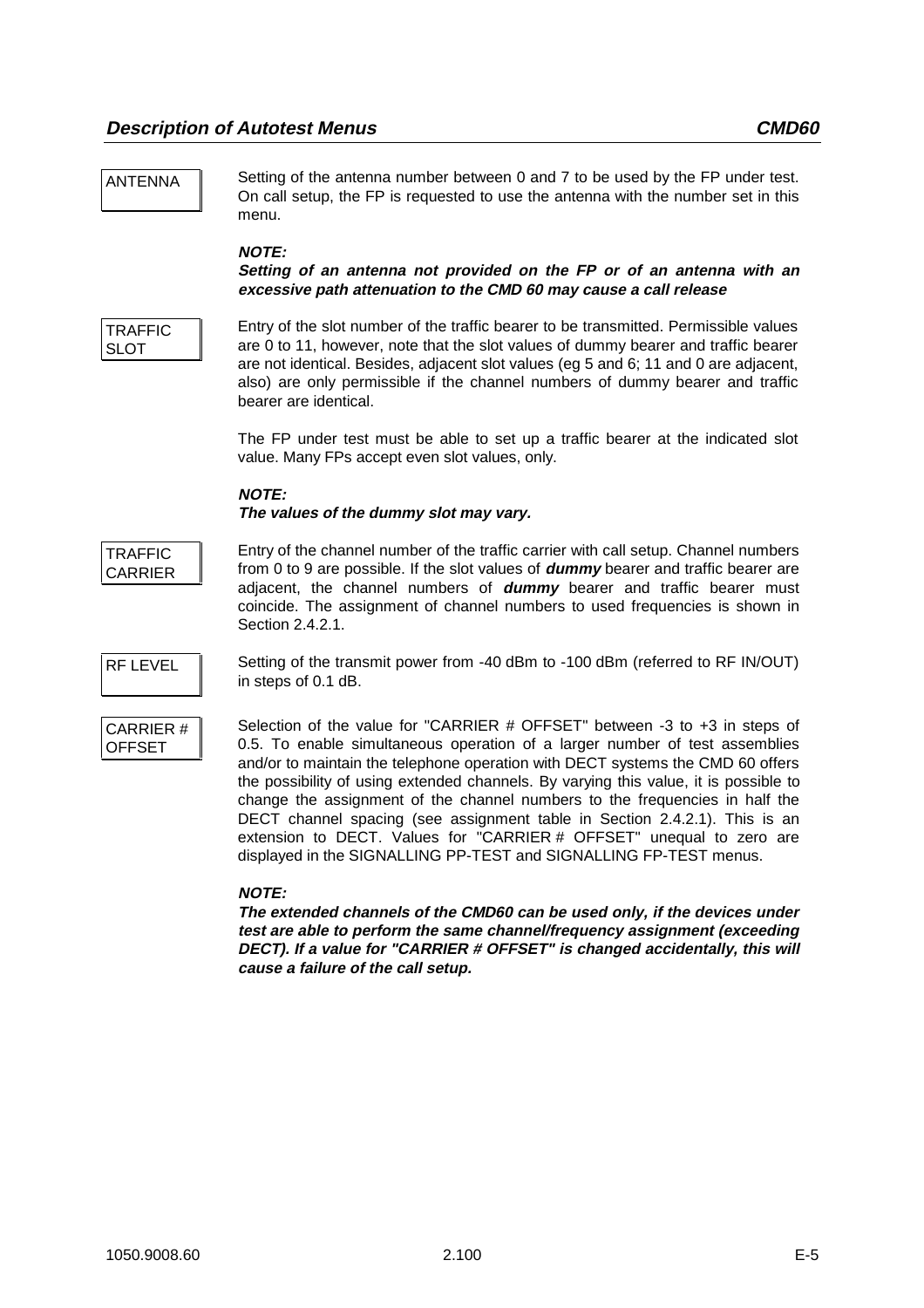## **2.6.5 Menu POWER RAMP CONFIGURATION**

| <b>DEFAULT</b><br><b>VALUES</b> | POWER RAMP CONFIGURATION | <b>BECTEST</b> |                 |
|---------------------------------|--------------------------|----------------|-----------------|
|                                 | D<br><b>NTP</b>          | 20 (nW)        | A (ABS.)        |
| <b>LOWER</b><br><b>NTP</b>      | Ł<br>20.0 dBm            | 25 (uW)        | <b>B</b> (ABS.) |
| <b>UPPER</b><br><b>NTP</b>      | 25.0 dBm<br>в<br>В       | 4.0dB          | C (REL.)        |
|                                 | A<br>A                   | 1.0dB          | D (REL.)        |
| AVERAGE<br>(BURSTS)             | 4                        | $-1.0$ dB      | $E$ (REL.)      |
| <b>DYNAMIC</b>                  | <b>LOW HIGH</b>          | $-6.0dB$       | F (REL.)        |
| <b>PACKET</b><br><b>TYPE</b>    | P32 P32Z                 |                |                 |

Fig. 2.6-5 Menu POWER RAMP CONFIGURATION

| DEFAULT |  |
|---------|--|
| VALUES  |  |

This softkey permits using the preset default values for the tolerance values according to the DECT test specification CTR06.

LOWER NTP

Tolerance value for the minimum absolute power of the DUT, averaged over one burst.

UPPER NTP

AVERAGE (BURSTS)

Tolerance value for the maximum absolute power of the DUT, averaged over one burst.

Number of bursts (1 to 200), over which the NTP value is averaged. The graphical display shows one burst only.

DYNAMIC Selection of dynamic range:

• LOW

Display of a burst. The tolerance value A (see Fig. 2.5-13) cannot be checked.

• HIGH Measurement and combined display of two bursts with different input sensitivity. The tolerance value A (see Fig. 2.5-13) can also be checked.

PACKET **TYPE** 

The following packet types may be selected

- P32.
- P32Z.

The P32Z packet is identical to the P32 packet, except that it has an extra four bits (the Z-field) appended which are a repeat of the last four bits of the P32 packet (the X-field). This test helps in the detection of collisions from multiple sources.

The default value after a system reset is P32Z.

The shape of the power ramp template changes according to the packet type selected.

A (ABS.) Selection of the tolerance value for the maximum absolute power up to 27µs before bit P0 and from 27µs after the end of the packet.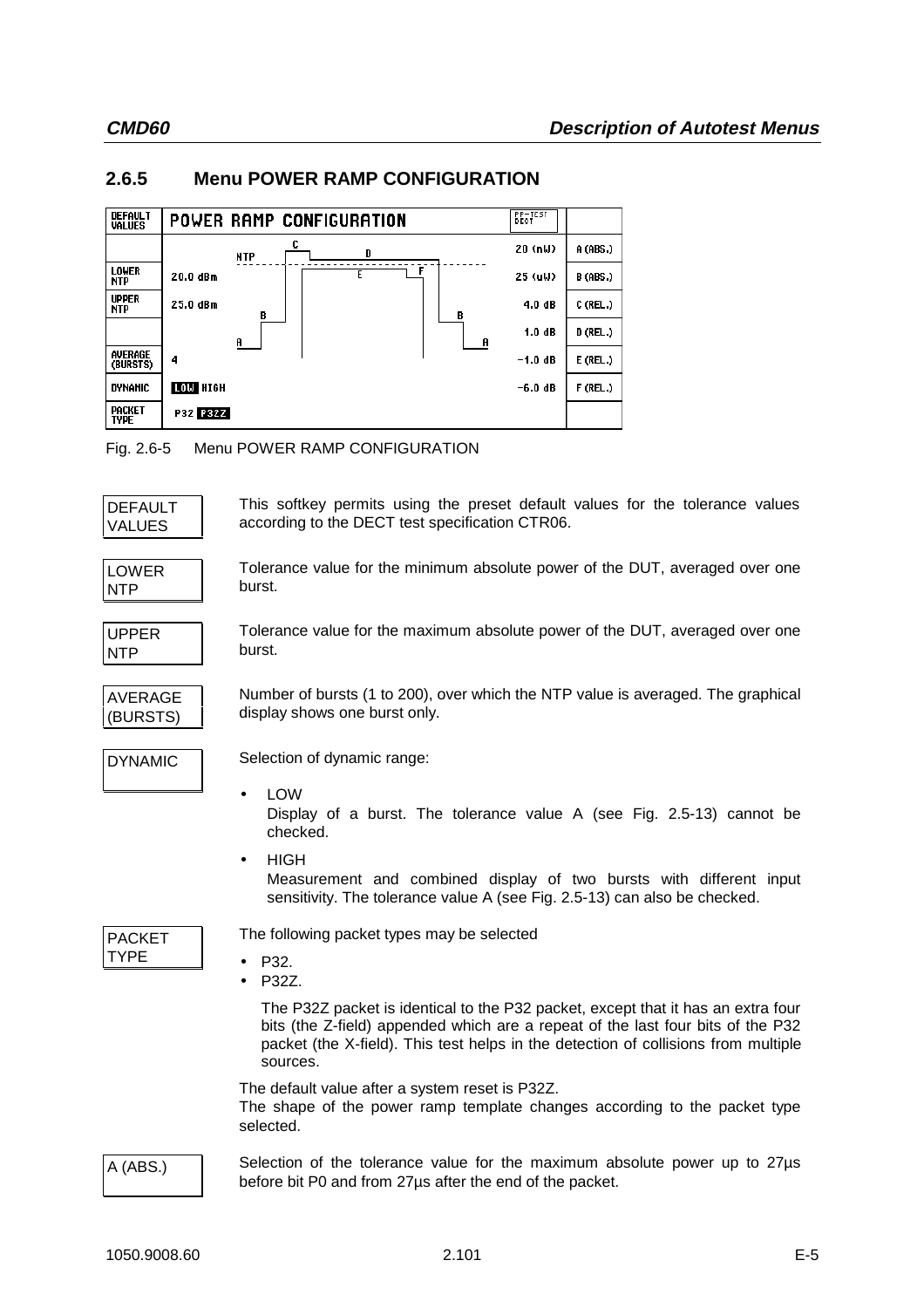| B (ABS.)   | Selection of the tolerance value for the maximum absolute power up to 10 µs<br>before bit P0 and from 10ps after the end of the packet.                     |
|------------|-------------------------------------------------------------------------------------------------------------------------------------------------------------|
| $C$ (REL.) | Selection of the tolerance value for the maximum relative power referred to the<br>NTP between 10 us before bit P0 and 10 us after bit P0.                  |
| $D$ (REL.) | Selection of the tolerance value for the maximum relative power referred to the<br>NTP between 10 us after bit P0 and 10 us after the end of the packet.    |
| $E$ (REL.) | Selection of the tolerance value for the minimum relative power referred to the<br>NTP between bit P0 and the end of the packet.                            |
| $F$ (REL.) | Selection of the tolerance value for the minimum relative power referred to the<br>NTP between the end of the packet and 0.5µs after the end of the packet. |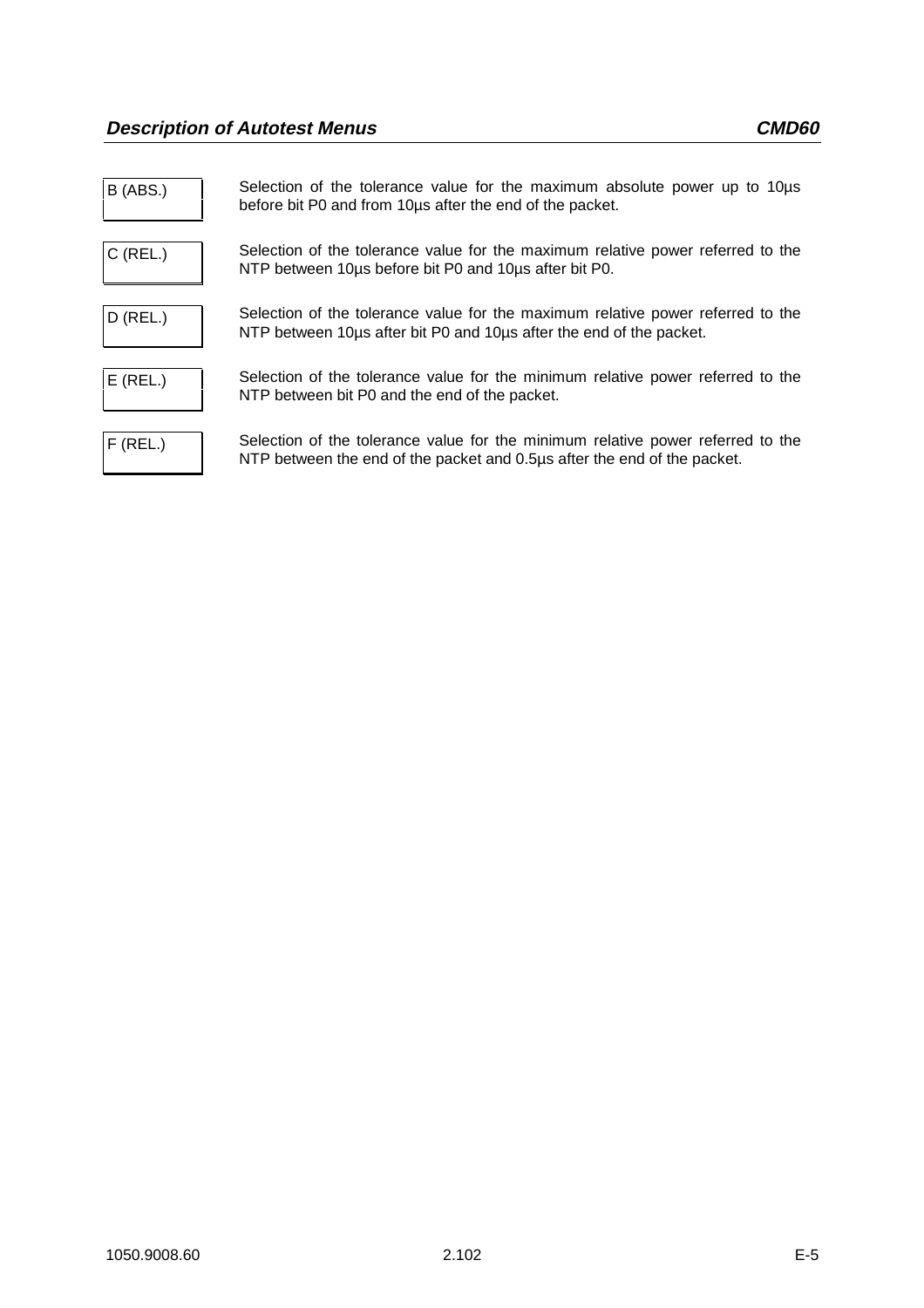## **2.6.6 Menu RF MODULATION CONFIGURATION**

| <b>DEFAULT</b><br><b>VALUES</b> | RF - MODULATION CONFIGURATION      |         | <b>BECTEST</b>  |                                 |
|---------------------------------|------------------------------------|---------|-----------------|---------------------------------|
| DATA<br><b>TYPE</b>             | <b>FIG 31</b>                      | LIMITS: | ±50 kHz         | FREQ.<br>Offset                 |
|                                 |                                    |         | $±259$ kHz      | $MIN. + / -$<br><b>B-FIELD</b>  |
|                                 |                                    |         | ±403 kHz        | $MAX.+/-$<br><b>B-FIELD</b>     |
|                                 |                                    |         | ±202 kHz        | MIN. $+/-$<br><b>SYNC-FLD.</b>  |
| AVERAGE<br>(BURSTS)             | 4                                  |         | ±403 kHz        | $MAX.+/-$<br>SYNC-FLD.          |
|                                 |                                    |         | 13 kHz/ms       | FREO.<br>DRIFT                  |
| <b>STOP</b><br>COND.            | <b>NONE OUT OF TOL SINGLE SHOT</b> |         | kHz/ms kHz/slot | <b>F. DRIFT</b><br><b>UNITS</b> |

Fig. 2.6-6 Menu RF MODULATION CONFIGURATION

| DEFAULT       |  |
|---------------|--|
| <b>VALUES</b> |  |

This key permits using the preset default values for the tolerance values according to the DECT test specification CTR06.

| DATA |  |
|------|--|
| TYPF |  |
|      |  |

The following data types can be selected:

• "FIG31"

This data pattern is best suited for the modulation measurement, since large areas of successive "zeroes" and "ones" occur (measurement of the maximum modulation deviation) and there is an alternating sequence of "zeroes" and "ones" at the end. This is the prerequisite for performing the drift measurement.

- $\bullet$  "01010101" Data sequence with the smallest deviation.
- "00110011" Drift measurement not possible.
- "00001111" This data pattern is interpreted by the converters (CODEC) as "silence". Drift measurement not possible.
- "PSRBS" Pseudo-random bit sequence: random numbers similar to those sent during real operation. Drift measurement not possible.
- "SPRBS" Static pseudo-random bit sequence: random numbers repeated in each frame.

## AVERAGE (BURSTS)

Number of bursts (1 to 200), over which the modulation values are averaged. The graphical display shows one burst, only.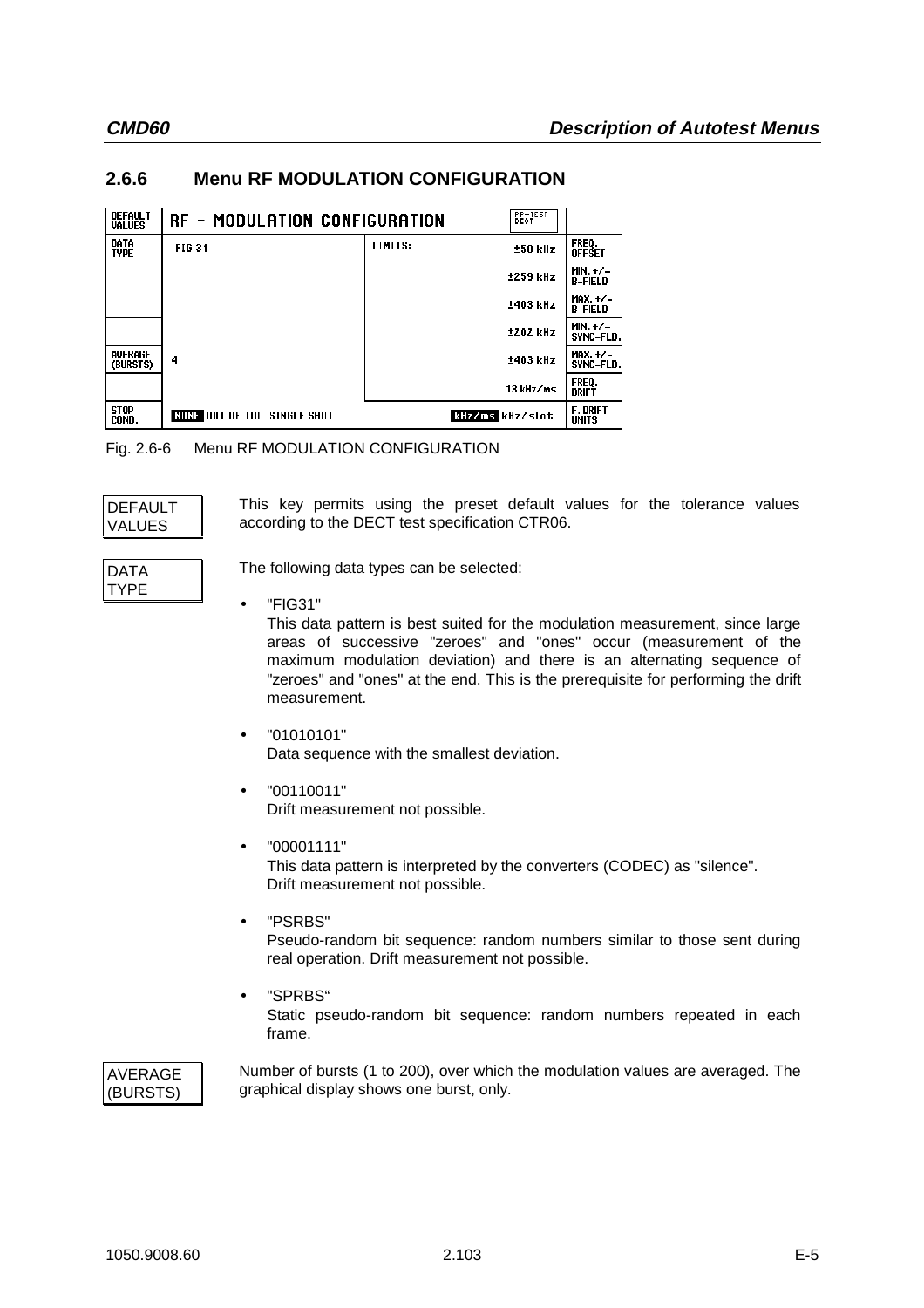| <b>STOP</b><br>COND.         | Selection of stop condition:<br><b>NONE</b><br>$\bullet$<br>The measurement is performed continuously.<br>OUT OF TOL<br>$\bullet$<br>The measurement is stopped when a tolerance is exceeded.<br>SINGLE SHOT<br>$\bullet$<br>Only one measurement is made. |
|------------------------------|------------------------------------------------------------------------------------------------------------------------------------------------------------------------------------------------------------------------------------------------------------|
| FREQ.<br><b>OFFSET</b>       | Selection of the tolerance value for the minimum and maximum frequency offset.                                                                                                                                                                             |
| $MIN. +/-$<br><b>B-FIELD</b> | Selection of the tolerance value for the minimum frequency deviation, measured<br>over the B-field of received bursts.                                                                                                                                     |
| $MAX. +/-$<br><b>B-FIELD</b> | Selection of the tolerance value for the maximum frequency deviation, measured<br>over the B-field of received bursts.                                                                                                                                     |
| $MIN. +/-$<br>S-FIELD        | Selection of the tolerance value for the minimum frequency deviation measured<br>over the sync field of received bursts.                                                                                                                                   |
| $MAX. +/-$<br>S-FIELD        | Selection of the tolerance value for the maximum frequency deviation measured<br>over the sync field of received bursts.                                                                                                                                   |
| FREQ.<br><b>DRIFT</b>        | Selection of the tolerance value for the maximum frequency drift within a received<br>burst.                                                                                                                                                               |
| F. DRIFT<br><b>UNITS</b>     | The units in which the frequency drift measurement and tolerance limits are<br>displayed are selectable. The following units are available:<br>kHz/ms                                                                                                      |
|                              | $\bullet$<br>kHz/slot<br>$\bullet$                                                                                                                                                                                                                         |
|                              | When the unit kHz/slot is selected the displayed number is greater by the factor<br>of 2.4.                                                                                                                                                                |
|                              | The DEFAULT VALUES softkey does not change this setting, however the default<br>units after a system reset are kHz/ms. The default values for the frequency drift<br>tolerance limit (after pressing the DEFAULT VALUES softkey) are:                      |
|                              | 13 kHz/ms (CTR06 first edition)<br>15 kHz/slot. (CTR06 second edition)                                                                                                                                                                                     |

These values are not equivalent.

For each of these units, the maximum values for the frequency drift tolerance limits are:

- 100 kHz/ms
- 42 kHz/slot.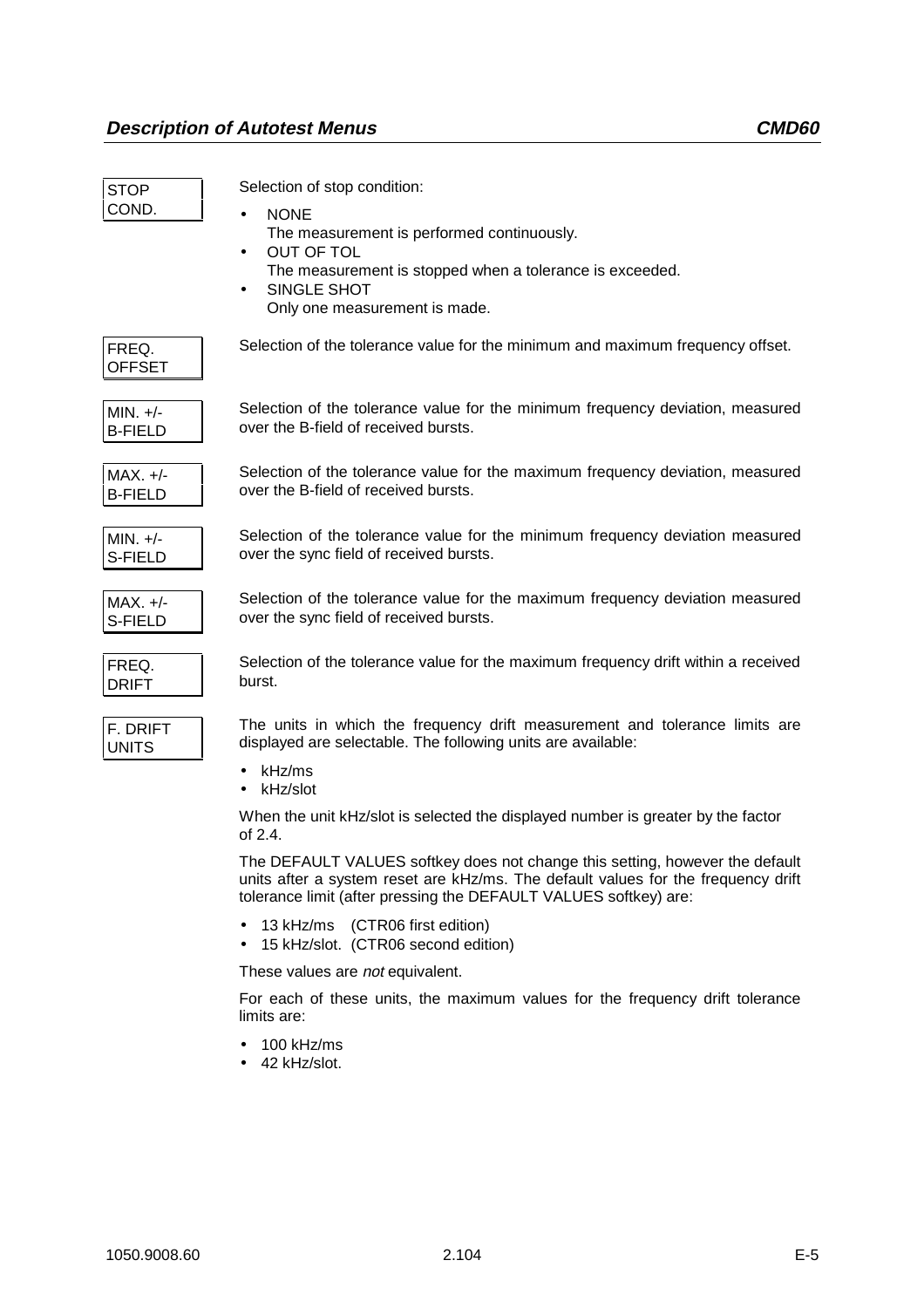# **2.6.7 Menu TIMING CONFIGURATION**

| <b>DEFAULT</b><br><b>VALUES</b> | TIMING CONFIGURATION |         | BECT         |                                |
|---------------------------------|----------------------|---------|--------------|--------------------------------|
|                                 |                      | LIMITS: | 5.0 ppm      | <b>TIME</b><br><b>ACCURACY</b> |
|                                 |                      |         | $1.0 \mu s$  | MAX. POS.<br><b>JITTER</b>     |
|                                 |                      |         | -1.0 µs      | MAX. NEG.<br><b>JITTER</b>     |
|                                 |                      |         | $2.0 \mu s$  | MAX. PCKT.<br><b>DELAY</b>     |
| AVERAGE<br>(BURSTS)             | 32                   |         | $-2.0 \mu s$ | MIN. PCKT.<br><b>DELAY</b>     |
|                                 |                      |         |              |                                |
|                                 |                      |         |              |                                |

## Fig. 2.6-7 Menu TIMING CONFIGURATION

| <b>DEFAULT</b><br><b>VALUES</b> | This softkey permits using the preset default values for the tolerance values<br>according to the DECT test specification CTR06.                                                                |
|---------------------------------|-------------------------------------------------------------------------------------------------------------------------------------------------------------------------------------------------|
| <b>AVERAGE</b><br>(BURSTS)      | Number of bursts (2 to 1000), over which the time values are averaged.                                                                                                                          |
| <b>TIME</b><br><b>ACCURACY</b>  | Selection of the tolerance value for the time accuracy. This is the accuracy which<br>the required number of bursts has been received in referred to the time standard<br>of the CMD60.         |
| MAX.POS.<br><b>JITTER</b>       | Selection of the tolerance value for the maximum jitter. This is the maximum time<br>interval of two successive bursts minus the average interval.                                              |
| MAX. NEG.<br><b>JITTER</b>      | Selection of the tolerance value for the minimum jitter. This is the minimum time<br>interval of two successive bursts minus the average interval.                                              |
| MAX.PCKT.<br><b>DELAY</b>       | Selection of the tolerance value for the maximum time interval between bursts of<br>the CMD60 as FP and bursts of the PP under test minus 5 ms. This softkey is not<br>provided in the FP TEST. |
| MIN.PCKT.<br><b>DELAY</b>       | Selection of the tolerance value for the minimum time interval between bursts of<br>the CMD60 as FP and bursts of the PP under test minus 5 ms. This softkey is not<br>provided in the FP TEST. |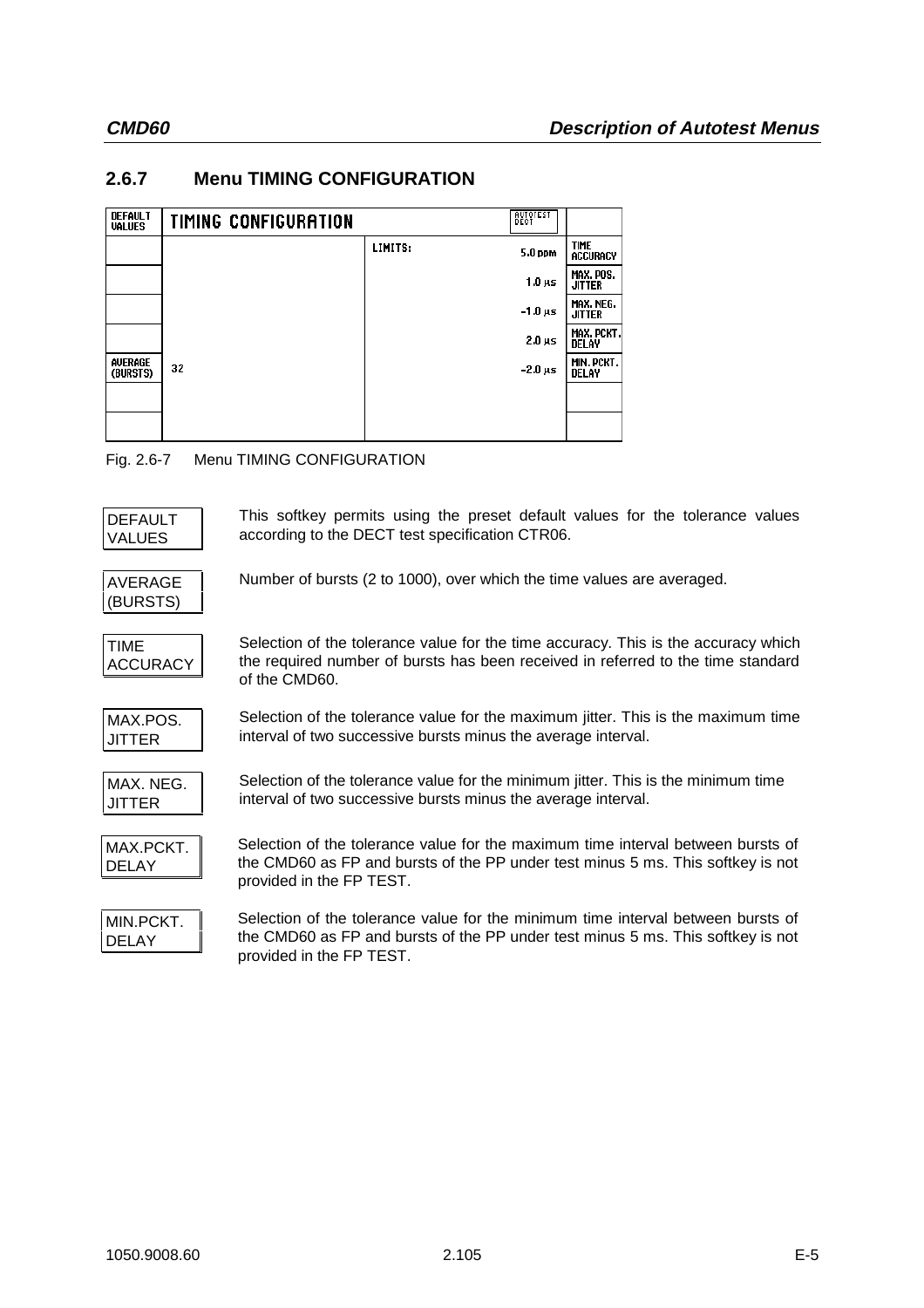## **2.6.8 Menu BIT ERROR RATE CONFIGURATION**

| <b>DEFAULT</b><br><b>VALUES</b> | BIT ERROR RATE CONFIGURATION  | <b>BECTEST</b>                                           |                               |
|---------------------------------|-------------------------------|----------------------------------------------------------|-------------------------------|
| DATA<br><b>TYPE</b>             | <b>PSRBS</b>                  | UPPERLIMIT:                                              |                               |
| <b>DEVIATION</b>                | 288 kHz                       |                                                          |                               |
|                                 |                               | 1000 ppm                                                 | LONGTERM<br><b>BER</b>        |
|                                 |                               | 10000 ppm                                                | LONGTERM<br><b>FER</b>        |
| EVAL.<br><b>WINDOW</b>          | $100 * [320 Bit]$<br>(0.50 s) | $-73.0$ dBm                                              | <b>RF LEVEL</b>               |
| <b>RESULT</b><br>UNIT           | <b>PPM EXP</b>                | Select additional<br>bearers!                            |                               |
|                                 |                               | 5<br>- 21<br>3<br>4<br>0<br>6<br>11<br>8<br>10<br>9<br>7 | <b>MULTI</b><br><b>BEARER</b> |

Fig. 2.6-8 Menu BIT ERROR RATE CONFIGURATION

| DEFAULT       |
|---------------|
|               |
|               |
| <b>VALUES</b> |

This softkey permits using the preset default values for the tolerance values according to the DECT test specification CTR06.

DATA TYPE

The following data patterns can be selected:

- "FIG31" 128 bits with the pattern "010101...", 64 bits "1", 64 bits "0", 64 bits with the pattern "010101..."
- $•$   $"01010101"$ 320 bits with the pattern "010101..."
- "00110011" 320 bits with the pattern "00110011..."
- "00001111" 320 bits with the pattern "00001111..."
- "PRBS" CCITT O.153 bit sequence with the period  $2^{11}$ -1 in accordance with CTR06 (default)
- "SPRBS" Pseudo-random bit sequence with the period 320

DEVIATION For setting the transmitter frequency deviation. The transmitter deviation can take values in the range 0...510 kHz in steps of 2 kHz. The default value of the transmitter deviation is 288 kHz.



Entry of measurement window in bursts between 1 and 30 000 000 (one burst with 320 bits per slot. Frames are repeated with a period of 10 ms).

| RESULT |  |
|--------|--|
| UNIT   |  |

Display of result in PPM or in exponential notation.



Selection of tolerance for maximum bit error rate averaged over the measurement window.

LONGTERM Selection of tolerance value for maximum frame erasure rate average over the measurement window.

FER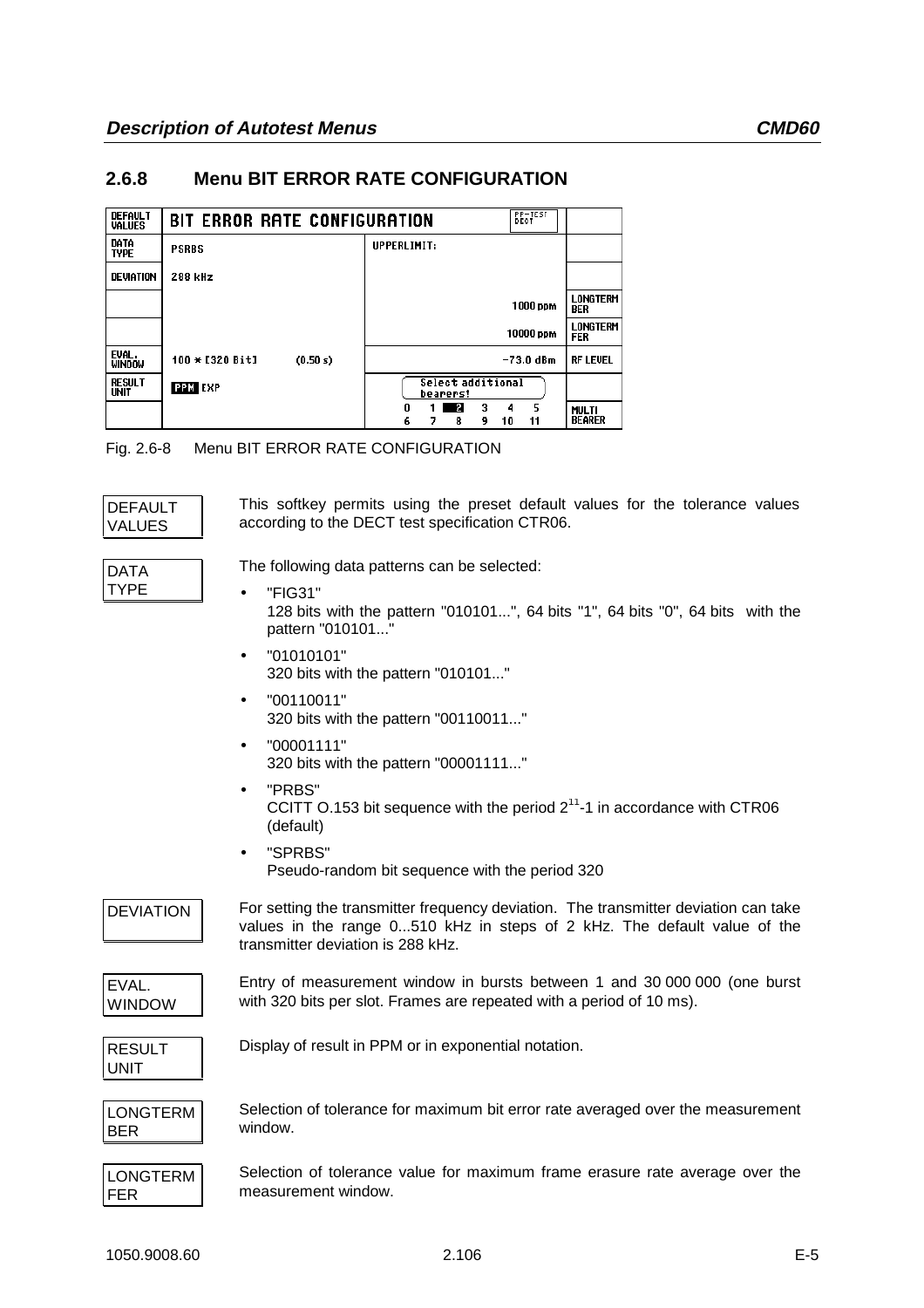RF LEVEL Setting of the transmit power from -40 dBm to -100 dBm (referred to RF IN/OUT) in steps of 0.1 dB even during the measurement. By varying the transmit power, the sensitivity limit of the receiver of the DUT can be determined.

```
MULTI
BEARER
```
Selection of **additional** slots to be used for fast bit error rate measurement. After activating the softkeys MULTI BEARER, the slot number is selected by means of the spinwheel and activated or deactivated with ENTER. All selected slots use the channel number (carrier) of the traffic bearers. Five additional slots can be used in the PP-TEST, one slot in the FP-TEST. Adjacent slots cannot be used.

#### **NOTE:**

**Not all DECT systems can set up and maintain calls to the same partner in several slots simultaneously.**

**For example, if two traffic bearers are set up and an FER of 50% is displayed, this indicates that a second slot can be set up (eg for the purpose of handover), but that this slot is not intended for data transmission.**

**If the dummy slot of an FP is maintained after the call setup, this may prevent a further bearer from being set up in the dummy slot and its adjacent slot. If the CMD60 operates as FP (PP-TEST), the dummy bearer can be switched off in menu SIGNALLING PP-TEST CONFIGURATION (see section 2.5.2.1.).**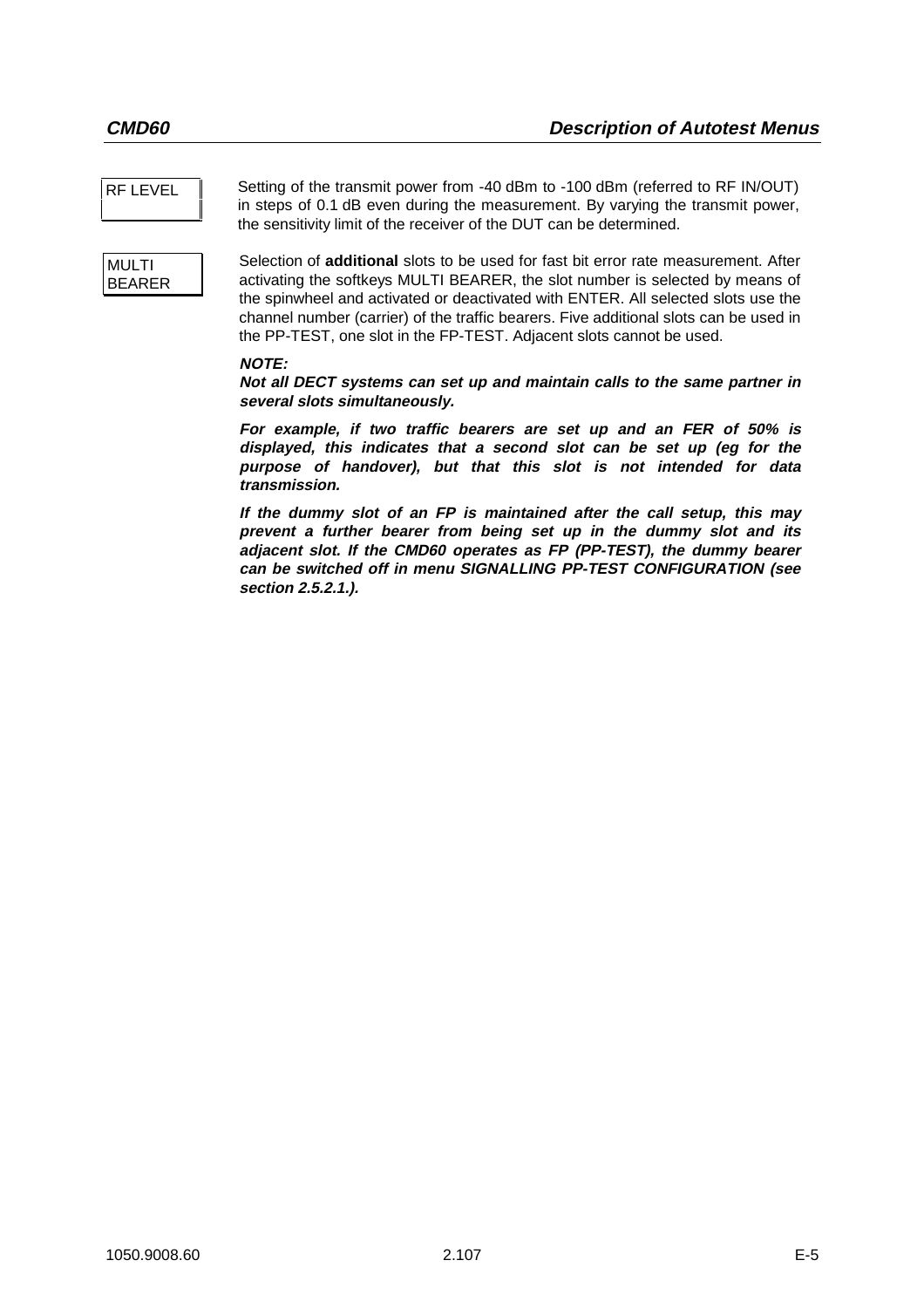## **2.6.9 Menu CONDITIONAL GOTO CONFIGURATION**

|                              | <b>CONDITIONAL GOTO CONFIGURATION</b> | BECT |  |
|------------------------------|---------------------------------------|------|--|
|                              |                                       |      |  |
|                              |                                       |      |  |
|                              |                                       |      |  |
|                              |                                       |      |  |
| <b>LINE</b><br><b>NUMBER</b> |                                       |      |  |
| N                            | 4                                     |      |  |
| <b>CONDITION</b>             | <b>IF FAILED</b>                      |      |  |

#### Fig. 2.6-9 Menu CONDITIONAL GOTO CONFIGURATION

The CONDITIONAL GOTO action is a powerful tool for the implementation of loops and jumps such as:

- Endless loops for long-term tests
- Jumps for the repetition of measurements with modified tolerance settings for the categorization of DUTs
- Repeated attempt of call setup if PP has not synchronized in order to avoid long waiting times
- Repeated attempt of call setup to an FP in another slot if call setup was not possible due to the dummy bearer of the FP
- Determination of receiver sensitivity through successive adaptation of power levels in BER test
- Reduction of measurement time for BER measurements if no bit errors have been found after a short test time so as to perform a random sample test

| LINE          |  |
|---------------|--|
| <b>NUMBER</b> |  |

Entry of jump address. The jump address is retained through automatic adaptation if actions are inserted or deleted.

N Loop counter for jump condition "N TIMES".

CONDITION Jump condition. The following conditions can be selected:

- **ALWAYS** Unconditional jump
- IF FAILED The jump is executed only if at least one result of the previous measurement is out of tolerance. Otherwise the program continues with the next action.
- **IF PASSED**

The jump is executed only if all results of the previous measurement are within tolerances. Otherwise the program continues with the next action.

• N TIMES The jump is executed as many times as defined in field "N". Then the program continues with the next action.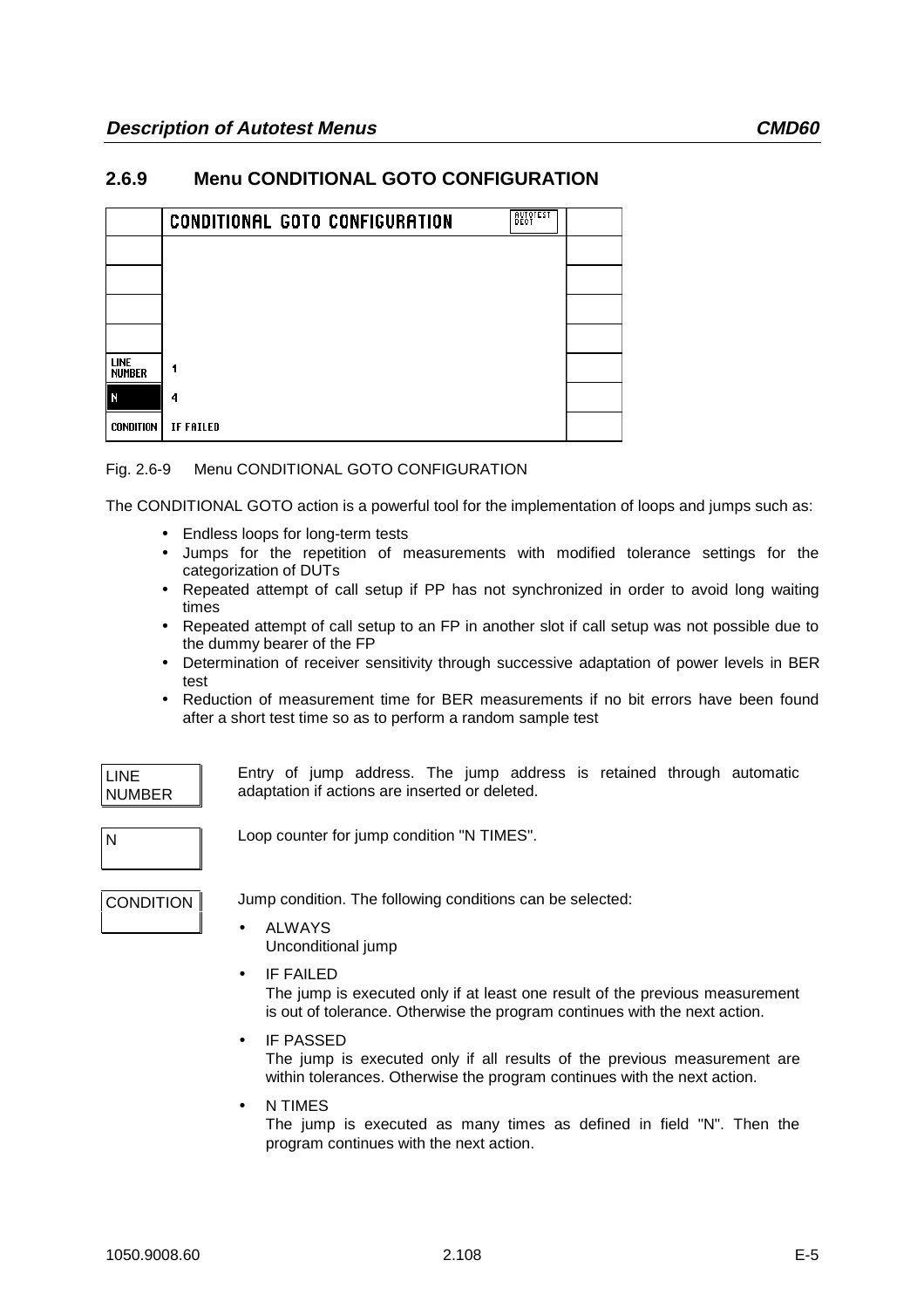# **2.6.10 Menu AUTO TEST Active**

While the autotest is running, the display indicates how the measurement proceeds. The format corresponds to the log printout format.

|       | <b>AUTO TEST</b>              | <b>05: Auto Test 05</b>             |                     |           |                     |
|-------|-------------------------------|-------------------------------------|---------------------|-----------|---------------------|
|       | Pos B-Field                   | [+259.+403]                         | : +288 kHz          | 0K        |                     |
|       | Neg B-Field                   | [-403,-259]                         | :-289 kHz           | 0K        |                     |
|       | Pos Sync-Field                | [+202,+403]                         | : +241 kHz          | 0K        |                     |
|       | Neg Sync-Field                | [-403,-202]                         | : -250 kHz          | OK        |                     |
|       | (04) BEARER RELEASE           |                                     |                     |           |                     |
|       | (05) SETUP CONNECTION PP-TEST |                                     |                     |           |                     |
|       | Mode                          | : LOOPBACK                          | <b>Traffic Slot</b> | $\cdot$ 2 |                     |
|       | <b>RF Level</b>               | $: -40.0$ dBm                       | Traffic Carrier     | : 0       |                     |
|       | QO Proto                      | : 000003FF0000                      | Carrier Offset      | : 0.0     |                     |
|       | Q3 Proto                      | : 003041108008                      | Dummy if Traffic    | $:$ OFF   |                     |
|       | <b>Q6 Proto</b>               | :006F0F000000                       | Dummy Slot          | : 0       |                     |
| ABORT |                               | Press CONT key to setup connection! |                     |           | CON<br><b>TINUE</b> |
|       |                               |                                     |                     |           |                     |

Fig. 2.6-10 Menu AUTO TEST Active

ABORT | Abortion of the running autotest..

**CON** TINUE This softkey is displayed only during the call setup with a PP. The autotest continues if the PP indicates successful synchronization to the dummy bearer. If an automatic waiting time has been configured, the latter can be reduced.

### **2.6.11 Menu AUTO TEST End**

|                                  | <b>AUTO TEST</b><br>01: Short PP Test |                                    |                                |
|----------------------------------|---------------------------------------|------------------------------------|--------------------------------|
|                                  |                                       |                                    | <b>PRINT</b><br><b>IS OFF</b>  |
|                                  | <b>DEUICE:</b><br><b>SERIAL NO:</b>   | <b>Five Tons PP</b><br>39500373097 | <b>STOP</b><br><b>PRINTING</b> |
|                                  | RFPI:                                 | 6162636465                         |                                |
|                                  | PMID:                                 | 00000                              |                                |
|                                  |                                       |                                    |                                |
|                                  |                                       | <b>TEST OK</b>                     |                                |
| <b>PRINT</b>                     |                                       | ALL MEASUREMENTS IN TOLERANCE      |                                |
| <b>RESULTS</b>                   |                                       |                                    |                                |
| <b>DISPLAY</b><br><b>RESULTS</b> |                                       |                                    | <b>RESTART</b>                 |
|                                  |                                       |                                    |                                |

Fig. 2.6-11 Menu AUTO TEST End

```
PRINT
RESULTS
```
This softkey is used to print out the test report. More copies can thus be generated.

| <b>DISPLAY</b> |  |
|----------------|--|
| RESULTS        |  |

This softkey is used to enter the DISPLAY RESULTS menu (see section 2.6.12) to enable paging in the test report.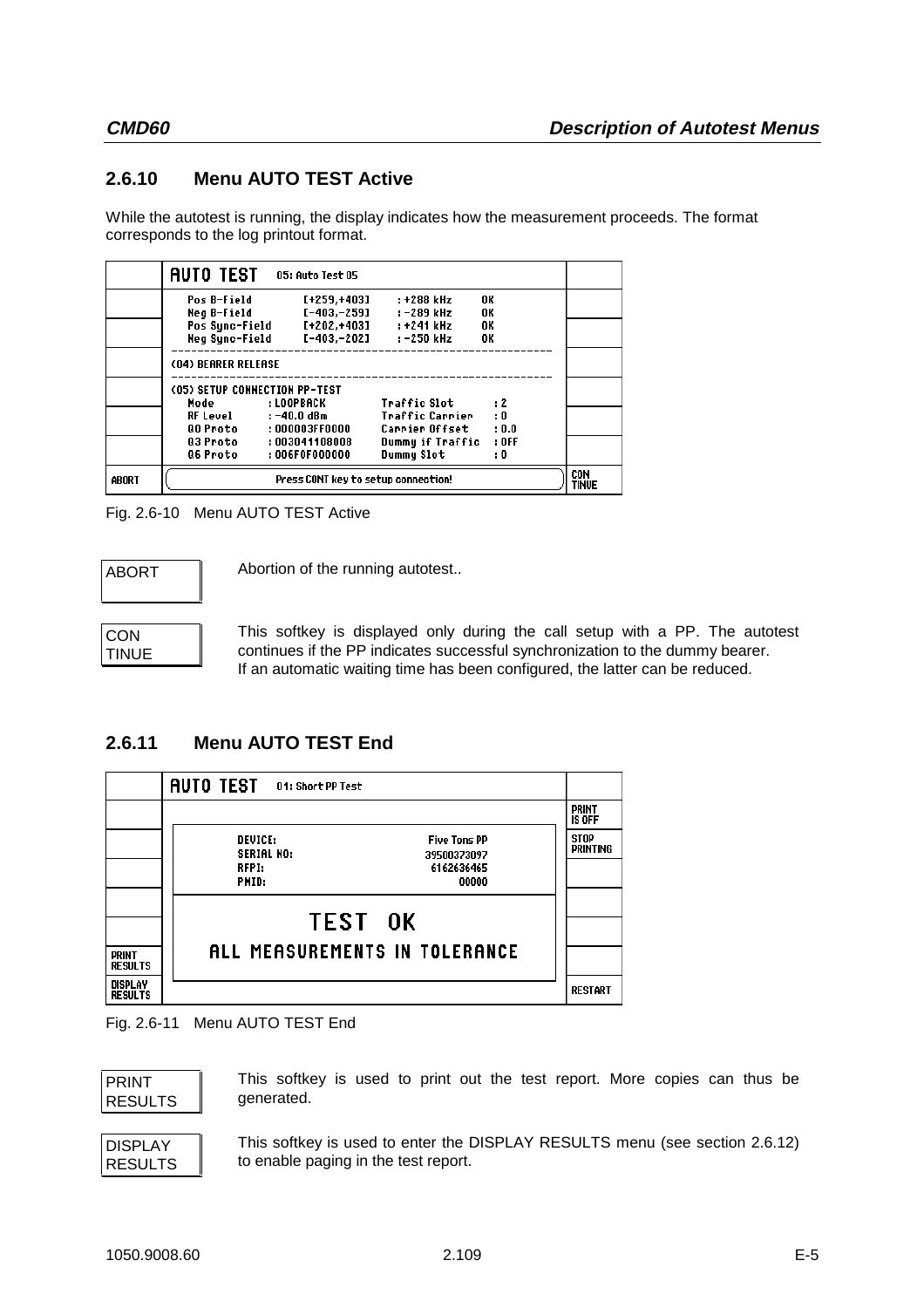| <b>PRINT IS</b> |  |
|-----------------|--|
| <b>ON</b>       |  |

PRINT IS OFF

| STOP     |  |
|----------|--|
| PRINTING |  |

RESTART Exit from this menu and change to the AUTO TEST menu (see Section 2.6.1) in order to restart or configure the autotest or to exit from the autotest.

This indicates that a report is generated on the printer while the autotest is

This indicates that there is no report generated while the autotest is performed.

performed. The report can be switched off by pressing this softkey.

The report can be switched on by pressing this softkey.

# **2.6.12 Menu DISPLAY RESULTS**

| <b>AUTO TEST</b><br>01: Short PP Test                                    |                                                     |                            |
|--------------------------------------------------------------------------|-----------------------------------------------------|----------------------------|
| (02) POWER RAMP<br>: LOW<br>Dynamic                                      | Average Burst : 100                                 |                            |
| <b>LIMITS</b><br>A(abs.)<br>: 20 nW<br>D(rel.)                           | $: +1.0$ dB                                         |                            |
| $B(abs.)$ : $25.0$ uW<br>$C(\text{rel.})$ : $+4.0 \text{ dB}$<br>F(rel.) | $E(\text{rel.})$ : $-1.0 \text{ dB}$<br>$: -6.0$ dB |                            |
| <b>RESULTS</b><br>$: +0.0$ dBm<br>NTP [+0.0,+25.0]                       | 0K                                                  | PAGE<br>UP                 |
| Template                                                                 | IS MATCHING                                         | <b>LINE</b><br>UP          |
| (03) RF - MODULATION<br>: FIG31<br>Data Tupe                             | <b>Average Burst</b><br>: 4                         | <b>LINE</b><br><b>DOWN</b> |
| <b>RESULTS</b>                                                           |                                                     | PAGE<br><b>DOWN</b>        |

Abortion of output to printer



| <b>PAGE</b><br>UP          | Paging the test report up by 14 lines (in the direction of action 01).         |
|----------------------------|--------------------------------------------------------------------------------|
| <b>LINE</b><br>UP          | Paging the test report up by one line (in the direction of action 01).         |
| <b>LINE</b><br><b>DOWN</b> | Paging the test report down by one line (in the direction of the last action). |
| <b>PAGE</b><br><b>DOWN</b> | Paging the test report down by 14 lines (in the direction of the last action)  |

Press hardkey MENU UP to exit the menu DISPLAY RESULTS and return to the menu AUTO TEST End (section 2.6.11).